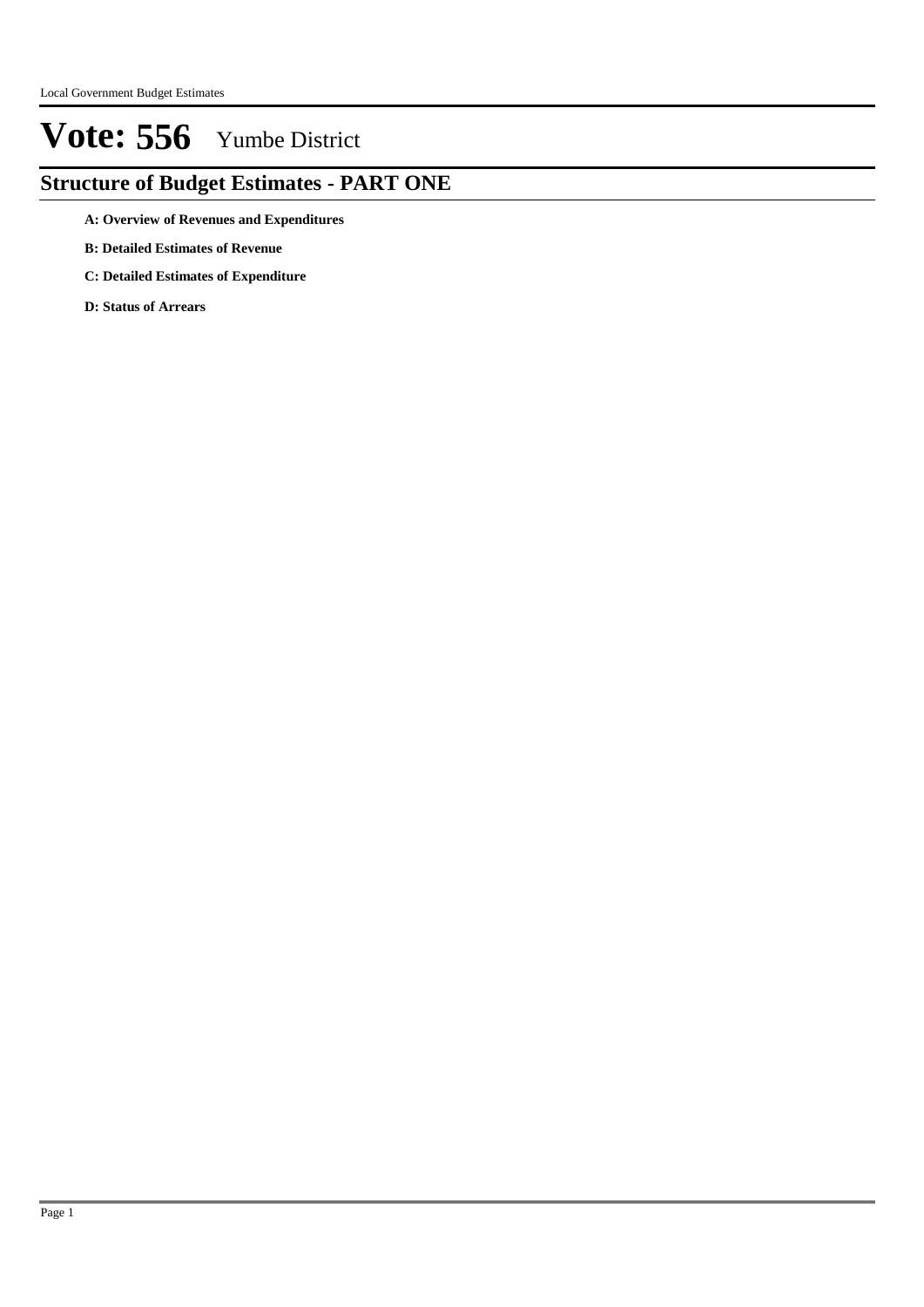### **A: Overview of Revenues and Expenditures**

#### **Revenue Performance and Plans**

|                                        | 2015/16                                          | 2016/17      |                        |
|----------------------------------------|--------------------------------------------------|--------------|------------------------|
|                                        | <b>Approved Budget</b><br><b>Receipts by End</b> |              | <b>Approved Budget</b> |
| UShs $000's$                           |                                                  | <b>March</b> |                        |
| 1. Locally Raised Revenues             | 220,328                                          | 157,708      | 209,612                |
| 2a. Discretionary Government Transfers | 2,922,743                                        | 2,155,572    | 3,991,664              |
| 2b. Conditional Government Transfers   | 20,135,503                                       | 14, 163, 670 | 21,002,415             |
| 2c. Other Government Transfers         | 1,675,209                                        | 890,798      | 985,755                |
| 4. Donor Funding                       | 3,110,863                                        | 599,649      | 2,840,863              |
| <b>Total Revenues</b>                  | 28,064,646                                       | 17,967,397   | 29,030,309             |

#### **Expenditure Performance and Plans**

|                            | 2015/16                |                                                 | 2016/17                |  |
|----------------------------|------------------------|-------------------------------------------------|------------------------|--|
| UShs $000's$               | <b>Approved Budget</b> | Actual<br><b>Expenditure by</b><br>end of March | <b>Approved Budget</b> |  |
| 1a Administration          | 1,032,737              | 826,043                                         | 1,365,522              |  |
| 2 Finance                  | 416,159                | 299,537                                         | 329,432                |  |
| 3 Statutory Bodies         | 732,538                | 373,337                                         | 647,595                |  |
| 4 Production and Marketing | 574,930                | 419,299                                         | 1,082,514              |  |
| 5 Health                   | 5,835,479              | 3,361,028                                       | 6,051,967              |  |
| 6 Education                | 14,629,840             | 9,454,600                                       | 14,721,898             |  |
| 7a Roads and Engineering   | 1,750,025              | 946,068                                         | 1,666,338              |  |
| 7b Water                   | 1,107,154              | 204,649                                         | 1,013,064              |  |
| 8 Natural Resources        | 176,239                | 131,582                                         | 212,941                |  |
| 9 Community Based Services | 1,142,517              | 458,215                                         | 1,235,240              |  |
| 10 Planning                | 594,416                | 135,139                                         | 602,234                |  |
| 11 Internal Audit          | 72,612                 | 60,952                                          | 101,564                |  |
| <b>Grand Total</b>         | 28,064,646             | 16,670,448                                      | 29,030,309             |  |
| Wage Rec't:                | 15,215,952             | 10,519,677                                      | 16,613,616             |  |
| Non Wage Rec't:            | 5,279,768              | 3,348,085                                       | 5,642,827              |  |
| Domestic Dev't             | 4,458,063              | 2,203,038                                       | 3,933,002              |  |
| Donor Dev't                | 3,110,863              | 599,649                                         | 2,840,863              |  |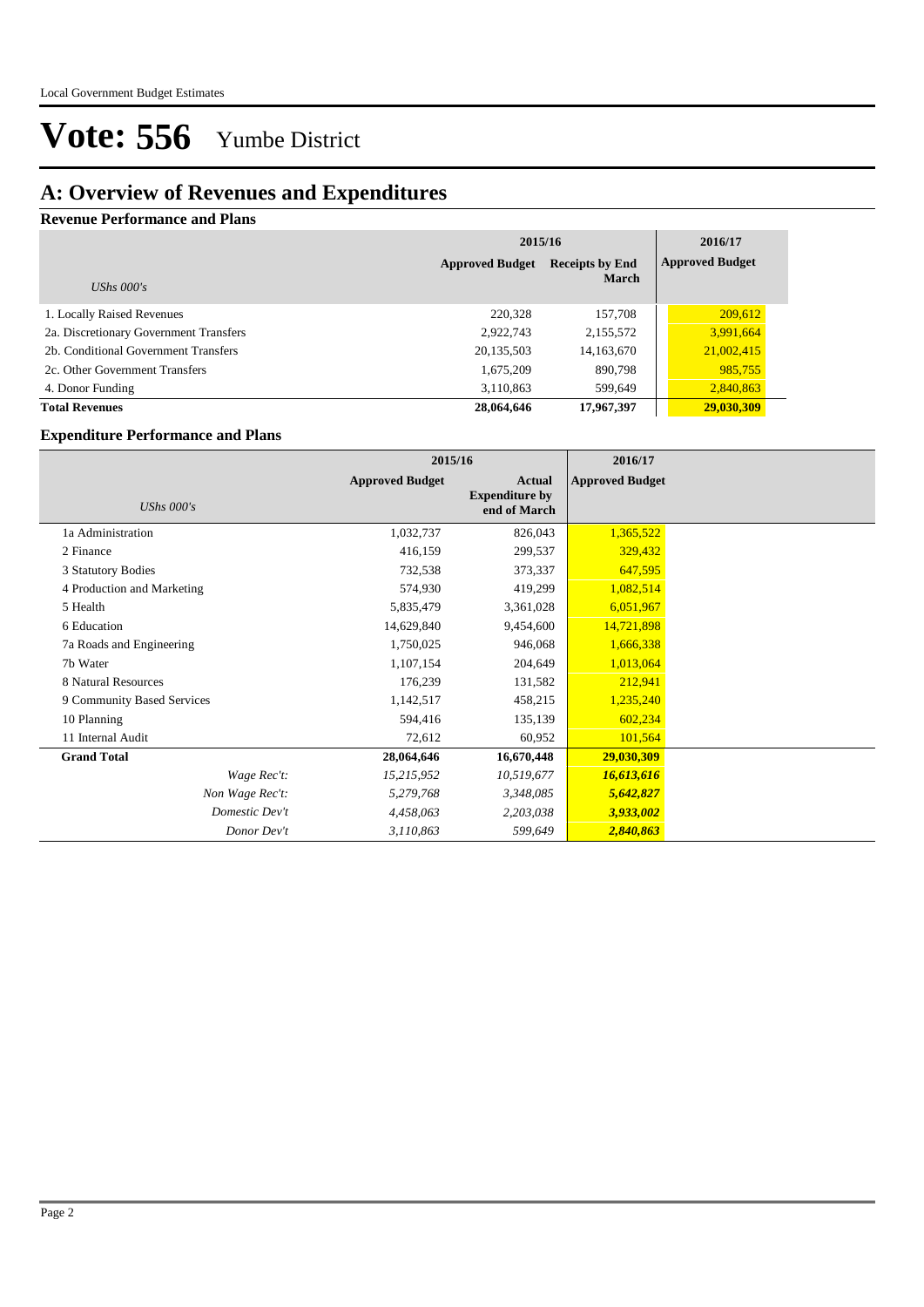### **B: Detailed Estimates of Revenue**

|                                                       |                        | 2015/16                            |                        |  |  |  |
|-------------------------------------------------------|------------------------|------------------------------------|------------------------|--|--|--|
| UShs $000's$                                          | <b>Approved Budget</b> | <b>Receipts by End</b><br>of March | <b>Approved Budget</b> |  |  |  |
| <b>1. Locally Raised Revenues</b>                     | 220,328                | 157,708                            | 209,612                |  |  |  |
| <b>Locally Raised Revenues</b>                        | 220.328                | 157,708                            | 209,612                |  |  |  |
| 2a. Discretionary Government Transfers                | 2,922,743              | 2,155,572                          | 3,991,664              |  |  |  |
| District Unconditional Grant (Wage)                   | 1,353,490              | 1,208,305                          | 1,652,942              |  |  |  |
| District Unconditional Grant (Non-Wage)               | 535,379                | 426,327                            | 759,090                |  |  |  |
| District Discretionary Development Equalization Grant | 1,033,874              | 520,941                            | 1,579,631              |  |  |  |
| 2b. Conditional Government Transfers                  | 20,135,503             | 14,163,670                         | 21,002,415             |  |  |  |
| <b>Transitional Development Grant</b>                 | 231,385                | 16,500                             | 323,742                |  |  |  |
| Support Services Conditional Grant (Non-Wage)         | 320,706                | 179,140                            |                        |  |  |  |
| Sector Conditional Grant (Wage)                       | 13,862,274             | 9,309,372                          | 14,960,674             |  |  |  |
| Sector Conditional Grant (Non-Wage)                   | 2,858,889              | 1,957,638                          | 4,024,914              |  |  |  |
| Pension for Local Governments                         | 121,872                | $\Omega$                           | 228,069                |  |  |  |
| <b>Gratuity for Local Governments</b>                 |                        | $\Omega$                           | 256,756                |  |  |  |
| General Public Service Pension Arrears (Budgeting)    |                        | $\Omega$                           | 26,387                 |  |  |  |
| Development Grant                                     | 2,740,378              | 2,701,020                          | 1,181,874              |  |  |  |
| 2c. Other Government Transfers                        | 1,675,209              | 890,798                            | 985,755                |  |  |  |
| Other Transfers from Central Government               | 1,675,209              | 890,798                            | 985,755                |  |  |  |
| 4. Donor Funding                                      | 3,110,863              | 599,649                            | 2,840,863              |  |  |  |
| Donor Funding                                         | 3,110,863              | 599,649                            | 2,840,863              |  |  |  |
| <b>Total Revenues</b>                                 | 28,064,646             | 17,967,397                         | 29,030,309             |  |  |  |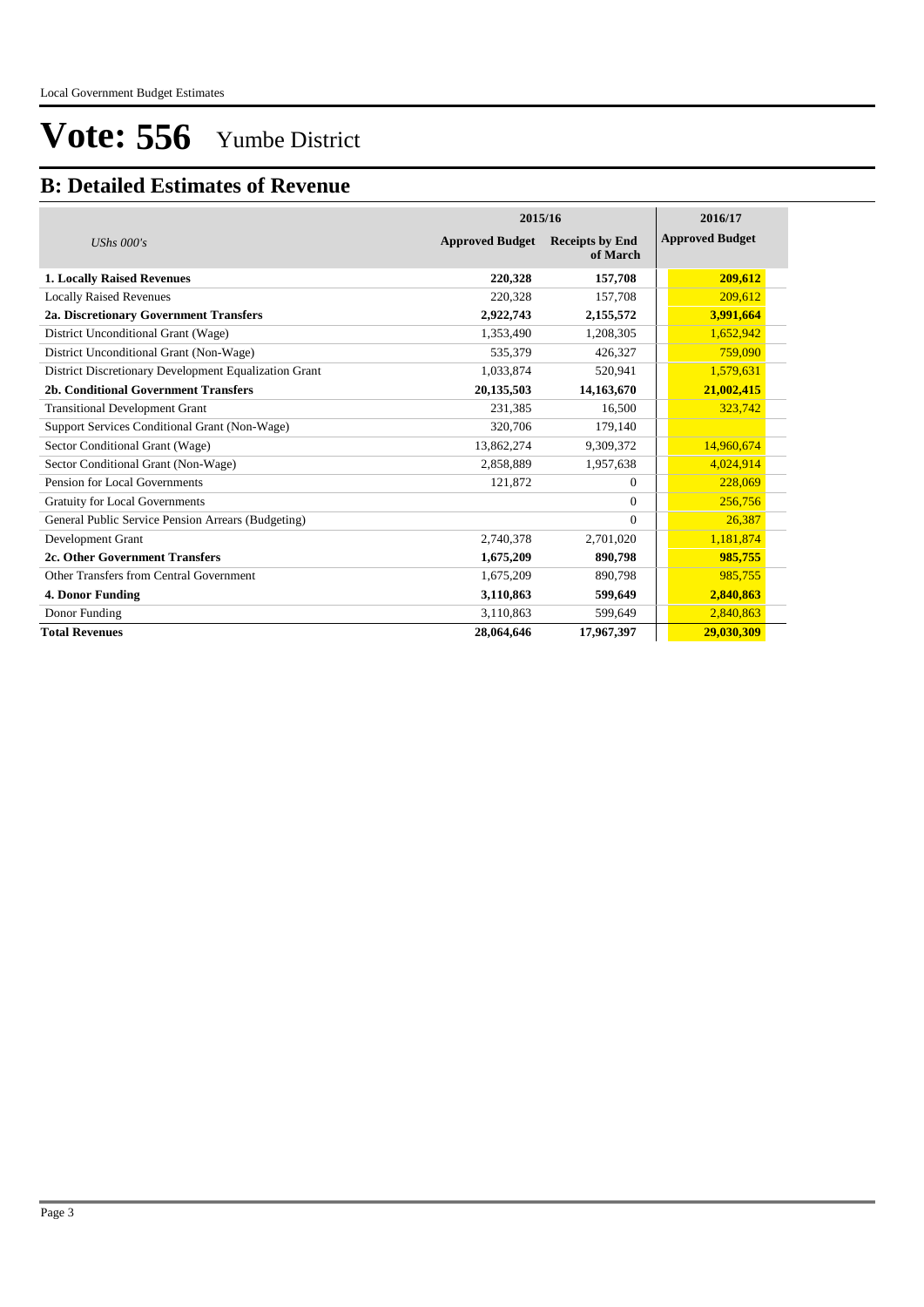### **C: Detailed Estimates of Expenditure**

### *Workplan 1a: Administration*

#### **(i) Overview of Workplan Revenue and Expenditures**

| <b>UShs Thousand</b>                                 | 2015/16                   |                                |                           |  | 2016/17 |  |
|------------------------------------------------------|---------------------------|--------------------------------|---------------------------|--|---------|--|
|                                                      | Approved<br><b>Budget</b> | <b>Outturn by</b><br>end March | Approved<br><b>Budget</b> |  |         |  |
| A: Breakdown of Workplan Revenues:                   |                           |                                |                           |  |         |  |
| <b>Recurrent Revenues</b>                            | 592.829                   | 637,910                        | 1,085,370                 |  |         |  |
| District Unconditional Grant (Non-Wage)              | 64.379                    | 72,945                         | 129,478                   |  |         |  |
| District Unconditional Grant (Wage)                  | 452,772                   | 475,543                        | 401,267                   |  |         |  |
| General Public Service Pension Arrears (Budgeting)   |                           | $\Omega$                       | 26,387                    |  |         |  |
| <b>Gratuity for Local Governments</b>                |                           | $\Omega$                       | 256,756                   |  |         |  |
| <b>Locally Raised Revenues</b>                       | 27,362                    | 54,826                         | 43,413                    |  |         |  |
| Pension for Local Governments                        |                           | $\Omega$                       | 228,069                   |  |         |  |
| Support Services Conditional Grant (Non-Wage)        | 48,317                    | 34,015                         |                           |  |         |  |
| Unspent balances - UnConditional Grants              |                           | 582                            |                           |  |         |  |
| <b>Development Revenues</b>                          | 439,908                   | 188,491                        | 280,152                   |  |         |  |
| District Discretionary Development Equalization Gran | 313.908                   | 188,239                        | 280,152                   |  |         |  |
| Donor Funding                                        | 106,000                   | $\Omega$                       |                           |  |         |  |
| <b>Locally Raised Revenues</b>                       | 20,000                    | $\Omega$                       |                           |  |         |  |
| Other Transfers from Central Government              |                           | 252                            |                           |  |         |  |
| <b>Total Revenues</b>                                | 1,032,737                 | 826,401                        | 1,365,522                 |  |         |  |
| <b>B: Breakdown of Workplan Expenditures:</b>        |                           |                                |                           |  |         |  |
| Recurrent Expenditure                                | 592,829                   | 637,553                        | 1,085,370                 |  |         |  |
| Wage                                                 | 452,772                   | 475,543                        | 401,267                   |  |         |  |
| Non Wage                                             | 140,058                   | 162,010                        | 684.103                   |  |         |  |
| Development Expenditure                              | 439,909                   | 188,491                        | 280,152                   |  |         |  |
| Domestic Development                                 | 333.909                   | 188490.525                     | 280.152                   |  |         |  |

**(ii) Details of Workplan Revenues and Expenditures**

Donor Development 106,000 **Total Expenditure 1,032,738**

#### *Expenditure Details for Workplan 1a: Administration*

#### **LG Function 1381 District and Urban Administration**

| Thousand Uganda Shillings                                 | 2015/16 Approved Budget |             |         |                | 2016/17 Approved Estimates |              |
|-----------------------------------------------------------|-------------------------|-------------|---------|----------------|----------------------------|--------------|
| <b>Higher LG Services</b>                                 | <b>Total</b>            | <b>Wage</b> | N' Wage | <b>GoU Dev</b> | <b>Donor Dev</b>           | <b>Total</b> |
| Output:138101 Operation of the Administration Department  |                         |             |         |                |                            |              |
| 211101 General Staff Salaries                             | 452,772                 | 401,267     |         |                |                            | 401,267      |
| 211102 Contract Staff Salaries (Incl. Casuals, Temporary) | 36,000                  |             |         |                |                            | $\bf{0}$     |
| 211103 Allowances                                         | 4,627                   |             | 4,400   |                |                            | 4,400        |
| 212105 Pension for Local Governments                      | 2,000                   |             | 511,212 |                |                            | 511,212      |
| 213001 Medical expenses (To employees)                    | 500                     |             | 1,000   |                |                            | 1,000        |
| 213002 Incapacity, death benefits and funeral expenses    | 500                     |             | 1,000   |                |                            | 1,000        |
| 221001 Advertising and Public Relations                   | 500                     |             |         |                |                            | $\bf{0}$     |
| 221002 Workshops and Seminars                             | 46,000                  |             |         |                |                            | $\bf{0}$     |
| 221008 Computer supplies and Information Technology (IT)  | 1,064                   |             |         | 2,000          |                            | 2,000        |
| 221009 Welfare and Entertainment                          | 500                     |             |         |                |                            | $\bf{0}$     |
| 221011 Printing, Stationery, Photocopying and Binding     | 5,000                   |             | 2,400   | 1,000          |                            | 3,400        |
| 221012 Small Office Equipment                             | 500                     |             | 1,000   |                |                            | 1,000        |
|                                                           |                         |             |         |                |                            |              |

 $\boldsymbol{0}$ **826,043**

0 **1,365,522**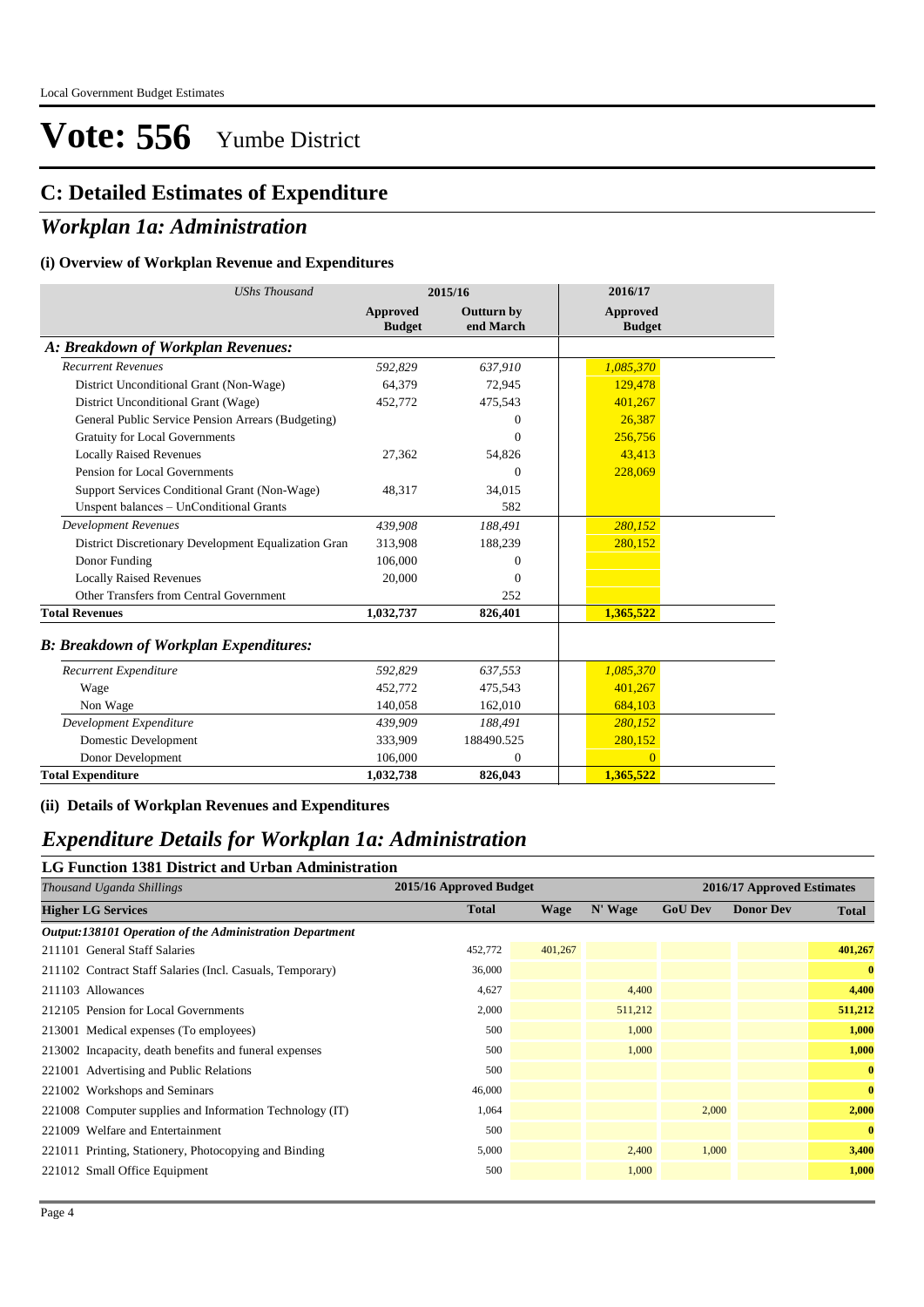## *Workplan 1a: Administration*

| Thousand Uganda Shillings                                        | 2015/16 Approved Budget |             |         |                | 2016/17 Approved Estimates |              |
|------------------------------------------------------------------|-------------------------|-------------|---------|----------------|----------------------------|--------------|
| <b>Higher LG Services</b>                                        | <b>Total</b>            | <b>Wage</b> | N' Wage | <b>GoU Dev</b> | <b>Donor Dev</b>           | <b>Total</b> |
| 221014 Bank Charges and other Bank related costs                 | 2,500                   |             | 900     |                |                            | 900          |
| 221017 Subscriptions                                             | $\mathbf{0}$            |             | 1,000   |                |                            | 1,000        |
| 222001 Telecommunications                                        | 500                     |             | 1,000   |                |                            | 1,000        |
| 223005 Electricity                                               | $\mathbf{0}$            |             | 500     |                |                            | 500          |
| 223006 Water                                                     | $\mathbf{0}$            |             | 500     |                |                            | 500          |
| 227001 Travel inland                                             | 28,000                  |             | 18,486  | 21,000         |                            | 39,486       |
| 227004 Fuel, Lubricants and Oils                                 | 2,000                   |             | 4,000   |                |                            | 4,000        |
| 228002 Maintenance - Vehicles                                    | 2,000                   |             | 4,000   |                |                            | 4,000        |
| 228003 Maintenance - Machinery, Equipment & Furniture            | 1,000                   |             |         |                |                            | $\bf{0}$     |
| 228004 Maintenance - Other                                       | $\boldsymbol{0}$        |             | 2,705   |                |                            | 2,705        |
| 282102 Fines and Penalties/ Court wards                          | $\mathbf{0}$            |             | 2,000   |                |                            | 2,000        |
| Total Cost of Output 138101:                                     | 585,962                 | 401,267     | 556,103 | 24,000         |                            | 981,370      |
| Output:138102 Human Resource Management Services                 |                         |             |         |                |                            |              |
| 211103 Allowances                                                | 1,000                   |             |         |                |                            | $\bf{0}$     |
| 221002 Workshops and Seminars                                    | $\boldsymbol{0}$        |             | 2,000   |                |                            | 2,000        |
| 221008 Computer supplies and Information Technology (IT)         | 900                     |             |         |                |                            | $\bf{0}$     |
| 221011 Printing, Stationery, Photocopying and Binding            | 1,000                   |             | 1,000   |                |                            | 1,000        |
| 221012 Small Office Equipment                                    | 600                     |             |         |                |                            | $\bf{0}$     |
| 222001 Telecommunications                                        | 500                     |             |         |                |                            | $\bf{0}$     |
| 227001 Travel inland                                             | 4,000                   |             | 4,000   |                |                            | 4,000        |
| 227004 Fuel, Lubricants and Oils                                 | 1,000                   |             | 1,000   |                |                            | 1,000        |
| 228003 Maintenance - Machinery, Equipment & Furniture            | 1,000                   |             |         |                |                            | $\bf{0}$     |
| Total Cost of Output 138102:                                     | 10,000                  |             | 8,000   |                |                            | 8,000        |
| Output:138103 Capacity Building for HLG                          |                         |             |         |                |                            |              |
| 221002 Workshops and Seminars                                    | 44,500                  |             |         | 35,000         |                            | 35,000       |
| 221003 Staff Training                                            | 18,363                  |             |         | 17,584         |                            | 17,584       |
| 221008 Computer supplies and Information Technology (IT)         | 1,000                   |             |         |                |                            | $\bf{0}$     |
| 221011 Printing, Stationery, Photocopying and Binding            | 2,000                   |             |         | 4,000          |                            | 4,000        |
| 221014 Bank Charges and other Bank related costs                 | 1,481                   |             |         |                |                            | $\bf{0}$     |
| 227001 Travel inland                                             | 2,000                   |             |         |                |                            | $\bf{0}$     |
| Total Cost of Output 138103:                                     | 69,344                  |             |         | 56,584         |                            | 56,584       |
| Output:138104 Supervision of Sub County programme implementation |                         |             |         |                |                            |              |
| 221011 Printing, Stationery, Photocopying and Binding            | 1,000                   |             | 600     |                |                            | 600          |
| 227001 Travel inland                                             | 2,000                   |             | 5,000   |                |                            | 5,000        |
| 227004 Fuel, Lubricants and Oils                                 | $\mathbf{0}$            |             | 800     |                |                            | 800          |
| 228002 Maintenance - Vehicles                                    | 1,000                   |             | 1,000   |                |                            | 1,000        |
| 228003 Maintenance - Machinery, Equipment & Furniture            | $\mathbf{0}$            |             | 600     |                |                            | 600          |
| Total Cost of Output 138104:                                     | 4,000                   |             | 8,000   |                |                            | 8,000        |
| Output:138105 Public Information Dissemination                   |                         |             |         |                |                            |              |
| 221001 Advertising and Public Relations                          | 1,000                   |             |         |                |                            | $\bf{0}$     |
| 221011 Printing, Stationery, Photocopying and Binding            | 1,000                   |             | 1,000   |                |                            | 1,000        |
| 222001 Telecommunications                                        | $\boldsymbol{0}$        |             | 1,000   |                |                            | 1,000        |
| 227001 Travel inland                                             | 2,000                   |             | 2,000   |                |                            | 2,000        |
| Total Cost of Output 138105:                                     | 4,000                   |             | 4,000   |                |                            | 4,000        |
| Output:138106 Office Support services                            |                         |             |         |                |                            |              |
| 224004 Cleaning and Sanitation                                   | 32,000                  |             | 32,000  |                |                            | 32,000       |
| Total Cost of Output 138106:                                     | 32,000                  |             | 32,000  |                |                            | 32,000       |
| Output:138107 Registration of Births, Deaths and Marriages       |                         |             |         |                |                            |              |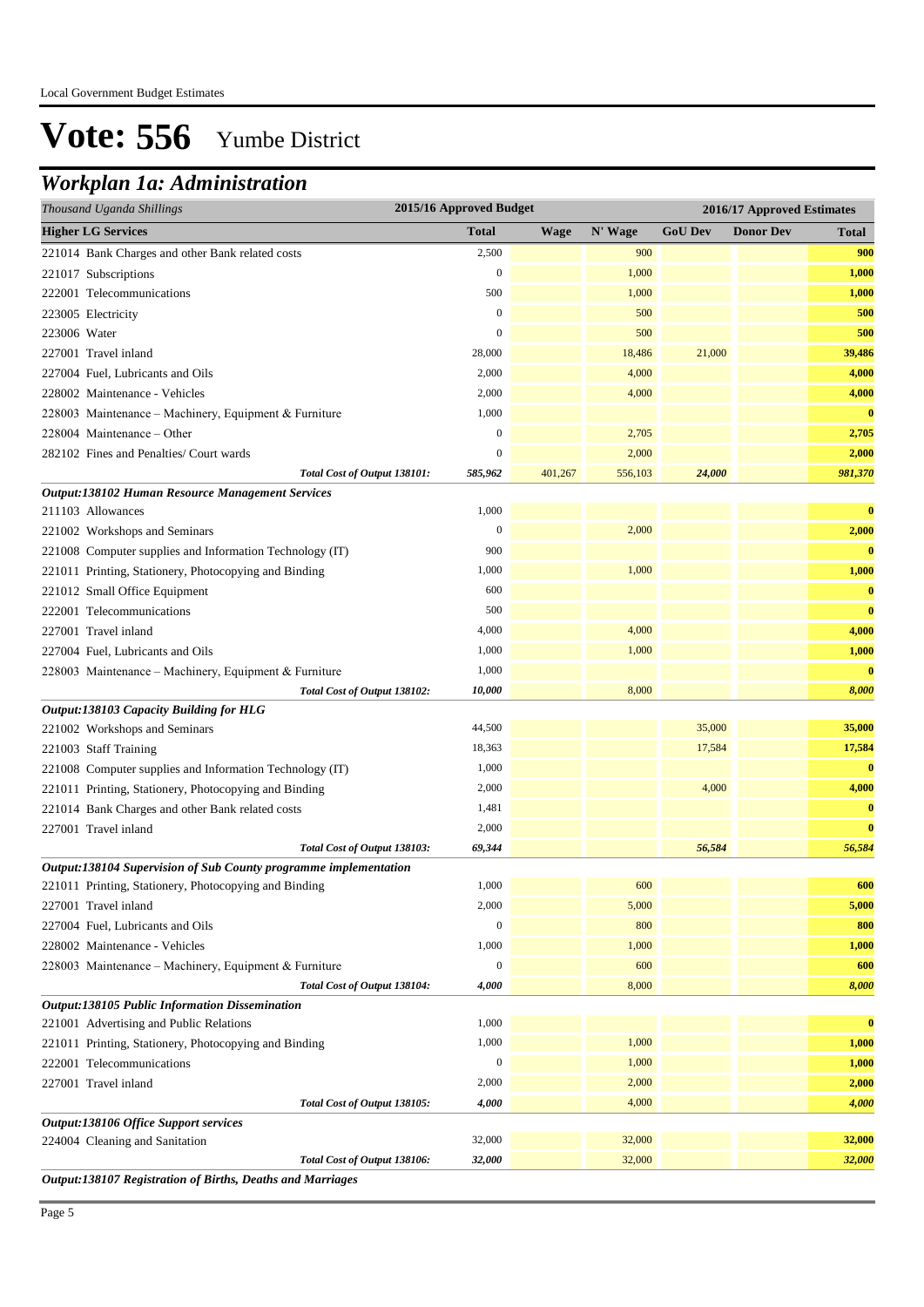## *Workplan 1a: Administration*

| Thousand Uganda Shillings                                                                    | 2015/16 Approved Budget |             |         |                | 2016/17 Approved Estimates |                       |
|----------------------------------------------------------------------------------------------|-------------------------|-------------|---------|----------------|----------------------------|-----------------------|
| <b>Higher LG Services</b>                                                                    | <b>Total</b>            | <b>Wage</b> | N' Wage | <b>GoU Dev</b> | <b>Donor Dev</b>           | <b>Total</b>          |
| 211103 Allowances                                                                            | 500                     |             |         |                |                            | $\bf{0}$              |
| 221002 Workshops and Seminars                                                                | $\boldsymbol{0}$        |             | 800     |                |                            | 800                   |
| 221008 Computer supplies and Information Technology (IT)                                     | 500                     |             |         |                |                            | $\bf{0}$              |
| 221011 Printing, Stationery, Photocopying and Binding                                        | 500                     |             |         |                |                            | $\bf{0}$              |
| 222001 Telecommunications                                                                    | 500                     |             |         |                |                            | $\bf{0}$              |
| 227001 Travel inland                                                                         | 2,000                   |             | 3,200   |                |                            | 3,200                 |
| Total Cost of Output 138107:                                                                 | 4,000                   |             | 4,000   |                |                            | 4,000                 |
| <b>Output:138108 Assets and Facilities Management</b>                                        |                         |             |         |                |                            |                       |
| 211103 Allowances                                                                            | 500                     |             |         |                |                            | $\bf{0}$              |
| 221011 Printing, Stationery, Photocopying and Binding                                        | 200                     |             |         |                |                            | $\bf{0}$              |
| 227001 Travel inland                                                                         | 1,000                   |             | 2,000   |                |                            | 2,000                 |
| 227004 Fuel, Lubricants and Oils                                                             | 500                     |             |         |                |                            | $\bf{0}$              |
| 228001 Maintenance - Civil                                                                   | $\boldsymbol{0}$        |             | 4,000   |                |                            | 4,000                 |
| 228002 Maintenance - Vehicles                                                                | 5,300                   |             |         |                |                            | $\bf{0}$              |
| 228003 Maintenance - Machinery, Equipment & Furniture                                        | 500                     |             | 4,000   |                |                            | 4,000                 |
| Total Cost of Output 138108:                                                                 | 8,000                   |             | 10,000  |                |                            | 10,000                |
| Output:138108p PRDP-Monitoring                                                               |                         |             |         |                |                            |                       |
| 221002 Workshops and Seminars                                                                | 4,000                   |             |         |                |                            | $\bf{0}$              |
| 221011 Printing, Stationery, Photocopying and Binding                                        | 4,000                   |             |         |                |                            | $\bf{0}$              |
| 221012 Small Office Equipment                                                                | 1,000                   |             |         |                |                            | $\bf{0}$              |
| 221014 Bank Charges and other Bank related costs                                             | 1,000                   |             |         |                |                            | $\bf{0}$              |
| 227001 Travel inland                                                                         | 19,867                  |             |         |                |                            | $\bf{0}$              |
| 227004 Fuel, Lubricants and Oils                                                             | 1,000                   |             |         |                |                            | $\bf{0}$              |
| 228002 Maintenance - Vehicles                                                                | 1,000                   |             |         |                |                            | $\bf{0}$              |
| 228003 Maintenance - Machinery, Equipment & Furniture                                        | 1,000                   |             |         |                |                            | $\bf{0}$              |
| Total Cost of Output 138108p:                                                                | 32,867                  |             |         |                |                            | $\boldsymbol{\theta}$ |
| Output:138109 Payroll and Human Resource Management Systems<br>221002 Workshops and Seminars | $\mathbf{0}$            |             | 1,000   |                |                            | 1,000                 |
| 221008 Computer supplies and Information Technology (IT)                                     | $\boldsymbol{0}$        |             | 2,000   |                |                            | 2,000                 |
| 221011 Printing, Stationery, Photocopying and Binding                                        | $\boldsymbol{0}$        |             | 6,000   |                |                            | 6,000                 |
| 227001 Travel inland                                                                         | $\mathbf{0}$            |             | 18,000  |                |                            | 18,000                |
| 227004 Fuel, Lubricants and Oils                                                             | $\mathbf{0}$            |             | 1,000   |                |                            | 1,000                 |
| Total Cost of Output 138109:                                                                 | 0                       |             | 28,000  |                |                            | 28,000                |
| <b>Output:138111 Records Management Services</b>                                             |                         |             |         |                |                            |                       |
| 211103 Allowances                                                                            | 500                     |             |         |                |                            | $\bf{0}$              |
| 221011 Printing, Stationery, Photocopying and Binding                                        | 1,500                   |             | 4,000   |                |                            | 4,000                 |
| 221012 Small Office Equipment                                                                | 500                     |             | 1,000   |                |                            | 1,000                 |
| 222001 Telecommunications                                                                    | $\boldsymbol{0}$        |             | 1,000   |                |                            | 1,000                 |
| 222002 Postage and Courier                                                                   | 500                     |             |         |                |                            | $\bf{0}$              |
| 227001 Travel inland                                                                         | 2,000                   |             | 4,000   |                |                            | 4,000                 |
| 227004 Fuel, Lubricants and Oils                                                             | 500                     |             |         |                |                            | $\bf{0}$              |
| 228003 Maintenance - Machinery, Equipment & Furniture                                        | 500                     |             |         |                |                            | $\bf{0}$              |
| Total Cost of Output 138111:                                                                 | 6,000                   |             | 10,000  |                |                            | 10,000                |
| Output:138112 Information collection and management                                          |                         |             |         |                |                            |                       |
| 211103 Allowances                                                                            | 500                     |             |         |                |                            | $\bf{0}$              |
| 221007 Books, Periodicals & Newspapers                                                       | 1,000                   |             |         |                |                            | $\bf{0}$              |
| 221011 Printing, Stationery, Photocopying and Binding                                        | 500                     |             | 1,000   |                |                            | 1,000                 |
| 222001 Telecommunications                                                                    | 500                     |             |         |                |                            | $\bf{0}$              |
|                                                                                              |                         |             |         |                |                            |                       |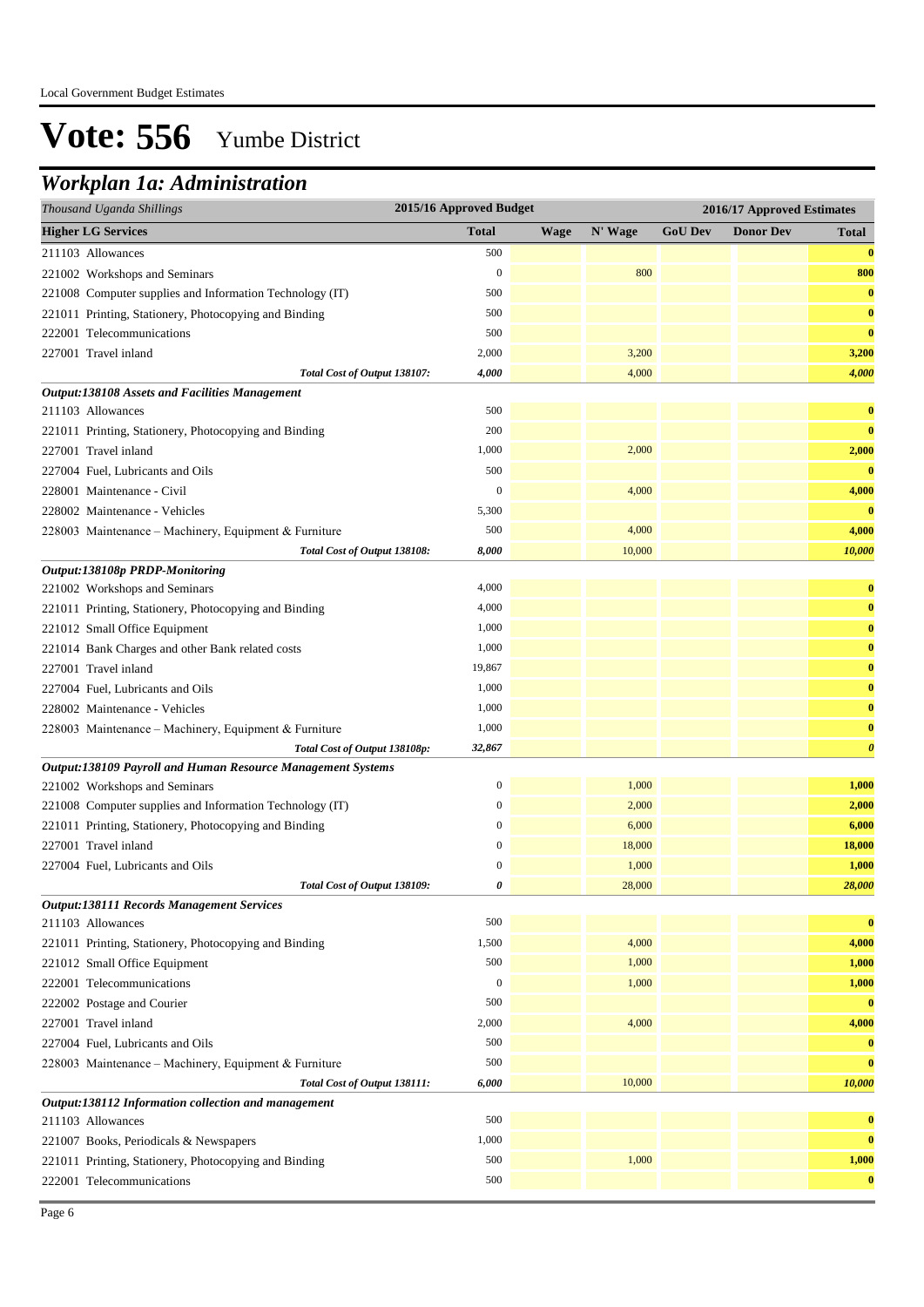## *Workplan 1a: Administration*

| 2015/16 Approved Budget<br>Thousand Uganda Shillings     |              |             | 2016/17 Approved Estimates |                |                  |              |
|----------------------------------------------------------|--------------|-------------|----------------------------|----------------|------------------|--------------|
| <b>Higher LG Services</b>                                | <b>Total</b> | <b>Wage</b> | N' Wage                    | <b>GoU</b> Dev | <b>Donor Dev</b> | <b>Total</b> |
| 227001 Travel inland                                     | 1,500        |             | 3,000                      |                |                  | 3,000        |
| Total Cost of Output 138112:                             | 4,000        |             | 4,000                      |                |                  | 4,000        |
| <b>Output:138113 Procurement Services</b>                |              |             |                            |                |                  |              |
| 211103 Allowances                                        | 1,000        |             | 4,000                      |                |                  | 4,000        |
| 221001 Advertising and Public Relations                  | 2,000        |             | 5,600                      |                |                  | 5,600        |
| 221002 Workshops and Seminars                            | $\theta$     |             | 3,360                      |                |                  | 3,360        |
| 221008 Computer supplies and Information Technology (IT) | 500          |             | 1,000                      |                |                  | 1,000        |
| 221011 Printing, Stationery, Photocopying and Binding    | 1,400        |             | 2,000                      |                |                  | 2,000        |
| 221012 Small Office Equipment                            | 400          |             |                            |                |                  | $\bf{0}$     |
| 221014 Bank Charges and other Bank related costs         | 500          |             |                            |                |                  | $\bf{0}$     |
| 227001 Travel inland                                     | 2,000        |             | 3,040                      |                |                  | 3,040        |
| 227004 Fuel, Lubricants and Oils                         | 200          |             | 1,000                      |                |                  | 1,000        |
| Total Cost of Output 138113:                             | 8,000        |             | 20,000                     |                |                  | 20,000       |
| <b>Total Cost of Higher LG Services</b>                  | 768,173      | 401,267     | 684,103                    | 80,584         |                  | 1,165,954    |
| <b>Capital Purchases</b>                                 | <b>Total</b> | Wage        | N' Wage                    | <b>GoU Dev</b> | <b>Donor Dev</b> | <b>Total</b> |

| Output:138172 Administrative Capital |                                                                                          |                                                                                                |              |                     |                |                                          |                       |           |
|--------------------------------------|------------------------------------------------------------------------------------------|------------------------------------------------------------------------------------------------|--------------|---------------------|----------------|------------------------------------------|-----------------------|-----------|
| 311101 Land                          |                                                                                          |                                                                                                | $\mathbf{0}$ | $\overline{0}$      | $\Omega$       | 10,000                                   | $\overline{0}$        | 10,000    |
| <b>Total LCIII: YUMBE TC</b>         |                                                                                          |                                                                                                |              | <b>LCIV: ARINGA</b> |                |                                          |                       | 10,000    |
| LCII: Arunga                         | LCI: District HO                                                                         | Extension of District HQ land done.                                                            |              |                     |                | Source: District Discretionary Developme |                       | 10,000    |
| 312101 Non-Residential Buildings     |                                                                                          |                                                                                                | 0            | $\overline{0}$      | $\overline{0}$ | 46,699                                   | $\mathbf{0}$          | 46,699    |
| <b>Total LCIII: KEI</b>              |                                                                                          |                                                                                                |              | <b>LCIV: ARINGA</b> |                |                                          |                       | 27,499    |
| LCII: Akaya                          | LCI: Not Specified                                                                       | 1 Administration block completed at Kei S/C Akaya p                                            |              |                     |                | Source: District Discretionary Developme |                       | 27,499    |
| <b>Total LCIII: YUMBE TC</b>         |                                                                                          |                                                                                                |              | <b>LCIV: ARINGA</b> |                |                                          |                       | 19,200    |
| LCII: Arunga                         | LCI: Administration Dept District H                                                      | Retention for works completed in FY 201516 paid.                                               |              |                     |                | Source: District Discretionary Developme |                       | 7,200     |
| LCII: Arunga                         | LCI: Administration Dept District H                                                      | PDU office ceiling put.                                                                        |              |                     |                | Source: District Discretionary Developme |                       | 12,000    |
| 312201 Transport Equipment           |                                                                                          |                                                                                                | $\mathbf{0}$ | $\overline{0}$      | $\mathbf{0}$   | 120,869                                  | $\overline{0}$        | 120,869   |
| <b>Total LCIII: YUMBE TC</b>         |                                                                                          |                                                                                                |              | <b>LCIV: ARINGA</b> |                |                                          |                       | 120,869   |
| LCII: Arunga                         | LCI: Administration Department - $H$ 2 motorcycles purchased for two executive members.  |                                                                                                |              |                     |                | Source: District Discretionary Developme |                       | 30,000    |
| LCII: Arunga                         | LCI: Administration Department - $H$ $\blacksquare$ 1 vehicle purchased for CAOs office. |                                                                                                |              |                     |                | Source: District Discretionary Developme |                       | 90,869    |
| 312202 Machinery and Equipment       |                                                                                          |                                                                                                | 0            | $\mathbf{0}$        | $\overline{0}$ | 7,500                                    | $\mathbf{0}$          | 7,500     |
| <b>Total LCIII: YUMBE TC</b>         |                                                                                          |                                                                                                |              | <b>LCIV: ARINGA</b> |                |                                          |                       | 7,500     |
| LCII: Arunga                         | LCI: Administration Department- H                                                        | 2 computers, printers procured for CAOs office and                                             |              |                     |                | Source: District Discretionary Developme |                       | 7,500     |
| 312203 Furniture & Fixtures          |                                                                                          |                                                                                                | $\Omega$     | $\overline{0}$      | $\Omega$       | 14,500                                   | $\mathbf{0}$          | 14,500    |
| <b>Total LCIII: YUMBE TC</b>         |                                                                                          |                                                                                                |              | <b>LCIV: ARINGA</b> |                |                                          |                       | 14,500    |
| LCII: Arunga                         | LCI: Administration Dept - HQ                                                            | 6 lockable shelves procured for DPU (2 metallic, 4 W                                           |              |                     |                | Source: District Discretionary Developme |                       | 5,000     |
| LCII: Arunga                         | LCI: Administration Dept - HO                                                            | 4 set of office furniture procured for PDU and 3 Exec Source: District Discretionary Developme |              |                     |                |                                          |                       | 9,500     |
|                                      |                                                                                          | Total Cost of Output 138172:                                                                   | 0            | $\Omega$            | $\Omega$       | 199,568                                  | $\boldsymbol{\theta}$ | 199,568   |
|                                      |                                                                                          | <b>Total Cost of Capital Purchases</b>                                                         | $\bf{0}$     | $\mathbf{0}$        | $\mathbf{0}$   | 199,568                                  | $\bf{0}$              | 199,568   |
|                                      | <b>Total Cost of function District and Urban Administration</b>                          |                                                                                                | 768,173      | 401,267             | 684,103        | 280,152                                  | $\bf{0}$              | 1,365,522 |
| <b>Total Cost of Administration</b>  |                                                                                          |                                                                                                | 768,173      | 401.267             | 684,103        | 280.152                                  | $\bf{0}$              | 1,365,522 |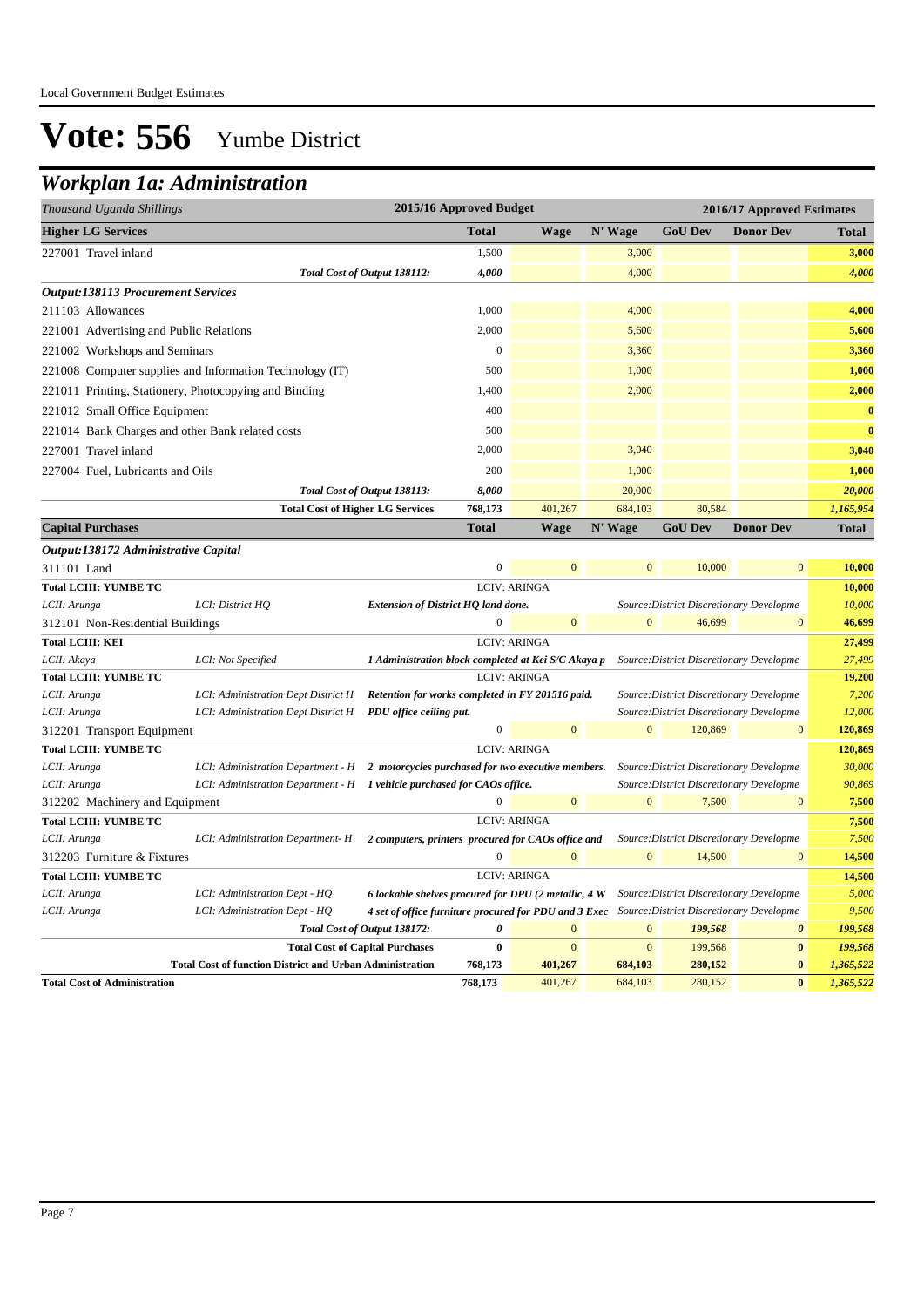## *Workplan 2: Finance*

#### **(i) Overview of Workplan Revenue and Expenditures**

| <b>UShs Thousand</b>                                 |                           | 2015/16                        | 2016/17                   |
|------------------------------------------------------|---------------------------|--------------------------------|---------------------------|
|                                                      | Approved<br><b>Budget</b> | <b>Outturn by</b><br>end March | Approved<br><b>Budget</b> |
| A: Breakdown of Workplan Revenues:                   |                           |                                |                           |
| <b>Recurrent Revenues</b>                            | 389,159                   | 298,806                        | 329,432                   |
| District Unconditional Grant (Non-Wage)              | 55,000                    | 66,609                         | 64,000                    |
| District Unconditional Grant (Wage)                  | 257,511                   | 151,665                        | 213,432                   |
| <b>Locally Raised Revenues</b>                       | 40,500                    | 51,115                         | 52,000                    |
| Support Services Conditional Grant (Non-Wage)        | 36,148                    | 29,333                         |                           |
| Unspent balances - UnConditional Grants              |                           | 83                             |                           |
| Development Revenues                                 | 27,000                    | 800                            |                           |
| District Discretionary Development Equalization Gran | 27,000                    | 800                            |                           |
| <b>Total Revenues</b>                                | 416,159                   | 299,606                        | 329,432                   |
| <b>B: Breakdown of Workplan Expenditures:</b>        |                           |                                |                           |
| Recurrent Expenditure                                | 389,159                   | 298.737                        | 329,432                   |
| Wage                                                 | 257.511                   | 151,665                        | 213,432                   |
| Non Wage                                             | 131,648                   | 147,072                        | 116,000                   |
| Development Expenditure                              | 27,000                    | 800                            | $\overline{0}$            |
| Domestic Development                                 | 27,000                    | 800                            | $\overline{0}$            |
| Donor Development                                    |                           | $\theta$                       | $\overline{0}$            |
| <b>Total Expenditure</b>                             | 416,159                   | 299,537                        | 329,432                   |

#### **(ii) Details of Workplan Revenues and Expenditures**

#### *Expenditure Details for Workplan 2: Finance*

#### **LG Function 1481 Financial Management and Accountability(LG)**

| Thousand Uganda Shillings                                | 2015/16 Approved Budget |         | 2016/17 Approved Estimates |                |                  |              |
|----------------------------------------------------------|-------------------------|---------|----------------------------|----------------|------------------|--------------|
| <b>Higher LG Services</b>                                | <b>Total</b>            | Wage    | N' Wage                    | <b>GoU Dev</b> | <b>Donor Dev</b> | <b>Total</b> |
| Output:148101 LG Financial Management services           |                         |         |                            |                |                  |              |
| 211101 General Staff Salaries                            | 257,511                 | 213,432 |                            |                |                  | 213,432      |
| 211103 Allowances                                        | 2,000                   |         | 3,400                      |                |                  | 3,400        |
| 213001 Medical expenses (To employees)                   | 1,000                   |         | 2,000                      |                |                  | 2,000        |
| 213002 Incapacity, death benefits and funeral expenses   | 1,000                   |         | 1,200                      |                |                  | 1,200        |
| 221002 Workshops and Seminars                            | 2,400                   |         | 2,000                      |                |                  | 2,000        |
| 221007 Books, Periodicals & Newspapers                   | 1,000                   |         |                            |                |                  | $\bf{0}$     |
| 221008 Computer supplies and Information Technology (IT) | 2,000                   |         | 2,000                      |                |                  | 2,000        |
| 221009 Welfare and Entertainment                         | 2,000                   |         | 1,500                      |                |                  | 1,500        |
| 221011 Printing, Stationery, Photocopying and Binding    | 2,000                   |         | 2,000                      |                |                  | 2,000        |
| 221012 Small Office Equipment                            | 500                     |         | 1,250                      |                |                  | 1,250        |
| 221014 Bank Charges and other Bank related costs         | 1,500                   |         | 1,500                      |                |                  | 1,500        |
| 221017 Subscriptions                                     | 1,000                   |         | 1,000                      |                |                  | 1,000        |
| 222001 Telecommunications                                | 1,000                   |         | 2,000                      |                |                  | 2,000        |
| 223005 Electricity                                       | $\mathbf{0}$            |         | 800                        |                |                  | 800          |
| 223006 Water                                             | $\mathbf{0}$            |         | 500                        |                |                  | 500          |
| 227001 Travel inland                                     | 6,000                   |         | 9,000                      |                |                  | 9,000        |
| 227004 Fuel, Lubricants and Oils                         | 2,872                   |         | 4,000                      |                |                  | 4,000        |
| 228002 Maintenance - Vehicles                            | 2,078                   |         |                            |                |                  | $\mathbf{0}$ |
| 228003 Maintenance – Machinery, Equipment & Furniture    | 1,000                   |         | 3,850                      |                |                  | 3,850        |
| 282102 Fines and Penalties/ Court wards                  | 2,000                   |         |                            |                |                  | $\bf{0}$     |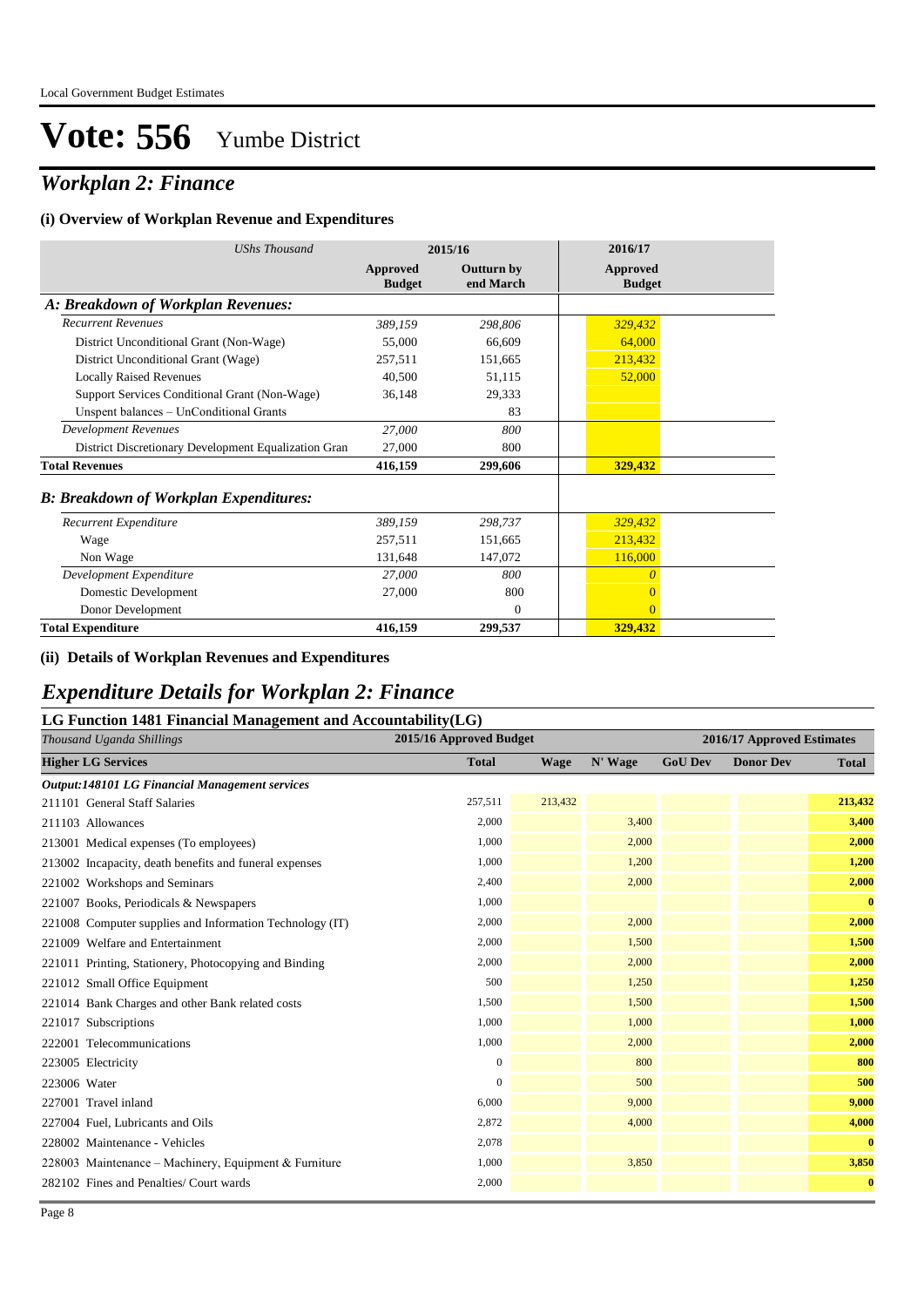### *Workplan 2: Finance*

| Thousand Uganda Shillings                                          | 2015/16 Approved Budget |             |         | 2016/17 Approved Estimates |                  |              |  |
|--------------------------------------------------------------------|-------------------------|-------------|---------|----------------------------|------------------|--------------|--|
| <b>Higher LG Services</b>                                          | <b>Total</b>            | <b>Wage</b> | N' Wage | <b>GoU Dev</b>             | <b>Donor Dev</b> | <b>Total</b> |  |
| 282151 Fines and Penalties - to other govt units                   | 2,079                   |             |         |                            |                  | $\bf{0}$     |  |
| Total Cost of Output 148101:                                       | 290,940                 | 213,432     | 38,000  |                            |                  | 251,432      |  |
| Output:148102 Revenue Management and Collection Services           |                         |             |         |                            |                  |              |  |
| 211103 Allowances                                                  | 2,000                   |             |         |                            |                  | $\bf{0}$     |  |
| 221002 Workshops and Seminars                                      | 4,000                   |             | 4,000   |                            |                  | 4,000        |  |
| 221011 Printing, Stationery, Photocopying and Binding              | 1,000                   |             | 200     |                            |                  | 200          |  |
| 222001 Telecommunications                                          | 1,000                   |             | 1,000   |                            |                  | 1,000        |  |
| 227001 Travel inland                                               | 14,000                  |             | 16,000  |                            |                  | 16,000       |  |
| 227004 Fuel, Lubricants and Oils                                   | 1,000                   |             |         |                            |                  | $\bf{0}$     |  |
| 228003 Maintenance – Machinery, Equipment & Furniture              | 2,000                   |             | 2,800   |                            |                  | 2,800        |  |
| Total Cost of Output 148102:                                       | 25,000                  |             | 24,000  |                            |                  | 24,000       |  |
| <b>Output:148103 Budgeting and Planning Services</b>               |                         |             |         |                            |                  |              |  |
| 211103 Allowances                                                  | 2,000                   |             |         |                            |                  | $\bf{0}$     |  |
| 221002 Workshops and Seminars                                      | 9,000                   |             | 12,000  |                            |                  | 12,000       |  |
| 221008 Computer supplies and Information Technology (IT)           | 2,000                   |             | 1,000   |                            |                  | 1,000        |  |
| 221011 Printing, Stationery, Photocopying and Binding              | 4,000                   |             | 3,000   |                            |                  | 3,000        |  |
| 227001 Travel inland                                               | 4,000                   |             | 2,000   |                            |                  | 2,000        |  |
| 227004 Fuel, Lubricants and Oils                                   | 2,000                   |             |         |                            |                  | $\bf{0}$     |  |
| 228003 Maintenance – Machinery, Equipment & Furniture              | 2,000                   |             |         |                            |                  | $\bf{0}$     |  |
| Total Cost of Output 148103:                                       | 25,000                  |             | 18,000  |                            |                  | 18,000       |  |
| Output:148104 LG Expenditure management Services                   |                         |             |         |                            |                  |              |  |
| 221011 Printing, Stationery, Photocopying and Binding              | 19,219                  |             | 16,000  |                            |                  | 16,000       |  |
| 227001 Travel inland                                               | 5,000                   |             | 8,000   |                            |                  | 8,000        |  |
| 227004 Fuel, Lubricants and Oils                                   | 2,000                   |             |         |                            |                  | $\bf{0}$     |  |
| Total Cost of Output 148104:                                       | 26,219                  |             | 24,000  |                            |                  | 24,000       |  |
| <b>Output:148105 LG Accounting Services</b>                        |                         |             |         |                            |                  |              |  |
| 211103 Allowances                                                  | 2,000                   |             |         |                            |                  | $\bf{0}$     |  |
| 221002 Workshops and Seminars                                      | 6,000                   |             |         |                            |                  | $\bf{0}$     |  |
| 221008 Computer supplies and Information Technology (IT)           | 500                     |             |         |                            |                  | $\bf{0}$     |  |
| 221011 Printing, Stationery, Photocopying and Binding              | 2,000                   |             | 2,000   |                            |                  | 2,000        |  |
| 222001 Telecommunications                                          | $\boldsymbol{0}$        |             | 1,000   |                            |                  | 1,000        |  |
| 227001 Travel inland                                               | 6,000                   |             | 8,000   |                            |                  | 8,000        |  |
| 227004 Fuel, Lubricants and Oils                                   | 2,500                   |             |         |                            |                  | $\bf{0}$     |  |
| 228002 Maintenance - Vehicles                                      | 3,000                   |             |         |                            |                  | $\bf{0}$     |  |
| 228003 Maintenance – Machinery, Equipment & Furniture              | $\boldsymbol{0}$        |             | 1,000   |                            |                  | 1,000        |  |
| Total Cost of Output 148105:                                       | 22,000                  |             | 12,000  |                            |                  | 12,000       |  |
| <b>Total Cost of Higher LG Services</b>                            | 389,159                 | 213,432     | 116,000 |                            |                  | 329,432      |  |
| Total Cost of function Financial Management and Accountability(LG) | 389,159                 | 213,432     | 116,000 |                            |                  | 329,432      |  |
| <b>Total Cost of Finance</b>                                       | 389,159                 | 213,432     | 116,000 |                            |                  | 329,432      |  |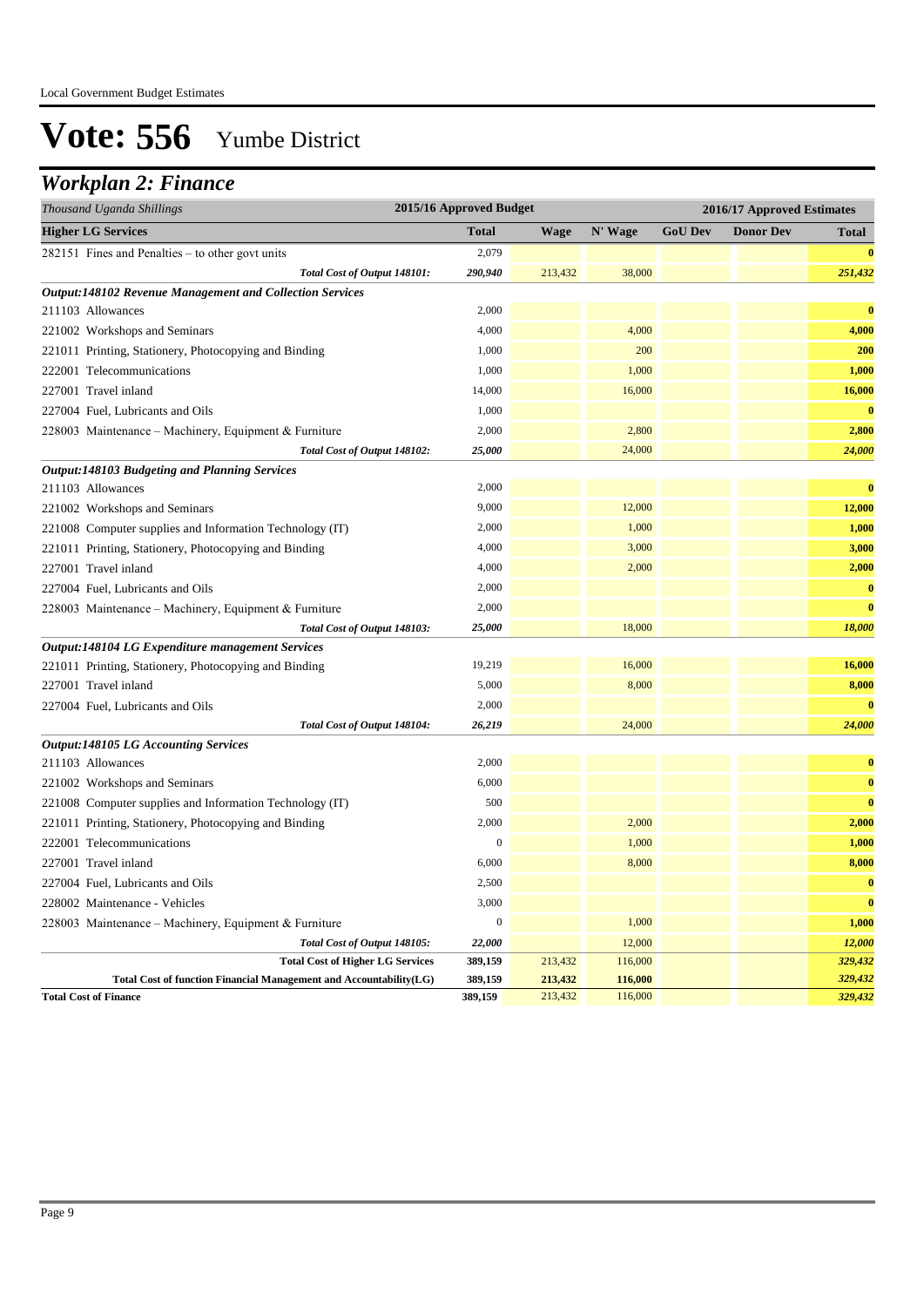## *Workplan 3: Statutory Bodies*

#### **(i) Overview of Workplan Revenue and Expenditures**

| <b>UShs Thousand</b>                                 |                           | 2015/16                        | 2016/17                          |  |
|------------------------------------------------------|---------------------------|--------------------------------|----------------------------------|--|
|                                                      | Approved<br><b>Budget</b> | <b>Outturn by</b><br>end March | <b>Approved</b><br><b>Budget</b> |  |
| A: Breakdown of Workplan Revenues:                   |                           |                                |                                  |  |
| <b>Recurrent Revenues</b>                            | 605,093                   | 378,632                        | 647,595                          |  |
| District Unconditional Grant (Non-Wage)              | 140,000                   | 106,571                        | 395,612                          |  |
| District Unconditional Grant (Wage)                  | 170,352                   | 110,049                        | 207,784                          |  |
| <b>Locally Raised Revenues</b>                       | 58,500                    | 35,526                         | 44,199                           |  |
| Other Transfers from Central Government              |                           | 10.505                         |                                  |  |
| Support Services Conditional Grant (Non-Wage)        | 236,241                   | 115,792                        |                                  |  |
| Unspent balances - UnConditional Grants              |                           | 188                            |                                  |  |
| <b>Development Revenues</b>                          | 5,573                     | 2,529                          |                                  |  |
| District Discretionary Development Equalization Gran | 5,573                     | 2,529                          |                                  |  |
| <b>Total Revenues</b>                                | 610,666                   | 381,161                        | 647,595                          |  |
| <b>B: Breakdown of Workplan Expenditures:</b>        |                           |                                |                                  |  |
| Recurrent Expenditure                                | 732,538                   | 373,337                        | 647,595                          |  |
| Wage                                                 | 170,539                   | 110,049                        | 207,784                          |  |
| Non Wage                                             | 561,999                   | 263,288                        | 439,811                          |  |
| Development Expenditure                              | 0                         | $\theta$                       | $\theta$                         |  |
| Domestic Development                                 |                           | $\Omega$                       | $\overline{0}$                   |  |
| Donor Development                                    |                           | $\mathbf{0}$                   | $\Omega$                         |  |
| <b>Total Expenditure</b>                             | 732,538                   | 373,337                        | 647,595                          |  |

#### **(ii) Details of Workplan Revenues and Expenditures**

### *Expenditure Details for Workplan 3: Statutory Bodies*

|  |  |  |  | <b>LG Function 1382 Local Statutory Bodies</b> |  |
|--|--|--|--|------------------------------------------------|--|
|--|--|--|--|------------------------------------------------|--|

| Thousand Uganda Shillings                                | 2015/16 Approved Budget |             |         | 2016/17 Approved Estimates |                  |              |
|----------------------------------------------------------|-------------------------|-------------|---------|----------------------------|------------------|--------------|
| <b>Higher LG Services</b>                                | <b>Total</b>            | <b>Wage</b> | N' Wage | <b>GoU Dev</b>             | <b>Donor Dev</b> | <b>Total</b> |
| <b>Output:138201 LG Council Adminstration services</b>   |                         |             |         |                            |                  |              |
| 211101 General Staff Salaries                            | 146,016                 | 165,980     |         |                            |                  | 165,980      |
| 211103 Allowances                                        | 152,522                 |             | 248,439 |                            |                  | 248,439      |
| 212103 Pension for Teachers                              | 85,711                  |             |         |                            |                  | $\bf{0}$     |
| 212105 Pension for Local Governments                     | 36,163                  |             |         |                            |                  | $\bf{0}$     |
| 213001 Medical expenses (To employees)                   | 500                     |             |         |                            |                  | $\bf{0}$     |
| 213002 Incapacity, death benefits and funeral expenses   | 500                     |             |         |                            |                  | $\bf{0}$     |
| 221001 Advertising and Public Relations                  | 1,000                   |             |         |                            |                  | $\bf{0}$     |
| 221002 Workshops and Seminars                            | 6,000                   |             | 6,400   |                            |                  | 6,400        |
| 221007 Books, Periodicals & Newspapers                   | 1,000                   |             |         |                            |                  | $\bf{0}$     |
| 221008 Computer supplies and Information Technology (IT) | 1,000                   |             | 2,000   |                            |                  | 2,000        |
| 221011 Printing, Stationery, Photocopying and Binding    | 1,000                   |             | 2,000   |                            |                  | 2,000        |
| 221012 Small Office Equipment                            | 500                     |             | 1,000   |                            |                  | 1,000        |
| 221014 Bank Charges and other Bank related costs         | 1,360                   |             | 940     |                            |                  | 940          |
| 221017 Subscriptions                                     | 500                     |             | 1,000   |                            |                  | 1,000        |
| 222001 Telecommunications                                | 1,000                   |             |         |                            |                  | $\bf{0}$     |
| 223005 Electricity                                       | $\mathbf{0}$            |             | 500     |                            |                  | 500          |
| 223006 Water                                             | $\mathbf{0}$            |             | 500     |                            |                  | 500          |
| 227001 Travel inland                                     | 61,472                  |             | 4,653   |                            |                  | 4,653        |
| 227004 Fuel, Lubricants and Oils                         | 1,672                   |             | 4,000   |                            |                  | 4,000        |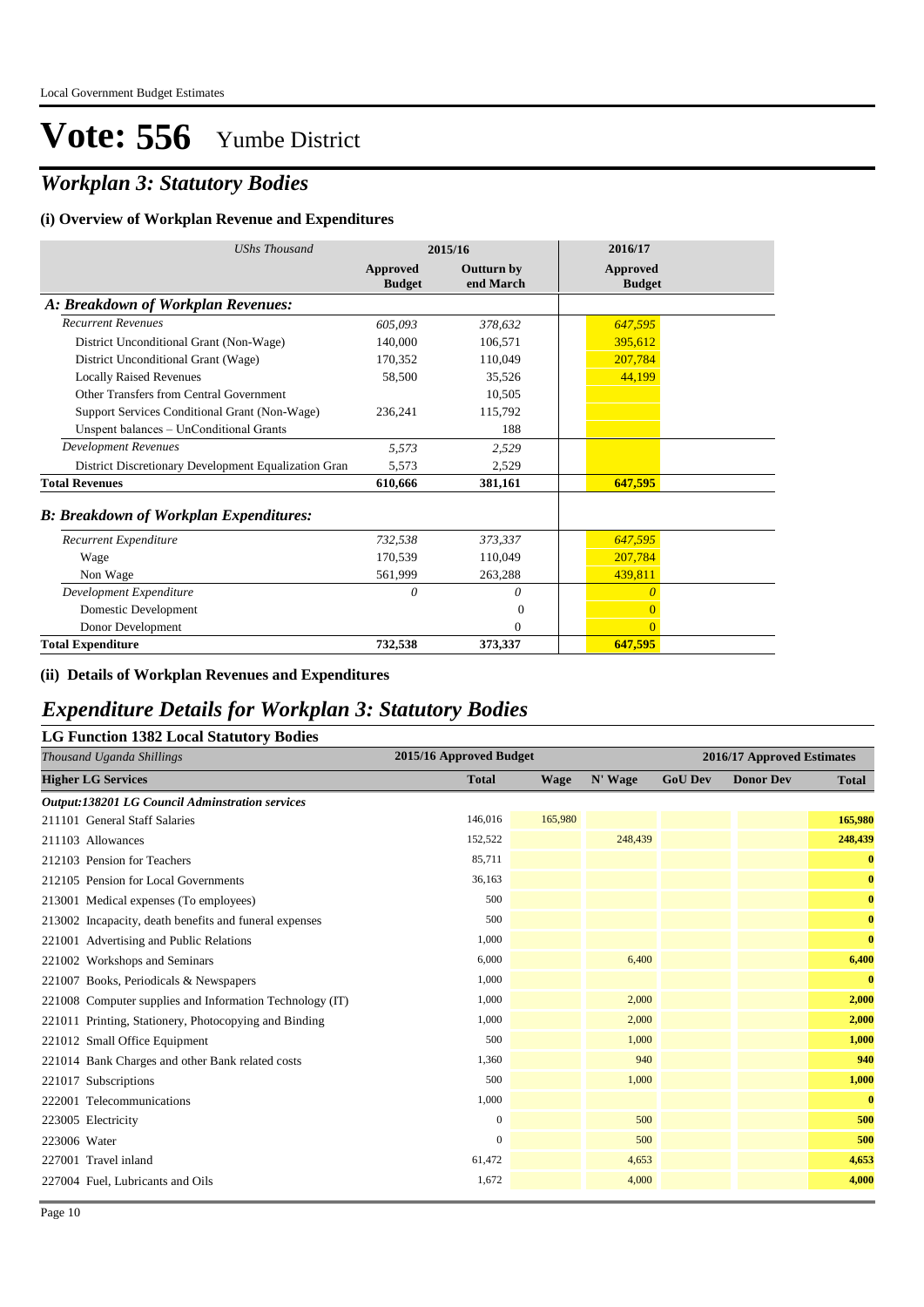### *Workplan 3: Statutory Bodies*

| Thousand Uganda Shillings                                | 2015/16 Approved Budget |         |         |                | 2016/17 Approved Estimates |              |
|----------------------------------------------------------|-------------------------|---------|---------|----------------|----------------------------|--------------|
| <b>Higher LG Services</b>                                | <b>Total</b>            | Wage    | N' Wage | <b>GoU Dev</b> | <b>Donor Dev</b>           | <b>Total</b> |
| Total Cost of Output 138201:                             | 497,915                 | 165,980 | 271,431 |                |                            | 437,411      |
| Output:138202 LG procurement management services         |                         |         |         |                |                            |              |
| 211101 General Staff Salaries                            | $\boldsymbol{0}$        | 17,468  |         |                |                            | 17,468       |
| 211103 Allowances                                        | 3,000                   |         |         |                |                            | $\bf{0}$     |
| 221001 Advertising and Public Relations                  | 10,500                  |         | 4,000   |                |                            | 4,000        |
| 221002 Workshops and Seminars                            | $\mathbf{0}$            |         | 1,000   |                |                            | 1,000        |
| 221008 Computer supplies and Information Technology (IT) | 2,000                   |         | 1,000   |                |                            | 1,000        |
| 221011 Printing, Stationery, Photocopying and Binding    | 2,000                   |         | 2,400   |                |                            | 2,400        |
| 221012 Small Office Equipment                            | 500                     |         | 1,000   |                |                            | 1,000        |
| 222001 Telecommunications                                | 1,000                   |         |         |                |                            | $\bf{0}$     |
| 227001 Travel inland                                     | 4,000                   |         | 4,600   |                |                            | 4,600        |
| 227004 Fuel, Lubricants and Oils                         | 500                     |         |         |                |                            | $\bf{0}$     |
| 228003 Maintenance – Machinery, Equipment & Furniture    | 500                     |         |         |                |                            | $\bf{0}$     |
| Total Cost of Output 138202:                             | 24,000                  | 17,468  | 14,000  |                |                            | 31,468       |
| Output:138203 LG staff recruitment services              |                         |         |         |                |                            |              |
| 211101 General Staff Salaries                            | 24,523                  | 24,336  |         |                |                            | 24,336       |
| 211103 Allowances                                        | 4,000                   |         |         |                |                            | $\bf{0}$     |
| 221002 Workshops and Seminars                            | $\mathbf{0}$            |         | 4,000   |                |                            | 4,000        |
| 221004 Recruitment Expenses                              | 18,220                  |         | 9,600   |                |                            | 9,600        |
| 221007 Books, Periodicals & Newspapers                   | 1,000                   |         |         |                |                            | $\bf{0}$     |
| 221008 Computer supplies and Information Technology (IT) | 1,800                   |         | 1,000   |                |                            | 1,000        |
| 221011 Printing, Stationery, Photocopying and Binding    | 2,000                   |         | 2,000   |                |                            | 2,000        |
| 221012 Small Office Equipment                            | 500                     |         | 1,200   |                |                            | 1,200        |
| 221014 Bank Charges and other Bank related costs         | 500                     |         |         |                |                            | $\bf{0}$     |
| 221017 Subscriptions                                     | 500                     |         |         |                |                            | $\bf{0}$     |
| 222001 Telecommunications                                | 1,000                   |         | 1,000   |                |                            | 1,000        |
| 227001 Travel inland                                     | 6,480                   |         | 6,000   |                |                            | 6,000        |
| 227004 Fuel, Lubricants and Oils                         | 2,000                   |         | 2,000   |                |                            | 2,000        |
| 228002 Maintenance - Vehicles                            | 1,000                   |         |         |                |                            | $\bf{0}$     |
| 228003 Maintenance - Machinery, Equipment & Furniture    | 1,000                   |         |         |                |                            | $\bf{0}$     |
| 228004 Maintenance - Other                               | $\mathbf{0}$            |         | 800     |                |                            | 800          |
| Total Cost of Output 138203:                             | 64,523                  | 24,336  | 27,600  |                |                            | 51,936       |
| Output:138204 LG Land management services                |                         |         |         |                |                            |              |
| 211103 Allowances                                        | 3,000                   |         |         |                |                            | $\bf{0}$     |
| 221002 Workshops and Seminars                            | 4,000                   |         | 6,000   |                |                            | 6,000        |
| 221008 Computer supplies and Information Technology (IT) | 500                     |         |         |                |                            | $\bf{0}$     |
| 221011 Printing, Stationery, Photocopying and Binding    | 2,000                   |         | 1,000   |                |                            | 1,000        |
| 221012 Small Office Equipment                            | 500                     |         | 1,000   |                |                            | 1,000        |
| 221014 Bank Charges and other Bank related costs         | 500                     |         |         |                |                            | $\bf{0}$     |
| 227001 Travel inland                                     | 3,000                   |         | 8,000   |                |                            | 8,000        |
| 227004 Fuel, Lubricants and Oils                         | 2,000                   |         | 2,000   |                |                            | 2,000        |
| 228003 Maintenance - Machinery, Equipment & Furniture    | 2,500                   |         |         |                |                            | $\bf{0}$     |
| Total Cost of Output 138204:                             | 18,000                  |         | 18,000  |                |                            | 18,000       |
| Output:138205 LG Financial Accountability                |                         |         |         |                |                            |              |
| 211103 Allowances                                        | 2,000                   |         |         |                |                            | $\bf{0}$     |
| 221002 Workshops and Seminars                            | 6,000                   |         | 12,600  |                |                            | 12,600       |
| 221007 Books, Periodicals & Newspapers                   | 1,000                   |         |         |                |                            | $\bf{0}$     |
| 221008 Computer supplies and Information Technology (IT) | 500                     |         | 1,000   |                |                            | 1,000        |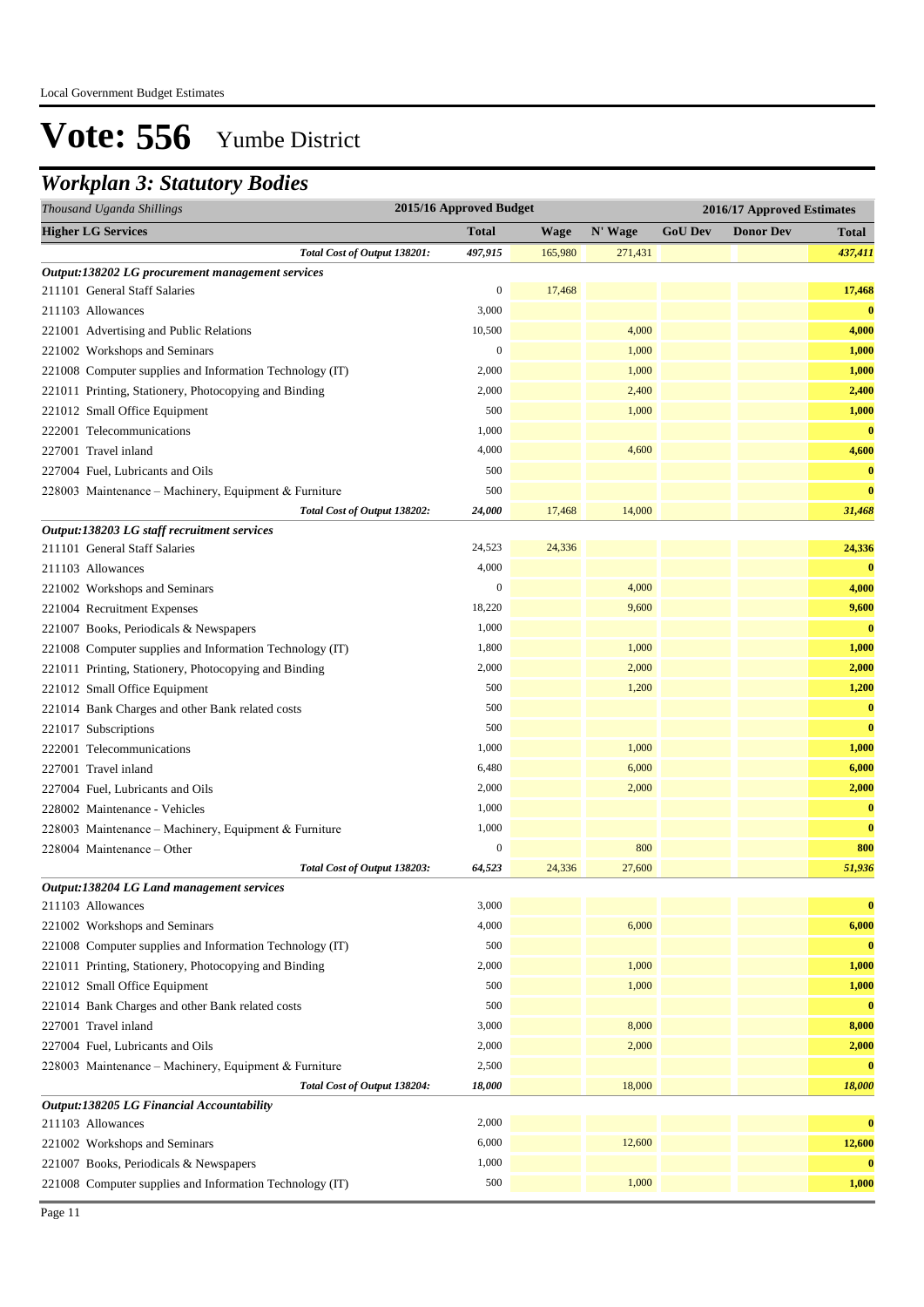## *Workplan 3: Statutory Bodies*

| Thousand Uganda Shillings                                     | 2015/16 Approved Budget |             |         | 2016/17 Approved Estimates |                  |                       |
|---------------------------------------------------------------|-------------------------|-------------|---------|----------------------------|------------------|-----------------------|
| <b>Higher LG Services</b>                                     | <b>Total</b>            | <b>Wage</b> | N' Wage | <b>GoU Dev</b>             | <b>Donor Dev</b> | <b>Total</b>          |
| 221011 Printing, Stationery, Photocopying and Binding         | 2,000                   |             | 4,000   |                            |                  | 4,000                 |
| 221012 Small Office Equipment                                 | 500                     |             | 1,000   |                            |                  | 1,000                 |
| 221014 Bank Charges and other Bank related costs              | 500                     |             |         |                            |                  | $\bf{0}$              |
| 222001 Telecommunications                                     | 500                     |             |         |                            |                  | $\bf{0}$              |
| 227001 Travel inland                                          | 3,000                   |             | 7,000   |                            |                  | 7,000                 |
| 227004 Fuel, Lubricants and Oils                              | 2,000                   |             | 1,180   |                            |                  | 1,180                 |
| 228003 Maintenance - Machinery, Equipment & Furniture         | 2,000                   |             |         |                            |                  | $\bf{0}$              |
| Total Cost of Output 138205:                                  | 20,000                  |             | 26,780  |                            |                  | 26,780                |
| Output:138206 LG Political and executive oversight            |                         |             |         |                            |                  |                       |
| 211103 Allowances                                             | 3,000                   |             |         |                            |                  | $\bf{0}$              |
| 213001 Medical expenses (To employees)                        | 2,500                   |             | 1,400   |                            |                  | 1,400                 |
| 213002 Incapacity, death benefits and funeral expenses        | 4,000                   |             | 2,500   |                            |                  | 2,500                 |
| 221001 Advertising and Public Relations                       | 4,000                   |             |         |                            |                  | $\bf{0}$              |
| 221002 Workshops and Seminars                                 | $\boldsymbol{0}$        |             | 4,000   |                            |                  | 4,000                 |
| 221007 Books, Periodicals & Newspapers                        | 1,000                   |             |         |                            |                  | $\bf{0}$              |
| 221008 Computer supplies and Information Technology (IT)      | 4,000                   |             | 2,400   |                            |                  | 2,400                 |
| 221011 Printing, Stationery, Photocopying and Binding         | 4,000                   |             | 3,600   |                            |                  | 3,600                 |
| 221012 Small Office Equipment                                 | 1,000                   |             | 1,400   |                            |                  | 1,400                 |
| 221014 Bank Charges and other Bank related costs              | 1,500                   |             |         |                            |                  | $\bf{0}$              |
| 221017 Subscriptions                                          | 1,000                   |             |         |                            |                  | $\bf{0}$              |
| 222001 Telecommunications                                     | 2,000                   |             | 4,000   |                            |                  | 4,000                 |
| 224004 Cleaning and Sanitation                                | $\boldsymbol{0}$        |             | 4,000   |                            |                  | 4,000                 |
| 227001 Travel inland                                          | 20,000                  |             | 25,000  |                            |                  | 25,000                |
| 227004 Fuel, Lubricants and Oils                              | 4,000                   |             | 6,000   |                            |                  | 6,000                 |
| 228002 Maintenance - Vehicles                                 | 4,000                   |             | 5,000   |                            |                  | 5,000                 |
| 228003 Maintenance - Machinery, Equipment & Furniture         | 2,000                   |             | 2,700   |                            |                  | 2,700                 |
| Total Cost of Output 138206:                                  | 58,000                  |             | 62,000  |                            |                  | 62,000                |
| Output:138206p PRDP-Capacity Building for Land Administration |                         |             |         |                            |                  |                       |
| 221002 Workshops and Seminars                                 | 12,974                  |             |         |                            |                  | $\bf{0}$              |
| 221011 Printing, Stationery, Photocopying and Binding         | 1,000                   |             |         |                            |                  | $\bf{0}$              |
| 222001 Telecommunications                                     | 1,000                   |             |         |                            |                  | $\bf{0}$              |
| 225001 Consultancy Services- Short term                       | 18,000                  |             |         |                            |                  | $\bf{0}$              |
| 227001 Travel inland                                          | 2,126                   |             |         |                            |                  | $\bf{0}$              |
| Total Cost of Output 138206p:                                 | 35,100                  |             |         |                            |                  | $\boldsymbol{\theta}$ |
| <b>Output:138207 Standing Committees Services</b>             |                         |             |         |                            |                  |                       |
| 211103 Allowances                                             | 2,000                   |             |         |                            |                  | $\bf{0}$              |
| 221002 Workshops and Seminars                                 | 4,000                   |             | 8,000   |                            |                  | 8,000                 |
| 221007 Books, Periodicals & Newspapers                        | 1,000                   |             |         |                            |                  |                       |
| 221011 Printing, Stationery, Photocopying and Binding         | 1,000                   |             | 1,000   |                            |                  | 1,000                 |
| 221012 Small Office Equipment                                 | 500                     |             |         |                            |                  | $\bf{0}$              |
| 222001 Telecommunications                                     | 500                     |             | 1,000   |                            |                  | 1,000                 |
| 227001 Travel inland                                          | 3,000                   |             | 10,000  |                            |                  | 10,000                |
| 227004 Fuel, Lubricants and Oils                              | 2,000                   |             |         |                            |                  | $\bf{0}$              |
| 228003 Maintenance - Machinery, Equipment & Furniture         | 1,000                   |             |         |                            |                  | $\bf{0}$              |
| Total Cost of Output 138207:                                  | 15,000                  |             | 20,000  |                            |                  | 20,000                |
| <b>Total Cost of Higher LG Services</b>                       | 732,538                 | 207,784     | 439,811 |                            |                  | 647,595               |
| <b>Total Cost of function Local Statutory Bodies</b>          | 732,538                 | 207,784     | 439,811 |                            |                  | 647,595               |
| <b>Total Cost of Statutory Bodies</b>                         | 732,538                 | 207,784     | 439,811 |                            |                  | 647,595               |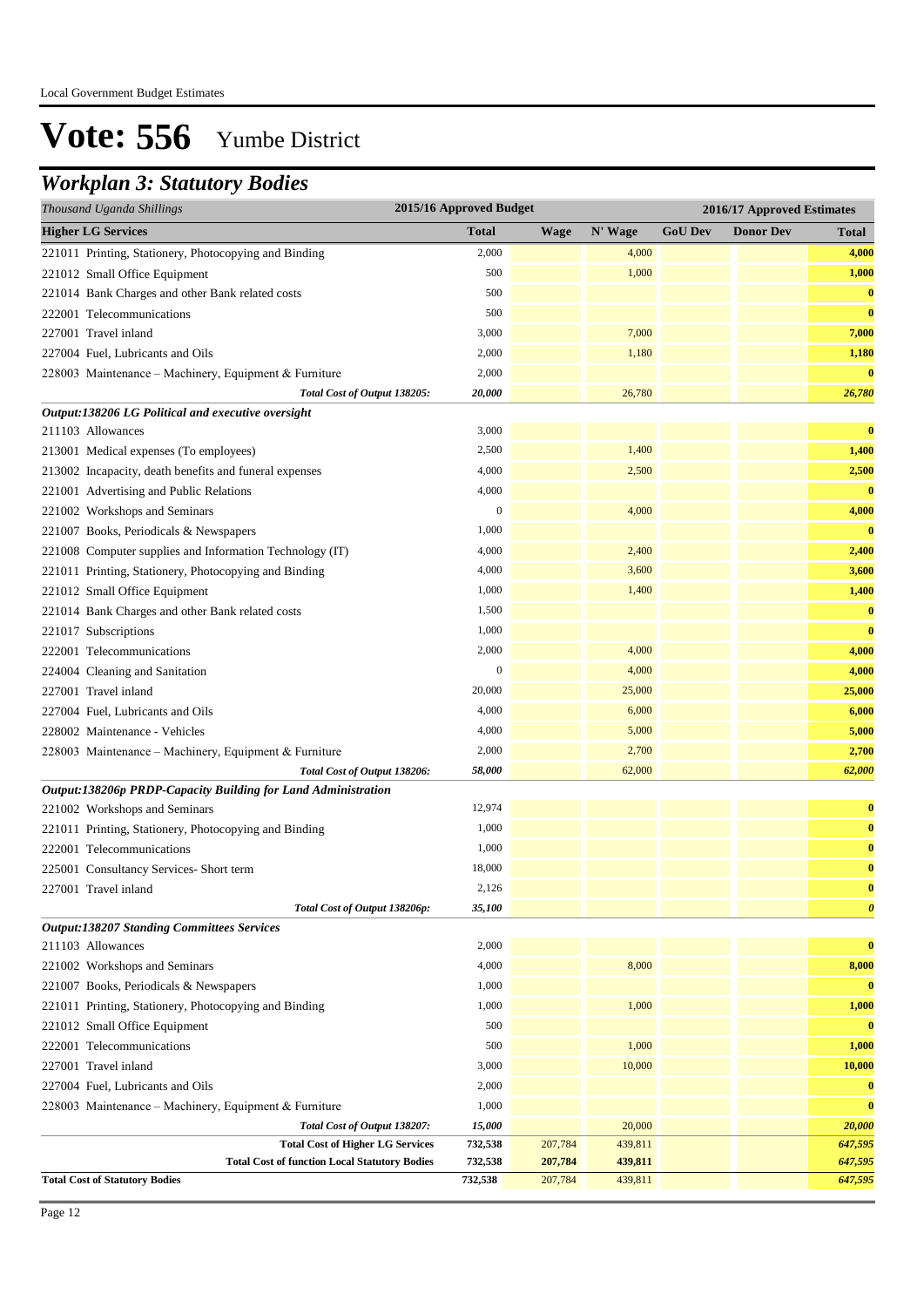## *Workplan 4: Production and Marketing*

#### **(i) Overview of Workplan Revenue and Expenditures**

| <b>UShs Thousand</b>                                 | 2015/16                          |                                | 2016/17                          |
|------------------------------------------------------|----------------------------------|--------------------------------|----------------------------------|
|                                                      | <b>Approved</b><br><b>Budget</b> | <b>Outturn by</b><br>end March | <b>Approved</b><br><b>Budget</b> |
| A: Breakdown of Workplan Revenues:                   |                                  |                                |                                  |
| <b>Recurrent Revenues</b>                            | 417,498                          | 350,355                        | 826,874                          |
| District Unconditional Grant (Non-Wage)              | 20,000                           | 11,572                         | 8,000                            |
| District Unconditional Grant (Wage)                  | 86,363                           | 76,042                         | 98,920                           |
| <b>Locally Raised Revenues</b>                       | 10.000                           | 8,857                          | 12,000                           |
| Other Transfers from Central Government              | 132,000                          | 6,946                          | 132,000                          |
| Sector Conditional Grant (Non-Wage)                  | 76,136                           | 57,102                         | 95,087                           |
| Sector Conditional Grant (Wage)                      | 93,000                           | 189,837                        | 480,867                          |
| <b>Development Revenues</b>                          | 157,431                          | 118,309                        | 255,640                          |
| Development Grant                                    | 157,431                          | 118,073                        | 92,840                           |
| District Discretionary Development Equalization Gran |                                  | $\Omega$                       | 162,800                          |
| Unspent balances - Conditional Grants                |                                  | 236                            |                                  |
| <b>Total Revenues</b>                                | 574,930                          | 468.664                        | 1,082,514                        |
| <b>B: Breakdown of Workplan Expenditures:</b>        |                                  |                                |                                  |
| Recurrent Expenditure                                | 417,498                          | 349,910                        | 826,874                          |
| Wage                                                 | 179,363                          | 265,879                        | 579,787                          |
| Non Wage                                             | 238,136                          | 84,031                         | 247,087                          |
| Development Expenditure                              | 157,431                          | 69,390                         | 255,640                          |
| Domestic Development                                 | 157,431                          | 69389.582                      | 255,640                          |
| Donor Development                                    |                                  | $\mathbf{0}$                   | $\Omega$                         |
| <b>Total Expenditure</b>                             | 574,930                          | 419,299                        | 1,082,514                        |

#### **(ii) Details of Workplan Revenues and Expenditures**

### *Expenditure Details for Workplan 4: Production and Marketing*

| LG Function 0181 Agricultural Extension Services |                         |      |         |                |                            |              |
|--------------------------------------------------|-------------------------|------|---------|----------------|----------------------------|--------------|
| Thousand Uganda Shillings                        | 2015/16 Approved Budget |      |         |                | 2016/17 Approved Estimates |              |
| <b>Lower Local Services</b>                      | <b>Total</b>            | Wage | N' Wage | <b>GoU Dev</b> | <b>Donor Dev</b>           | <b>Total</b> |

*Output:018151 LLG Extension Services (LLS)*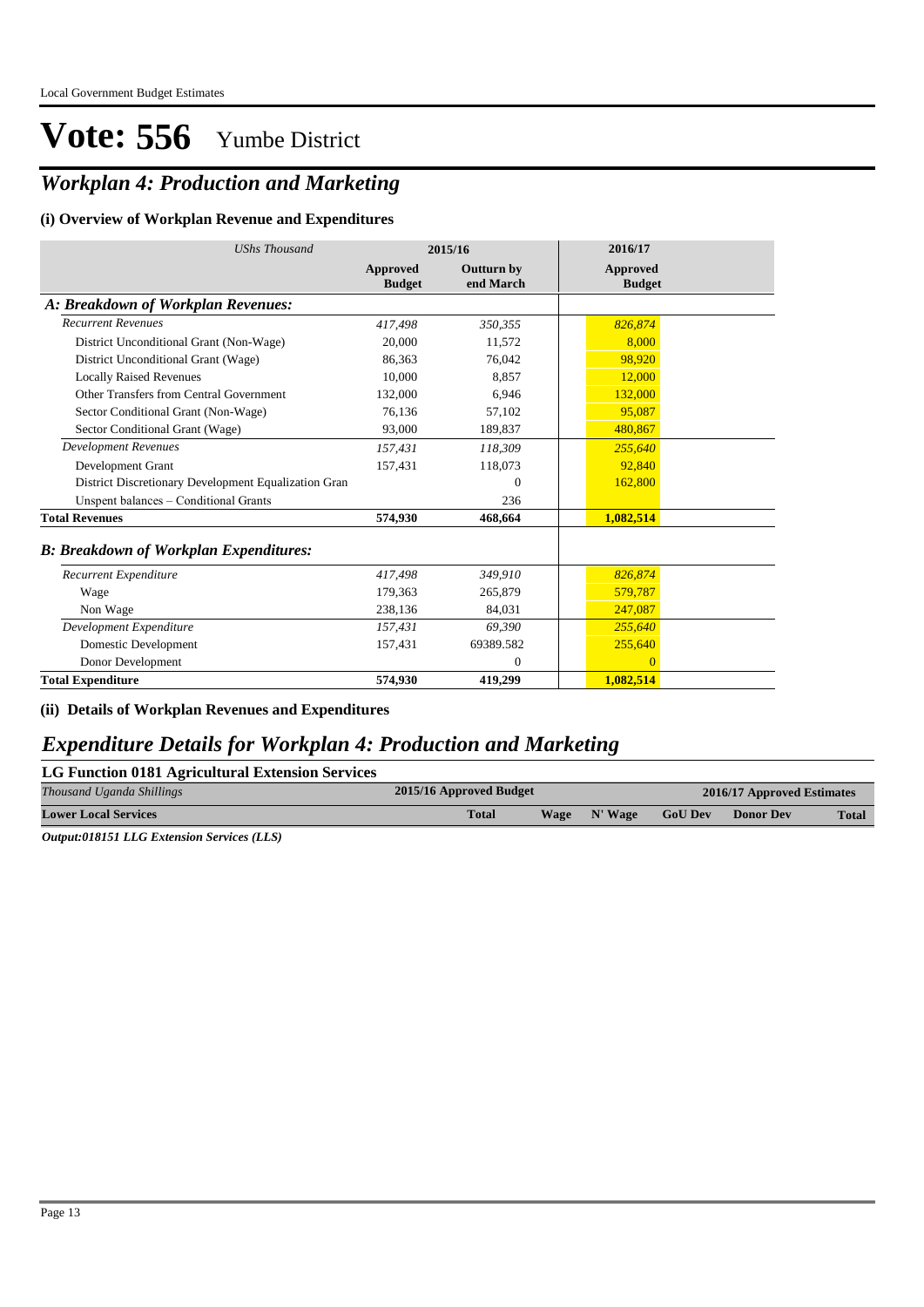## *Workplan 4: Production and Marketing*

| Thousand Uganda Shillings                                    |                                                               | 2015/16 Approved Budget                   |                          |                        |                   |                | 2016/17 Approved Estimates                     |              |
|--------------------------------------------------------------|---------------------------------------------------------------|-------------------------------------------|--------------------------|------------------------|-------------------|----------------|------------------------------------------------|--------------|
| <b>Lower Local Services</b>                                  |                                                               |                                           | <b>Total</b>             | <b>Wage</b>            | N' Wage           | <b>GoU Dev</b> | <b>Donor Dev</b>                               | <b>Total</b> |
| 263104 Transfers to other govt. units (Current)              |                                                               |                                           | $\boldsymbol{0}$         | $\mathbf{0}$           | 13,000            |                | $\mathbf{0}$<br>$\mathbf{0}$                   | 13,000       |
| <b>Total LCIII: APO</b>                                      |                                                               |                                           |                          | <b>LCIV: ARINGA</b>    |                   |                |                                                | 1,000        |
| LCII: Kerila                                                 | LCI: Apo SC HQ                                                | Apo Sub County                            |                          |                        |                   |                | Source: Sector Conditional Grant (Non-W        | 1,000        |
| <b>Total LCIII: ARIWA</b>                                    |                                                               |                                           |                          | <b>LCIV: ARINGA</b>    |                   |                |                                                | 1,000        |
| LCII: Rigbonga                                               | LCI: Ariwa SC HQ                                              | Ariwa Sub County                          |                          |                        |                   |                | Source: Sector Conditional Grant (Non-W        | 1,000        |
| <b>Total LCIII: DRAJINI</b>                                  |                                                               |                                           |                          | <b>LCIV: ARINGA</b>    |                   |                |                                                | 1,000        |
| LCII: Aupi                                                   | LCI: Drajini SC HQ                                            | Drajini Sub County                        |                          |                        |                   |                | Source: Sector Conditional Grant (Wage)        | 1,000        |
| <b>Total LCIII: KEI</b>                                      |                                                               |                                           |                          | <b>LCIV: ARINGA</b>    |                   |                |                                                | 1,000        |
| LCII: Akaya                                                  | LCI: Kei SC HQ                                                | Kei Sub County                            |                          |                        |                   |                | Source: Sector Conditional Grant (Non-W        | 1,000        |
| <b>Total LCIII: KERWA</b>                                    |                                                               |                                           |                          | <b>LCIV: ARINGA</b>    |                   |                |                                                | 1,000        |
| LCII: Kerwa                                                  | LCI: Kerwa SC HQ                                              | Kerwa Sub County                          |                          |                        |                   |                | Source: Sector Conditional Grant (Wage)        | 1,000        |
| <b>Total LCIII: KOCHI</b>                                    |                                                               |                                           |                          | <b>LCIV: ARINGA</b>    |                   |                |                                                | 1,000        |
| LCII: Kochi                                                  | LCI: Kochi SC HQ                                              | Kochi Sub county                          |                          |                        |                   |                | Source: Sector Conditional Grant (Non-W        | 1,000        |
| <b>Total LCIII: KULULU</b>                                   |                                                               |                                           |                          | <b>LCIV: ARINGA</b>    |                   |                |                                                | 1,000        |
| LCII: Aliapi                                                 | LCI: Kululu SC HQ                                             | Kululu Sub County                         |                          |                        |                   |                | Source: Sector Conditional Grant (Non-W        | 1,000        |
| <b>Total LCIII: KURU</b>                                     |                                                               |                                           |                          | <b>LCIV: ARINGA</b>    |                   |                |                                                | 1,000        |
| LCII: Omba                                                   | LCI: Kuru SC HQ                                               | Kuru Sub County                           |                          |                        |                   |                | Source: Sector Conditional Grant (Non-W        | 1,000        |
| <b>Total LCIII: LODONGA</b>                                  |                                                               |                                           |                          | <b>LCIV: ARINGA</b>    |                   |                |                                                | 1,000        |
| LCII: Nyori                                                  | LCI: Lodonga SC HQ                                            | <b>Lodonga Sub County</b>                 |                          |                        |                   |                | Source: Sector Conditional Grant (Non-W        | 1,000        |
| <b>Total LCIII: MIDIGO</b>                                   |                                                               |                                           |                          | <b>LCIV: ARINGA</b>    |                   |                |                                                | 1,000        |
| LCII: Migo                                                   | LCI: Midigo SC HQ                                             | <b>Midigo Sub County</b>                  |                          |                        |                   |                | Source: Sector Conditional Grant (Non-W        | 1,000        |
| <b>Total LCIII: ODRAVU</b>                                   |                                                               |                                           |                          | <b>LCIV: ARINGA</b>    |                   |                |                                                | 1,000        |
| LCII: Wolo                                                   | LCI: Odravu SC HQ                                             | <b>Odravu Sub County</b>                  |                          |                        |                   |                | Source: Sector Conditional Grant (Non-W        | 1,000        |
| <b>Total LCIII: ROMOGI</b>                                   |                                                               |                                           |                          | <b>LCIV: ARINGA</b>    |                   |                |                                                | 1,000        |
| LCII: Onoko                                                  | LCI: Romogi SC HQ                                             | Romogi Sub County                         |                          |                        |                   |                | Source: Sector Conditional Grant (Non-W        | 1,000        |
| <b>Total LCIII: YUMBE TC</b>                                 |                                                               |                                           |                          | <b>LCIV: ARINGA</b>    |                   |                |                                                | 1,000        |
| LCII: Charanga                                               | LCI: Yumbe TC HQ                                              | Yumbe TC                                  |                          |                        |                   |                | Source: Sector Conditional Grant (Non-W        | 1,000        |
|                                                              |                                                               | Total Cost of Output 018151:              | 0                        | $\mathbf{0}$           | 13,000            |                | $\boldsymbol{\theta}$<br>$\boldsymbol{\theta}$ | 13,000       |
|                                                              |                                                               | <b>Total Cost of Lower Local Services</b> | $\bf{0}$<br><b>Total</b> | $\overline{0}$<br>Wage | 13,000<br>N' Wage | <b>GoU Dev</b> | $\mathbf{0}$<br>$\bf{0}$<br><b>Donor Dev</b>   | 13,000       |
| <b>Higher LG Services</b>                                    |                                                               |                                           |                          |                        |                   |                |                                                | <b>Total</b> |
| <b>Output:018101 Extension Worker Services</b>               |                                                               |                                           |                          |                        |                   |                |                                                |              |
| 211101 General Staff Salaries                                |                                                               |                                           | $\boldsymbol{0}$         | 480,867                |                   |                |                                                | 480,867      |
|                                                              |                                                               | Total Cost of Output 018101:              | 0                        | 480,867                |                   |                |                                                | 480,867      |
|                                                              |                                                               | <b>Total Cost of Higher LG Services</b>   | $\bf{0}$                 | 480,867                |                   |                |                                                | 480,867      |
|                                                              | <b>Total Cost of function Agricultural Extension Services</b> |                                           | $\bf{0}$                 | 480,867                | 13,000            |                | $\bf{0}$<br>$\bf{0}$                           | 493,867      |
| <b>LG Function 0182 District Production Services</b>         |                                                               |                                           |                          |                        |                   |                |                                                |              |
| Thousand Uganda Shillings                                    |                                                               | 2015/16 Approved Budget                   |                          |                        |                   |                | 2016/17 Approved Estimates                     |              |
| <b>Higher LG Services</b>                                    |                                                               |                                           | <b>Total</b>             | <b>Wage</b>            | N' Wage           | <b>GoU Dev</b> | <b>Donor Dev</b>                               | <b>Total</b> |
| <b>Output:018201 District Production Management Services</b> |                                                               |                                           |                          |                        |                   |                |                                                |              |
| 211101 General Staff Salaries                                |                                                               |                                           | 179,363                  | 98,920                 |                   |                |                                                | 98,920       |
| 211103 Allowances                                            |                                                               |                                           | 4,800                    |                        | 2,000             |                |                                                | 2,000        |
| 213001 Medical expenses (To employees)                       |                                                               |                                           | 1,000                    |                        | $\boldsymbol{0}$  |                |                                                | $\bf{0}$     |
| 213002 Incapacity, death benefits and funeral expenses       |                                                               |                                           | 1,000                    |                        |                   |                |                                                | $\bf{0}$     |
| 221001 Advertising and Public Relations                      |                                                               |                                           | 2,000                    |                        |                   |                |                                                | $\bf{0}$     |
| 221002 Workshops and Seminars                                |                                                               |                                           | 4,600                    |                        | 1,600             | 1,000          |                                                | 2,600        |
|                                                              |                                                               |                                           | 1,200                    |                        |                   |                |                                                | $\bf{0}$     |
| 221007 Books, Periodicals & Newspapers                       |                                                               |                                           |                          |                        |                   |                |                                                |              |
| 221008 Computer supplies and Information Technology (IT)     |                                                               |                                           | 1,000                    |                        | 1,204             | 500            |                                                | 1,704        |
| 221009 Welfare and Entertainment                             |                                                               |                                           | 4,000                    |                        | $\boldsymbol{0}$  |                |                                                | $\bf{0}$     |

221011 Printing, Stationery, Photocopying and Binding 2,000 2,000 2,000 2,000 2,000 2,000 2,000 2,000 221012 Small Office Equipment 500 500 **500** 221014 Bank Charges and other Bank related costs 2,204 2,204 1,000 1,000 1,000 1,000 1,000 1,000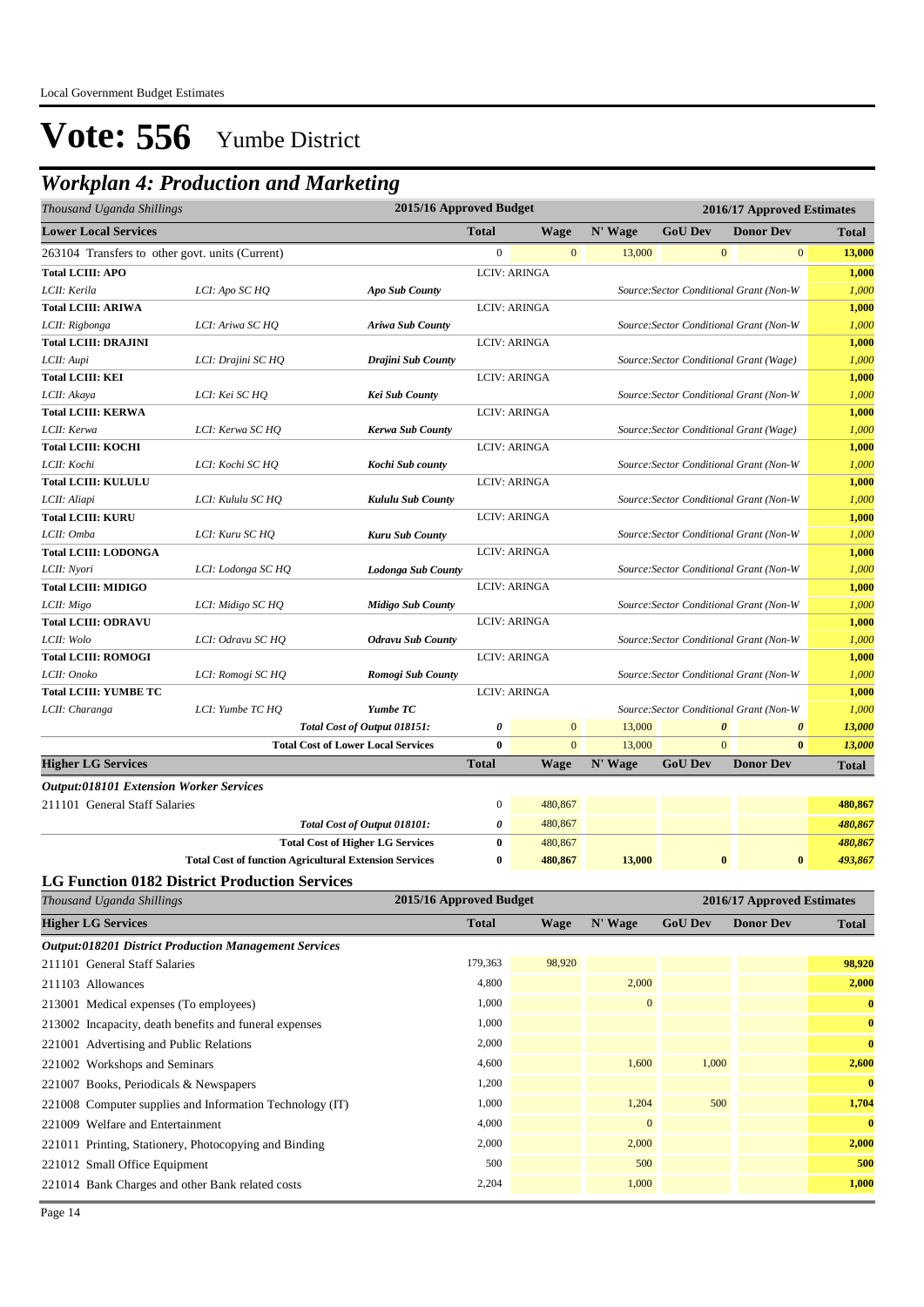## *Workplan 4: Production and Marketing*

| Thousand Uganda Shillings                             |                                                           | 2015/16 Approved Budget |             |         |                | 2016/17 Approved Estimates |              |
|-------------------------------------------------------|-----------------------------------------------------------|-------------------------|-------------|---------|----------------|----------------------------|--------------|
| <b>Higher LG Services</b>                             |                                                           | <b>Total</b>            | <b>Wage</b> | N' Wage | <b>GoU Dev</b> | <b>Donor Dev</b>           | <b>Total</b> |
| 222001 Telecommunications                             |                                                           | 1,000                   |             | 800     |                |                            | 800          |
| 223005 Electricity                                    |                                                           | $\boldsymbol{0}$        |             | 500     |                |                            | 500          |
| 227001 Travel inland                                  |                                                           | 31,571                  |             | 4,000   | 10,000         |                            | 14,000       |
| 227004 Fuel, Lubricants and Oils                      |                                                           | 6,000                   |             | 2,000   |                |                            | 2,000        |
| 228002 Maintenance - Vehicles                         |                                                           | 4,000                   |             | 2,000   |                |                            | 2,000        |
|                                                       | 228003 Maintenance - Machinery, Equipment & Furniture     | 1,000                   |             |         | 1,282          |                            | 1,282        |
|                                                       | Total Cost of Output 018201:                              | 247,237                 | 98,920      | 17,604  | 12,782         |                            | 129,306      |
| Output:018202 Crop disease control and marketing      |                                                           |                         |             |         |                |                            |              |
| 221002 Workshops and Seminars                         |                                                           | 1,400                   |             | 2,000   | 4,129          |                            | 6,129        |
|                                                       | 221008 Computer supplies and Information Technology (IT)  | $\mathbf{0}$            |             | 1,000   |                |                            | 1,000        |
| 221011 Printing, Stationery, Photocopying and Binding |                                                           | $\mathbf{0}$            |             | 1,000   |                |                            | 1,000        |
| 222001 Telecommunications                             |                                                           | $\mathbf{0}$            |             | 600     |                |                            | 600          |
| 224001 Medical and Agricultural supplies              |                                                           | 12,670                  |             |         | 12,000         |                            | 12,000       |
| 224006 Agricultural Supplies                          |                                                           | 11,000                  |             |         | 8,200          |                            | 8,200        |
| 227001 Travel inland                                  |                                                           | 5,500                   |             | 4,000   |                |                            | 4,000        |
| 227004 Fuel, Lubricants and Oils                      |                                                           | $\boldsymbol{0}$        |             | 2,000   |                |                            | 2,000        |
|                                                       | 228003 Maintenance – Machinery, Equipment & Furniture     | $\boldsymbol{0}$        |             | 1,071   |                |                            | 1,071        |
|                                                       | Total Cost of Output 018202:                              | 30,570                  |             | 11,671  | 24,329         |                            | 36,000       |
| Output:018204 Livestock Health and Marketing          |                                                           |                         |             |         |                |                            |              |
|                                                       | 211102 Contract Staff Salaries (Incl. Casuals, Temporary) | $\boldsymbol{0}$        |             | 3,000   |                |                            | 3,000        |
| 211103 Allowances                                     |                                                           | 6,000                   |             |         |                |                            | $\bf{0}$     |
| 221002 Workshops and Seminars                         |                                                           | 75,000                  |             | 25,000  |                |                            | 25,000       |
|                                                       | 221008 Computer supplies and Information Technology (IT)  | 1,000                   |             | 2,000   |                |                            | 2,000        |
| 221011 Printing, Stationery, Photocopying and Binding |                                                           | 2,200                   |             | 4,000   |                |                            | 4,000        |
| 221012 Small Office Equipment                         |                                                           | $\boldsymbol{0}$        |             | 1,000   |                |                            | 1,000        |
| 221014 Bank Charges and other Bank related costs      |                                                           | $\boldsymbol{0}$        |             | 1,500   |                |                            | 1,500        |
| 222001 Telecommunications                             |                                                           | $\mathbf{0}$            |             | 600     |                |                            | 600          |
| 224001 Medical and Agricultural supplies              |                                                           | 12,476                  |             |         | 2,500          |                            | 2,500        |
| 224006 Agricultural Supplies                          |                                                           | $\boldsymbol{0}$        |             |         | 42,800         |                            | 42,800       |
| 227001 Travel inland                                  |                                                           | 48,600                  |             | 88,171  | 5,829          |                            | 94,000       |
| 227004 Fuel, Lubricants and Oils                      |                                                           | 4,000                   |             | 4,000   |                |                            | 4,000        |
| 228001 Maintenance - Civil                            |                                                           | 5,000                   |             |         |                |                            | $\bf{0}$     |
| 228002 Maintenance - Vehicles                         |                                                           | $\Omega$                |             | 8,400   |                |                            | 8,400        |
|                                                       | 228003 Maintenance - Machinery, Equipment & Furniture     | 6,700                   |             | 6,000   |                |                            | 6,000        |
|                                                       | Total Cost of Output 018204:                              | 160,976                 |             | 143,671 | 51,129         |                            | 194,800      |
| Output:018205 Fisheries regulation                    |                                                           |                         |             |         |                |                            |              |
| 221002 Workshops and Seminars                         |                                                           | 800                     |             | 1,576   |                |                            | 1,576        |
|                                                       | 221008 Computer supplies and Information Technology (IT)  | $\boldsymbol{0}$        |             | 2,000   |                |                            | 2,000        |
| 221011 Printing, Stationery, Photocopying and Binding |                                                           | 1,000                   |             | 800     |                |                            | 800          |
| 222001 Telecommunications                             |                                                           | $\boldsymbol{0}$        |             | 600     |                |                            | 600          |
| 224001 Medical and Agricultural supplies              |                                                           | $\boldsymbol{0}$        |             |         | 4,200          |                            | 4,200        |
| 224006 Agricultural Supplies                          |                                                           | 10,000                  |             |         |                |                            | $\bf{0}$     |
| 227001 Travel inland                                  |                                                           | 4,000                   |             | 4,695   | 2,129          |                            | 6,824        |
| 227004 Fuel, Lubricants and Oils                      |                                                           | 200                     |             | 1,000   |                |                            | 1,000        |
| 228001 Maintenance - Civil                            |                                                           | 14,000                  |             |         | 6,000          |                            | 6,000        |
|                                                       | 228003 Maintenance - Machinery, Equipment & Furniture     | 900                     |             | 1,000   |                |                            | 1,000        |
|                                                       | Total Cost of Output 018205:                              | 30,900                  |             | 11,671  | 12,329         |                            | 24,000       |

*Output:018206 Vermin control services*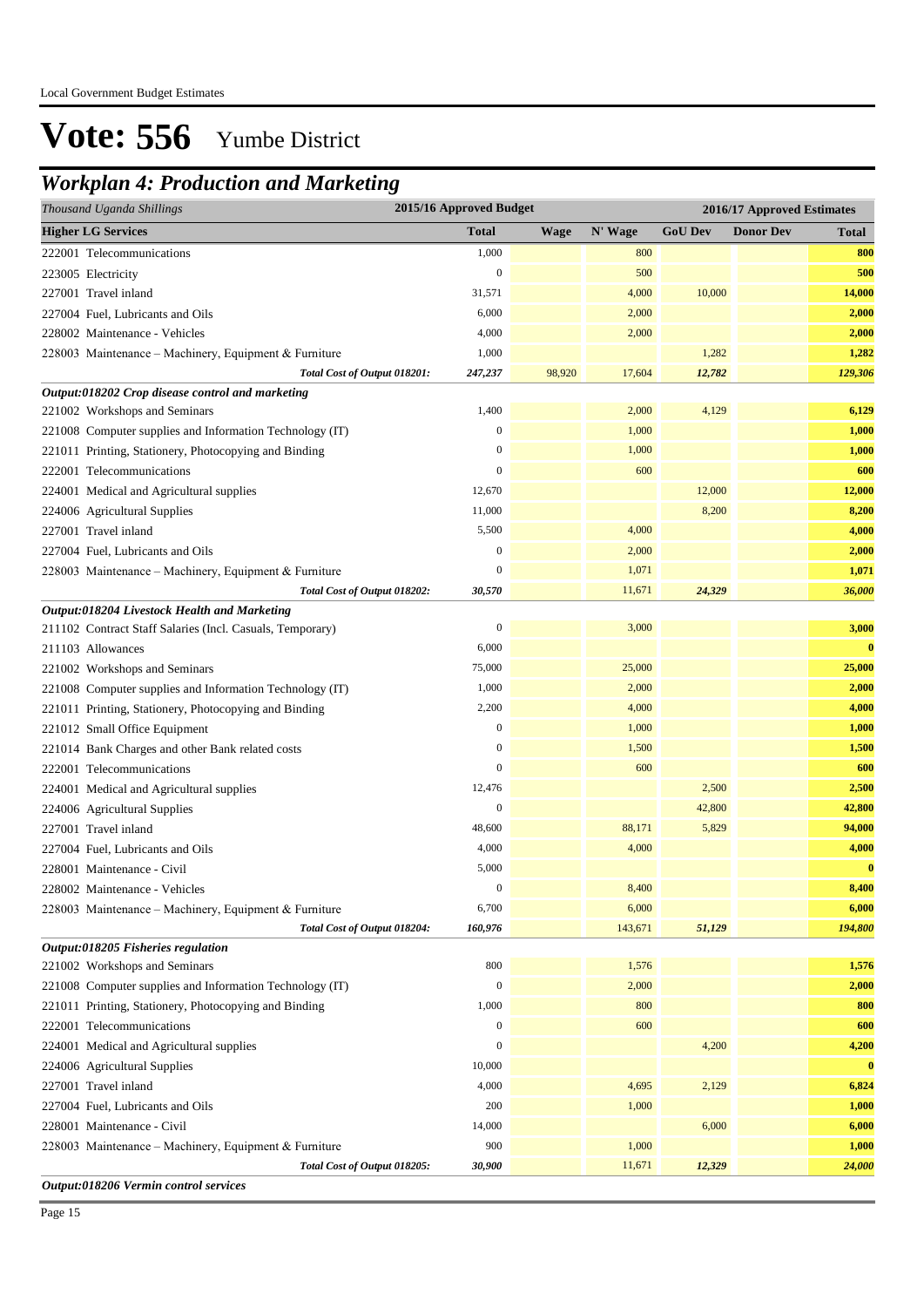## *Workplan 4: Production and Marketing*

| Thousand Uganda Shillings                     | 2015/16 Approved Budget                                                         |                         |                     | 2016/17 Approved Estimates |                                          |                            |                 |
|-----------------------------------------------|---------------------------------------------------------------------------------|-------------------------|---------------------|----------------------------|------------------------------------------|----------------------------|-----------------|
| <b>Higher LG Services</b>                     |                                                                                 | <b>Total</b>            | <b>Wage</b>         | N' Wage                    | <b>GoU Dev</b>                           | <b>Donor Dev</b>           | <b>Total</b>    |
| 221002 Workshops and Seminars                 |                                                                                 | 2,000                   |                     |                            |                                          |                            | $\bf{0}$        |
| 224005 Uniforms, Beddings and Protective Gear |                                                                                 | 3,330                   |                     | 4,500                      |                                          |                            | 4,500           |
| 227001 Travel inland                          |                                                                                 | 4,900                   |                     | 7,171                      |                                          |                            | 7,171           |
|                                               | Total Cost of Output 018206:                                                    | 10,230                  |                     | 11,671                     |                                          |                            | 11,671          |
|                                               | Output:018207 Tsetse vector control and commercial insects farm promotion       |                         |                     |                            |                                          |                            |                 |
| 211103 Allowances                             |                                                                                 | 500                     |                     |                            |                                          |                            | $\bf{0}$        |
| 221002 Workshops and Seminars                 |                                                                                 | 2,000                   |                     | 1,200                      |                                          |                            | 1,200           |
|                                               | 221011 Printing, Stationery, Photocopying and Binding                           | 400                     |                     | 1,000                      |                                          |                            | 1,000           |
| 221012 Small Office Equipment                 |                                                                                 | 100                     |                     | 800                        |                                          |                            | 800             |
| 222001 Telecommunications                     |                                                                                 | $\boldsymbol{0}$        |                     | 400                        |                                          |                            | 400             |
| 224001 Medical and Agricultural supplies      |                                                                                 | 20,000                  |                     |                            | 14,500                                   |                            | 14,500          |
| 227001 Travel inland                          |                                                                                 | 2,000                   |                     | 6,000                      | 1,829                                    |                            | 7,829           |
| 227004 Fuel, Lubricants and Oils              |                                                                                 | 200                     |                     | 1,200                      |                                          |                            | 1,200           |
|                                               |                                                                                 |                         |                     |                            |                                          |                            |                 |
|                                               | 228003 Maintenance - Machinery, Equipment & Furniture                           | 1,700                   |                     | 1,071                      |                                          |                            | 1,071           |
|                                               | Total Cost of Output 018207:                                                    | 26,900                  |                     | 11,671                     | 16,329                                   |                            | 28,000          |
|                                               | <b>Total Cost of Higher LG Services</b>                                         | 506,814                 | 98,920              | 207,961                    | 116,896                                  | <b>Donor Dev</b>           | 423,778         |
| <b>Capital Purchases</b>                      |                                                                                 | <b>Total</b>            | <b>Wage</b>         | N' Wage                    | <b>GoU Dev</b>                           |                            | Total           |
| Output:018282 Slaughter slab construction     |                                                                                 |                         |                     |                            |                                          |                            |                 |
| 312104 Other Structures                       |                                                                                 | $\boldsymbol{0}$        | $\mathbf{0}$        | $\mathbf{0}$               | 12,000                                   | $\mathbf{0}$               | 12,000          |
| <b>Total LCIII: KEI</b>                       |                                                                                 |                         | <b>LCIV: ARINGA</b> |                            |                                          |                            | 10,000          |
| LCII: Akaya<br><b>Total LCIII: KOCHI</b>      | LCI: Kei Trading Centre<br>1 Slaughter slab constructed                         |                         | <b>LCIV: ARINGA</b> |                            | Source: District Discretionary Developme |                            | 10,000<br>2,000 |
| LCII: Kochi                                   | LCI: Pure Village<br>1 cattle crush constructed                                 |                         |                     |                            | Source: District Discretionary Developme |                            | 2,000           |
|                                               | Total Cost of Output 018282:                                                    | 0                       | $\mathbf{0}$        | $\mathbf{0}$               | 12,000                                   | $\pmb{\theta}$             | 12,000          |
|                                               | Output:018284 Plant clinic/mini laboratory construction                         |                         |                     |                            |                                          |                            |                 |
| 312101 Non-Residential Buildings              |                                                                                 | $\boldsymbol{0}$        | $\mathbf{0}$        | $\mathbf{0}$               | 108,000                                  | $\mathbf{0}$               | 108,000         |
| <b>Total LCIII: YUMBE TC</b>                  |                                                                                 |                         | <b>LCIV: ARINGA</b> |                            |                                          |                            | 108,000         |
| LCII: Arunga                                  | LCI: Production and Market Depart f plant clinics/mini laboratories constructed |                         |                     |                            | Source: District Discretionary Developme |                            | 108,000         |
|                                               | Total Cost of Output 018284:                                                    | 0                       | $\mathbf{0}$        | $\mathbf{0}$               | 108,000                                  | 0                          | 108,000         |
|                                               | <b>Total Cost of Capital Purchases</b>                                          | 0                       | $\mathbf{0}$        | $\mathbf{0}$               | 120,000                                  | $\bf{0}$                   | 120,000         |
|                                               | <b>Total Cost of function District Production Services</b>                      | 506,814                 | 98,920              | 207,961                    | 236,896                                  | $\bf{0}$                   | 543,778         |
|                                               | <b>LG Function 0183 District Commercial Services</b>                            |                         |                     |                            |                                          |                            |                 |
| Thousand Uganda Shillings                     |                                                                                 | 2015/16 Approved Budget |                     |                            |                                          | 2016/17 Approved Estimates |                 |
| <b>Higher LG Services</b>                     |                                                                                 | <b>Total</b>            | <b>Wage</b>         | N' Wage                    | <b>GoU Dev</b>                           | <b>Donor Dev</b>           | <b>Total</b>    |
|                                               | Output:018301 Trade Development and Promotion Services                          |                         |                     |                            |                                          |                            |                 |
| 227001 Travel inland                          |                                                                                 | $\boldsymbol{0}$        |                     | 8,000                      |                                          |                            | 8,000           |
|                                               | Total Cost of Output 018301:                                                    | 0                       |                     | 8,000                      |                                          |                            | 8,000           |
| Output:018303 Market Linkage Services         |                                                                                 |                         |                     |                            |                                          |                            |                 |
| 221002 Workshops and Seminars                 |                                                                                 | $\boldsymbol{0}$        |                     | 2,000                      |                                          |                            | 2,000           |
| 227001 Travel inland                          |                                                                                 | $\boldsymbol{0}$        |                     | 4,000                      |                                          |                            | 4,000           |
|                                               | Total Cost of Output 018303:                                                    | 0                       |                     | 6,000                      |                                          |                            | 6,000           |
|                                               | Output:018304 Cooperatives Mobilisation and Outreach Services                   |                         |                     |                            |                                          |                            |                 |
| 221002 Workshops and Seminars                 |                                                                                 | $\boldsymbol{0}$        |                     | 3,200                      |                                          |                            | 3,200           |
|                                               | 221011 Printing, Stationery, Photocopying and Binding                           | 500                     |                     | 1,000                      |                                          |                            | 1,000           |
| 227001 Travel inland                          |                                                                                 | 2,661                   |                     | 5,925                      |                                          |                            | 5,925           |
| 227004 Fuel, Lubricants and Oils              |                                                                                 | $\boldsymbol{0}$        |                     | 1,000                      |                                          |                            | 1,000           |
|                                               | 228003 Maintenance - Machinery, Equipment & Furniture                           | $\boldsymbol{0}$        |                     | 1,000                      |                                          |                            | 1,000           |
|                                               | Total Cost of Output 018304:                                                    | 3,161                   |                     | 12,125                     |                                          |                            | 12,125          |
|                                               |                                                                                 |                         |                     |                            |                                          |                            |                 |

**Total Cost of Higher LG Services 3,161** 26,125 *26,125*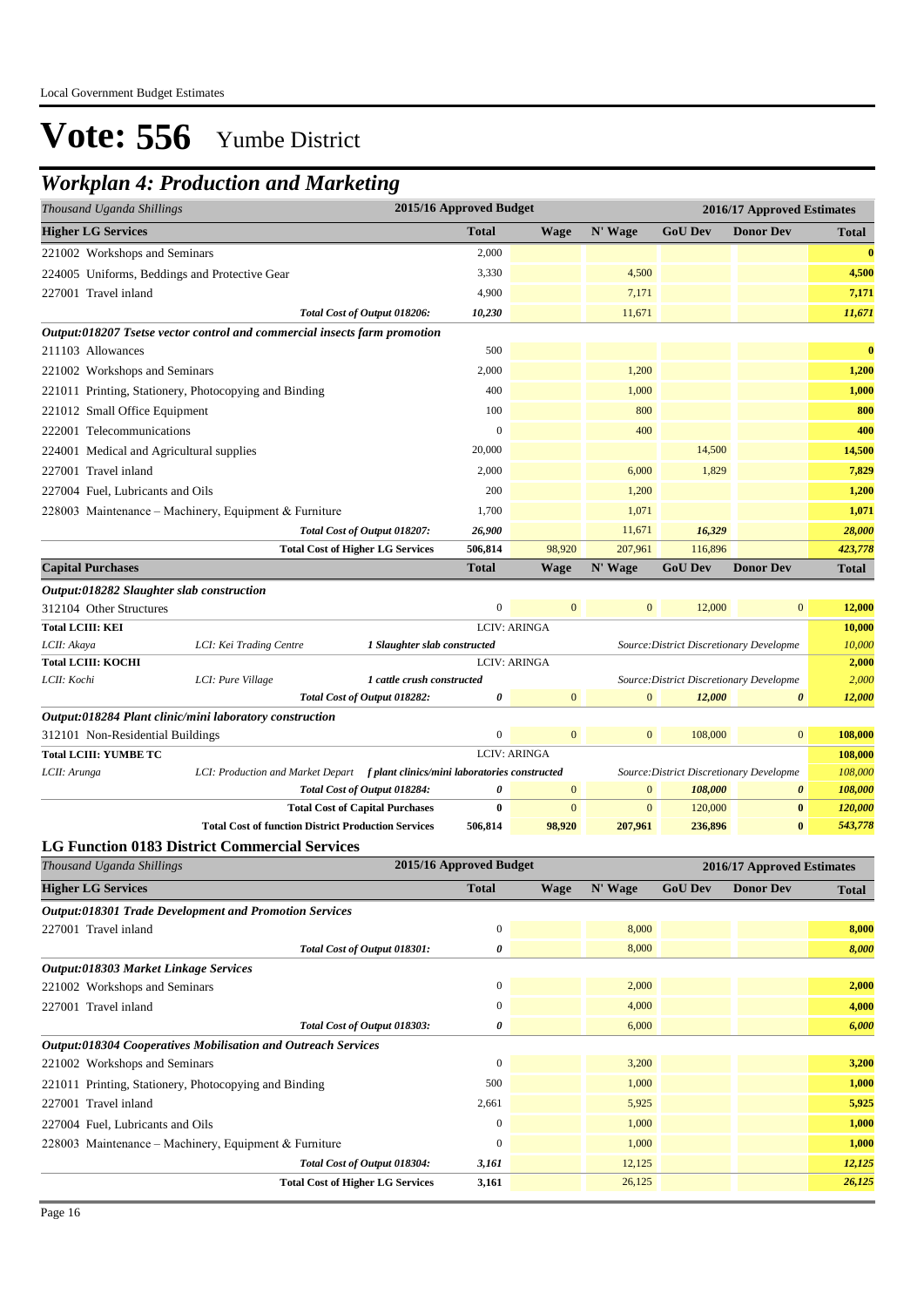## *Workplan 4: Production and Marketing*

| Thousand Uganda Shillings                     |                  | 2015/16 Approved Budget                                    |              |                     |                | 2016/17 Approved Estimates               |                  |              |
|-----------------------------------------------|------------------|------------------------------------------------------------|--------------|---------------------|----------------|------------------------------------------|------------------|--------------|
| <b>Capital Purchases</b>                      |                  |                                                            | <b>Total</b> | Wage                | N' Wage        | <b>GoU</b> Dev                           | <b>Donor Dev</b> | <b>Total</b> |
| Output:018372 Administrative Capital          |                  |                                                            |              |                     |                |                                          |                  |              |
| 312101 Non-Residential Buildings              |                  |                                                            | $\Omega$     | $\overline{0}$      | $\mathbf{0}$   | 18,743                                   | $\overline{0}$   | 18,743       |
| <b>Total LCIII: KURU</b>                      |                  |                                                            |              | <b>LCIV: ARINGA</b> |                |                                          |                  | 18,743       |
| LCII: Omba                                    | LCI: Kuru Market | 2 stances VIP latrine constructed.                         |              |                     |                | Source: District Discretionary Developme |                  | 18,743       |
|                                               |                  | Total Cost of Output 018372:                               | 0            | $\overline{0}$      | $\overline{0}$ | 18,743                                   | 0                | 18,743       |
|                                               |                  | <b>Total Cost of Capital Purchases</b>                     | 0            | $\Omega$            | $\mathbf{0}$   | 18,743                                   | $\mathbf{0}$     | 18,743       |
|                                               |                  | <b>Total Cost of function District Commercial Services</b> | 3,161        | $\bf{0}$            | 26,125         | 18,743                                   | $\bf{0}$         | 44,869       |
| <b>Total Cost of Production and Marketing</b> |                  |                                                            | 509,975      | 579,787             | 247,087        | 255,640                                  | $\mathbf{0}$     | 1.082.514    |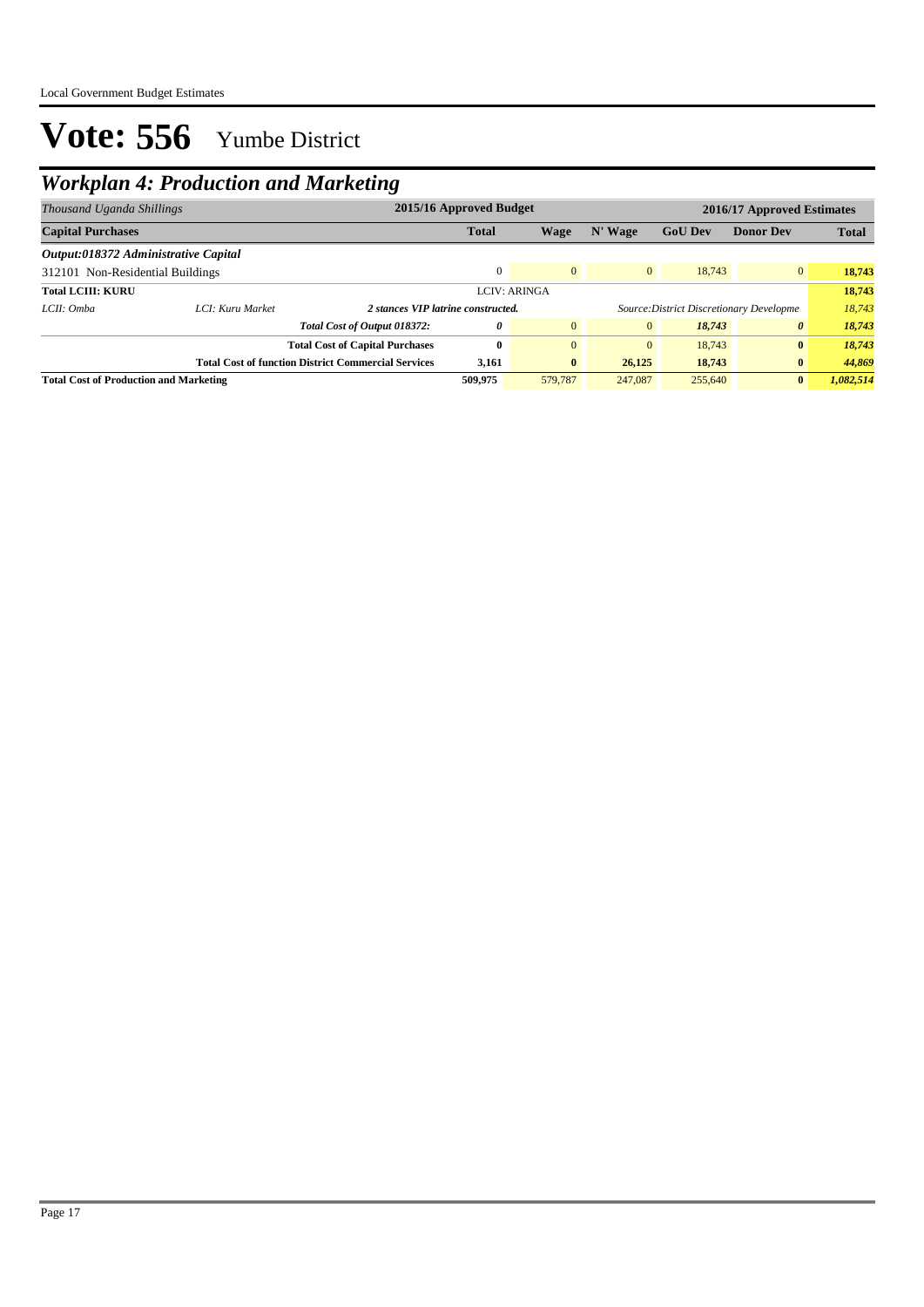## *Workplan 5: Health*

#### **(i) Overview of Workplan Revenue and Expenditures**

| <b>UShs Thousand</b>                                 | 2015/16                   |                                | 2016/17                   |  |
|------------------------------------------------------|---------------------------|--------------------------------|---------------------------|--|
|                                                      | Approved<br><b>Budget</b> | <b>Outturn by</b><br>end March | Approved<br><b>Budget</b> |  |
| A: Breakdown of Workplan Revenues:                   |                           |                                |                           |  |
| <b>Recurrent Revenues</b>                            | 3,321,338                 | 2,354,486                      | 3,838,238                 |  |
| District Unconditional Grant (Non-Wage)              | 40,000                    | 24,663                         | 16,000                    |  |
| District Unconditional Grant (Wage)                  |                           | $\Omega$                       | 190,595                   |  |
| <b>Locally Raised Revenues</b>                       | 5,000                     | 1,250                          | 6,000                     |  |
| Sector Conditional Grant (Non-Wage)                  | 430,908                   | 323,181                        | 469,679                   |  |
| Sector Conditional Grant (Wage)                      | 2,845,429                 | 2,005,392                      | 3,155,965                 |  |
| <b>Development Revenues</b>                          | 2,514,141                 | 1,218,118                      | 2,213,729                 |  |
| Development Grant                                    | 413,537                   | 413,537                        | $\Omega$                  |  |
| District Discretionary Development Equalization Gran | 170,000                   | 42,550                         | 240,000                   |  |
| Donor Funding                                        | 1,721,220                 | 571,639                        | 1,558,580                 |  |
| Other Transfers from Central Government              |                           | 172,279                        | 367,755                   |  |
| <b>Transitional Development Grant</b>                | 209,385                   | $\Omega$                       | 47,394                    |  |
| Unspent balances - Conditional Grants                |                           | 18,113                         |                           |  |
| <b>Total Revenues</b>                                | 5,835,479                 | 3,572,604                      | 6,051,967                 |  |
| <b>B: Breakdown of Workplan Expenditures:</b>        |                           |                                |                           |  |
| Recurrent Expenditure                                | 3,311,338                 | 2,354,486                      | 3,838,238                 |  |
| Wage                                                 | 2,845,429                 | 2,005,392                      | 3,346,559                 |  |
| Non Wage                                             | 465,908                   | 349,095                        | 491,679                   |  |
| Development Expenditure                              | 2,524,141                 | 1,006,542                      | 2,213,729                 |  |
| Domestic Development                                 | 802,921                   | 434902.889                     | 655,149                   |  |
| Donor Development                                    | 1,721,220                 | 571,639                        | 1,558,580                 |  |
| <b>Total Expenditure</b>                             | 5,835,479                 | 3,361,028                      | 6,051,967                 |  |

**(ii) Details of Workplan Revenues and Expenditures**

### *Expenditure Details for Workplan 5: Health*

| <b>LG Function 0881 Primary Healthcare</b>      |                                                                                                         |                              |                         |                     |         |                                         |                  |                       |  |
|-------------------------------------------------|---------------------------------------------------------------------------------------------------------|------------------------------|-------------------------|---------------------|---------|-----------------------------------------|------------------|-----------------------|--|
| Thousand Uganda Shillings                       |                                                                                                         |                              | 2015/16 Approved Budget |                     |         | 2016/17 Approved Estimates              |                  |                       |  |
| <b>Lower Local Services</b>                     |                                                                                                         |                              | <b>Total</b>            | <b>Wage</b>         | N' Wage | <b>GoU Dev</b>                          | <b>Donor Dev</b> | <b>Total</b>          |  |
| Output:088151 District Hospital Services (LLS.) |                                                                                                         |                              |                         |                     |         |                                         |                  |                       |  |
| 263104 Transfers to other govt. units (Current) |                                                                                                         |                              | 131,577                 |                     |         |                                         |                  | $\bf{0}$              |  |
|                                                 |                                                                                                         | Total Cost of Output 088151: | 131,577                 |                     |         |                                         |                  | $\boldsymbol{\theta}$ |  |
|                                                 | Output:088153 NGO Basic Healthcare Services (LLS)                                                       |                              |                         |                     |         |                                         |                  |                       |  |
|                                                 | $\overline{0}$<br>$\overline{0}$<br>22,991<br>29,921<br>263104 Transfers to other govt. units (Current) |                              | $\overline{0}$          | 29,921              |         |                                         |                  |                       |  |
| <b>Total LCIII: KEI</b>                         |                                                                                                         |                              |                         | <b>LCIV: ARINGA</b> |         |                                         |                  | 12,045                |  |
| LCII: Rodo                                      | LCI: Kei HC III                                                                                         | Kei HCIII                    |                         |                     |         | Source: Sector Conditional Grant (Non-W |                  | 12,045                |  |
| <b>Total LCIII: KOCHI</b>                       |                                                                                                         |                              |                         | <b>LCIV: ARINGA</b> |         |                                         |                  | 5,830                 |  |
| LCII: Limidia                                   | LCI: Alnoor HC II in Gadania                                                                            | Alnoor HC II                 |                         |                     |         | Source: Sector Conditional Grant (Non-W |                  | 5,830                 |  |
| <b>Total LCIII: LODONGA</b>                     |                                                                                                         |                              |                         | <b>LCIV: ARINGA</b> |         |                                         |                  | 12,045                |  |
| LCII: Yiba                                      | LCI: Lodonga HCIII                                                                                      | Lodonga HCIII                |                         |                     |         | Source: Sector Conditional Grant (Non-W |                  | 12,045                |  |
|                                                 |                                                                                                         | Total Cost of Output 088153: | 22,991                  | $\overline{0}$      | 29,921  | $\boldsymbol{\theta}$                   | $\theta$         | 29,921                |  |

*Output:088154 Basic Healthcare Services (HCIV-HCII-LLS)*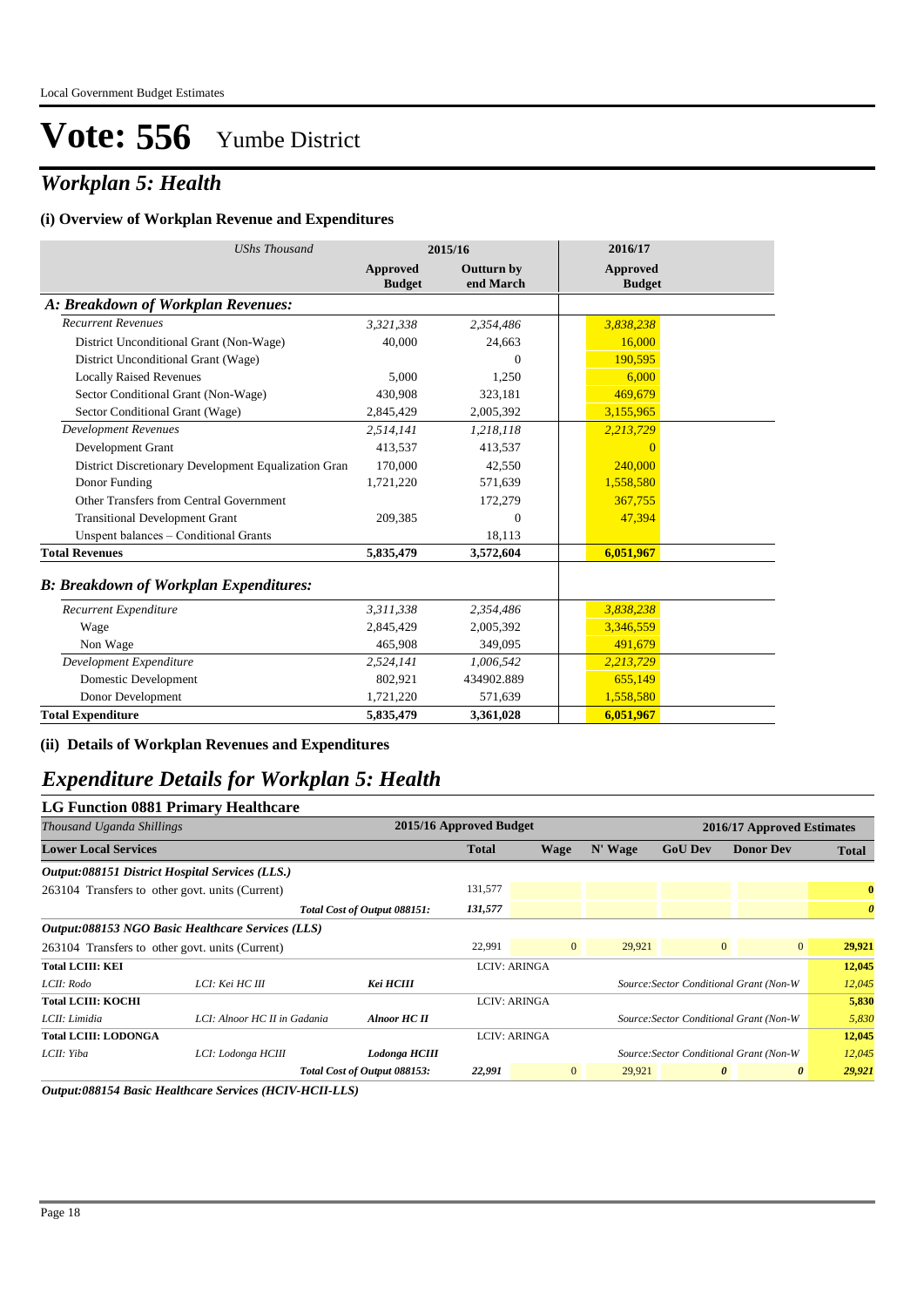| Thousand Uganda Shillings                       | 2015/16 Approved Budget |                                           | 2016/17 Approved Estimates |                |         |                |                                         |              |
|-------------------------------------------------|-------------------------|-------------------------------------------|----------------------------|----------------|---------|----------------|-----------------------------------------|--------------|
| <b>Lower Local Services</b>                     |                         |                                           | <b>Total</b>               | <b>Wage</b>    | N' Wage | <b>GoU Dev</b> | <b>Donor Dev</b>                        | <b>Total</b> |
| 263104 Transfers to other govt. units (Current) |                         |                                           | 219,279                    | $\mathbf{0}$   | 215,727 |                | $\mathbf{0}$<br>$\mathbf{0}$            | 215,727      |
| <b>Total LCIII: APO</b>                         |                         |                                           | <b>LCIV: ARINGA</b>        |                |         |                |                                         | 7,705        |
| LCII: Kerila                                    | LCI: Apo HCIII          | <b>Apo HCIII</b>                          |                            |                |         |                | Source: Sector Conditional Grant (Non-W | 7,705        |
| <b>Total LCIII: ARIWA</b>                       |                         |                                           | <b>LCIV: ARINGA</b>        |                |         |                |                                         | 30,176       |
| LCII: Okuyu                                     | LCI: Okuyo HCII         | Okuyo HCII                                |                            |                |         |                | Source: Sector Conditional Grant (Non-W | 1,926        |
| LCII: Rigbonga                                  | LCI: Ariwa HCIII        | Ariwa HCIII                               |                            |                |         |                | Source: Sector Conditional Grant (Non-W | 28,250       |
| <b>Total LCIII: DRAJINI</b>                     |                         |                                           | <b>LCIV: ARINGA</b>        |                |         |                |                                         | 11,557       |
| LCII: Arubako                                   | LCI: Mongoyo HCII       | <b>Mongoyo HCII</b>                       |                            |                |         |                | Source: Sector Conditional Grant (Non-W | 1,926        |
| LCII: Aupi                                      | LCI: Dramba HC III      | Dramba HCIII                              |                            |                |         |                | Source: Sector Conditional Grant (Non-W | 7,705        |
| LCII: Pajama                                    | LCI: Pajama HCII        | Pajama HCII                               |                            |                |         |                | Source: Sector Conditional Grant (Non-W | 1,926        |
| <b>Total LCIII: KEI</b>                         |                         |                                           | LCIV: ARINGA               |                |         |                |                                         | 13,483       |
| LCII: Akaya                                     | LCI: Lobe HCII          | <b>Lobe HCII</b>                          |                            |                |         |                | Source: Sector Conditional Grant (Non-W | 1,926        |
| LCII: Gichara                                   | LCI: Gichara HCII       | Gichara HCII                              |                            |                |         |                | Source: Sector Conditional Grant (Non-W | 1,926        |
| LCII: Gimere                                    | LCI: Matuma HCIII       | Matuma HCIII                              |                            |                |         |                | Source: Sector Conditional Grant (Wage) | 7,705        |
| LCII: Toliki                                    | LCI: Tuliki HCII        | Tuliki HCII                               |                            |                |         |                | Source: Sector Conditional Grant (Non-W | 1,926        |
| <b>Total LCIII: KERWA</b>                       |                         |                                           | <b>LCIV: ARINGA</b>        |                |         |                |                                         | 1,926        |
| LCII: Kopionga                                  | LCI: Kerwa HCII         | Kerwa HCII                                |                            |                |         |                | Source: Sector Conditional Grant (Non-W | 1,926        |
| <b>Total LCIII: KOCHI</b>                       |                         |                                           | <b>LCIV: ARINGA</b>        |                |         |                |                                         | 13,483       |
| LCII: Goboro                                    | LCI: Goboro HCII        | <b>Goboro HCII</b>                        |                            |                |         |                | Source: Sector Conditional Grant (Non-W | 1,926        |
| LCII: Kochi                                     | LCI: kochi HCIII        | Kochi HCIII                               |                            |                |         |                | Source: Sector Conditional Grant (Non-W | 7,705        |
| LCII: Lokpe                                     | LCI: Lokpe HCII         | Lokpe HC II                               |                            |                |         |                | Source: Sector Conditional Grant (Non-W | 1,926        |
| LCII: Ombaci                                    | LCI: ombachi HCII       | Ombachi HCII                              |                            |                |         |                | Source: Sector Conditional Grant (Non-W | 1,926        |
| <b>Total LCIII: KULULU</b>                      |                         |                                           | <b>LCIV: ARINGA</b>        |                |         |                |                                         | 9,631        |
| LCII: Aliapi                                    | LCI: Aliapi HC II       | Aliapi HCII                               |                            |                |         |                | Source: Sector Conditional Grant (Non-W | 1,926        |
| LCII: Yoyo                                      | LCI: Yoyo HCIII         | Yoyo HCIII                                |                            |                |         |                | Source: Sector Conditional Grant (Non-W | 7,705        |
| <b>Total LCIII: MIDIGO</b>                      |                         |                                           | <b>LCIV: ARINGA</b>        |                |         |                |                                         | 53,290       |
| LCII: Migo                                      | LCI: Midigo HCIV        | <b>Midigo HCIV</b>                        |                            |                |         |                | Source: Sector Conditional Grant (Non-W | 51,364       |
| LCII: Mulumbe                                   | LCI: Mocha HCII         | Mocha HCII                                |                            |                |         |                | Source: Sector Conditional Grant (Non-W | 1,926        |
| <b>Total LCIII: ODRAVU</b>                      |                         |                                           | <b>LCIV: ARINGA</b>        |                |         |                |                                         | 13,483       |
| LCII: Bangotuti                                 | LCI: Abiriamajo HCII    | Abiriamajo HCII                           |                            |                |         |                | Source: Sector Conditional Grant (Non-W | 1,926        |
| LCII: Lui                                       | LCI: Ambelechu HCII     | Ambelechu HCII                            |                            |                |         |                | Source: Sector Conditional Grant (Non-W | 1,926        |
| LCII: Moli                                      | LCI: Moli HCII          | Moli HCII                                 |                            |                |         |                | Source: Sector Conditional Grant (Non-W | 1,926        |
| LCII: Oluba                                     | LCI: Kulikulinga HCIII  | Kulikulinga HCIII                         |                            |                |         |                | Source: Sector Conditional Grant (Non-W | 7,705        |
| <b>Total LCIII: ROMOGI</b>                      |                         |                                           | <b>LCIV: ARINGA</b>        |                |         |                |                                         | 9,631        |
| LCII: Locomgbo                                  | LCI: Locomgbo HCII      | Locomgbo HCII                             |                            |                |         |                | Source: Sector Conditional Grant (Non-W | 1,926        |
| LCII: Onoko                                     | LCI: Barakala HCIII     | <b>Barakala HCIII</b>                     |                            |                |         |                | Source: Sector Conditional Grant (Non-W | 7,705        |
| <b>Total LCIII: YUMBE TC</b>                    |                         |                                           | <b>LCIV: ARINGA</b>        |                |         |                |                                         | 51,364       |
| LCII: Charanga                                  | LCI: Yumbe HCIV         | <b>Yumbe HCIV</b>                         |                            |                |         |                | Source: Sector Conditional Grant (Non-W | 51,364       |
|                                                 |                         | Total Cost of Output 088154:              | 219,279                    | $\mathbf{0}$   | 215,727 |                | $\pmb{\theta}$<br>$\boldsymbol{\theta}$ | 215,727      |
|                                                 |                         | <b>Total Cost of Lower Local Services</b> | 373,846                    | $\overline{0}$ | 245,648 |                | $\overline{0}$<br>$\bf{0}$              | 245,648      |
| <b>Higher LG Services</b>                       |                         |                                           | <b>Total</b>               | <b>Wage</b>    | N' Wage | <b>GoU Dev</b> | <b>Donor Dev</b>                        | <b>Total</b> |
| <b>Output:088101 Public Health Promotion</b>    |                         |                                           |                            |                |         |                |                                         |              |

| 211101 General Staff Salaries                            | 2,845,429 |  |         | $\bf{0}$     |
|----------------------------------------------------------|-----------|--|---------|--------------|
| 211103 Allowances                                        | 18,361    |  |         | $\bf{0}$     |
| 213001 Medical expenses (To employees)                   | 500       |  |         | $\bf{0}$     |
| 213002 Incapacity, death benefits and funeral expenses   | 1,000     |  |         | $\bf{0}$     |
| 221001 Advertising and Public Relations                  | 500       |  |         | $\mathbf{0}$ |
| 221002 Workshops and Seminars                            | 8,000     |  | 548,280 | 548,280      |
| 221003 Staff Training                                    | 20,000    |  |         | $\bf{0}$     |
| 221007 Books, Periodicals & Newspapers                   | 1,000     |  |         | $\bf{0}$     |
| 221008 Computer supplies and Information Technology (IT) | 2,000     |  |         | $\bf{0}$     |
| 221011 Printing, Stationery, Photocopying and Binding    | 2,000     |  | 4,800   | 4,800        |
|                                                          |           |  |         |              |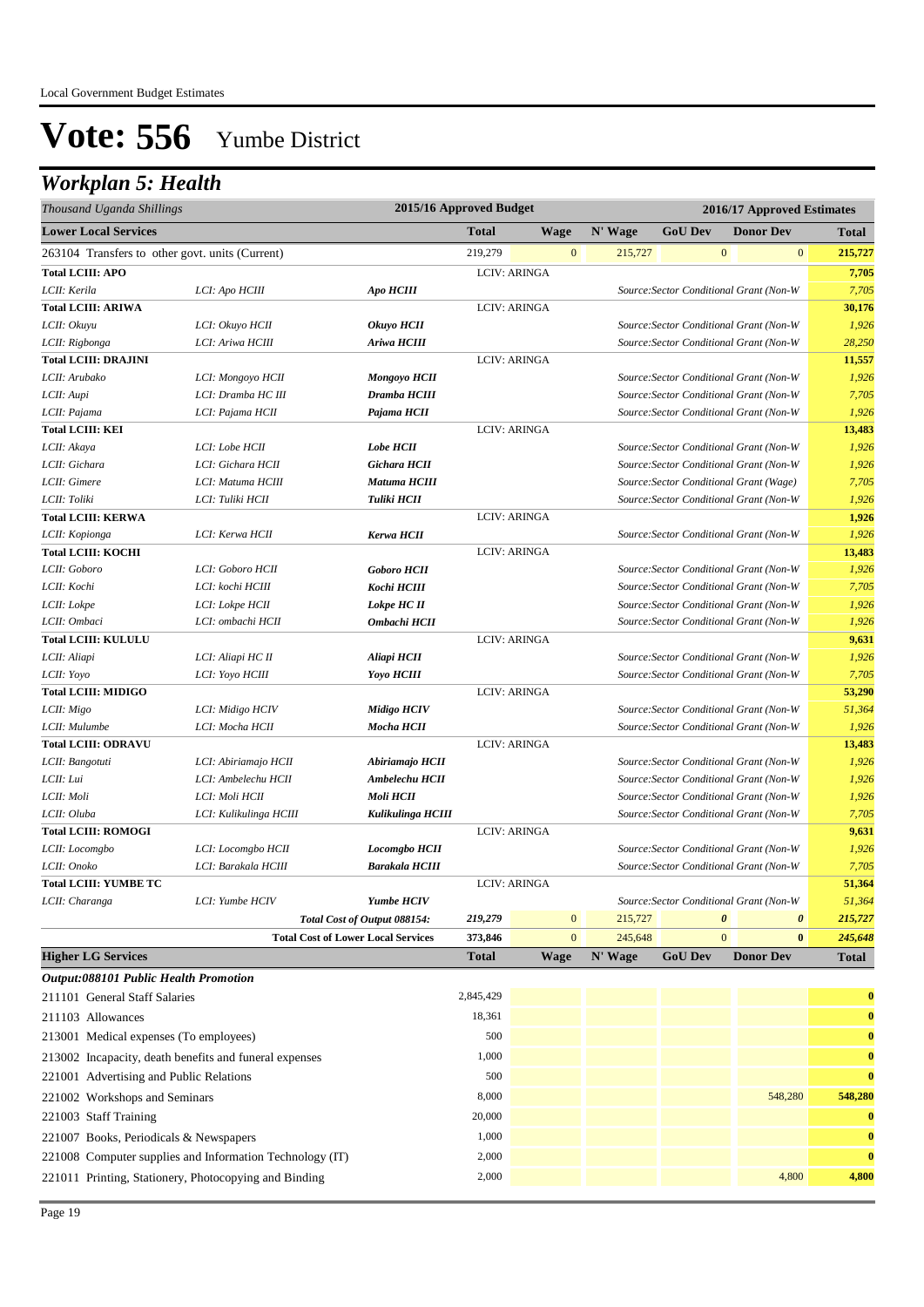| Thousand Uganda Shillings                                                                                                                                   | 2015/16 Approved Budget<br>2016/17 Approved Estimates |                  |                     |                  |                                          |                       |                       |
|-------------------------------------------------------------------------------------------------------------------------------------------------------------|-------------------------------------------------------|------------------|---------------------|------------------|------------------------------------------|-----------------------|-----------------------|
| <b>Higher LG Services</b>                                                                                                                                   |                                                       | <b>Total</b>     | <b>Wage</b>         | N' Wage          | <b>GoU Dev</b>                           | <b>Donor Dev</b>      | Total                 |
| 221012 Small Office Equipment                                                                                                                               |                                                       | 500              |                     |                  |                                          |                       | $\bf{0}$              |
| 221014 Bank Charges and other Bank related costs                                                                                                            |                                                       | 2,400            |                     |                  |                                          | 2,500                 | 2,500                 |
| 222001 Telecommunications                                                                                                                                   |                                                       | 1,000            |                     |                  |                                          |                       | $\bf{0}$              |
| 222002 Postage and Courier                                                                                                                                  |                                                       | 500              |                     |                  |                                          |                       | $\bf{0}$              |
| 224005 Uniforms, Beddings and Protective Gear                                                                                                               |                                                       | 5,000            |                     |                  |                                          |                       | $\bf{0}$              |
| 227001 Travel inland                                                                                                                                        |                                                       | 14,206           |                     |                  |                                          | 451,000               | 451,000               |
| 227004 Fuel. Lubricants and Oils                                                                                                                            |                                                       | 6,000            |                     |                  |                                          | 40,000                | 40,000                |
| 228002 Maintenance - Vehicles                                                                                                                               |                                                       | 8,750            |                     |                  |                                          |                       | $\bf{0}$              |
| 228003 Maintenance - Machinery, Equipment & Furniture                                                                                                       |                                                       | 6,344            |                     |                  |                                          | 82,000                | 82,000                |
| 228004 Maintenance – Other                                                                                                                                  |                                                       | 2,000            |                     |                  |                                          |                       | $\bf{0}$              |
| Total Cost of Output 088101:                                                                                                                                |                                                       | 2,945,491        |                     |                  |                                          | 1,128,580             | 1,128,580             |
| Output:088106 Promotion of Sanitation and Hygiene                                                                                                           |                                                       |                  |                     |                  |                                          |                       |                       |
| 211102 Contract Staff Salaries (Incl. Casuals, Temporary)                                                                                                   |                                                       | 36,000           |                     |                  |                                          |                       | $\bf{0}$              |
| 211103 Allowances                                                                                                                                           |                                                       | 72,100           |                     |                  |                                          |                       | $\bf{0}$              |
| 211104 Statutory salaries                                                                                                                                   |                                                       | $\boldsymbol{0}$ |                     |                  | 238,465                                  |                       | 238,465               |
| 221001 Advertising and Public Relations                                                                                                                     |                                                       | 8,000            |                     |                  |                                          |                       | $\bf{0}$              |
| 221002 Workshops and Seminars                                                                                                                               |                                                       | 915,777          |                     |                  |                                          | 238,000               | 238,000               |
| 221007 Books, Periodicals & Newspapers                                                                                                                      |                                                       | 8,000            |                     |                  |                                          |                       | $\bf{0}$              |
| 221008 Computer supplies and Information Technology (IT)                                                                                                    |                                                       | 8,000            |                     |                  |                                          |                       | $\bf{0}$              |
| 221011 Printing, Stationery, Photocopying and Binding                                                                                                       |                                                       | 4,000            |                     |                  |                                          | 2,000                 | 2,000                 |
| 221012 Small Office Equipment                                                                                                                               |                                                       | 2,000            |                     |                  |                                          |                       | $\bf{0}$              |
| 221014 Bank Charges and other Bank related costs                                                                                                            |                                                       | 3,900            |                     |                  |                                          |                       | $\bf{0}$              |
| 222001 Telecommunications                                                                                                                                   |                                                       | 4,400            |                     |                  |                                          |                       | $\bf{0}$              |
| 224001 Medical and Agricultural supplies                                                                                                                    |                                                       | 285,600          |                     |                  |                                          |                       | $\bf{0}$              |
| 227001 Travel inland                                                                                                                                        |                                                       | 518,828          |                     |                  | 176,684                                  | 190,000               | 366,684               |
| 227004 Fuel, Lubricants and Oils                                                                                                                            |                                                       | 18,000           |                     |                  |                                          |                       | $\bf{0}$              |
| 228003 Maintenance - Machinery, Equipment & Furniture                                                                                                       |                                                       | 58,000           |                     |                  |                                          |                       | $\bf{0}$              |
| Total Cost of Output 088106:                                                                                                                                |                                                       | 1,942,605        |                     |                  | 415,149                                  | 430,000               | 845,149               |
| <b>Total Cost of Higher LG Services</b>                                                                                                                     |                                                       | 4,888,096        |                     |                  | 415,149                                  | 1,558,580             | 1,973,729             |
| <b>Capital Purchases</b>                                                                                                                                    |                                                       | Total            | <b>Wage</b>         | N' Wage          | <b>GoU Dev</b>                           | <b>Donor Dev</b>      | Total                 |
| Output:088175 Non Standard Service Delivery Capital                                                                                                         |                                                       |                  |                     |                  |                                          |                       |                       |
| 281504 Monitoring, Supervision & Appraisal of capital works                                                                                                 |                                                       | $\boldsymbol{0}$ | $\bf{0}$            | $\boldsymbol{0}$ | 12,000                                   | $\bf{0}$              | 12,000                |
| <b>Total LCIII: YUMBE TC</b>                                                                                                                                |                                                       |                  | <b>LCIV: ARINGA</b> |                  |                                          |                       | 12,000                |
| LCII: Arunga<br>LCI: Health Depatment- District HQ Investiment service/monitoring cost                                                                      |                                                       |                  |                     |                  | Source: District Discretionary Developme |                       | 12,000                |
| Total Cost of Output 088175:                                                                                                                                |                                                       | 0                | $\mathbf{0}$        | $\mathbf{0}$     | 12,000                                   | $\boldsymbol{\theta}$ | 12,000                |
| Output:088179 Other Capital                                                                                                                                 |                                                       |                  |                     |                  |                                          |                       |                       |
| 311101 Land                                                                                                                                                 |                                                       | 63,525           |                     |                  |                                          |                       | $\bf{0}$              |
| Total Cost of Output 088179:                                                                                                                                |                                                       | 63,525           |                     |                  |                                          |                       | $\boldsymbol{\theta}$ |
| Output:088181 Staff houses construction and rehabilitation                                                                                                  |                                                       |                  |                     |                  |                                          |                       |                       |
| 312102 Residential Buildings                                                                                                                                |                                                       | $\boldsymbol{0}$ | $\mathbf{0}$        | $\mathbf{0}$     | 60,000                                   | $\mathbf{0}$          | 60,000                |
| <b>Total LCIII: ODRAVU</b>                                                                                                                                  |                                                       |                  | <b>LCIV: ARINGA</b> |                  |                                          |                       | 60,000                |
| LCII: Moli<br>LCI: Moli HCII                                                                                                                                | Staff house-Semi detached completed at Moli HCII      |                  |                     |                  | Source: District Discretionary Developme |                       | 60,000                |
| Total Cost of Output 088181:<br>Output:088182 Maternity Ward Construction and Rehabilitation                                                                |                                                       | 0                | $\mathbf{0}$        | $\mathbf{0}$     | 60,000                                   | $\boldsymbol{\theta}$ | 60,000                |
| 312101 Non-Residential Buildings                                                                                                                            |                                                       | $\boldsymbol{0}$ | $\mathbf{0}$        | $\boldsymbol{0}$ | 18,000                                   | $\mathbf{0}$          | 18,000                |
| <b>Total LCIII: YUMBE TC</b>                                                                                                                                |                                                       |                  |                     |                  |                                          |                       | 18,000                |
| <b>LCIV: ARINGA</b><br><b>Completion of Maternity ward at Yumbe HCIII</b><br>LCII: Charanga<br>LCI: Yumbe HCIII<br>Source: District Discretionary Developme |                                                       |                  |                     |                  | 18,000                                   |                       |                       |
| Total Cost of Output 088182:                                                                                                                                |                                                       | 0                | $\mathbf{0}$        | $\mathbf{0}$     | 18,000                                   | $\boldsymbol{\theta}$ | 18,000                |
| Output:088183 OPD and other ward construction and rehabilitation                                                                                            |                                                       |                  |                     |                  |                                          |                       |                       |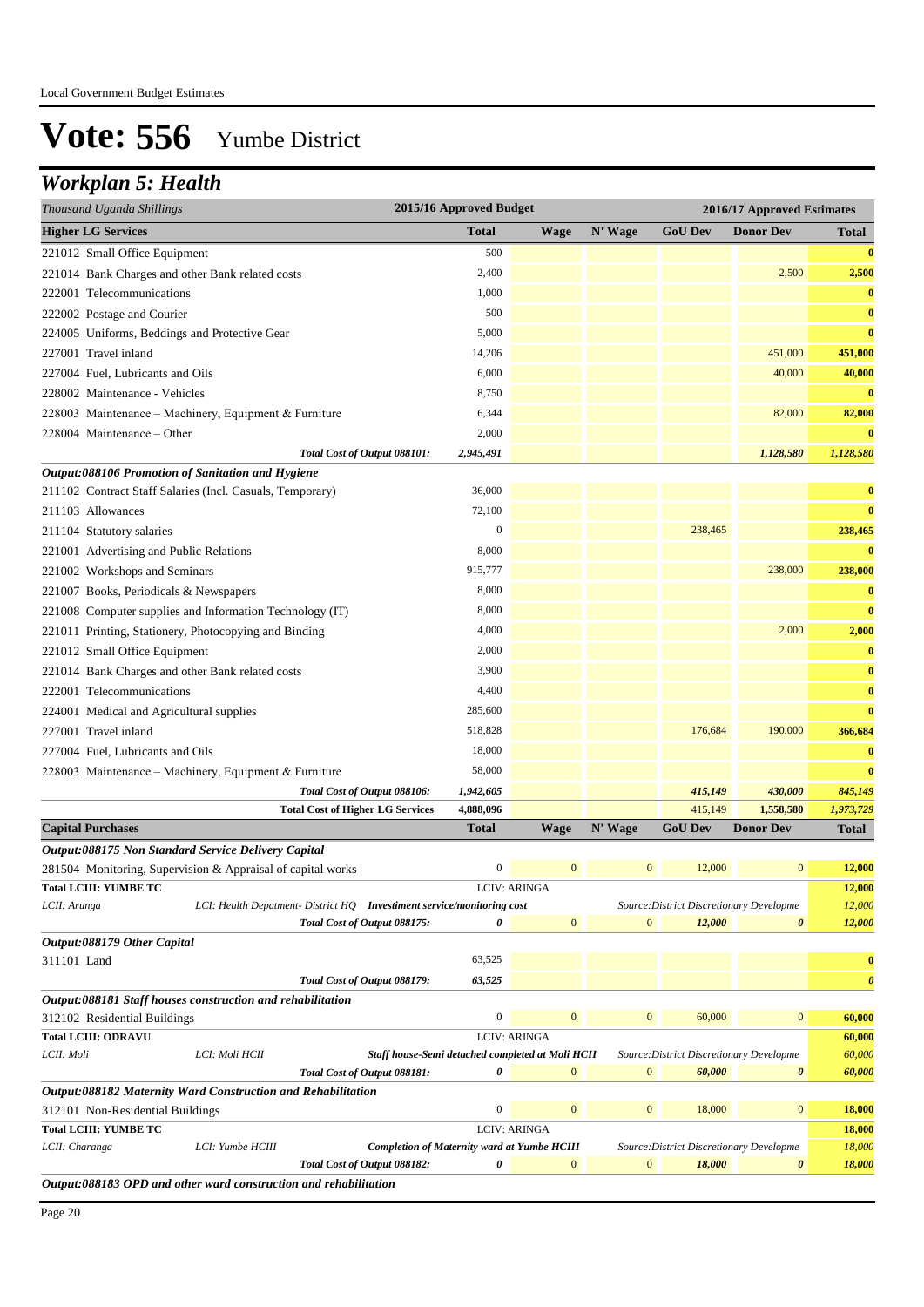| Thousand Uganda Shillings                                                                        | 2015/16 Approved Budget<br>2016/17 Approved Estimates |                                                                                            |                         |                          |                         |                                         |                            |                         |
|--------------------------------------------------------------------------------------------------|-------------------------------------------------------|--------------------------------------------------------------------------------------------|-------------------------|--------------------------|-------------------------|-----------------------------------------|----------------------------|-------------------------|
| <b>Capital Purchases</b>                                                                         |                                                       |                                                                                            | <b>Total</b>            | <b>Wage</b>              | N' Wage                 | <b>GoU Dev</b>                          | <b>Donor Dev</b>           | Total                   |
| 312101 Non-Residential Buildings                                                                 |                                                       |                                                                                            | $\mathbf{0}$            | $\mathbf{0}$             | $\mathbf{0}$            | 106,000                                 | $\mathbf{0}$               | 106,000                 |
| <b>Total LCIII: KULULU</b>                                                                       |                                                       |                                                                                            |                         | <b>LCIV: ARINGA</b>      |                         |                                         |                            | 60,000                  |
| LCII: Yoyo                                                                                       | LCI: Yoyo HCIII                                       | General ward completion at Yoyo HCIII                                                      |                         |                          |                         | Source: Transitional Development Grant  |                            | 60,000                  |
| <b>Total LCIII: LODONGA</b>                                                                      |                                                       |                                                                                            |                         | <b>LCIV: ARINGA</b>      |                         |                                         |                            | 46,000                  |
| LCII: Nyori                                                                                      | LCI: Nyori HCII                                       | <b>OPD</b> completion at Nyori HCII                                                        |                         |                          |                         | Source: Transitional Development Grant  |                            | 46,000                  |
|                                                                                                  |                                                       | Total Cost of Output 088183:                                                               | 0                       | $\mathbf{0}$             | $\mathbf{0}$            | 106,000                                 | 0                          | 106,000                 |
| Output:088183p PRDP-OPD and other ward construction and rehabilitation                           |                                                       |                                                                                            |                         |                          |                         |                                         |                            |                         |
| 281504 Monitoring, Supervision & Appraisal of capital works                                      |                                                       |                                                                                            | 18,887                  |                          |                         |                                         |                            | $\bf{0}$                |
| 312104 Other Structures                                                                          |                                                       |                                                                                            | 32,092                  |                          |                         |                                         |                            | $\bf{0}$                |
|                                                                                                  |                                                       | Total Cost of Output 088183p:                                                              | 50,979                  |                          |                         |                                         |                            | $\boldsymbol{\theta}$   |
|                                                                                                  |                                                       | <b>Total Cost of Capital Purchases</b><br><b>Total Cost of function Primary Healthcare</b> | 114,504<br>5,376,446    | $\mathbf{0}$<br>$\bf{0}$ | $\mathbf{0}$<br>245,648 | 196,000<br>611,149                      | $\bf{0}$<br>1,558,580      | 196,000<br>2,415,377    |
| <b>LG Function 0882 District Hospital Services</b>                                               |                                                       |                                                                                            |                         |                          |                         |                                         |                            |                         |
| Thousand Uganda Shillings                                                                        |                                                       |                                                                                            | 2015/16 Approved Budget |                          |                         |                                         | 2016/17 Approved Estimates |                         |
| <b>Lower Local Services</b>                                                                      |                                                       |                                                                                            | <b>Total</b>            | <b>Wage</b>              | N' Wage                 | <b>GoU Dev</b>                          | <b>Donor Dev</b>           | <b>Total</b>            |
|                                                                                                  |                                                       |                                                                                            |                         |                          |                         |                                         |                            |                         |
| Output:088251 District Hospital Services (LLS.)                                                  |                                                       |                                                                                            | $\boldsymbol{0}$        | $\mathbf{0}$             | 131,577                 | $\mathbf{0}$                            | $\boldsymbol{0}$           | 131,577                 |
| 263104 Transfers to other govt. units (Current)<br><b>Total LCIII: KURU</b>                      |                                                       |                                                                                            |                         | <b>LCIV: ARINGA</b>      |                         |                                         |                            | 131,577                 |
| LCII: Omba                                                                                       | LCI: Yumbe Hospital                                   | <b>Yumbe Hospital</b>                                                                      |                         |                          |                         | Source: Sector Conditional Grant (Non-W |                            | 131,577                 |
|                                                                                                  |                                                       | Total Cost of Output 088251:                                                               | 0                       | $\mathbf{0}$             | 131,577                 | $\boldsymbol{\theta}$                   | 0                          | 131,577                 |
|                                                                                                  |                                                       | <b>Total Cost of Lower Local Services</b>                                                  | $\bf{0}$                | $\mathbf{0}$             | 131,577                 | $\mathbf{0}$                            | $\bf{0}$                   | 131,577                 |
|                                                                                                  |                                                       | <b>Total Cost of function District Hospital Services</b>                                   | 0                       | $\bf{0}$                 | 131,577                 | $\bf{0}$                                | $\bf{0}$                   | 131,577                 |
| LG Function 0883 Health Management and Supervision                                               |                                                       |                                                                                            |                         |                          |                         |                                         |                            |                         |
| Thousand Uganda Shillings<br>2015/16 Approved Budget<br>2016/17 Approved Estimates               |                                                       |                                                                                            |                         |                          |                         |                                         |                            |                         |
| <b>Higher LG Services</b>                                                                        |                                                       |                                                                                            |                         |                          |                         |                                         |                            |                         |
|                                                                                                  |                                                       |                                                                                            | <b>Total</b>            | <b>Wage</b>              | N' Wage                 | <b>GoU Dev</b>                          | <b>Donor Dev</b>           | <b>Total</b>            |
|                                                                                                  |                                                       |                                                                                            |                         |                          |                         |                                         |                            |                         |
| Output:088301 Healthcare Management Services<br>211101 General Staff Salaries                    |                                                       |                                                                                            | 0                       | 3,346,559                |                         |                                         |                            | 3,346,559               |
| 211103 Allowances                                                                                |                                                       |                                                                                            | 0                       |                          | 27,000                  |                                         |                            | 27,000                  |
|                                                                                                  |                                                       |                                                                                            | $\overline{0}$          |                          | 800                     |                                         |                            | 800                     |
| 213001 Medical expenses (To employees)<br>213002 Incapacity, death benefits and funeral expenses |                                                       |                                                                                            | 0                       |                          | 1,000                   |                                         |                            | 1,000                   |
| 221002 Workshops and Seminars                                                                    |                                                       |                                                                                            | 0                       |                          | 4,000                   |                                         |                            | 4,000                   |
|                                                                                                  |                                                       |                                                                                            | $\boldsymbol{0}$        |                          | 1,200                   |                                         |                            | 1,200                   |
| 221007 Books, Periodicals & Newspapers                                                           |                                                       |                                                                                            | 0                       |                          | 2,000                   |                                         |                            | 2,000                   |
| 221008 Computer supplies and Information Technology (IT)                                         |                                                       |                                                                                            | $\Omega$                |                          | 3,000                   |                                         |                            |                         |
| 221011 Printing, Stationery, Photocopying and Binding                                            |                                                       |                                                                                            | $\boldsymbol{0}$        |                          |                         |                                         |                            |                         |
| 221012 Small Office Equipment                                                                    |                                                       |                                                                                            | $\boldsymbol{0}$        |                          | 1,000<br>1,400          |                                         |                            | 3,000<br>1,000<br>1,400 |
| 221014 Bank Charges and other Bank related costs<br>222001 Telecommunications                    |                                                       |                                                                                            | $\boldsymbol{0}$        |                          | 1,000                   |                                         |                            |                         |
|                                                                                                  |                                                       |                                                                                            | $\boldsymbol{0}$        |                          | 500                     |                                         |                            | 1,000<br>500            |
| 223005 Electricity                                                                               |                                                       |                                                                                            | $\boldsymbol{0}$        |                          | 500                     |                                         |                            | 500                     |
| 223006 Water                                                                                     |                                                       |                                                                                            |                         |                          |                         |                                         |                            |                         |
| 227001 Travel inland                                                                             |                                                       |                                                                                            | 0<br>$\boldsymbol{0}$   |                          | 20,000                  |                                         |                            | 20,000                  |
| 227004 Fuel, Lubricants and Oils                                                                 |                                                       |                                                                                            |                         |                          | 6,000                   |                                         |                            |                         |
| 228002 Maintenance - Vehicles                                                                    |                                                       |                                                                                            | $\boldsymbol{0}$        |                          | 8,000                   |                                         |                            | 8,000                   |
| 228003 Maintenance - Machinery, Equipment & Furniture                                            |                                                       |                                                                                            | 0<br>0                  |                          | 2,063                   |                                         |                            | 2,063                   |
|                                                                                                  |                                                       | Total Cost of Output 088301:                                                               |                         | 3,346,559                | 79,463                  |                                         |                            | 3,426,023               |
| Output:088302 Healthcare Services Monitoring and Inspection<br>227001 Travel inland              |                                                       |                                                                                            | $\boldsymbol{0}$        |                          | 34,991                  |                                         |                            | 34,991                  |
|                                                                                                  |                                                       | Total Cost of Output 088302:                                                               | 0                       |                          | 34,991                  |                                         |                            | 6,000<br>34,991         |
| Output:088303 Sector Capacity Development                                                        |                                                       |                                                                                            |                         |                          |                         |                                         |                            |                         |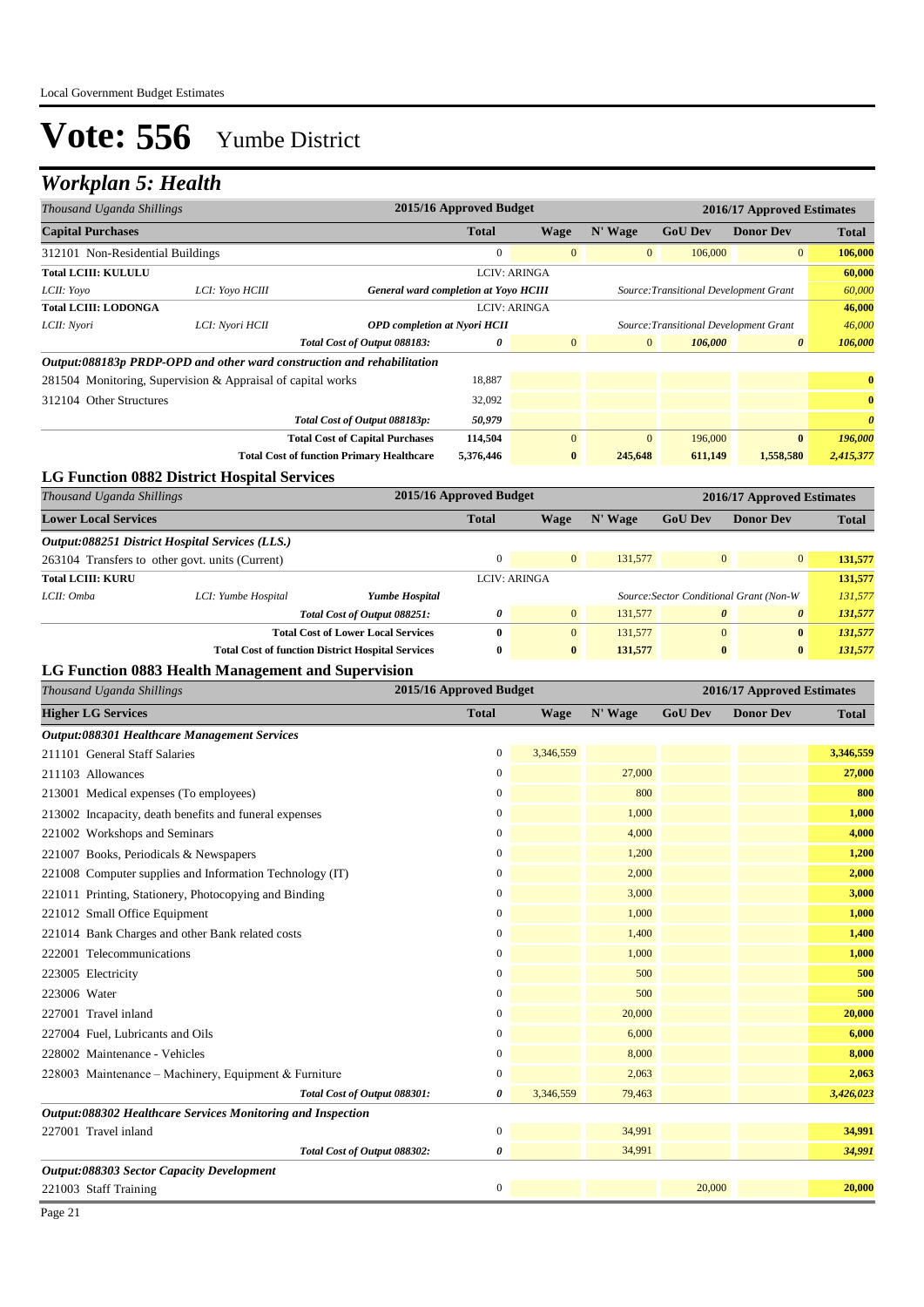| Thousand Uganda Shillings                    |                                                                                       | 2015/16 Approved Budget<br>2016/17 Approved Estimates |                     |                |                                          |                       |              |
|----------------------------------------------|---------------------------------------------------------------------------------------|-------------------------------------------------------|---------------------|----------------|------------------------------------------|-----------------------|--------------|
| <b>Higher LG Services</b>                    |                                                                                       | <b>Total</b>                                          | <b>Wage</b>         | N' Wage        | <b>GoU Dev</b>                           | <b>Donor Dev</b>      | <b>Total</b> |
|                                              | Total Cost of Output 088303:                                                          | 0                                                     |                     |                | 20,000                                   |                       | 20,000       |
|                                              | <b>Total Cost of Higher LG Services</b>                                               | $\bf{0}$                                              | 3,346,559           | 114,454        | 20,000                                   |                       | 3,481,014    |
| <b>Capital Purchases</b>                     |                                                                                       | <b>Total</b>                                          | <b>Wage</b>         | N' Wage        | <b>GoU Dev</b>                           | <b>Donor Dev</b>      | <b>Total</b> |
| Output:088372 Administrative Capital         |                                                                                       |                                                       |                     |                |                                          |                       |              |
| 312101 Non-Residential Buildings             |                                                                                       | $\Omega$                                              | $\Omega$            | $\overline{0}$ | 15,000                                   | $\overline{0}$        | 15,000       |
| Total LCIII: YUMBE TC<br><b>LCIV: ARINGA</b> |                                                                                       |                                                       |                     |                | 15,000                                   |                       |              |
| LCII: Arunga                                 | LCI: Health Depatment- District HO<br>Retention for completeed projects for FY2015/16 |                                                       |                     |                | Source: District Discretionary Developme |                       | 15,000       |
| 312202 Machinery and Equipment               |                                                                                       | 0                                                     | $\mathbf{0}$        | $\mathbf{0}$   | 9,000                                    | $\mathbf{0}$          | 9,000        |
| <b>Total LCIII: YUMBE TC</b>                 |                                                                                       |                                                       | <b>LCIV: ARINGA</b> |                |                                          |                       | 9,000        |
| LCII: Arunga                                 | LCI: Health Depatment- District HQ 3 laptop computers                                 |                                                       |                     |                | Source: District Discretionary Developme |                       | 9,000        |
|                                              | Total Cost of Output 088372:                                                          | 0                                                     | $\overline{0}$      | $\overline{0}$ | 24,000                                   | $\boldsymbol{\theta}$ | 24,000       |
|                                              | <b>Total Cost of Capital Purchases</b>                                                | 0                                                     | $\Omega$            | $\mathbf{0}$   | 24,000                                   | $\bf{0}$              | 24,000       |
|                                              | <b>Total Cost of function Health Management and Supervision</b>                       | $\bf{0}$                                              | 3,346,559           | 114,454        | 44,000                                   | $\bf{0}$              | 3,505,014    |
| <b>Total Cost of Health</b>                  |                                                                                       | 5,376,446                                             | 3,346,559           | 491,679        | 655,149                                  | 1,558,580             | 6,051,967    |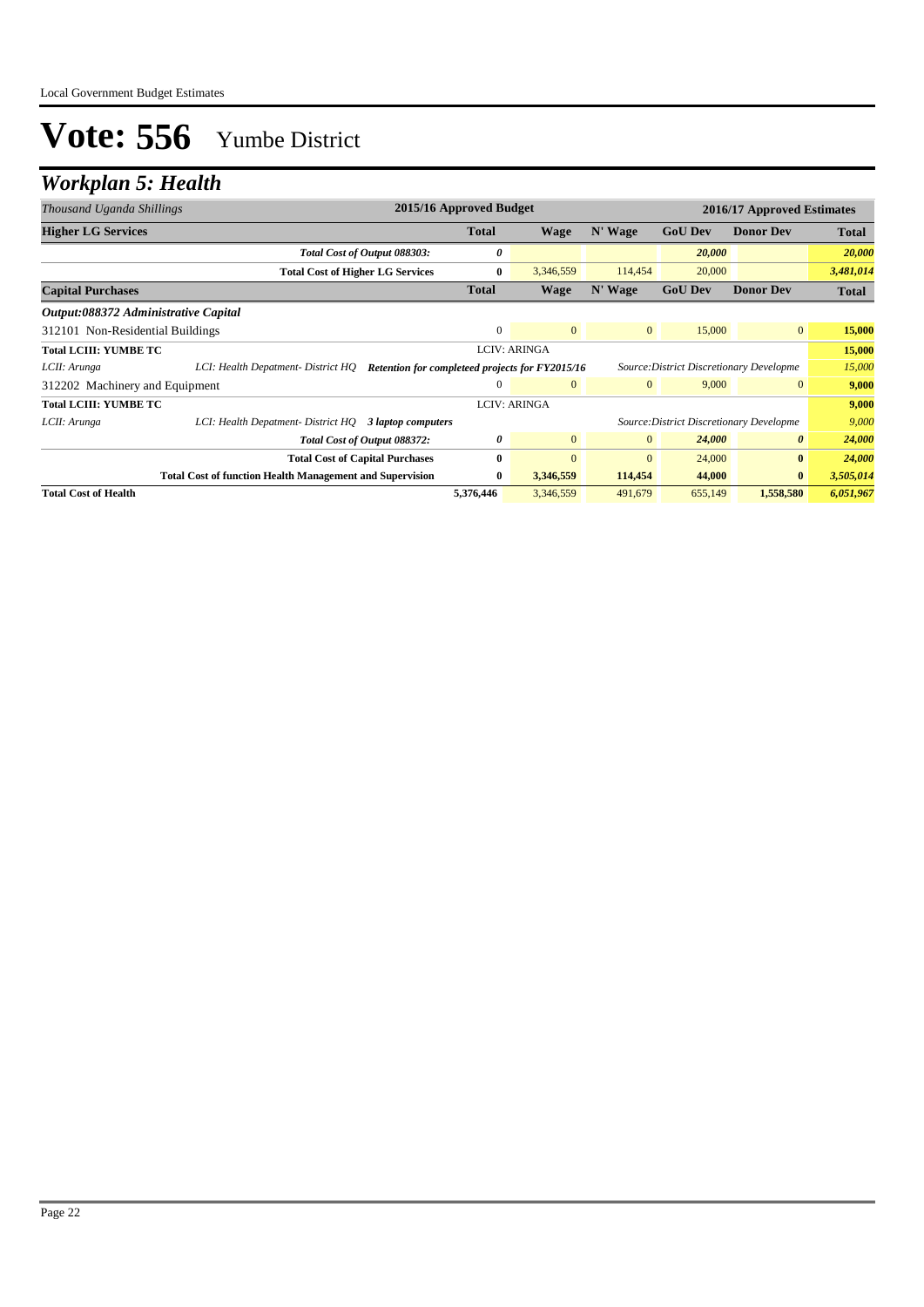## *Workplan 6: Education*

#### **(i) Overview of Workplan Revenue and Expenditures**

| <b>UShs Thousand</b>                                 |                           | 2015/16                        | 2016/17                          |
|------------------------------------------------------|---------------------------|--------------------------------|----------------------------------|
|                                                      | Approved<br><b>Budget</b> | <b>Outturn by</b><br>end March | <b>Approved</b><br><b>Budget</b> |
| A: Breakdown of Workplan Revenues:                   |                           |                                |                                  |
| <b>Recurrent Revenues</b>                            | 13,256,876                | 8,672,890                      | 13,647,460                       |
| District Unconditional Grant (Non-Wage)              | 20,000                    | 11,582                         | 8,000                            |
| District Unconditional Grant (Wage)                  | 58,831                    | 50,500                         | 70,884                           |
| <b>Locally Raised Revenues</b>                       | 15,966                    | 2,318                          | 6,000                            |
| Other Transfers from Central Government              | 5,500                     | 6,325                          | 6,000                            |
| Sector Conditional Grant (Non-Wage)                  | 2,232,734                 | 1,488,022                      | 2,232,734                        |
| Sector Conditional Grant (Wage)                      | 10,923,845                | 7,114,144                      | 11,323,842                       |
| <b>Development Revenues</b>                          | 1,372,964                 | 924,764                        | 1,074,438                        |
| Development Grant                                    | 922,964                   | 922,964                        | 463,330                          |
| District Discretionary Development Equalization Gran | 50,000                    | 1,800                          | 161,108                          |
| Donor Funding                                        | 400,000                   | $\mathbf{0}$                   | 200,000                          |
| <b>Transitional Development Grant</b>                |                           | $\Omega$                       | 250,000                          |
| <b>Total Revenues</b>                                | 14,629,840                | 9,597,655                      | 14,721,898                       |
| <b>B: Breakdown of Workplan Expenditures:</b>        |                           |                                |                                  |
| Recurrent Expenditure                                | 13,256,876                | 8,670,945                      | 13,647,460                       |
| Wage                                                 | 10,982,676                | 7,166,644                      | 11,394,726                       |
| Non Wage                                             | 2,274,200                 | 1,504,300                      | 2,252,734                        |
| Development Expenditure                              | 1,372,964                 | 783,655                        | 1,074,438                        |
| Domestic Development                                 | 972,964                   | 783655.188                     | 874,438                          |
| Donor Development                                    | 400,000                   | $\Omega$                       | 200,000                          |
| <b>Total Expenditure</b>                             | 14,629,840                | 9,454,600                      | 14,721,898                       |

**(ii) Details of Workplan Revenues and Expenditures**

### *Expenditure Details for Workplan 6: Education*

| Thousand Uganda Shillings<br>2015/16 Approved Budget |              |              | 2016/17 Approved Estimates |           |              |
|------------------------------------------------------|--------------|--------------|----------------------------|-----------|--------------|
| <b>Lower Local Services</b>                          | <b>Total</b> | Wage N' Wage | <b>GoU Dev</b>             | Donor Dev | <b>Total</b> |
| - - -------<br>.<br>___________                      |              |              |                            |           |              |

*Output:078151 Primary Schools Services UPE (LLS)*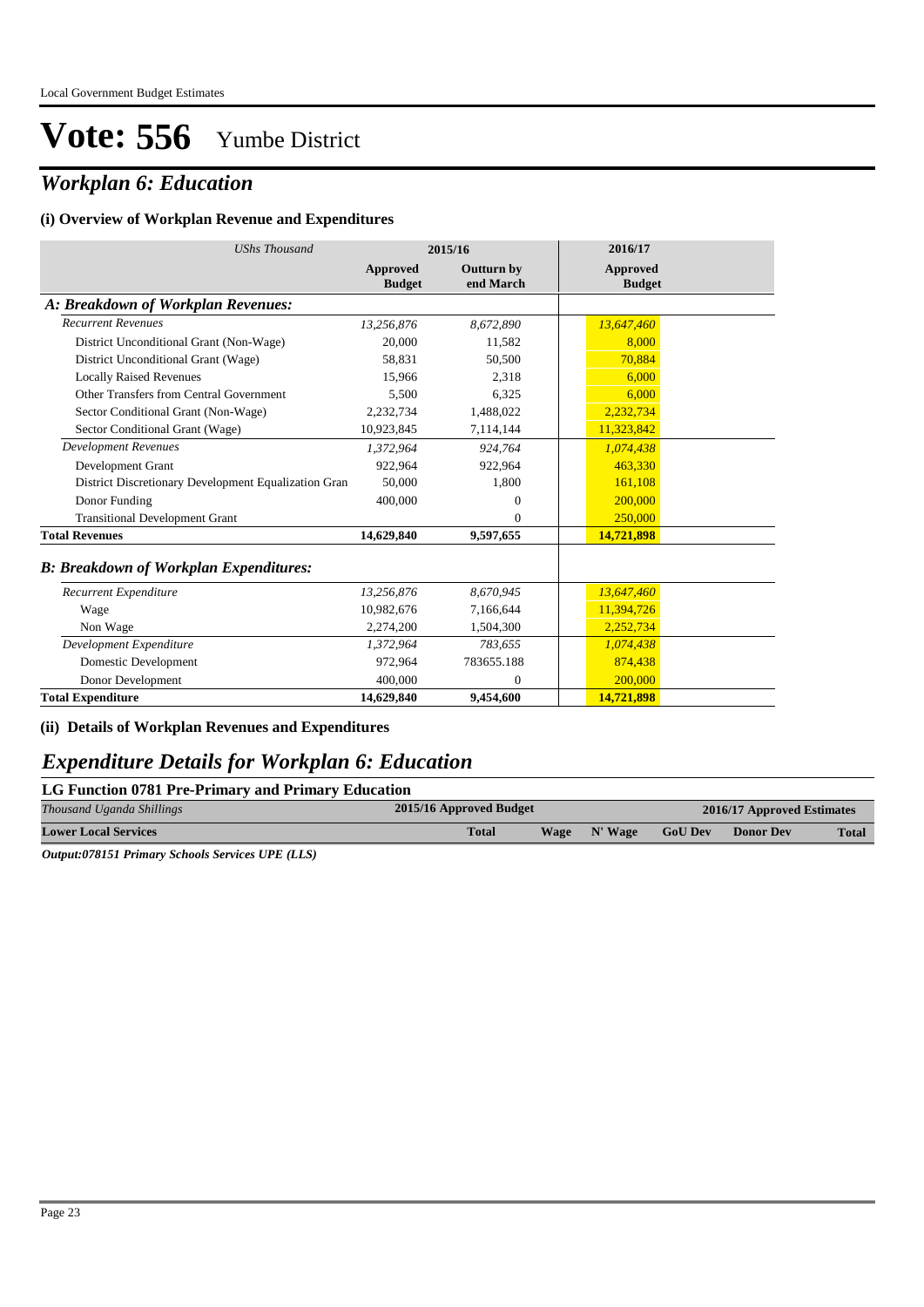## *Workplan 6: Education*

| Thousand Uganda Shillings                       |                                  |                                 | 2015/16 Approved Budget |         |                | 2016/17 Approved Estimates |                                         |                            |  |  |
|-------------------------------------------------|----------------------------------|---------------------------------|-------------------------|---------|----------------|----------------------------|-----------------------------------------|----------------------------|--|--|
| <b>Lower Local Services</b>                     |                                  | <b>Total</b>                    | Wage                    | N' Wage | <b>GoU Dev</b> |                            | <b>Donor Dev</b>                        | Total                      |  |  |
| 263104 Transfers to other govt. units (Current) |                                  | 734,609                         | 9,670,405               | 668,767 |                | $\bf{0}$                   |                                         | $\mathbf{0}$<br>10,339,172 |  |  |
| <b>Total LCIII: APO</b>                         |                                  | <b>LCIV: ARINGA</b>             |                         |         |                |                            |                                         | 776,028                    |  |  |
| LCII: Acholi                                    | LCI: Agonga Primary School       | <b>Agonga Primary School</b>    |                         |         |                |                            | Source: Sector Conditional Grant (Non-W | 4,831                      |  |  |
| LCII: Aria                                      | LCI: Kisimunga Primary School    | Kisimunga Primary School        |                         |         |                |                            | Source: Sector Conditional Grant (Non-W | 4,559                      |  |  |
| LCII: Aria                                      | LCI: Bilijia Primary School      | <b>Bilijia Primary School</b>   |                         |         |                |                            | Source: Sector Conditional Grant (Non-W | 5,757                      |  |  |
| LCII: Aringa                                    | LCI: Banika Is Primary School    | <b>Banika Is Primary School</b> |                         |         |                |                            | Source: Sector Conditional Grant (Non-W | 5,152                      |  |  |
| LCII: Kerila                                    | LCI: Eleke Primary School        | <b>Eleke Primary School</b>     |                         |         |                |                            | Source: Sector Conditional Grant (Non-W | 6,380                      |  |  |
| LCII: Kerila                                    | LCI: Individual Account          | <b>Primary School Staff</b>     |                         |         |                |                            | Source: Sector Conditional Grant (Wage) | 726,994                    |  |  |
| LCII: Orinji                                    | LCI: Logoa Primary School        | <b>Logoa Primary School</b>     |                         |         |                |                            | Source: Sector Conditional Grant (Non-W | 5,072                      |  |  |
| LCII: Pena                                      | LCI: Fatah Primary School        | <b>Fatah Primary School</b>     |                         |         |                |                            | Source: Sector Conditional Grant (Non-W | 5,430                      |  |  |
| LCII: Pena                                      | LCI: Omba Primary School         | <b>Omba Primary School</b>      |                         |         |                |                            | Source: Sector Conditional Grant (Non-W | 6,010                      |  |  |
| LCII: Yeta                                      | LCI: Acholi Primary School       | <b>Acholi Primary School</b>    |                         |         |                |                            | Source: Sector Conditional Grant (Non-W | 5,843                      |  |  |
| <b>Total LCIII: ARIWA</b>                       |                                  | <b>LCIV: ARINGA</b>             |                         |         |                |                            |                                         | 457,053                    |  |  |
| LCII: Awinga                                    | LCI: Awinga Primary School       | <b>Awinga Primary School</b>    |                         |         |                |                            | Source: Sector Conditional Grant (Non-W | 5,257                      |  |  |
| LCII: Ikafe                                     | LCI: Tokuro Primary School       | <b>Tokuro Primary School</b>    |                         |         |                |                            | Source: Sector Conditional Grant (Non-W | 4,510                      |  |  |
| LCII: Ikafe                                     | LCI: Ombechi Primary School      | <b>Ombechi Primary School</b>   |                         |         |                |                            | Source: Sector Conditional Grant (Non-W | 6,911                      |  |  |
| LCII: Okuyu                                     | LCI: Ayago Primary School        | <b>Ayago Primary School</b>     |                         |         |                |                            | Source: Sector Conditional Grant (Non-W | 5,751                      |  |  |
| LCII: Okuyu                                     | LCI: Okuyu Primary School        | <b>Okuyu Primary School</b>     |                         |         |                |                            | Source: Sector Conditional Grant (Non-W | 6,510                      |  |  |
| LCII: Rigbonga                                  | LCI: Ariwa Primary School        | <b>Ariwa Primary School</b>     |                         |         |                |                            | Source: Sector Conditional Grant (Non-W | 7,183                      |  |  |
| LCII: Rigbonga                                  | LCI: Individual Account          | <b>Primary School Staff</b>     |                         |         |                |                            | Source: Sector Conditional Grant (Wage) | 420,932                    |  |  |
| <b>Total LCIII: DRAJINI</b>                     |                                  | <b>LCIV: ARINGA</b>             |                         |         |                |                            |                                         | 837,571                    |  |  |
| LCII: Alivu                                     | LCI: Galaba Primary School       | <b>Galaba Primary School</b>    |                         |         |                |                            | Source: Sector Conditional Grant (Non-W | 3,720                      |  |  |
| LCII: Arubako                                   | LCI: Dondi Primary School        | <b>Dondi Primary School</b>     |                         |         |                |                            | Source: Sector Conditional Grant (Non-W | 6,510                      |  |  |
| LCII: Aupi                                      | LCI: Individual Account          | <b>Primary School Staff</b>     |                         |         |                |                            | Source: Sector Conditional Grant (Wage) | 776,680                    |  |  |
| LCII: Aupi                                      | LCI: Adranga Primary School      | <b>Adranga Primary School</b>   |                         |         |                |                            | Source: Sector Conditional Grant (Non-W | 3,843                      |  |  |
| LCII: Aupi                                      | LCI: Dramba Primary School       | <b>Dramba Primary School</b>    |                         |         |                |                            | Source: Sector Conditional Grant (Non-W | 6,991                      |  |  |
| LCII: Olivu                                     | LCI: Okuvuru Primary School      | <b>Okuvuru Primary School</b>   |                         |         |                |                            | Source: Sector Conditional Grant (Non-W | 4,998                      |  |  |
| LCII: Olivu                                     | LCI: Mgbilinji Primary School    | Mgbilinji Primary School        |                         |         |                |                            | Source: Sector Conditional Grant (Non-W | 4,177                      |  |  |
| LCII: Olivu                                     | LCI: Olivu Primary School        | <b>Olivu Primary School</b>     |                         |         |                |                            | Source: Sector Conditional Grant (Non-W | 4,831                      |  |  |
| LCII: Omgbokolo                                 | LCI: Omgbokolo Primary School    | <b>Omgbokolo Primary School</b> |                         |         |                |                            | Source: Sector Conditional Grant (Non-W | 4,800                      |  |  |
| LCII: Omgbokolo                                 | LCI: Pajama Primary School       | Pajama Primary School           |                         |         |                |                            | Source: Sector Conditional Grant (Non-W | 4,621                      |  |  |
| LCII: Pajama                                    | LCI: Oniku Primary School        | <b>Oniku Primary School</b>     |                         |         |                |                            | Source: Sector Conditional Grant (Non-W | 4,442                      |  |  |
| LCII: Yaa                                       | LCI: Naku Primary School         | <b>Naku Primary School</b>      |                         |         |                |                            | Source: Sector Conditional Grant (Non-W | 4,541                      |  |  |
| LCII: Yaa                                       | LCI: Mongoyo Primary School      | <b>Mongoyo Primary School</b>   |                         |         |                |                            | Source: Sector Conditional Grant (Non-W | 7,417                      |  |  |
| <b>Total LCIII: KEI</b>                         |                                  | <b>LCIV: ARINGA</b>             |                         |         |                |                            |                                         | 1,166,634                  |  |  |
| LCII: Akaya                                     | LCI: Drachia Hill Primary School | Drachia Hill Primary School     |                         |         |                |                            | Source: Sector Conditional Grant (Non-W | 5,504                      |  |  |
| LCII: Akaya                                     | LCI: Individual Account          | <b>Primary School Staff</b>     |                         |         |                |                            | Source: Sector Conditional Grant (Wage) | 1,082,431                  |  |  |
| LCII: Ambala                                    | LCI: Kanabu Primary School       | Kanabu Primary School           |                         |         |                |                            | Source: Sector Conditional Grant (Non-W | 4,559                      |  |  |
| LCII: Awoba                                     | LCI: Awoba Primary School        | Awoba Primary School            |                         |         |                |                            | Source: Sector Conditional Grant (Non-W | 7,695                      |  |  |
| LCII: Awoba                                     | LCI: Akia Primary School         | Akia Primary School             |                         |         |                |                            | Source: Sector Conditional Grant (Non-W | 5,411                      |  |  |
| LCII: Gichara                                   | LCI: Jalata Primary School       | <b>Jalata Primary School</b>    |                         |         |                |                            | Source: Sector Conditional Grant (Non-W | 4,325                      |  |  |
| LCII: Gichara                                   | LCI: Gichara Primary School      | <b>Gichara Primary School</b>   |                         |         |                |                            | Source: Sector Conditional Grant (Non-W | 5,905                      |  |  |
| LCII: Gichara                                   | LCI: Kechuru Primary School      | <b>Kechuru Primary School</b>   |                         |         |                |                            | Source: Sector Conditional Grant (Non-W | 5,553                      |  |  |
| LCII: Gimere                                    | LCI: Matuma Primary School       | <b>Matuma Primary School</b>    |                         |         |                |                            | Source: Sector Conditional Grant (Non-W | 5,257                      |  |  |
| LCII: Gimere                                    | LCI: Tuliki Primary School       | Tuliki Primary School           |                         |         |                |                            | Source: Sector Conditional Grant (Non-W | 4,991                      |  |  |
| LCII: Gimere                                    | LCI: Lamgba Primary School       | Lamgba Primary School           |                         |         |                |                            | Source: Sector Conditional Grant (Non-W | 3,677                      |  |  |
| LCII: Gobu                                      | LCI: Kubali Primary School       | Kubali Primary School           |                         |         |                |                            | Source: Sector Conditional Grant (Non-W | 5,282                      |  |  |
| LCII: Joke                                      | LCI: Oria Primary School         | <b>Oria Primary School</b>      |                         |         |                |                            | Source: Sector Conditional Grant (Non-W | 3,584                      |  |  |
| LCII: Koka                                      | LCI: Koka Primary School         | <b>Koka Primary School</b>      |                         |         |                |                            | Source: Sector Conditional Grant (Non-W | 6,306                      |  |  |
| LCII: Palaja                                    | LCI: Lobe Primary School         | <b>Lobe Primary School</b>      |                         |         |                |                            | Source: Sector Conditional Grant (Non-W | 5,744                      |  |  |
| LCII: Palaja                                    | LCI: Urungu Primary School       | <b>Urungu Primary School</b>    |                         |         |                |                            | Source: Sector Conditional Grant (Non-W | 4,621                      |  |  |
| LCII: Rodo                                      | LCI: Keyi Primary School         | <b>Keyi Primary School</b>      |                         |         |                |                            | Source: Sector Conditional Grant (Non-W | 5,788                      |  |  |
| <b>Total LCIII: KERWA</b>                       |                                  | <b>LCIV: ARINGA</b>             |                         |         |                |                            |                                         | 439,654                    |  |  |
| LCII: Kerwa                                     | LCI: Individual Account          | <b>Primary School Staff</b>     |                         |         |                |                            | Source: Sector Conditional Grant (Wage) | 407,576                    |  |  |
|                                                 |                                  |                                 |                         |         |                |                            |                                         |                            |  |  |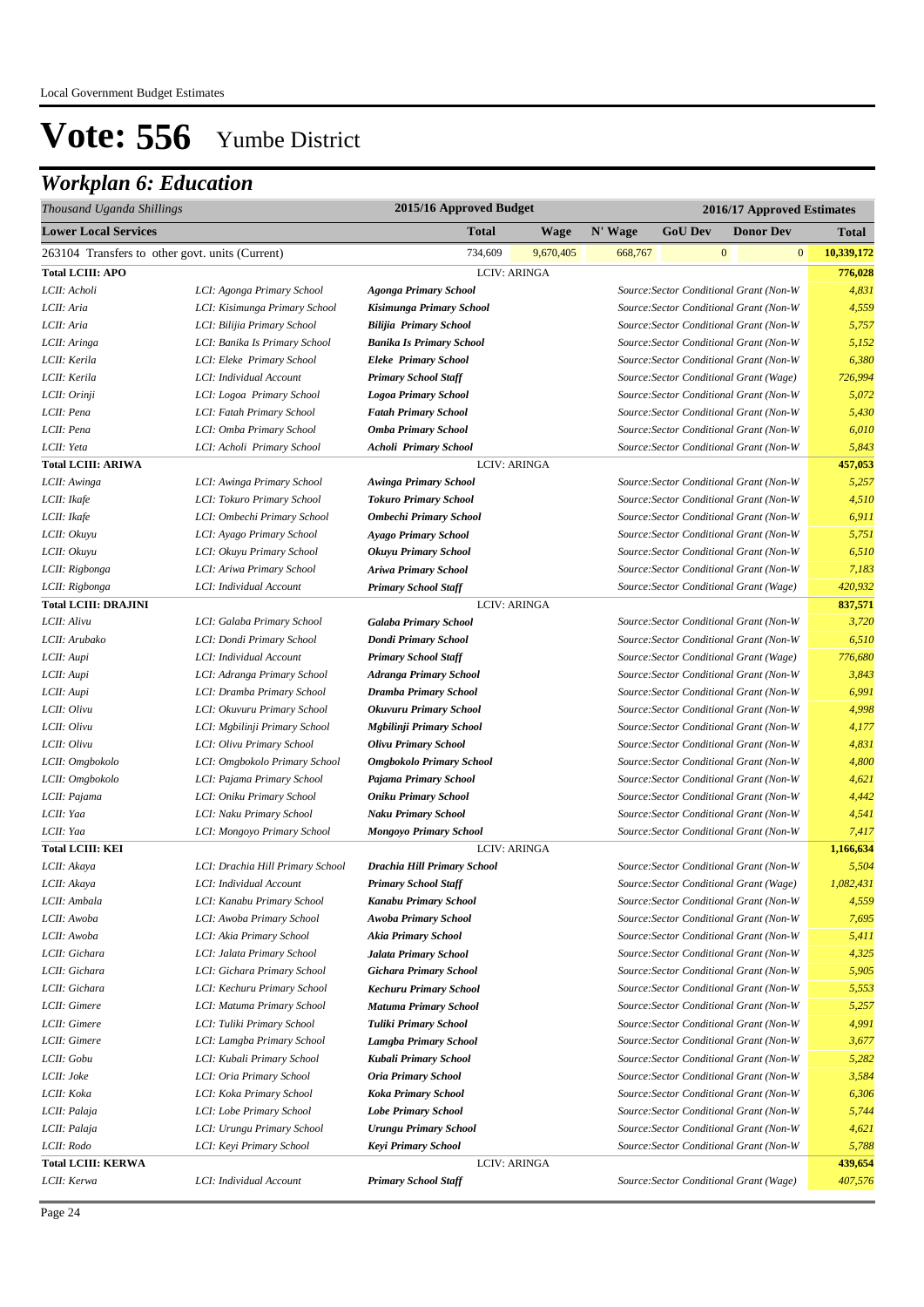## *Workplan 6: Education*

| Thousand Uganda Shillings   |                                   | 2015/16 Approved Budget             | 2016/17 Approved Estimates |         |                |                                         |         |
|-----------------------------|-----------------------------------|-------------------------------------|----------------------------|---------|----------------|-----------------------------------------|---------|
| <b>Lower Local Services</b> |                                   | <b>Total</b>                        | Wage                       | N' Wage | <b>GoU Dev</b> | <b>Donor Dev</b>                        | Total   |
| LCII: Kopionga              | LCI: Matu Primary School          | <b>Matu Primary School</b>          |                            |         |                | Source: Sector Conditional Grant (Non-W | 5,152   |
| LCII: Mijikita              | LCI: Kerwa Primary School         | Kerwa Primary School                |                            |         |                | Source: Sector Conditional Grant (Non-W | 5,146   |
| LCII: Mijikita              | LCI: Mijikita Primary School      | Mijikita Primary School             |                            |         |                | Source: Sector Conditional Grant (Non-W | 4,831   |
| LCII: Osubira               | LCI: Osubira Primary School       | <b>Osubira Primary School</b>       |                            |         |                | Source: Sector Conditional Grant (Non-W | 6,257   |
| LCII: Rodo                  | LCI: Mijale Primary School        | <b>Mijale Primary School</b>        |                            |         |                | Source: Sector Conditional Grant (Non-W | 5,886   |
| LCII: Rodo                  | LCI: Kilaji Primary School        | Kilaji Primary School               |                            |         |                | Source: Sector Conditional Grant (Non-W | 4,806   |
| <b>Total LCIII: KOCHI</b>   |                                   | <b>LCIV: ARINGA</b>                 |                            |         |                |                                         | 643,589 |
| LCII: Goboro                | LCI: Goboro Primary School        | <b>Goboro Primary School</b>        |                            |         |                | Source: Sector Conditional Grant (Non-W | 4,177   |
| LCII: Kochi                 | LCI: Kochi Bridge Primary School  | Kochi Bridge Primary School         |                            |         |                | Source: Sector Conditional Grant (Non-W | 4,917   |
| LCII: Kochi                 | LCI: Individual Account           | <b>Primary School Staff</b>         |                            |         |                | Source: Sector Conditional Grant (Wage) | 594,063 |
| LCII: Limidia               | LCI: Limidia Primary School       | <b>Limidia Primary School</b>       |                            |         |                | Source: Sector Conditional Grant (Non-W | 7,016   |
| LCII: Lokpe                 | LCI: Akande Primary School        | <b>Akande Primary School</b>        |                            |         |                | Source: Sector Conditional Grant (Non-W | 3,788   |
| LCII: Lokpe                 | LCI: Amaguru Primary School       | <b>Amaguru Primary School</b>       |                            |         |                | Source: Sector Conditional Grant (Non-W | 5,930   |
| LCII: Lombe                 | LCI: Lombe Primary School         | <b>Lombe Primary School</b>         |                            |         |                | Source: Sector Conditional Grant (Non-W | 4,819   |
| LCII: Okoi                  | LCI: Okoi Primary School          | Okoi Primary School                 |                            |         |                | Source: Sector Conditional Grant (Non-W | 5,232   |
| LCII: Ombaci                | LCI: Lokopio Primary School       | Lokopio Primary School              |                            |         |                | Source: Sector Conditional Grant (Non-W | 5,170   |
| LCII: Ombaci                | LCI: Manibe Is Primary School     | <b>Manibe Is Primary School</b>     |                            |         |                | Source: Sector Conditional Grant (Non-W | 4,022   |
| LCII: Yayari                | LCI: East Koka Primary School     | <b>East Koka Primary School</b>     |                            |         |                | Source: Sector Conditional Grant (Non-W | 4,455   |
| <b>Total LCIII: KULULU</b>  |                                   | <b>LCIV: ARINGA</b>                 |                            |         |                |                                         | 829,077 |
| LCII: Aliapi                | LCI: Aliapi Primary School        | Aliapi Primary School               |                            |         |                | Source: Sector Conditional Grant (Non-W | 5,442   |
| LCII: Aliapi                | LCI: Individual Account           | <b>Primary School Staff</b>         |                            |         |                | Source: Sector Conditional Grant (Wage) | 770,640 |
| LCII: Ewafa                 | LCI: Kululu Primary School        | Kululu Primary School               |                            |         |                | Source: Sector Conditional Grant (Non-W | 5,121   |
| LCII: Geya                  | LCI: Govule Primary School        | <b>Govule Primary School</b>        |                            |         |                | Source: Sector Conditional Grant (Non-W | 6,676   |
| LCII: Geya                  | LCI: Geya Primary School          | Geya Primary School                 |                            |         |                | Source: Sector Conditional Grant (Non-W | 7,676   |
| LCII: Komgbe                | LCI: Komgbe Primary School        | <b>Komgbe Primary School</b>        |                            |         |                | Source: Sector Conditional Grant (Non-W | 5,022   |
| LCII: Komgbe                | LCI: Dradranga Primary School     | Dradranga Primary School            |                            |         |                | Source: Sector Conditional Grant (Non-W | 4,775   |
| LCII: Lomonga               | LCI: Lomonga Primary School       | <b>Lomonga Primary School</b>       |                            |         |                | Source: Sector Conditional Grant (Non-W | 5,782   |
| LCII: Meroba                | LCI: Aliba Is Primary School      | <b>Aliba Is Primary School</b>      |                            |         |                | Source: Sector Conditional Grant (Non-W | 3,948   |
| LCII: Ojinga                | LCI: Ojinga Primary School        | <b>Ojinga Primary School</b>        |                            |         |                | Source: Sector Conditional Grant (Non-W | 4,961   |
| LCII: Yoyo                  | LCI: Mengo Primary School         | <b>Mengo Primary School</b>         |                            |         |                | Source: Sector Conditional Grant (Non-W | 4,016   |
| LCII: Yoyo                  | LCI: Yoyo Primary School          | <b>Yoyo Primary School</b>          |                            |         |                | Source: Sector Conditional Grant (Non-W | 5,016   |
| <b>Total LCIII: KURU</b>    |                                   | <b>LCIV: ARINGA</b>                 |                            |         |                |                                         | 645,482 |
| LCII: Alinga                | LCI: Alinga Primary School        | <b>Alinga Primary School</b>        |                            |         |                | Source: Sector Conditional Grant (Non-W | 4,455   |
| LCII: Emvenga               | LCI: Imvenga Primary School       | <b>Imvenga Primary School</b>       |                            |         |                | Source: Sector Conditional Grant (Non-W | 5,399   |
| LCII: Emvenga               | LCI: Langi Primary School         | Langi Primary School                |                            |         |                | Source: Sector Conditional Grant (Non-W | 3,202   |
| LCII: Gojuru                | LCI: Gojuru Primary School        | <b>Gojuru Primary School</b>        |                            |         |                | Source: Sector Conditional Grant (Non-W | 4,683   |
| LCII: Gojuru                | LCI: Kuru Is Primary School       | <b>Kuru Is Primary School</b>       |                            |         |                | Source: Sector Conditional Grant (Non-W | 8,732   |
| LCII: Omba                  | LCI: Individual Account           | <b>Primary School Staff</b>         |                            |         |                | Source: Sector Conditional Grant (Wage) | 601,100 |
| LCII: Omba                  | LCI: Kuru Primary School          | <b>Kuru Primary School</b>          |                            |         |                | Source: Sector Conditional Grant (Non-W | 5,732   |
| LCII: Rendra                | LCI: Aringa Is Primary School     | <b>Aringa Is Primary School</b>     |                            |         |                | Source: Sector Conditional Grant (Non-W | 6,220   |
| LCII: Rogale                | LCI: Inia Primary School          | <b>Inia Primary School</b>          |                            |         |                | Source: Sector Conditional Grant (Non-W | 5,960   |
| <b>Total LCIII: LODONGA</b> |                                   | <b>LCIV: ARINGA</b>                 |                            |         |                |                                         | 775,533 |
| LCII: Mijale                | LCI: Lodonga Black Primary School | <b>Lodonga Black Primary School</b> |                            |         |                | Source: Sector Conditional Grant (Non-W | 5,744   |
| LCII: Nyori                 | LCI: Individual Account           | <b>Primary School Staff</b>         |                            |         |                | Source: Sector Conditional Grant (Wage) | 727,356 |
| LCII: Nyori                 | LCI: Kenyanga Primary School      | Kenyanga Primary School             |                            |         |                | Source: Sector Conditional Grant (Non-W | 4,529   |
| LCII: Orogbo                | LCI: Paduru Primary School        | <b>Paduru Primary School</b>        |                            |         |                | Source: Sector Conditional Grant (Non-W | 5,325   |
| LCII: Rembeta               | LCI: Rembeta Primary School       | <b>Rembeta Primary School</b>       |                            |         |                | Source: Sector Conditional Grant (Non-W | 4,856   |
| LCII: Yiba                  | LCI: Lodonga Demo Primary School  | <b>Lodonga Demo Primary School</b>  |                            |         |                | Source: Sector Conditional Grant (Non-W | 6,744   |
| LCII: Yiba                  | LCI: Yiba Parents Primary School  | <b>Yiba Parents Primary School</b>  |                            |         |                | Source: Sector Conditional Grant (Non-W | 4,874   |
| LCII: Yiba                  | LCI: Lodonga Girls Primary School | <b>Lodonga Girls Primary School</b> |                            |         |                | Source: Sector Conditional Grant (Non-W | 4,522   |
| LCII: Yumele                | LCI: Nyori Primary School         | Nyori Primary School                |                            |         |                | Source: Sector Conditional Grant (Non-W | 6,201   |
| LCII: Yumele                | LCI: Lomorojo Primary School      | Lomorojo Primary School             |                            |         |                | Source: Sector Conditional Grant (Non-W | 5,380   |
| <b>Total LCIII: MIDIGO</b>  |                                   | <b>LCIV: ARINGA</b>                 |                            |         |                |                                         | 500,249 |
| LCII: Medenga               | LCI: Binagoro Primary School      | <b>Binagoro Primary School</b>      |                            |         |                | Source: Sector Conditional Grant (Non-W | 5,269   |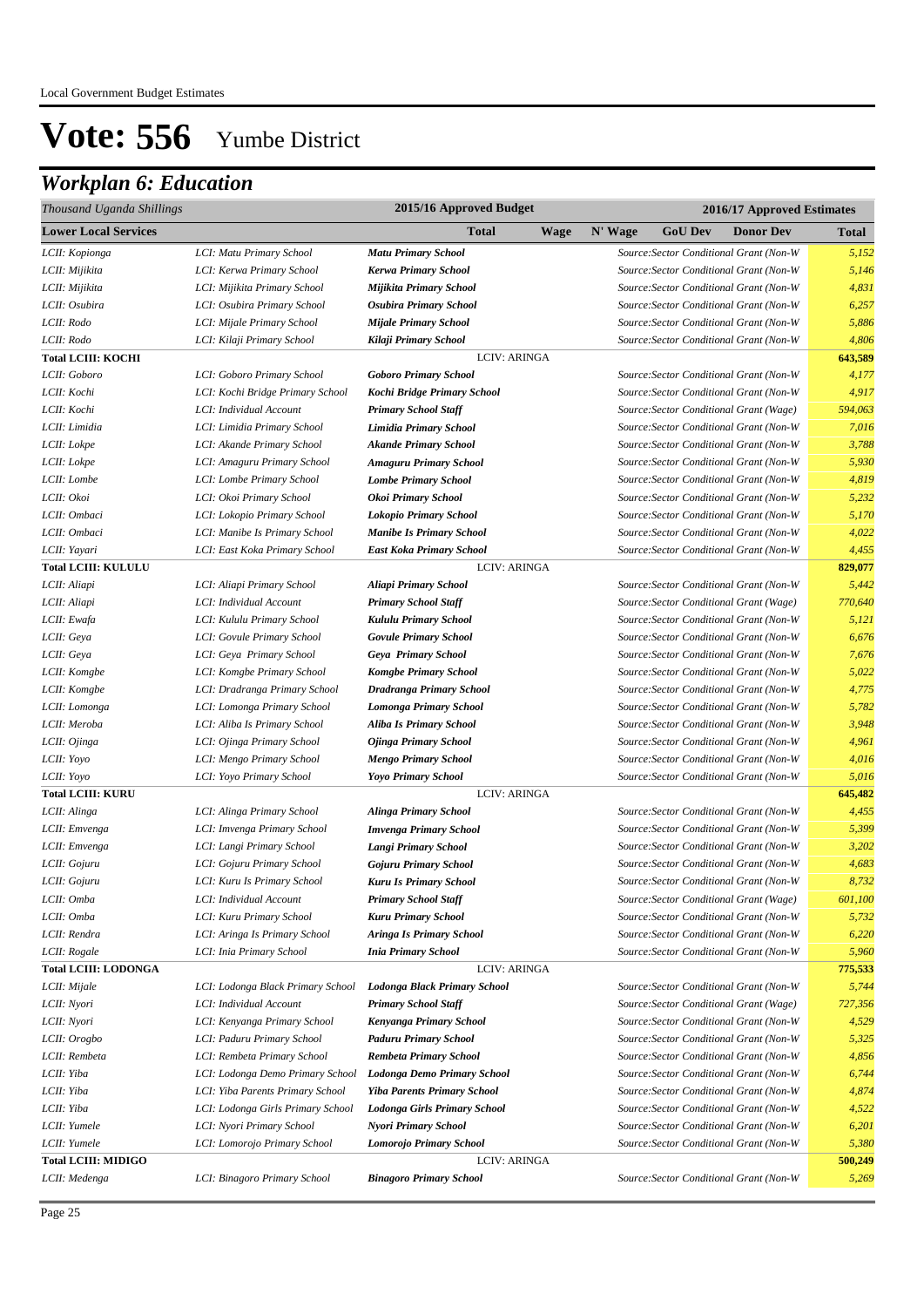## *Workplan 6: Education*

| Thousand Uganda Shillings                             | 2015/16 Approved Budget<br>2016/17 Approved Estimates   |                                                                |              |                     |         |                                         |                                                                                    |                       |
|-------------------------------------------------------|---------------------------------------------------------|----------------------------------------------------------------|--------------|---------------------|---------|-----------------------------------------|------------------------------------------------------------------------------------|-----------------------|
| <b>Lower Local Services</b>                           |                                                         |                                                                | <b>Total</b> | <b>Wage</b>         | N' Wage | <b>GoU Dev</b>                          | <b>Donor Dev</b>                                                                   | <b>Total</b>          |
| LCII: Migo                                            | LCI: Aligo Primary School                               | <b>Aligo Primary School</b>                                    |              |                     |         |                                         | Source: Sector Conditional Grant (Non-W                                            | 4,282                 |
| LCII: Migo                                            | LCI: Achilaka Primary School                            | <b>Achilaka Primary School</b>                                 |              |                     |         |                                         | Source: Sector Conditional Grant (Non-W                                            | 4,948                 |
| LCII: Migo                                            | LCI: Hilalitopio Primary School                         | <b>Hilalitopio Primary School</b>                              |              |                     |         |                                         | Source: Sector Conditional Grant (Non-W                                            | 5,072                 |
| LCII: Mocha                                           | LCI: Midigo Primary School                              | <b>Midigo Primary School</b>                                   |              |                     |         |                                         | Source: Sector Conditional Grant (Non-W                                            | 7,652                 |
| LCII: Mocha                                           | LCI: Individual account                                 | <b>Primary School Staff</b>                                    |              |                     |         | Source: Sector Conditional Grant (Wage) |                                                                                    | 461,982               |
| LCII: Mulumbe                                         | LCI: Ombetiku Primary School                            | <b>Ombetiku Primary School</b>                                 |              |                     |         |                                         | Source: Sector Conditional Grant (Non-W                                            | 6,096                 |
| LCII: Mulumbe                                         | LCI: Mulumbe Primary School                             | <b>Mulumbe Primary School</b>                                  |              |                     |         |                                         | Source: Sector Conditional Grant (Non-W                                            | 4,948                 |
| <b>Total LCIII: ODRAVU</b>                            |                                                         |                                                                |              | <b>LCIV: ARINGA</b> |         |                                         |                                                                                    | 1,271,088             |
| LCII: Abara                                           | LCI: Kado Primary School                                | <b>Kado Primary School</b>                                     |              |                     |         |                                         | Source: Sector Conditional Grant (Non-W                                            | 4,257                 |
| LCII: Ambelechu                                       | LCI: Wetikoro Primary School                            | <b>Wetikoro Primary School</b>                                 |              |                     |         |                                         | Source: Sector Conditional Grant (Non-W                                            | 4,183                 |
| LCII: Bangotuti                                       | LCI: Abiriamajo Primary School                          | Abiriamajo Primary School                                      |              |                     |         |                                         | Source: Sector Conditional Grant (Non-W                                            | 5,059                 |
| LCII: Lui                                             | LCI: Lodenga Primary School                             | <b>Lodenga Primary School</b>                                  |              |                     |         |                                         | Source:Sector Conditional Grant (Non-W                                             | 4,837                 |
| LCII: Lui                                             | LCI: Pakayo Primary School                              | Pakayo Primary School                                          |              |                     |         |                                         | Source: Sector Conditional Grant (Non-W                                            | 7,448                 |
| LCII: Lui                                             | LCI: Odravu Primary School                              | <b>Odravu Primary School</b>                                   |              |                     |         |                                         | Source:Sector Conditional Grant (Non-W                                             | 6,411                 |
| LCII: Moli                                            | LCI: Rimbe Primary School                               | <b>Rimbe Primary School</b>                                    |              |                     |         |                                         | Source: Sector Conditional Grant (Non-W                                            | 8,300                 |
| LCII: Moli                                            | LCI: Alaba Is Primary School                            | <b>Alaba Is Primary School</b>                                 |              |                     |         |                                         | Source: Sector Conditional Grant (Non-W                                            | 4,843                 |
| LCII: Moli                                            | LCI: Moli Primary School                                | <b>Moli Primary School</b>                                     |              |                     |         |                                         | Source: Sector Conditional Grant (Non-W                                            | 4,572                 |
| LCII: Nyoko                                           | LCI: Nyoko Kobo Primary School                          | Nyoko Kobo Primary School                                      |              |                     |         |                                         | Source: Sector Conditional Grant (Non-W                                            | 4,930                 |
| LCII: Nyoko                                           | LCI: Nyoko Primary School                               | Nyoko Primary School                                           |              |                     |         |                                         | Source: Sector Conditional Grant (Non-W                                            | 6,417                 |
| LCII: Oluba                                           | LCI: Kulikulinga Primary School                         | Kulikulinga Primary School                                     |              |                     |         |                                         | Source: Sector Conditional Grant (Non-W                                            | 8,608                 |
| LCII: Oluba                                           | LCI: Kumia Primary School                               | <b>Kumia Primary School</b>                                    |              |                     |         |                                         | Source: Sector Conditional Grant (Non-W                                            | 4,535                 |
| LCII: Oluba                                           | LCI: Oluba Primary School                               | <b>Oluba Primary School</b>                                    |              |                     |         |                                         | Source: Sector Conditional Grant (Non-W                                            | 3,442                 |
| LCII: Wolo                                            | LCI: Kulinga Primary School                             | Kulinga Primary School                                         |              |                     |         |                                         | Source: Sector Conditional Grant (Non-W                                            | 3,930                 |
| LCII: Wolo                                            | LCI: Wolo Primary School                                | <b>Wolo Primary School</b>                                     |              |                     |         |                                         | Source:Sector Conditional Grant (Non-W                                             | 3,985                 |
| LCII: Wolo                                            | LCI: Kumuna Primary School                              | <b>Kumuna Primary School</b>                                   |              |                     |         |                                         | Source: Sector Conditional Grant (Non-W                                            | 5,701                 |
| LCII: Wolo                                            | LCI: individual account                                 | <b>Primary School Staff</b>                                    |              |                     |         | Source: Sector Conditional Grant (Wage) |                                                                                    | 1,179,629             |
| <b>Total LCIII: ROMOGI</b>                            |                                                         |                                                                |              | <b>LCIV: ARINGA</b> |         |                                         |                                                                                    | 512,548               |
| LCII: Baringa                                         | LCI: East Alipi Primary School                          | <b>East Alipi Primary School</b>                               |              |                     |         |                                         | Source: Sector Conditional Grant (Non-W                                            | 5,337                 |
| LCII: Bidibidi                                        | LCI: Obero Primary School                               | <b>Obero Primary School</b>                                    |              |                     |         |                                         | Source: Sector Conditional Grant (Non-W                                            | 4,553                 |
| LCII: Bidibidi                                        | LCI: Obero West Primary School                          | <b>Obero West Primary School</b>                               |              |                     |         |                                         | Source: Sector Conditional Grant (Non-W                                            | 4,479                 |
| LCII: Iyete                                           | LCI: Iyete Primary School                               | <b>Iyete Primary School</b>                                    |              |                     |         |                                         | Source: Sector Conditional Grant (Non-W                                            | 4,350                 |
| LCII: Locomgbo                                        | LCI: Locomgbo Primary School                            | <b>Locomgbo Primary School</b>                                 |              |                     |         |                                         | Source: Sector Conditional Grant (Non-W                                            | 4,232                 |
| LCII: Locomgbo<br>LCII: Onoko                         | LCI: Legu Primary School                                | <b>Legu Primary School</b>                                     |              |                     |         |                                         | Source: Sector Conditional Grant (Non-W<br>Source: Sector Conditional Grant (Non-W | 3,535<br>9,454        |
| LCII: Onoko                                           | LCI: Barakala Primary School<br>LCI: Individual Account | <b>Barakala Primary School</b>                                 |              |                     |         | Source: Sector Conditional Grant (Wage) |                                                                                    | 470,826               |
| LCII: Swinga                                          | LCI: Swinga Is Primary School                           | <b>Primary School Staff</b><br><b>Swinga Is Primary School</b> |              |                     |         |                                         | Source: Sector Conditional Grant (Non-W                                            | 5,782                 |
| <b>Total LCIII: YUMBE TC</b>                          |                                                         |                                                                |              | <b>LCIV: ARINGA</b> |         |                                         |                                                                                    | 1,484,666             |
| LCII: Ariguyi                                         | LCI: Takwa Primary School                               | <b>Takwa Primary School</b>                                    |              |                     |         |                                         | Source: Sector Conditional Grant (Non-W                                            | 9,627                 |
| LCII: Ariguyi                                         | LCI: Odropi Primary School                              | <b>Odropi Primary School</b>                                   |              |                     |         |                                         | Source: Sector Conditional Grant (Non-W                                            | 6,596                 |
| LCII: Ariguyi                                         | LCI: Yumbe Primary School                               | <b>Yumbe Primary School</b>                                    |              |                     |         |                                         | Source: Sector Conditional Grant (Non-W                                            | 9,306                 |
| LCII: Bilewu                                          | LCI: Individual Account                                 | <b>Primary School Staff</b>                                    |              |                     |         | Source: Sector Conditional Grant (Wage) |                                                                                    | 1,450,196             |
| LCII: Lukutua                                         | LCI: Lukutua Primary School                             | Lukutua Primary School                                         |              |                     |         |                                         | Source: Sector Conditional Grant (Non-W                                            | 8,942                 |
|                                                       |                                                         | Total Cost of Output 078151:                                   | 734,609      | 9,670,405           | 668,767 | 0                                       | $\boldsymbol{\theta}$                                                              | 10,339,172            |
|                                                       | <b>Total Cost of Lower Local Services</b>               |                                                                | 734,609      | 9,670,405           | 668,767 | $\overline{0}$                          | $\bf{0}$                                                                           | 10,339,172            |
| <b>Higher LG Services</b>                             |                                                         |                                                                | Total        | <b>Wage</b>         | N' Wage | <b>GoU Dev</b>                          | <b>Donor Dev</b>                                                                   | <b>Total</b>          |
| <b>Output:078101 Primary Teaching Services</b>        |                                                         |                                                                |              |                     |         |                                         |                                                                                    |                       |
| 211101 General Staff Salaries                         |                                                         |                                                                | 9,955,210    |                     |         |                                         |                                                                                    | $\bf{0}$              |
|                                                       |                                                         | Total Cost of Output 078101:                                   | 9,955,210    |                     |         |                                         |                                                                                    | $\boldsymbol{\theta}$ |
| <b>Output:078101p PRDP-Primary Teaching Services</b>  |                                                         |                                                                |              |                     |         |                                         |                                                                                    |                       |
| 221002 Workshops and Seminars                         |                                                         |                                                                | 24,000       |                     |         |                                         |                                                                                    | $\bf{0}$              |
| 221011 Printing, Stationery, Photocopying and Binding |                                                         |                                                                | 1,000        |                     |         |                                         |                                                                                    | $\bf{0}$              |
|                                                       |                                                         |                                                                | 4,000        |                     |         |                                         |                                                                                    |                       |
| 227001 Travel inland                                  |                                                         |                                                                |              |                     |         |                                         |                                                                                    | $\bf{0}$              |
|                                                       |                                                         | Total Cost of Output 078101p:                                  | 29,000       |                     |         |                                         |                                                                                    | $\boldsymbol{\theta}$ |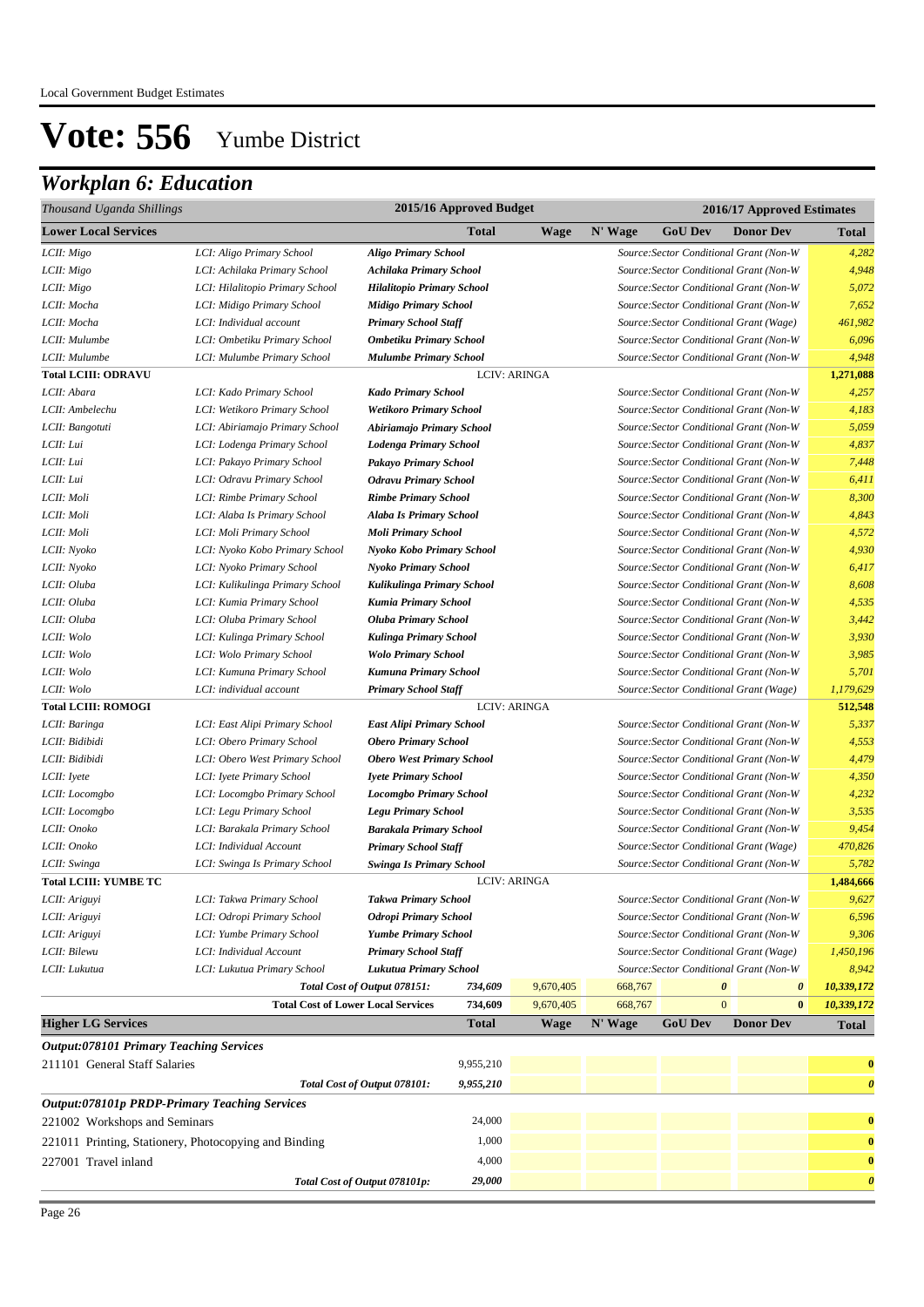### *Workplan 6: Education*

| Thousand Uganda Shillings                   |                                                                      |                                                   | 2015/16 Approved Budget |                     |                |                                        | 2016/17 Approved Estimates |                       |
|---------------------------------------------|----------------------------------------------------------------------|---------------------------------------------------|-------------------------|---------------------|----------------|----------------------------------------|----------------------------|-----------------------|
| <b>Higher LG Services</b>                   |                                                                      |                                                   | <b>Total</b>            | <b>Wage</b>         | N' Wage        | <b>GoU Dev</b>                         | <b>Donor Dev</b>           | <b>Total</b>          |
|                                             | <b>Total Cost of Higher LG Services</b>                              |                                                   | 9,984,210               |                     |                |                                        |                            | $\theta$              |
| <b>Capital Purchases</b>                    |                                                                      |                                                   | <b>Total</b>            | <b>Wage</b>         | N' Wage        | <b>GoU Dev</b>                         | <b>Donor Dev</b>           | <b>Total</b>          |
|                                             | Output:078175 Non Standard Service Delivery Capital                  |                                                   |                         |                     |                |                                        |                            |                       |
|                                             | 281504 Monitoring, Supervision & Appraisal of capital works          |                                                   | $\theta$                | $\Omega$            | $\overline{0}$ | 23,159                                 | $\mathbf{0}$               | 23,159                |
| <b>Total LCIII: YUMBE TC</b>                |                                                                      |                                                   |                         | <b>LCIV: ARINGA</b> |                |                                        |                            | 23,159                |
| LCII: Arunga                                | LCI: Education Department - Distric Supervision and monitoring       |                                                   |                         |                     |                | Source: Transitional Development Grant |                            | 23,159                |
| 312101 Non-Residential Buildings            |                                                                      |                                                   | $\overline{0}$          | $\mathbf{0}$        | $\overline{0}$ | 65,450                                 | $\mathbf{0}$               | 65,450                |
| <b>Total LCIII: KEI</b>                     |                                                                      |                                                   |                         | <b>LCIV: ARINGA</b> |                |                                        |                            | 17,000                |
| LCII: Akaya                                 | LCI: Drachia Hills Primary School                                    | 1 classroom completed in Drachia Hill P/S         |                         |                     |                | Source: Transitional Development Grant |                            | 17,000                |
| <b>Total LCIII: YUMBE TC</b>                |                                                                      |                                                   |                         | <b>LCIV: ARINGA</b> |                |                                        |                            | 48,450                |
| LCII: Ariguyi                               | LCI: Takwa Primary School                                            | 1 primary school fenced - Takwa P/S in Yumbe Town |                         |                     |                | Source: Transitional Development Grant |                            | 30,000                |
| LCII: Arunga                                | LCI: Education Department-District                                   | <b>Retention for 2015/16 projects</b>             |                         |                     |                | Source: Transitional Development Grant |                            | 18,450                |
|                                             |                                                                      | Total Cost of Output 078175:                      | ß                       | $\overline{0}$      | $\Omega$       | 88,609                                 | $\boldsymbol{\theta}$      | 88,609                |
| Output:078179 Other Capital                 |                                                                      |                                                   |                         |                     |                |                                        |                            |                       |
|                                             | 281504 Monitoring, Supervision & Appraisal of capital works          |                                                   | 18,735                  |                     |                |                                        |                            | $\bf{0}$              |
|                                             |                                                                      | Total Cost of Output 078179:                      | 18,735                  |                     |                |                                        |                            | $\boldsymbol{\theta}$ |
|                                             | Output:078180 Classroom construction and rehabilitation              |                                                   |                         |                     |                |                                        |                            |                       |
| 312101 Non-Residential Buildings            |                                                                      |                                                   | $\boldsymbol{0}$        | $\mathbf{0}$        | $\mathbf{0}$   | 75,000                                 | $\mathbf{0}$               | 75,000                |
| <b>Total LCIII: ODRAVU</b>                  |                                                                      |                                                   |                         | <b>LCIV: ARINGA</b> |                |                                        |                            | 75,000                |
| LCII: Oluba                                 | LCI: Kulikulinga Is P/S                                              | 2 classroom construction                          |                         |                     |                | Source: Transitional Development Grant |                            | 75,000                |
|                                             |                                                                      | Total Cost of Output 078180:                      | 0                       | $\overline{0}$      | $\overline{0}$ | 75,000                                 | 0                          | 75,000                |
|                                             | Output:078181 Latrine construction and rehabilitation                |                                                   |                         |                     |                |                                        |                            |                       |
| 312101 Non-Residential Buildings            |                                                                      |                                                   | $\boldsymbol{0}$        | $\overline{0}$      | $\overline{0}$ | 96,000                                 | $\mathbf{0}$               | 96,000                |
| <b>Total LCIII: APO</b>                     |                                                                      |                                                   |                         | <b>LCIV: ARINGA</b> |                |                                        |                            | 48,000                |
| LCII: Kerila                                | LCI: Eleke P/S                                                       | 5 stances VIP constructed                         |                         |                     |                | Source: Transitional Development Grant |                            | 24,000                |
| LCII: Pena                                  | LCI: Omba P/S                                                        | 5 stances VIP constructed                         |                         |                     |                | Source: Transitional Development Grant |                            | 24,000                |
| <b>Total LCIII: DRAJINI</b>                 |                                                                      |                                                   |                         | <b>LCIV: ARINGA</b> |                |                                        |                            | 24,000                |
| LCII: Aupi                                  | LCI: Dramba P/S                                                      | 5 stances VIP constructed                         |                         |                     |                | Source: Transitional Development Grant |                            | 24,000                |
| <b>Total LCIII: LODONGA</b>                 |                                                                      |                                                   |                         | <b>LCIV: ARINGA</b> |                |                                        |                            | 24,000                |
| LCII: Yiba                                  | LCI: Yiiba Parent P/S                                                | 5 stances VIP constructed                         |                         |                     |                | Source: Transitional Development Grant |                            | 24,000                |
|                                             |                                                                      | Total Cost of Output 078181:                      | 0                       | $\mathbf{0}$        | $\overline{0}$ | 96.000                                 | $\boldsymbol{\theta}$      | 96,000                |
|                                             | Output:078183 Provision of furniture to primary schools              |                                                   |                         |                     |                |                                        |                            |                       |
| 312203 Furniture & Fixtures                 |                                                                      |                                                   | $\overline{0}$          | $\Omega$            | $\overline{0}$ | 53,640                                 | $\overline{0}$             | 53,640                |
| <b>Total LCIII: YUMBE TC</b>                |                                                                      |                                                   |                         | <b>LCIV: ARINGA</b> |                |                                        |                            | 53,640                |
| LCII: Arunga                                | LCI: Adranga P/S(18), Takwa P/S (1 234 desks procured for 13 schools |                                                   |                         |                     |                | Source: Transitional Development Grant |                            | 53,640                |
|                                             |                                                                      | Total Cost of Output 078183:                      | $\pmb{\theta}$          | $\mathbf{0}$        | $\mathbf{0}$   | 53,640                                 | $\boldsymbol{\theta}$      | 53,640                |
|                                             |                                                                      | <b>Total Cost of Capital Purchases</b>            | 18,735                  | $\mathbf{0}$        | $\mathbf{0}$   | 313,249                                | $\bf{0}$                   | 313,249               |
|                                             | <b>Total Cost of function Pre-Primary and Primary Education</b>      |                                                   | 10,737,554              | 9,670,405           | 668,767        | 313,249                                | $\bf{0}$                   | 10,652,421            |
| <b>LG Function 0782 Secondary Education</b> |                                                                      |                                                   |                         |                     |                |                                        |                            |                       |
|                                             |                                                                      |                                                   |                         |                     |                |                                        |                            |                       |

| Thousand Uganda Shillings   | 2015/16 Approved Budget |  | 2016/17 Approved Estimates     |  |              |  |
|-----------------------------|-------------------------|--|--------------------------------|--|--------------|--|
| <b>Lower Local Services</b> | <b>Total</b>            |  | Wage N' Wage GoU Dev Donor Dev |  | <b>Total</b> |  |
| .                           |                         |  |                                |  |              |  |

*Output:078251 Secondary Capitation(USE)(LLS)*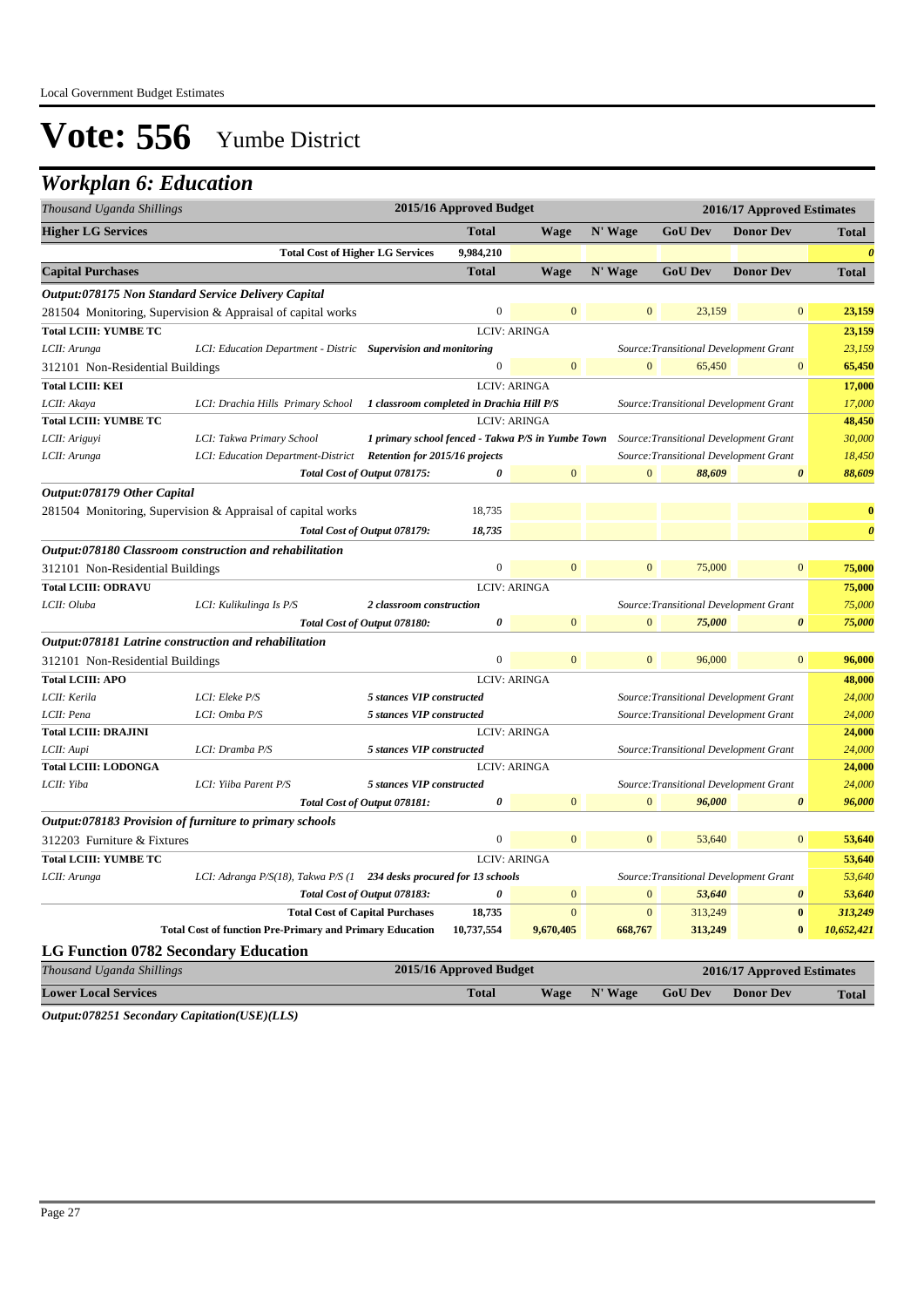## *Workplan 6: Education*

| Thousand Uganda Shillings                       |                              |                                           | 2015/16 Approved Budget                                                  |                     |         | 2016/17 Approved Estimates |                                                |              |
|-------------------------------------------------|------------------------------|-------------------------------------------|--------------------------------------------------------------------------|---------------------|---------|----------------------------|------------------------------------------------|--------------|
| <b>Lower Local Services</b>                     |                              |                                           | <b>Total</b>                                                             | Wage                | N' Wage | <b>GoU Dev</b>             | <b>Donor Dev</b>                               | <b>Total</b> |
| 263104 Transfers to other govt. units (Current) |                              |                                           | 914,016                                                                  | 749,557             | 914,016 |                            | $\mathbf{0}$<br>$\mathbf{0}$                   | 1,663,573    |
| <b>Total LCIII: APO</b>                         |                              |                                           |                                                                          | <b>LCIV: ARINGA</b> |         |                            |                                                | 155,061      |
| LCII: Acholi                                    | LCI: Apo Seed SS             | Apo Seed SS                               |                                                                          |                     |         |                            | Source: Sector Conditional Grant (Non-W        | 31,119       |
| LCII: Kerila                                    | LCI: Individual Accounts     | <b>Secondary Staff Salary</b>             |                                                                          |                     |         |                            | Source: Sector Conditional Grant (Wage)        | 123,942      |
| <b>Total LCIII: DRAJINI</b>                     |                              |                                           |                                                                          | <b>LCIV: ARINGA</b> |         |                            |                                                | 39,328       |
| LCII: Olivu                                     | LCI: Drajini Hill SS         | Drajini Hill SS                           |                                                                          |                     |         |                            | Source: Sector Conditional Grant (Non-W        | 39.328       |
| <b>Total LCIII: KEI</b>                         |                              |                                           |                                                                          | <b>LCIV: ARINGA</b> |         |                            |                                                | 83,607       |
| LCII: Awoba                                     | LCI: Kei Seed SS             | <b>Kei Seed SS</b>                        |                                                                          |                     |         |                            | Source: Sector Conditional Grant (Non-W        | 42,124       |
| LCII: Gichara                                   | LCI: Loil SS                 | Loil SS                                   |                                                                          |                     |         |                            | Source: Sector Conditional Grant (Non-W        | 41,483       |
| <b>Total LCIII: KOCHI</b>                       |                              |                                           |                                                                          | <b>LCIV: ARINGA</b> |         |                            |                                                | 199,443      |
| LCII: Kochi                                     | LCI: Individual Accounts     | <b>Secondary Staff Salary</b>             |                                                                          |                     |         |                            | Source: Sector Conditional Grant (Wage)        | 88,530       |
| LCII: Limidia                                   | LCI: Limidia SS              | Limidia SS                                | Source: Sector Conditional Grant (Non-W                                  |                     |         |                            | 55,131                                         |              |
| LCII: Yayari                                    | LCI: Romogi Seed SS          | Romogi Seed SS                            | Source: Sector Conditional Grant (Non-W                                  |                     |         |                            |                                                | 55,781       |
| <b>Total LCIII: KULULU</b>                      |                              |                                           |                                                                          | <b>LCIV: ARINGA</b> |         |                            |                                                | 56,210       |
| LCII: Lomonga                                   | LCI: Lomunga SS              | Lomunga SS                                |                                                                          |                     |         |                            | Source: Sector Conditional Grant (Non-W        | 56,210       |
| <b>Total LCIII: KURU</b>                        |                              | <b>LCIV: ARINGA</b>                       |                                                                          |                     |         | 184,591                    |                                                |              |
| LCII: Omba                                      | LCI: Individual Accounts     |                                           | <b>Secondary Staff Salary</b><br>Source: Sector Conditional Grant (Wage) |                     |         |                            |                                                | 94,432       |
| LCII: Omba                                      | LCI: Kuru SS                 | Kuru SS                                   | Source: Sector Conditional Grant (Non-W                                  |                     |         |                            | 90,159                                         |              |
| <b>Total LCIII: MIDIGO</b>                      |                              |                                           |                                                                          | <b>LCIV: ARINGA</b> |         |                            |                                                | 84,476       |
| LCII: Migo                                      | LCI: Midigo SS               | Midigo SS                                 |                                                                          |                     |         |                            | Source: Sector Conditional Grant (Non-W        | 84,476       |
| <b>Total LCIII: ODRAVU</b>                      |                              |                                           |                                                                          | <b>LCIV: ARINGA</b> |         |                            |                                                | 169,218      |
| LCII: Lui                                       | LCI: Odravu SS               | <b>Odravu SS</b>                          |                                                                          |                     |         |                            | Source: Sector Conditional Grant (Non-W        | 80,688       |
| LCII: Oluba                                     | LCI: Individual Accounts     | <b>Secondary Staff Salary</b>             |                                                                          |                     |         |                            | Source: Sector Conditional Grant (Wage)        | 88.530       |
| <b>Total LCIII: ROMOGI</b>                      |                              |                                           |                                                                          | <b>LCIV: ARINGA</b> |         |                            |                                                | 161,968      |
| LCII: Baringa                                   | LCI: Barakala Seed SS        | <b>Barakala Seed SS</b>                   |                                                                          |                     |         |                            | Source: Sector Conditional Grant (Non-W        | 32,124       |
| LCII: Onoko                                     | LCI: Individual Accounts     | <b>Secondary Staff Salary</b>             |                                                                          |                     |         |                            | Source: Sector Conditional Grant (Wage)        | 129,845      |
| <b>Total LCIII: YUMBE TC</b>                    |                              |                                           |                                                                          | <b>LCIV: ARINGA</b> |         |                            |                                                | 529,671      |
| LCII: Ariguyi                                   | LCI: Individual Accounts     | <b>Secondary Staff Salary</b>             |                                                                          |                     |         |                            | Source: Sector Conditional Grant (Wage)        | 224,277      |
| LCII: Ariguyi                                   | LCI: Aringa SS               | Aringa SS                                 |                                                                          |                     |         |                            | Source: Sector Conditional Grant (Non-W        | 100,202      |
| LCII: Arunga                                    | LCI: Yumbe SS                | <b>Yumbe SS</b>                           | Source: Sector Conditional Grant (Non-W                                  |                     |         |                            |                                                | 94,612       |
| LCII: Arunga                                    | LCI: Yumbe Town View College | Yumbe Town View College                   |                                                                          |                     |         |                            | Source: Sector Conditional Grant (Non-W        | 96,888       |
| LCII: Charanga                                  | LCI: Green Valley College    | <b>Green Valley College</b>               |                                                                          |                     |         |                            | Source: Sector Conditional Grant (Non-W        | 13,693       |
|                                                 |                              | Total Cost of Output 078251:              | 914,016                                                                  | 749,557             | 914,016 |                            | $\boldsymbol{\theta}$<br>$\boldsymbol{\theta}$ | 1,663,573    |
|                                                 |                              | <b>Total Cost of Lower Local Services</b> | 914,016                                                                  | 749,557             | 914,016 |                            | $\overline{0}$<br>$\bf{0}$                     | 1,663,573    |
| <b>Higher LG Services</b>                       |                              |                                           | <b>Total</b>                                                             | Wage                | N' Wage | <b>GoU Dev</b>             | <b>Donor Dev</b>                               | <b>Total</b> |

#### *Output:078201 Secondary Teaching Services*

| 211101 General Staff Salaries |                                                                |                                                 | 634,588                                                                  |                     |                |                           |                  | $\bf{0}$              |
|-------------------------------|----------------------------------------------------------------|-------------------------------------------------|--------------------------------------------------------------------------|---------------------|----------------|---------------------------|------------------|-----------------------|
|                               |                                                                | Total Cost of Output 078201:                    | 634,588                                                                  |                     |                |                           |                  | $\boldsymbol{\theta}$ |
|                               | <b>Total Cost of Higher LG Services</b>                        |                                                 | 634,588                                                                  |                     |                |                           |                  | $\theta$              |
| <b>Capital Purchases</b>      |                                                                |                                                 | <b>Total</b>                                                             | <b>Wage</b>         | N' Wage        | <b>GoU Dev</b>            | <b>Donor Dev</b> | <b>Total</b>          |
|                               | Output:078280 Classroom construction and rehabilitation        |                                                 |                                                                          |                     |                |                           |                  |                       |
|                               | 281504 Monitoring, Supervision & Appraisal of capital works    |                                                 | $\overline{0}$<br>$\overline{0}$<br>$\overline{0}$<br>20,428<br>$\Omega$ |                     |                |                           | 20,428           |                       |
| <b>Total LCIII: YUMBE TC</b>  |                                                                |                                                 |                                                                          | <b>LCIV: ARINGA</b> |                |                           |                  | 20,428                |
| LCII: Arunga                  | LCI: Education Department- District Supervision and monitoring |                                                 |                                                                          |                     |                | Source: Development Grant |                  | 20,428                |
| 311101 Land                   |                                                                |                                                 | $\Omega$                                                                 | $\overline{0}$      | $\overline{0}$ | 15,000                    | $\mathbf{0}$     | 15,000                |
| <b>Total LCIII: YUMBE TC</b>  |                                                                |                                                 |                                                                          | <b>LCIV: ARINGA</b> |                |                           |                  | 15,000                |
| LCII: Arunga                  | LCI: Col Ezaruku Institute                                     | 1 land extension for Col Ezaruku Institute done |                                                                          |                     |                | Source: Development Grant |                  | 15,000                |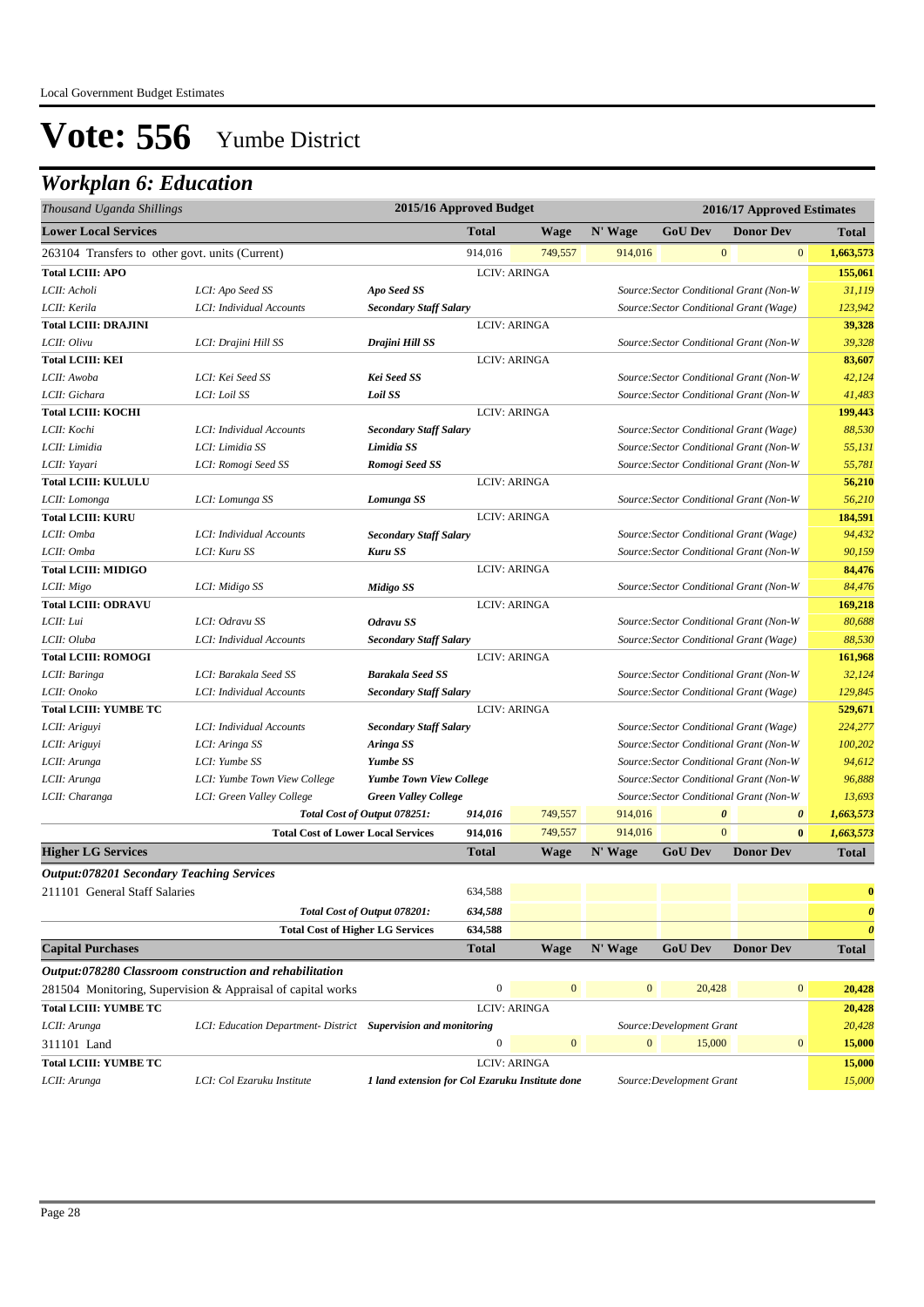## *Workplan 6: Education*

| Thousand Uganda Shillings                                          |                                                                       | 2015/16 Approved Budget                              |                     |              |                           | 2016/17 Approved Estimates |              |
|--------------------------------------------------------------------|-----------------------------------------------------------------------|------------------------------------------------------|---------------------|--------------|---------------------------|----------------------------|--------------|
| <b>Capital Purchases</b>                                           |                                                                       | <b>Total</b>                                         | Wage                | N' Wage      | <b>GoU Dev</b>            | <b>Donor Dev</b>           | <b>Total</b> |
| 312101 Non-Residential Buildings                                   |                                                                       | $\Omega$                                             | $\overline{0}$      | $\mathbf{0}$ | 332,201                   | $\overline{0}$             | 332,201      |
| <b>Total LCIII: KEI</b>                                            |                                                                       |                                                      | <b>LCIV: ARINGA</b> |              |                           |                            | 95,000       |
| LCII: Awoba                                                        | LCI: Kei Seed SS                                                      | 2 classroom constructed                              |                     |              | Source: Development Grant |                            | 95,000       |
| <b>Total LCIII: KURU</b>                                           |                                                                       | <b>LCIV: ARINGA</b>                                  |                     |              |                           |                            |              |
| LCII: Omba                                                         | LCI: Kuru SS                                                          | Source: Development Grant<br>2 classroom constructed |                     |              |                           |                            | 95,000       |
| <b>Total LCIII: ROMOGI</b>                                         |                                                                       | <b>LCIV: ARINGA</b>                                  |                     |              |                           |                            | 95,000       |
| LCII: Baringa                                                      | LCI: Barakala SS                                                      | 2 classroom constructed                              |                     |              | Source: Development Grant |                            | 95,000       |
| Total LCIII: YUMBE TC                                              |                                                                       |                                                      | <b>LCIV: ARINGA</b> |              |                           |                            | 47,201       |
| LCII: Arunga                                                       | LCI: Education Department- District Retention for projects in 2015/16 |                                                      |                     |              | Source: Development Grant |                            | 47,201       |
|                                                                    |                                                                       | 0<br>Total Cost of Output 078280:                    | $\overline{0}$      | $\mathbf{0}$ | 367,629                   | $\boldsymbol{\theta}$      | 367,629      |
| $\mathbf{0}$<br><b>Total Cost of Capital Purchases</b><br>$\bf{0}$ |                                                                       |                                                      | $\mathbf{0}$        | 367,629      | $\bf{0}$                  | 367,629                    |              |
|                                                                    | <b>Total Cost of function Secondary Education</b>                     | 1,548,604                                            | 749,557             | 914,016      | 367,629                   | $\bf{0}$                   | 2,031,202    |
| LG Function 0783 Skills Development                                |                                                                       |                                                      |                     |              |                           |                            |              |

| Thousand Uganda Shillings                          |                                                                          | 2015/16 Approved Budget                                 |                                         |                                         |                | 2016/17 Approved Estimates                     |           |
|----------------------------------------------------|--------------------------------------------------------------------------|---------------------------------------------------------|-----------------------------------------|-----------------------------------------|----------------|------------------------------------------------|-----------|
| <b>Lower Local Services</b>                        |                                                                          | <b>Total</b>                                            | Wage                                    | N' Wage                                 | <b>GoU Dev</b> | <b>Donor Dev</b>                               | Total     |
| Output:078351 Tertiary Institutions Services (LLS) |                                                                          |                                                         |                                         |                                         |                |                                                |           |
| 263104 Transfers to other govt. units (Current)    |                                                                          | 549,951                                                 | $\mathbf{0}$                            | 549,951                                 |                | $\overline{0}$<br>$\mathbf{0}$                 | 549,951   |
| <b>Total LCIII: KOCHI</b>                          |                                                                          |                                                         | <b>LCIV: ARINGA</b>                     |                                         |                |                                                | 134,200   |
| LCII: Ombaci                                       | LCI: Lokopio Technical Institute - Lo Lokopio Technical Institute        |                                                         |                                         |                                         |                | Source: Sector Conditional Grant (Non-W        | 134,200   |
| <b>Total LCIII: LODONGA</b>                        |                                                                          | <b>LCIV: ARINGA</b><br><b>St John Bosco Lodonga PTC</b> |                                         |                                         |                | 281,551                                        |           |
| LCII: Yiba                                         | LCI: St John Bosco Lodonga PTC -                                         |                                                         |                                         | Source: Sector Conditional Grant (Non-W |                |                                                |           |
| <b>Total LCIII: YUMBE TC</b>                       |                                                                          |                                                         | <b>LCIV: ARINGA</b>                     |                                         |                |                                                | 134,200   |
| LCII: Arunga                                       | LCI: Col. Ezaruku Technical Institut<br>Col. Ezaruku Technical Institute |                                                         | Source: Sector Conditional Grant (Non-W |                                         |                |                                                |           |
|                                                    | Total Cost of Output 078351:                                             | 549,951                                                 | $\mathbf{0}$                            | 549,951                                 |                | $\boldsymbol{\theta}$<br>$\boldsymbol{\theta}$ | 549,951   |
|                                                    | <b>Total Cost of Lower Local Services</b>                                | 549,951                                                 | $\mathbf{0}$                            | 549,951                                 | $\overline{0}$ | 549,951                                        |           |
| <b>Higher LG Services</b>                          |                                                                          | <b>Total</b>                                            | <b>Wage</b>                             | N' Wage                                 | <b>GoU Dev</b> | <b>Donor Dev</b>                               | Total     |
| <b>Output:078301 Tertiary Education Services</b>   |                                                                          |                                                         |                                         |                                         |                |                                                |           |
| 211101 General Staff Salaries                      |                                                                          | 334,047                                                 | 903,880                                 |                                         |                |                                                | 903,880   |
|                                                    | Total Cost of Output 078301:                                             | 334,047                                                 | 903,880                                 |                                         |                |                                                | 903,880   |
|                                                    | <b>Total Cost of Higher LG Services</b>                                  | 334,047                                                 | 903,880                                 |                                         |                |                                                | 903,880   |
|                                                    | <b>Total Cost of function Skills Development</b>                         | 883,998                                                 | 903,880                                 | 549,951                                 | $\bf{0}$       | $\bf{0}$                                       | 1,453,831 |

#### **LG Function 0784 Education & Sports Management and Inspection**

| Thousand Uganda Shillings                                | 2015/16 Approved Budget |             |         |                | 2016/17 Approved Estimates |              |
|----------------------------------------------------------|-------------------------|-------------|---------|----------------|----------------------------|--------------|
| <b>Higher LG Services</b>                                | <b>Total</b>            | <b>Wage</b> | N' Wage | <b>GoU Dev</b> | <b>Donor Dev</b>           | <b>Total</b> |
| <b>Output:078401 Education Management Services</b>       |                         |             |         |                |                            |              |
| 211101 General Staff Salaries                            | 58,831                  | 70,884      |         |                |                            | 70,884       |
| 211103 Allowances                                        | 2,712                   |             | 3,200   |                |                            | 3,200        |
| 213001 Medical expenses (To employees)                   | 1,000                   |             | 1,000   |                |                            | 1,000        |
| 213002 Incapacity, death benefits and funeral expenses   | 1,000                   |             | 1,000   |                |                            | 1,000        |
| 221002 Workshops and Seminars                            | 244,000                 |             | 6,400   | 34,560         | 134,000                    | 174,960      |
| 221008 Computer supplies and Information Technology (IT) | 2,000                   |             | 2,000   |                | 4,000                      | 6,000        |
| 221011 Printing, Stationery, Photocopying and Binding    | 2,000                   |             | 4,000   |                | 6,000                      | 10,000       |
| 221012 Small Office Equipment                            | 1,000                   |             | 1,000   |                |                            | 1,000        |
| 221014 Bank Charges and other Bank related costs         | 1,400                   |             | 1,500   |                |                            | 1,500        |
| 222001 Telecommunications                                | 1,000                   |             | 2,000   |                |                            | 2,000        |
| 223005 Electricity                                       | $\mathbf{0}$            |             | 500     |                |                            | 500          |
| 223006 Water                                             | $\mathbf{0}$            |             | 500     |                |                            | 500          |
| 227001 Travel inland                                     | 168,000                 |             | 17,000  |                | 56,000                     | 73,000       |
| 227004 Fuel, Lubricants and Oils                         | 2,000                   |             | 6,000   |                |                            | 6,000        |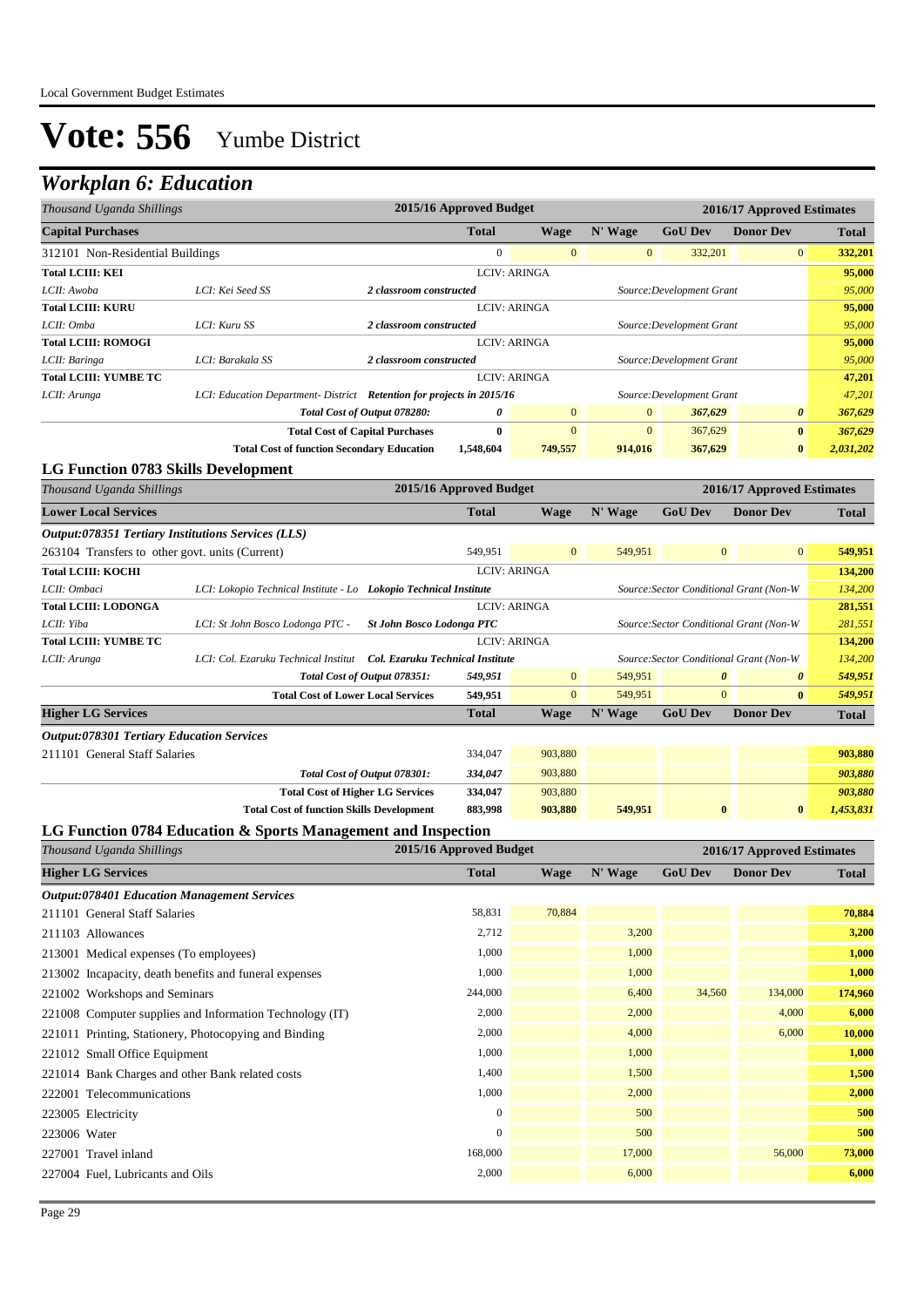### *Workplan 6: Education*

| <b>Higher LG Services</b><br><b>Total</b><br>N' Wage<br><b>GoU Dev</b><br><b>Donor Dev</b><br><b>Wage</b><br><b>Total</b><br>3,000<br>4,000<br>228002 Maintenance - Vehicles<br>1,512<br>3,500<br>228003 Maintenance – Machinery, Equipment & Furniture<br>Total Cost of Output 078401:<br>34,560<br>200,000<br>489,455<br>70,884<br>53,600<br>Output:078402 Monitoring and Supervision of Primary & secondary Education<br>211103 Allowances<br>3,600<br>4,000<br>8,000<br>221002 Workshops and Seminars<br>$\boldsymbol{0}$<br>1,000<br>221007 Books, Periodicals & Newspapers<br>1,000<br>2,000<br>221008 Computer supplies and Information Technology (IT)<br>2,000<br>2,000<br>221011 Printing, Stationery, Photocopying and Binding<br>$\mathbf{0}$<br>1,000<br>221012 Small Office Equipment<br>$\theta$<br>2,000<br>222001 Telecommunications<br>12,000<br>20,400<br>227001 Travel inland<br>1,000<br>227004 Fuel, Lubricants and Oils<br>4,000<br>1,400<br>2,000<br>228003 Maintenance – Machinery, Equipment & Furniture<br>Total Cost of Output 078402:<br>25,000<br>42,400<br>Output:078403 Sports Development services<br>4,000<br>1,600<br>211103 Allowances<br>6,000<br>4,200<br>221002 Workshops and Seminars<br>$\boldsymbol{0}$<br>2,000<br>221011 Printing, Stationery, Photocopying and Binding<br>$\mathbf{0}$<br>1,500<br>221012 Small Office Equipment<br>$\mathbf{0}$<br>1,000<br>222001 Telecommunications<br>10,000<br>13,700<br>227001 Travel inland<br>24,000<br>Total Cost of Output 078403:<br>20,000<br>70,884<br>120,000<br>34,560<br>534,455<br>200,000<br><b>Total Cost of Higher LG Services</b><br>N' Wage<br><b>GoU Dev</b><br><b>Donor Dev</b><br><b>Total</b><br><b>Wage</b><br><b>Capital Purchases</b><br>Total<br>Output:078472 Administrative Capital<br>$\boldsymbol{0}$<br>$\overline{0}$<br>$\overline{0}$<br>$\mathbf{0}$<br>152,000<br>312201 Transport Equipment<br><b>Total LCIII: YUMBE TC</b><br><b>LCIV: ARINGA</b><br>LCII: Arunga<br>LCI: Education Deparment - District 1 double cabin vehicle procured for DEOs Office<br>Source: District Discretionary Developme |
|-----------------------------------------------------------------------------------------------------------------------------------------------------------------------------------------------------------------------------------------------------------------------------------------------------------------------------------------------------------------------------------------------------------------------------------------------------------------------------------------------------------------------------------------------------------------------------------------------------------------------------------------------------------------------------------------------------------------------------------------------------------------------------------------------------------------------------------------------------------------------------------------------------------------------------------------------------------------------------------------------------------------------------------------------------------------------------------------------------------------------------------------------------------------------------------------------------------------------------------------------------------------------------------------------------------------------------------------------------------------------------------------------------------------------------------------------------------------------------------------------------------------------------------------------------------------------------------------------------------------------------------------------------------------------------------------------------------------------------------------------------------------------------------------------------------------------------------------------------------------------------------------------------------------------------------------------------------------------------------------------------------------------------------------------------------------------------------------------------------------------------|
| 4,000<br>3,500<br>359,044<br>$\bf{0}$                                                                                                                                                                                                                                                                                                                                                                                                                                                                                                                                                                                                                                                                                                                                                                                                                                                                                                                                                                                                                                                                                                                                                                                                                                                                                                                                                                                                                                                                                                                                                                                                                                                                                                                                                                                                                                                                                                                                                                                                                                                                                       |
|                                                                                                                                                                                                                                                                                                                                                                                                                                                                                                                                                                                                                                                                                                                                                                                                                                                                                                                                                                                                                                                                                                                                                                                                                                                                                                                                                                                                                                                                                                                                                                                                                                                                                                                                                                                                                                                                                                                                                                                                                                                                                                                             |
|                                                                                                                                                                                                                                                                                                                                                                                                                                                                                                                                                                                                                                                                                                                                                                                                                                                                                                                                                                                                                                                                                                                                                                                                                                                                                                                                                                                                                                                                                                                                                                                                                                                                                                                                                                                                                                                                                                                                                                                                                                                                                                                             |
|                                                                                                                                                                                                                                                                                                                                                                                                                                                                                                                                                                                                                                                                                                                                                                                                                                                                                                                                                                                                                                                                                                                                                                                                                                                                                                                                                                                                                                                                                                                                                                                                                                                                                                                                                                                                                                                                                                                                                                                                                                                                                                                             |
|                                                                                                                                                                                                                                                                                                                                                                                                                                                                                                                                                                                                                                                                                                                                                                                                                                                                                                                                                                                                                                                                                                                                                                                                                                                                                                                                                                                                                                                                                                                                                                                                                                                                                                                                                                                                                                                                                                                                                                                                                                                                                                                             |
| 8,000<br>1,000<br>2,000<br>2,000<br>1,000<br>2,000<br>20,400<br>4,000<br>2,000<br>42,400<br>1,600<br>4,200<br>2,000<br>1,500                                                                                                                                                                                                                                                                                                                                                                                                                                                                                                                                                                                                                                                                                                                                                                                                                                                                                                                                                                                                                                                                                                                                                                                                                                                                                                                                                                                                                                                                                                                                                                                                                                                                                                                                                                                                                                                                                                                                                                                                |
|                                                                                                                                                                                                                                                                                                                                                                                                                                                                                                                                                                                                                                                                                                                                                                                                                                                                                                                                                                                                                                                                                                                                                                                                                                                                                                                                                                                                                                                                                                                                                                                                                                                                                                                                                                                                                                                                                                                                                                                                                                                                                                                             |
|                                                                                                                                                                                                                                                                                                                                                                                                                                                                                                                                                                                                                                                                                                                                                                                                                                                                                                                                                                                                                                                                                                                                                                                                                                                                                                                                                                                                                                                                                                                                                                                                                                                                                                                                                                                                                                                                                                                                                                                                                                                                                                                             |
|                                                                                                                                                                                                                                                                                                                                                                                                                                                                                                                                                                                                                                                                                                                                                                                                                                                                                                                                                                                                                                                                                                                                                                                                                                                                                                                                                                                                                                                                                                                                                                                                                                                                                                                                                                                                                                                                                                                                                                                                                                                                                                                             |
|                                                                                                                                                                                                                                                                                                                                                                                                                                                                                                                                                                                                                                                                                                                                                                                                                                                                                                                                                                                                                                                                                                                                                                                                                                                                                                                                                                                                                                                                                                                                                                                                                                                                                                                                                                                                                                                                                                                                                                                                                                                                                                                             |
|                                                                                                                                                                                                                                                                                                                                                                                                                                                                                                                                                                                                                                                                                                                                                                                                                                                                                                                                                                                                                                                                                                                                                                                                                                                                                                                                                                                                                                                                                                                                                                                                                                                                                                                                                                                                                                                                                                                                                                                                                                                                                                                             |
|                                                                                                                                                                                                                                                                                                                                                                                                                                                                                                                                                                                                                                                                                                                                                                                                                                                                                                                                                                                                                                                                                                                                                                                                                                                                                                                                                                                                                                                                                                                                                                                                                                                                                                                                                                                                                                                                                                                                                                                                                                                                                                                             |
|                                                                                                                                                                                                                                                                                                                                                                                                                                                                                                                                                                                                                                                                                                                                                                                                                                                                                                                                                                                                                                                                                                                                                                                                                                                                                                                                                                                                                                                                                                                                                                                                                                                                                                                                                                                                                                                                                                                                                                                                                                                                                                                             |
|                                                                                                                                                                                                                                                                                                                                                                                                                                                                                                                                                                                                                                                                                                                                                                                                                                                                                                                                                                                                                                                                                                                                                                                                                                                                                                                                                                                                                                                                                                                                                                                                                                                                                                                                                                                                                                                                                                                                                                                                                                                                                                                             |
|                                                                                                                                                                                                                                                                                                                                                                                                                                                                                                                                                                                                                                                                                                                                                                                                                                                                                                                                                                                                                                                                                                                                                                                                                                                                                                                                                                                                                                                                                                                                                                                                                                                                                                                                                                                                                                                                                                                                                                                                                                                                                                                             |
|                                                                                                                                                                                                                                                                                                                                                                                                                                                                                                                                                                                                                                                                                                                                                                                                                                                                                                                                                                                                                                                                                                                                                                                                                                                                                                                                                                                                                                                                                                                                                                                                                                                                                                                                                                                                                                                                                                                                                                                                                                                                                                                             |
|                                                                                                                                                                                                                                                                                                                                                                                                                                                                                                                                                                                                                                                                                                                                                                                                                                                                                                                                                                                                                                                                                                                                                                                                                                                                                                                                                                                                                                                                                                                                                                                                                                                                                                                                                                                                                                                                                                                                                                                                                                                                                                                             |
|                                                                                                                                                                                                                                                                                                                                                                                                                                                                                                                                                                                                                                                                                                                                                                                                                                                                                                                                                                                                                                                                                                                                                                                                                                                                                                                                                                                                                                                                                                                                                                                                                                                                                                                                                                                                                                                                                                                                                                                                                                                                                                                             |
|                                                                                                                                                                                                                                                                                                                                                                                                                                                                                                                                                                                                                                                                                                                                                                                                                                                                                                                                                                                                                                                                                                                                                                                                                                                                                                                                                                                                                                                                                                                                                                                                                                                                                                                                                                                                                                                                                                                                                                                                                                                                                                                             |
|                                                                                                                                                                                                                                                                                                                                                                                                                                                                                                                                                                                                                                                                                                                                                                                                                                                                                                                                                                                                                                                                                                                                                                                                                                                                                                                                                                                                                                                                                                                                                                                                                                                                                                                                                                                                                                                                                                                                                                                                                                                                                                                             |
| 1,000<br>13,700<br>24,000<br>425,444<br>152,000<br>152,000<br>152,000                                                                                                                                                                                                                                                                                                                                                                                                                                                                                                                                                                                                                                                                                                                                                                                                                                                                                                                                                                                                                                                                                                                                                                                                                                                                                                                                                                                                                                                                                                                                                                                                                                                                                                                                                                                                                                                                                                                                                                                                                                                       |
|                                                                                                                                                                                                                                                                                                                                                                                                                                                                                                                                                                                                                                                                                                                                                                                                                                                                                                                                                                                                                                                                                                                                                                                                                                                                                                                                                                                                                                                                                                                                                                                                                                                                                                                                                                                                                                                                                                                                                                                                                                                                                                                             |
|                                                                                                                                                                                                                                                                                                                                                                                                                                                                                                                                                                                                                                                                                                                                                                                                                                                                                                                                                                                                                                                                                                                                                                                                                                                                                                                                                                                                                                                                                                                                                                                                                                                                                                                                                                                                                                                                                                                                                                                                                                                                                                                             |
|                                                                                                                                                                                                                                                                                                                                                                                                                                                                                                                                                                                                                                                                                                                                                                                                                                                                                                                                                                                                                                                                                                                                                                                                                                                                                                                                                                                                                                                                                                                                                                                                                                                                                                                                                                                                                                                                                                                                                                                                                                                                                                                             |
|                                                                                                                                                                                                                                                                                                                                                                                                                                                                                                                                                                                                                                                                                                                                                                                                                                                                                                                                                                                                                                                                                                                                                                                                                                                                                                                                                                                                                                                                                                                                                                                                                                                                                                                                                                                                                                                                                                                                                                                                                                                                                                                             |
|                                                                                                                                                                                                                                                                                                                                                                                                                                                                                                                                                                                                                                                                                                                                                                                                                                                                                                                                                                                                                                                                                                                                                                                                                                                                                                                                                                                                                                                                                                                                                                                                                                                                                                                                                                                                                                                                                                                                                                                                                                                                                                                             |
|                                                                                                                                                                                                                                                                                                                                                                                                                                                                                                                                                                                                                                                                                                                                                                                                                                                                                                                                                                                                                                                                                                                                                                                                                                                                                                                                                                                                                                                                                                                                                                                                                                                                                                                                                                                                                                                                                                                                                                                                                                                                                                                             |
|                                                                                                                                                                                                                                                                                                                                                                                                                                                                                                                                                                                                                                                                                                                                                                                                                                                                                                                                                                                                                                                                                                                                                                                                                                                                                                                                                                                                                                                                                                                                                                                                                                                                                                                                                                                                                                                                                                                                                                                                                                                                                                                             |
|                                                                                                                                                                                                                                                                                                                                                                                                                                                                                                                                                                                                                                                                                                                                                                                                                                                                                                                                                                                                                                                                                                                                                                                                                                                                                                                                                                                                                                                                                                                                                                                                                                                                                                                                                                                                                                                                                                                                                                                                                                                                                                                             |
|                                                                                                                                                                                                                                                                                                                                                                                                                                                                                                                                                                                                                                                                                                                                                                                                                                                                                                                                                                                                                                                                                                                                                                                                                                                                                                                                                                                                                                                                                                                                                                                                                                                                                                                                                                                                                                                                                                                                                                                                                                                                                                                             |
| $\boldsymbol{0}$<br>$\mathbf{0}$<br>$\mathbf{0}$<br>$\mathbf{0}$<br>7,000<br>7,000<br>312202 Machinery and Equipment                                                                                                                                                                                                                                                                                                                                                                                                                                                                                                                                                                                                                                                                                                                                                                                                                                                                                                                                                                                                                                                                                                                                                                                                                                                                                                                                                                                                                                                                                                                                                                                                                                                                                                                                                                                                                                                                                                                                                                                                        |
| <b>LCIV: ARINGA</b><br><b>Total LCIII: YUMBE TC</b><br>7,000                                                                                                                                                                                                                                                                                                                                                                                                                                                                                                                                                                                                                                                                                                                                                                                                                                                                                                                                                                                                                                                                                                                                                                                                                                                                                                                                                                                                                                                                                                                                                                                                                                                                                                                                                                                                                                                                                                                                                                                                                                                                |
| 7,000<br>LCII: Arunga<br>Source: District Discretionary Developme<br>LCI: Education Department<br>2 laptop computers for DIS and IS                                                                                                                                                                                                                                                                                                                                                                                                                                                                                                                                                                                                                                                                                                                                                                                                                                                                                                                                                                                                                                                                                                                                                                                                                                                                                                                                                                                                                                                                                                                                                                                                                                                                                                                                                                                                                                                                                                                                                                                         |
| $\overline{0}$<br>$\mathbf{0}$<br>159,000<br>Total Cost of Output 078472:<br>$\boldsymbol{\theta}$<br>159,000<br>$\boldsymbol{\theta}$                                                                                                                                                                                                                                                                                                                                                                                                                                                                                                                                                                                                                                                                                                                                                                                                                                                                                                                                                                                                                                                                                                                                                                                                                                                                                                                                                                                                                                                                                                                                                                                                                                                                                                                                                                                                                                                                                                                                                                                      |
| Output:078479 Other Capital<br>28,500                                                                                                                                                                                                                                                                                                                                                                                                                                                                                                                                                                                                                                                                                                                                                                                                                                                                                                                                                                                                                                                                                                                                                                                                                                                                                                                                                                                                                                                                                                                                                                                                                                                                                                                                                                                                                                                                                                                                                                                                                                                                                       |
| $\bf{0}$<br>311101 Land<br>$\boldsymbol{\theta}$                                                                                                                                                                                                                                                                                                                                                                                                                                                                                                                                                                                                                                                                                                                                                                                                                                                                                                                                                                                                                                                                                                                                                                                                                                                                                                                                                                                                                                                                                                                                                                                                                                                                                                                                                                                                                                                                                                                                                                                                                                                                            |
| 28,500<br>Total Cost of Output 078479:<br>159,000<br><b>Total Cost of Capital Purchases</b><br>28,500<br>$\mathbf{0}$<br>$\mathbf{0}$<br>159,000<br>$\bf{0}$                                                                                                                                                                                                                                                                                                                                                                                                                                                                                                                                                                                                                                                                                                                                                                                                                                                                                                                                                                                                                                                                                                                                                                                                                                                                                                                                                                                                                                                                                                                                                                                                                                                                                                                                                                                                                                                                                                                                                                |
| 584,444<br>562,955<br>70.884<br>193.560<br>Total Cost of function Education & Sports Management and Inspection<br>120,000<br>200,000                                                                                                                                                                                                                                                                                                                                                                                                                                                                                                                                                                                                                                                                                                                                                                                                                                                                                                                                                                                                                                                                                                                                                                                                                                                                                                                                                                                                                                                                                                                                                                                                                                                                                                                                                                                                                                                                                                                                                                                        |

**Total Cost of Education 13,733,111** 11,394,726 2,252,734 874,438 **200,000** *14,721,898*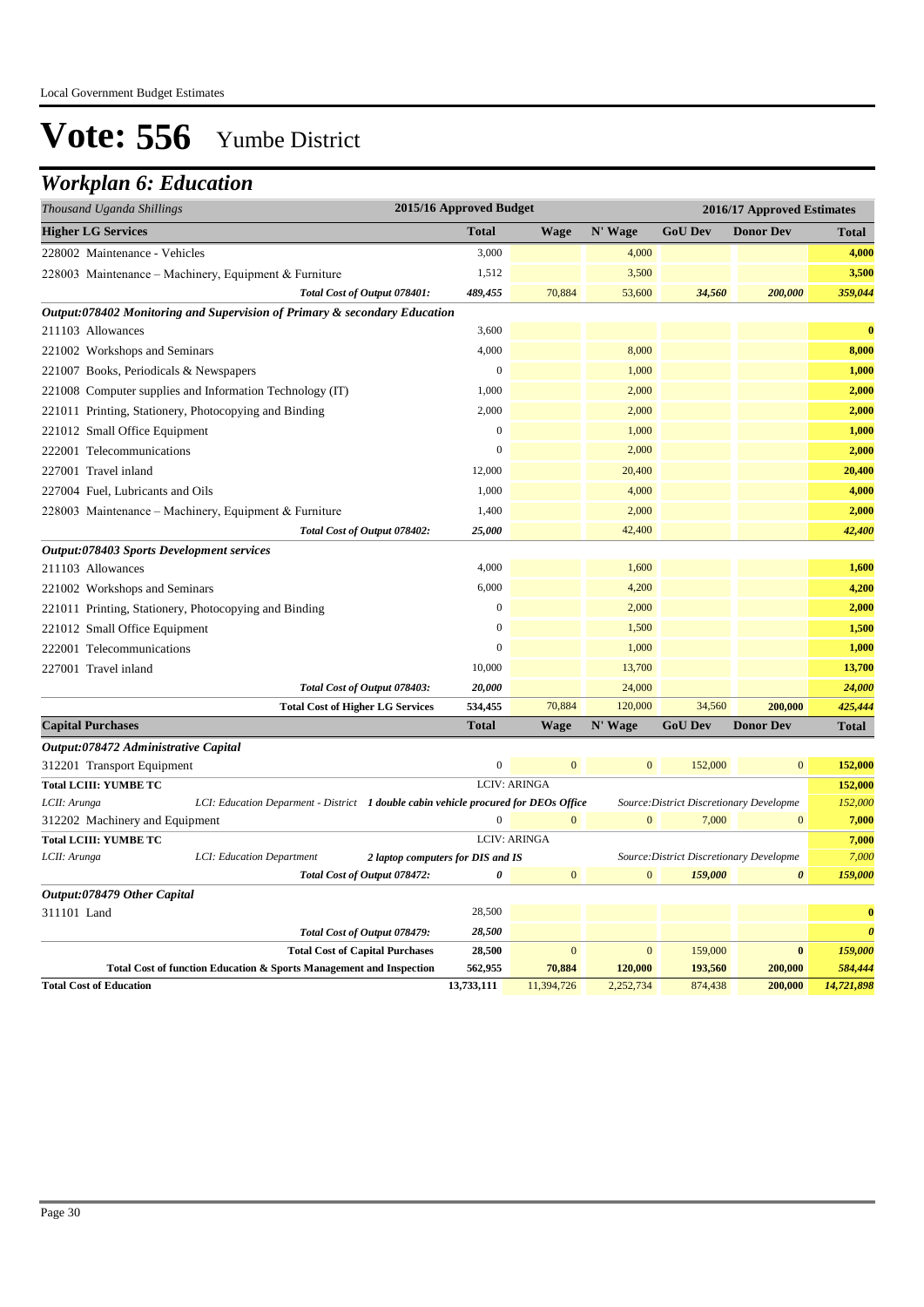## *Workplan 7a: Roads and Engineering*

#### **(i) Overview of Workplan Revenue and Expenditures**

| <b>UShs Thousand</b>                                 |                           | 2015/16                        | 2016/17                   |
|------------------------------------------------------|---------------------------|--------------------------------|---------------------------|
|                                                      | Approved<br><b>Budget</b> | <b>Outturn by</b><br>end March | Approved<br><b>Budget</b> |
| A: Breakdown of Workplan Revenues:                   |                           |                                |                           |
| <b>Recurrent Revenues</b>                            | 1,186,153                 | 722,579                        | 1,166,338                 |
| District Unconditional Grant (Non-Wage)              | 20,000                    | 11,582                         | 8,000                     |
| District Unconditional Grant (Wage)                  | 73,444                    | 53,174                         | 66,532                    |
| <b>Locally Raised Revenues</b>                       | 5,000                     | 1,411                          | 6,000                     |
| Other Transfers from Central Government              | 1,087,709                 | 656,413                        |                           |
| Sector Conditional Grant (Non-Wage)                  |                           | $\theta$                       | 1,085,806                 |
| <b>Development Revenues</b>                          | 563.872                   | 501,237                        | 500,000                   |
| Development Grant                                    | 472.165                   | 472,165                        |                           |
| District Discretionary Development Equalization Gran | 91.706                    | 28,164                         | 500,000                   |
| Unspent balances - Conditional Grants                |                           | 909                            |                           |
| <b>Total Revenues</b>                                | 1,750,025                 | 1,223,816                      | 1,666,338                 |
| <b>B: Breakdown of Workplan Expenditures:</b>        |                           |                                |                           |
| Recurrent Expenditure                                | 1,186,153                 | 692,786                        | 1,166,338                 |
| Wage                                                 | 73,444                    | 53,174                         | 66,532                    |
| Non Wage                                             | 1.112.709                 | 639,612                        | 1,099,806                 |
| Development Expenditure                              | 563.872                   | 253,282                        | 500,000                   |
| Domestic Development                                 | 563,872                   | 253282.187                     | 500,000                   |
| Donor Development                                    |                           | $\mathbf{0}$                   | $\overline{0}$            |
| <b>Total Expenditure</b>                             | 1,750,025                 | 946,068                        | 1,666,338                 |

**(ii) Details of Workplan Revenues and Expenditures**

### *Expenditure Details for Workplan 7a: Roads and Engineering*

| LG Function 0481 District, Urban and Community Access Roads |                                                       |             |         |                |                  |              |  |  |  |  |
|-------------------------------------------------------------|-------------------------------------------------------|-------------|---------|----------------|------------------|--------------|--|--|--|--|
| Thousand Uganda Shillings                                   | 2015/16 Approved Budget<br>2016/17 Approved Estimates |             |         |                |                  |              |  |  |  |  |
| <b>Lower Local Services</b>                                 | <b>Total</b>                                          | <b>Wage</b> | N' Wage | <b>GoU Dev</b> | <b>Donor Dev</b> | <b>Total</b> |  |  |  |  |

*Output:048151 Community Access Road Maintenance (LLS)*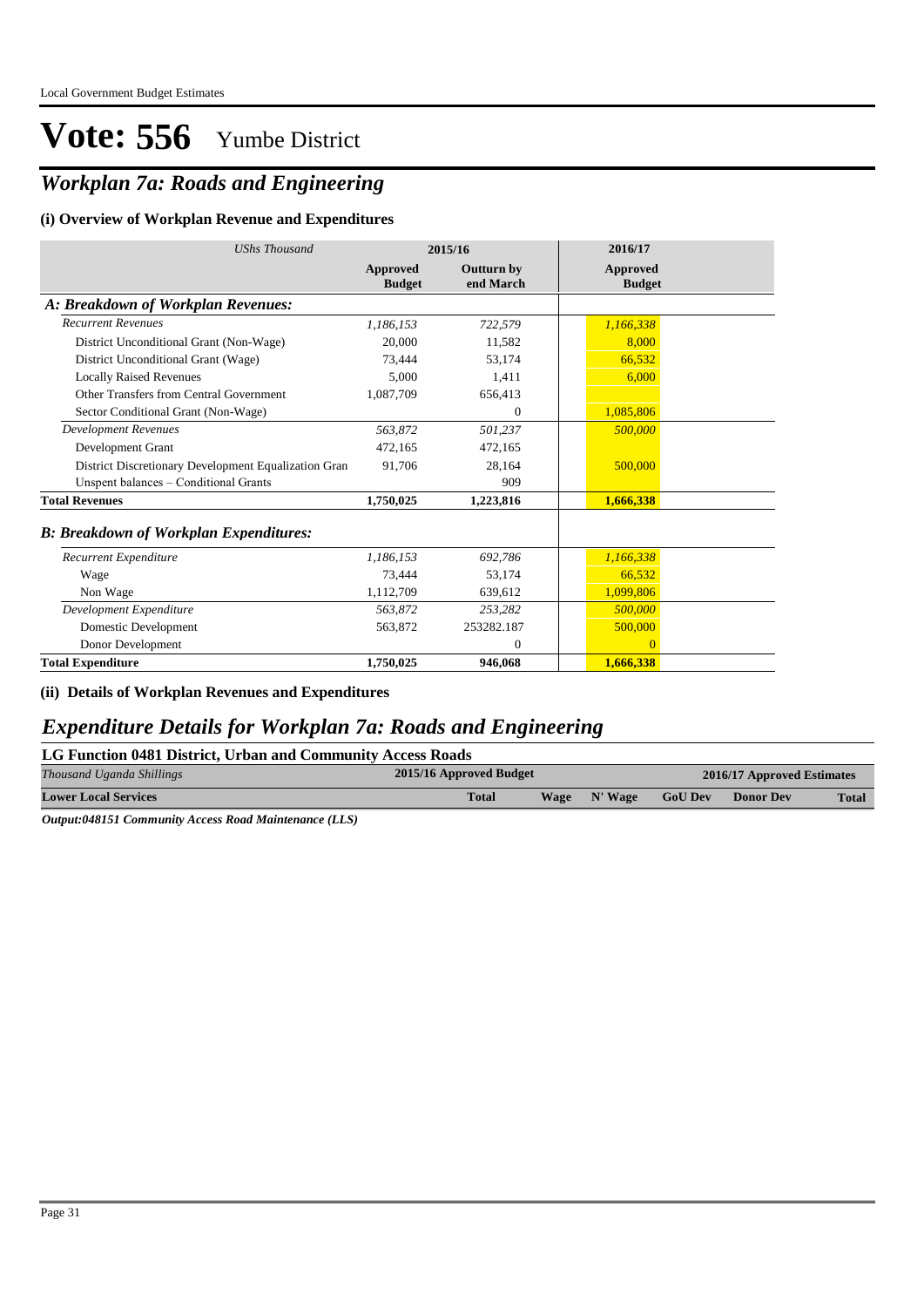## *Workplan 7a: Roads and Engineering*

| Thousand Uganda Shillings                       |                                                      | 2015/16 Approved Budget      |              |                     |              | 2016/17 Approved Estimates |                                         |                       |                       |         |
|-------------------------------------------------|------------------------------------------------------|------------------------------|--------------|---------------------|--------------|----------------------------|-----------------------------------------|-----------------------|-----------------------|---------|
| <b>Lower Local Services</b>                     |                                                      |                              | <b>Total</b> | <b>Wage</b>         |              | N' Wage                    | <b>GoU Dev</b>                          |                       | <b>Donor Dev</b>      | Total   |
| 263104 Transfers to other govt. units (Current) |                                                      |                              | 144,569      |                     | $\mathbf{0}$ | 144,567                    |                                         | $\mathbf{0}$          | $\overline{0}$        | 144,567 |
| <b>Total LCIII: APO</b>                         |                                                      |                              |              | <b>LCIV: ARINGA</b> |              |                            |                                         |                       |                       | 13,820  |
| LCII: Kerila                                    | LCI: Culvert Repair on Kerila - Apo Apo Sub County   |                              |              |                     |              |                            | Source: Sector Conditional Grant (Non-W |                       |                       | 13,820  |
| <b>Total LCIII: ARIWA</b>                       |                                                      |                              |              | <b>LCIV: ARINGA</b> |              |                            |                                         |                       |                       | 7,526   |
| LCII: Rigbonga                                  | LCI: 4 kms CAR constructed from Ai Ariwa Sub County  |                              |              |                     |              |                            | Source: Sector Conditional Grant (Non-W |                       |                       | 7,526   |
| <b>Total LCIII: DRAJINI</b>                     |                                                      |                              |              | <b>LCIV: ARINGA</b> |              |                            |                                         |                       |                       | 8,124   |
| LCII: Aupi                                      | LCI: Imvetre Culvert installed                       | Drajini Sub County           |              |                     |              |                            | Source: Sector Conditional Grant (Non-W |                       |                       | 8,124   |
| <b>Total LCIII: KEI</b>                         |                                                      |                              |              | <b>LCIV: ARINGA</b> |              |                            |                                         |                       |                       | 15,008  |
| LCII: Akaya                                     | LCI: 2 kms CAR opened from Juba 2 Kei Sub County     |                              |              |                     |              |                            | Source: Sector Conditional Grant (Non-W |                       |                       | 15,008  |
| <b>Total LCIII: KERWA</b>                       |                                                      |                              |              | <b>LCIV: ARINGA</b> |              |                            |                                         |                       |                       | 9,127   |
| LCII: Kerwa                                     | LCI: Bangatulu Culvert installed on                  | Kerwa Sub County             |              |                     |              |                            | Source: Sector Conditional Grant (Non-W |                       |                       | 9,127   |
| <b>Total LCIII: KOCHI</b>                       |                                                      |                              |              | LCIV: ARINGA        |              |                            |                                         |                       |                       | 12,375  |
| LCII: Kochi                                     | LCI: 12 kms CAR opened from Koch                     | Kochi Sub County             |              |                     |              |                            | Source: Sector Conditional Grant (Non-W |                       |                       | 12,375  |
| <b>Total LCIII: KULULU</b>                      |                                                      |                              |              | <b>LCIV: ARINGA</b> |              |                            |                                         |                       |                       | 11,112  |
| LCII: Aliapi                                    | LCI: Logolebu Culvert completed                      | Kululu Sub County            |              |                     |              |                            | Source: Sector Conditional Grant (Non-W |                       |                       | 11,112  |
| <b>Total LCIII: KURU</b>                        |                                                      |                              |              | <b>LCIV: ARINGA</b> |              |                            |                                         |                       |                       | 11,034  |
| LCII: Omba                                      | LCI: Ijosi Culvert completed                         | Kuru Sub County              |              |                     |              |                            | Source: Sector Conditional Grant (Non-W |                       |                       | 11,034  |
| <b>Total LCIII: LODONGA</b>                     |                                                      |                              |              | <b>LCIV: ARINGA</b> |              |                            |                                         |                       |                       | 10,091  |
| LCII: Nyori                                     | LCI: 2 kms of CAR maintained from                    | <b>Lodonga Sub County</b>    |              |                     |              |                            | Source: Sector Conditional Grant (Non-W |                       |                       | 10,091  |
| <b>Total LCIII: MIDIGO</b>                      |                                                      |                              |              | <b>LCIV: ARINGA</b> |              |                            |                                         |                       |                       | 18,303  |
| LCII: Mocha                                     | LCI: Dube culvert installed on Dube                  | <b>Midigo Sub County</b>     |              |                     |              |                            | Source: Sector Conditional Grant (Non-W |                       |                       | 18,303  |
| <b>Total LCIII: ODRAVU</b>                      |                                                      |                              |              | <b>LCIV: ARINGA</b> |              |                            |                                         |                       |                       | 15,683  |
| LCII: Wolo                                      | LCI: 6 kms CAR maintained from Ali Odravu Sub County |                              |              |                     |              |                            | Source: Sector Conditional Grant (Non-W |                       |                       | 15,683  |
| <b>Total LCIII: ROMOGI</b>                      |                                                      |                              |              | <b>LCIV: ARINGA</b> |              |                            |                                         |                       |                       | 12,362  |
| LCII: Onoko                                     | LCI: 8km CAR from Iyete-Bidibidi o Romogi Sub County |                              |              |                     |              |                            | Source: Sector Conditional Grant (Non-W |                       |                       | 12,362  |
|                                                 |                                                      | Total Cost of Output 048151: | 144,569      |                     | $\Omega$     | 144,567                    |                                         | $\boldsymbol{\theta}$ | $\boldsymbol{\theta}$ | 144,567 |
|                                                 | Output:048156 Urban unpaved roads Maintenance (LLS)  |                              |              |                     |              |                            |                                         |                       |                       |         |
| 263104 Transfers to other govt. units (Current) |                                                      |                              | 258,355      |                     | $\mathbf{0}$ | 271,151                    |                                         | $\mathbf{0}$          | $\boldsymbol{0}$      | 271,151 |
| <b>Total LCIII: YUMBE TC</b>                    |                                                      |                              |              | <b>LCIV: ARINGA</b> |              |                            |                                         |                       |                       | 271,151 |
| LCII: Bilewu                                    | LCI: Yumbe TC HO                                     | <b>Yumbe Town Council</b>    |              |                     |              |                            | Source: Sector Conditional Grant (Non-W |                       |                       | 271,151 |
|                                                 |                                                      | Total Cost of Output 048156: | 258,355      |                     | $\mathbf{0}$ | 271,151                    |                                         | $\boldsymbol{\theta}$ | $\boldsymbol{\theta}$ | 271,151 |
|                                                 |                                                      |                              |              |                     |              |                            |                                         |                       |                       |         |

*Output:048158 District Roads Maintainence (URF)*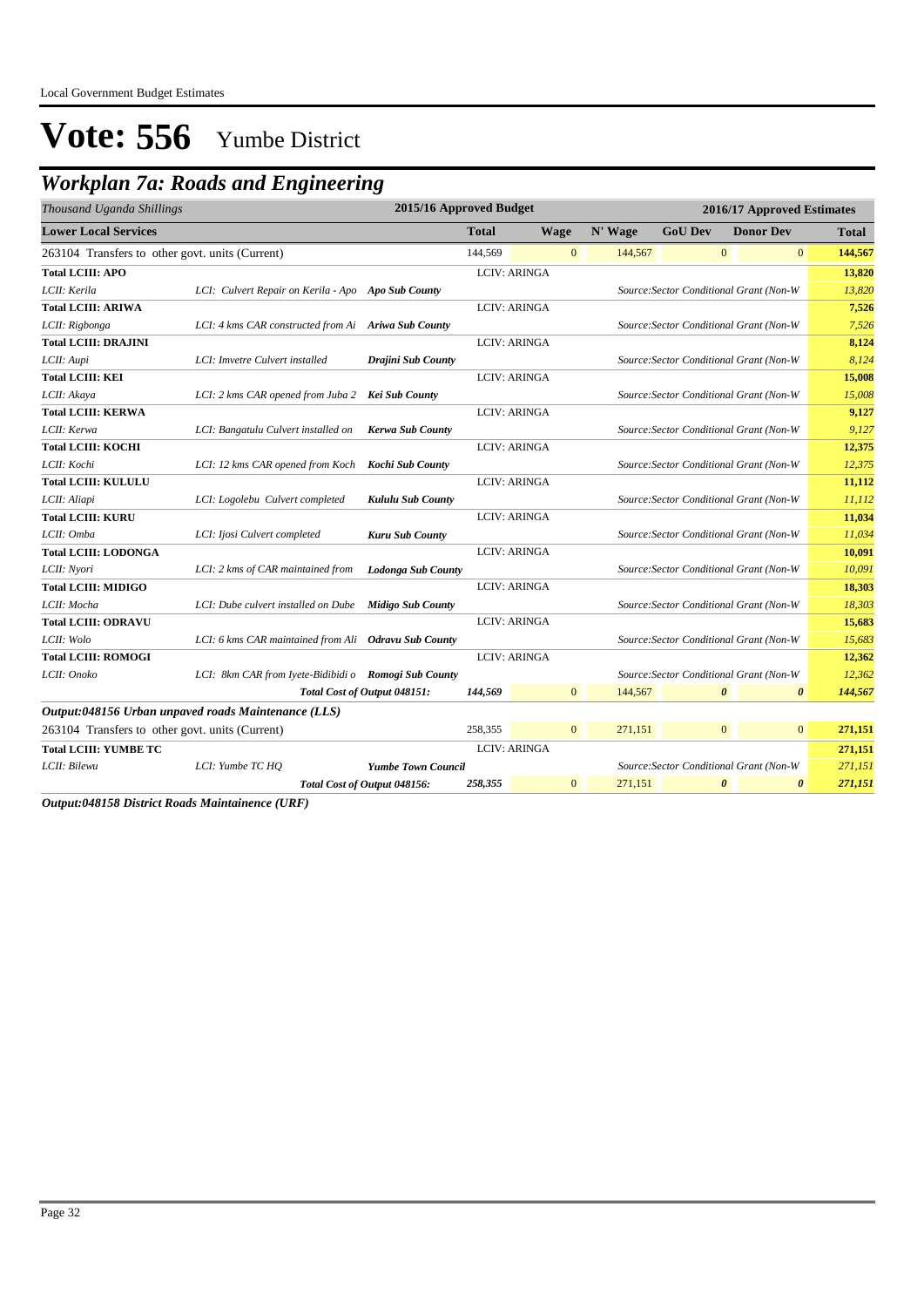## *Workplan 7a: Roads and Engineering*

| Thousand Uganda Shillings                              |                                           |                                                                                                 | 2015/16 Approved Budget                                                  |                     |         | 2016/17 Approved Estimates              |                       |                                         |              |  |
|--------------------------------------------------------|-------------------------------------------|-------------------------------------------------------------------------------------------------|--------------------------------------------------------------------------|---------------------|---------|-----------------------------------------|-----------------------|-----------------------------------------|--------------|--|
| <b>Lower Local Services</b>                            |                                           |                                                                                                 | <b>Total</b>                                                             | <b>Wage</b>         | N' Wage | <b>GoU Dev</b>                          |                       | <b>Donor Dev</b>                        | <b>Total</b> |  |
| 263367 Sector Conditional Grant (Non-Wage)             |                                           |                                                                                                 | $\boldsymbol{0}$                                                         | $\bf{0}$            | 580,088 |                                         | $\mathbf{0}$          | $\mathbf{0}$                            | 580,088      |  |
| <b>Total LCIII: APO</b>                                |                                           |                                                                                                 |                                                                          | <b>LCIV: ARINGA</b> |         |                                         |                       |                                         | 7,800        |  |
| LCII: Acholi                                           | LCI: Yumbe - Barakala Road                | 9 kms of Road link Maintained                                                                   |                                                                          |                     |         | Source: Sector Conditional Grant (Non-W |                       |                                         | 7,800        |  |
| <b>Total LCIII: ARIWA</b>                              |                                           |                                                                                                 |                                                                          | <b>LCIV: ARINGA</b> |         |                                         |                       |                                         | 30,610       |  |
| LCII: Okuyu                                            | LCI: Okubani-Para road                    | 7 kms of Road link Rehabilited                                                                  |                                                                          |                     |         |                                         |                       | Source: Sector Conditional Grant (Non-W | 27,750       |  |
| LCII: Rigbonga                                         | LCI: Ariwa - Tokuro Road                  | 8 kms of Road link Maintained                                                                   |                                                                          |                     |         | Source: Sector Conditional Grant (Non-W |                       |                                         | 2,860        |  |
| <b>Total LCIII: DRAJINI</b>                            |                                           |                                                                                                 |                                                                          | <b>LCIV: ARINGA</b> |         |                                         |                       |                                         | 26,020       |  |
| LCII: Alivu                                            | LCI: lomorojo Naku Adibo Road             | 14 kms of Road link Maintained                                                                  |                                                                          |                     |         | Source: Sector Conditional Grant (Non-W |                       |                                         | 4,420        |  |
| LCII: Aupi                                             | LCI: Lodonga-Adibo Road                   | 8 kms of Road link Maintained                                                                   |                                                                          |                     |         | Source: Sector Conditional Grant (Non-W |                       |                                         | 21,600       |  |
| <b>Total LCIII: KEI</b>                                |                                           |                                                                                                 |                                                                          | <b>LCIV: ARINGA</b> |         |                                         |                       |                                         | 135,420      |  |
| LCII: Awoba                                            | LCI: Kuru-Lobe Road                       | 17 kms of Road link Maintained                                                                  |                                                                          |                     |         |                                         |                       | Source: Sector Conditional Grant (Non-W | 12,600       |  |
| LCII: Awoba                                            | LCI: Awoba Tuliki Adiba Road              | 15 kms of Road link Maintained                                                                  |                                                                          |                     |         |                                         |                       | Source: Sector Conditional Grant (Non-W | 4,940        |  |
| LCII: Gichara                                          | LCI: Urungu-Matuma Road                   | 6 kms of Road link Maintained                                                                   |                                                                          |                     |         |                                         |                       | Source: Sector Conditional Grant (Non-W | 2,340        |  |
| LCII: Gimere                                           | LCI: Kochi Drift Bridge on Kuru-Lo        | 1 bridge repaired                                                                               |                                                                          |                     |         |                                         |                       | Source: Sector Conditional Grant (Non-W | 55,000       |  |
| LCII: Koka                                             | LCI: Koka-Matuma Road                     | 12 kms of Road link Maintained                                                                  |                                                                          |                     |         |                                         |                       | Source: Sector Conditional Grant (Non-W | 43,000       |  |
| LCII: Rodo                                             | LCI: Rodo-Kaya road                       | 17 km of Road link maintained                                                                   |                                                                          |                     |         |                                         |                       | Source: Sector Conditional Grant (Non-W | 4,940        |  |
| LCII: Toliki                                           | LCI: Yumbe-Lobe Road                      | 18 kms of Road link Maintained/Rehabilited                                                      |                                                                          |                     |         | Source: Sector Conditional Grant (Non-W |                       |                                         | 12,600       |  |
| <b>Total LCIII: KERWA</b>                              |                                           |                                                                                                 |                                                                          | <b>LCIV: ARINGA</b> |         |                                         |                       |                                         | 5,400        |  |
| LCII: Kerwa                                            | LCI: Mijale-Kilaji Road                   | Source: Sector Conditional Grant (Non-W<br>6 kms of Road link Maintained<br><b>LCIV: ARINGA</b> |                                                                          |                     |         |                                         | 5,400                 |                                         |              |  |
| <b>Total LCIII: KOCHI</b>                              |                                           |                                                                                                 |                                                                          |                     |         |                                         |                       |                                         | 3,380        |  |
| LCII: Goboro                                           | LCI: Aliodranyosi Kali road               | 9 kms of Road link Maintained<br>Source: Sector Conditional Grant (Non-W                        |                                                                          |                     |         |                                         | 3,380                 |                                         |              |  |
| <b>Total LCIII: KULULU</b>                             |                                           | <b>LCIV: ARINGA</b>                                                                             |                                                                          |                     |         |                                         | 99,715                |                                         |              |  |
| LCII: Lomonga                                          | LCI: lomonga-Barakala road                | 12 kms of Road link Maintained<br>Source: Sector Conditional Grant (Non-W                       |                                                                          |                     |         |                                         |                       | 3,900                                   |              |  |
| LCII: Yoyo                                             | LCI: Yoyo-Komgbe Road                     |                                                                                                 | 8 kms of Road link Maintained<br>Source: Sector Conditional Grant (Non-W |                     |         |                                         |                       | 36,875                                  |              |  |
| LCII: Yoyo                                             | LCI: Kurunga-Tokuro Road                  | 16.4km of Road link maitained                                                                   |                                                                          |                     |         |                                         |                       | Source: Sector Conditional Grant (Non-W | 58,940       |  |
| <b>Total LCIII: KURU</b>                               |                                           | <b>LCIV: ARINGA</b>                                                                             |                                                                          |                     |         |                                         |                       | 13,520                                  |              |  |
| LCII: Mechu                                            | LCI: Kuru Lomorojo                        | 6 kms of Road link Maintained                                                                   |                                                                          |                     |         |                                         |                       | Source: Sector Conditional Grant (Non-W | 2,340        |  |
| LCII: Omba                                             | LCI: Kuru Ilekile lodonga                 | 12 kms of Road link Maintained                                                                  |                                                                          |                     |         | Source: Sector Conditional Grant (Non-W |                       |                                         |              |  |
| LCII: Rendra                                           | LCI: Lomonga Kuru Road                    | 9 kms of Road link Maintained                                                                   |                                                                          |                     |         | Source: Sector Conditional Grant (Non-W |                       |                                         |              |  |
| LCII: Rendra                                           | LCI: Yumbe Odravu SS Road                 | 12 kms of Road link Maintained                                                                  |                                                                          |                     |         | Source: Sector Conditional Grant (Non-W |                       |                                         | 3,900        |  |
| <b>Total LCIII: LODONGA</b>                            |                                           |                                                                                                 |                                                                          | <b>LCIV: ARINGA</b> |         |                                         |                       |                                         | 11,400       |  |
| LCII: Yiba                                             | LCI: Tara-Lodonga Roard                   | 15 kms of Road link Maintained                                                                  |                                                                          |                     |         |                                         |                       | Source: Sector Conditional Grant (Non-W | 11,400       |  |
| <b>Total LCIII: ODRAVU</b>                             |                                           |                                                                                                 |                                                                          | <b>LCIV: ARINGA</b> |         |                                         |                       |                                         | 38,000       |  |
| LCII: Nyoko                                            | LCI: Kulikulinga-Kuru Road                | 11 kms of Road link Maintained                                                                  |                                                                          |                     |         | Source: Sector Conditional Grant (Non-W |                       |                                         | 29,000       |  |
| LCII: Wolo                                             | LCI: Odravu-Lodonga Road                  | 12 kms of Road link Rehabilited and Maintained                                                  |                                                                          |                     |         |                                         |                       | Source: Sector Conditional Grant (Non-W | 9,000        |  |
| <b>Total LCIII: ROMOGI</b>                             |                                           |                                                                                                 |                                                                          | <b>LCIV: ARINGA</b> |         |                                         |                       |                                         | 87,000       |  |
| LCII: Bidibidi                                         | LCI: Bidibidi-Locomgbo Road               | 12 kms of Road link Maintained                                                                  |                                                                          |                     |         | Source: Sector Conditional Grant (Non-W |                       |                                         | 18,000       |  |
| LCII: Locomgbo                                         | LCI: Kiri-Kurunga Road                    | 10.7 kms of Road link Maintained/rehabilitated                                                  |                                                                          |                     |         |                                         |                       | Source: Sector Conditional Grant (Non-W | 69,000       |  |
| <b>Total LCIII: YUMBE TC</b>                           |                                           |                                                                                                 |                                                                          | <b>LCIV: ARINGA</b> |         |                                         |                       |                                         | 121,823      |  |
| LCII: Arunga                                           | LCI: Road Department-District HQ          | Road Safety maintenance across the District                                                     |                                                                          |                     |         | Source: Sector Conditional Grant (Non-W |                       |                                         | 40,705       |  |
| LCII: Arunga                                           | LCI: Road Department-District HQ          | <b>Supervision and monitoring</b>                                                               |                                                                          |                     |         |                                         |                       | Source: Sector Conditional Grant (Non-W | 43,608       |  |
| LCII: Arunga                                           | LCI: Road Department-District HQ          | Road equipment maintained and functional                                                        |                                                                          |                     |         |                                         |                       | Source: Sector Conditional Grant (Non-W | 37,510       |  |
|                                                        |                                           | Total Cost of Output 048158:                                                                    | 0                                                                        | $\bf{0}$            | 580,088 |                                         | $\boldsymbol{\theta}$ | $\boldsymbol{\theta}$                   | 580,088      |  |
|                                                        | <b>Total Cost of Lower Local Services</b> |                                                                                                 | 402,924                                                                  | $\mathbf{0}$        | 995,806 |                                         | $\mathbf{0}$          | $\bf{0}$                                | 995,806      |  |
| <b>Higher LG Services</b>                              |                                           |                                                                                                 | <b>Total</b>                                                             | <b>Wage</b>         | N' Wage | <b>GoU Dev</b>                          |                       | <b>Donor Dev</b>                        | <b>Total</b> |  |
| Output:048101 Operation of District Roads Office       |                                           |                                                                                                 |                                                                          |                     |         |                                         |                       |                                         |              |  |
| 211101 General Staff Salaries                          |                                           |                                                                                                 | 73,444                                                                   | 66,532              |         |                                         |                       |                                         | 66,532       |  |
| 211103 Allowances                                      |                                           |                                                                                                 | 2,000                                                                    |                     | 8,000   |                                         |                       |                                         | 8,000        |  |
| 213001 Medical expenses (To employees)                 |                                           |                                                                                                 | 1,000                                                                    |                     |         |                                         |                       |                                         | $\bf{0}$     |  |
|                                                        |                                           |                                                                                                 |                                                                          |                     |         |                                         |                       |                                         |              |  |
| 213002 Incapacity, death benefits and funeral expenses |                                           |                                                                                                 | 1,450                                                                    |                     |         |                                         |                       |                                         | $\bf{0}$     |  |
| 221001 Advertising and Public Relations                |                                           |                                                                                                 | 2,500                                                                    |                     |         |                                         |                       |                                         | $\bf{0}$     |  |
| 221002 Workshops and Seminars                          |                                           |                                                                                                 | 2,000                                                                    |                     | 5,000   |                                         |                       |                                         | 5,000        |  |
| 221007 Books, Periodicals & Newspapers                 |                                           |                                                                                                 | 1,200                                                                    |                     |         |                                         |                       |                                         | $\bf{0}$     |  |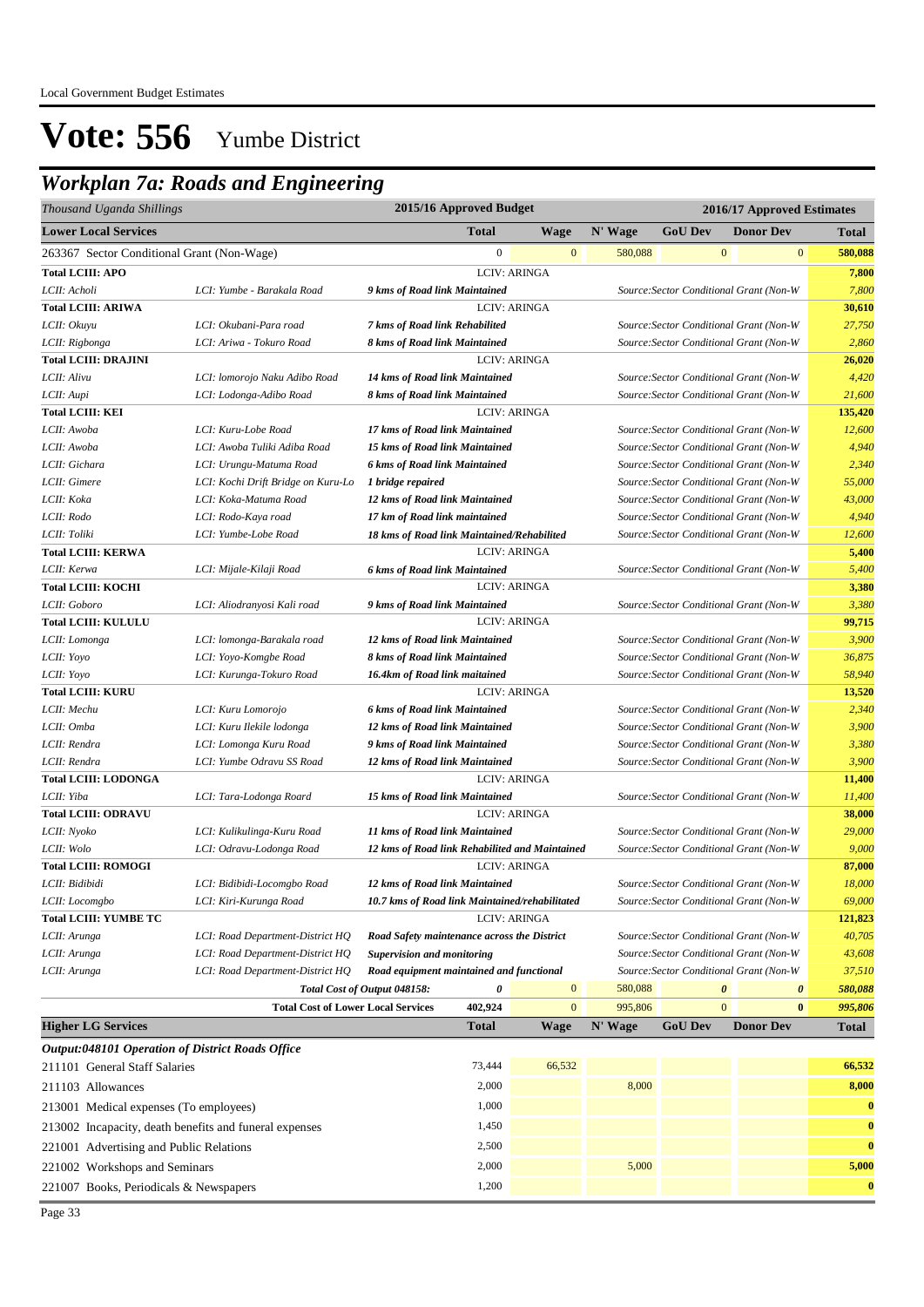### *Workplan 7a: Roads and Engineering*

| o<br>2015/16 Approved Budget<br>Thousand Uganda Shillings<br>2016/17 Approved Estimates |                                                                           |                                                                                         |                  |                     |                  |                                                                                      |                       |                   |
|-----------------------------------------------------------------------------------------|---------------------------------------------------------------------------|-----------------------------------------------------------------------------------------|------------------|---------------------|------------------|--------------------------------------------------------------------------------------|-----------------------|-------------------|
| <b>Higher LG Services</b>                                                               |                                                                           |                                                                                         | <b>Total</b>     | <b>Wage</b>         | N' Wage          | <b>GoU Dev</b>                                                                       | <b>Donor Dev</b>      | <b>Total</b>      |
|                                                                                         | 221008 Computer supplies and Information Technology (IT)                  |                                                                                         | 2,000            |                     | 2,000            |                                                                                      |                       | 2,000             |
| 221009 Welfare and Entertainment                                                        |                                                                           |                                                                                         | 2,500            |                     |                  |                                                                                      |                       | $\bf{0}$          |
| 221011 Printing, Stationery, Photocopying and Binding                                   |                                                                           |                                                                                         | 4,000            |                     | 2,400            |                                                                                      |                       | 2,400             |
| 221012 Small Office Equipment                                                           |                                                                           |                                                                                         | 1,000            |                     |                  |                                                                                      |                       | $\bf{0}$          |
| 221014 Bank Charges and other Bank related costs                                        |                                                                           |                                                                                         | 1,500            |                     | 1,200            |                                                                                      |                       | 1,200             |
| 222001 Telecommunications                                                               |                                                                           |                                                                                         | 2,000            |                     | 1,440            |                                                                                      |                       | 1,440             |
| 223005 Electricity                                                                      |                                                                           |                                                                                         | $\mathbf{0}$     |                     | 1,000            |                                                                                      |                       | 1,000             |
| 223006 Water                                                                            |                                                                           |                                                                                         | 1,000            |                     | 900              |                                                                                      |                       | 900               |
| 224005 Uniforms, Beddings and Protective Gear                                           |                                                                           |                                                                                         | 2,000            |                     |                  |                                                                                      |                       | $\bf{0}$          |
| 227001 Travel inland                                                                    |                                                                           |                                                                                         | 18,850           |                     | 28,000           |                                                                                      |                       | 28,000            |
| 227004 Fuel, Lubricants and Oils                                                        |                                                                           |                                                                                         | 4,000            |                     | 6,000            |                                                                                      |                       | 6,000             |
|                                                                                         |                                                                           |                                                                                         | 5,000            |                     | 4,860            |                                                                                      |                       | 4,860             |
| 228002 Maintenance - Vehicles                                                           |                                                                           |                                                                                         |                  |                     |                  |                                                                                      |                       |                   |
|                                                                                         | 228003 Maintenance – Machinery, Equipment & Furniture                     |                                                                                         | 3,000            |                     | 3,200            |                                                                                      |                       | 3,200             |
| 228004 Maintenance - Other                                                              |                                                                           |                                                                                         | 1,000            |                     |                  |                                                                                      |                       | $\bf{0}$          |
|                                                                                         |                                                                           | Total Cost of Output 048101:                                                            | 131,444          | 66,532              | 64,000           |                                                                                      |                       | 130,532           |
|                                                                                         | Output:048102 Promotion of Community Based Management in Road Maintenance |                                                                                         |                  |                     |                  |                                                                                      |                       |                   |
| 211102 Contract Staff Salaries (Incl. Casuals, Temporary)                               |                                                                           |                                                                                         | 6,480            |                     |                  |                                                                                      |                       | $\bf{0}$          |
| 221002 Workshops and Seminars                                                           |                                                                           |                                                                                         | 6,000            |                     | 8,200            |                                                                                      |                       | 8,200             |
| 222001 Telecommunications                                                               |                                                                           |                                                                                         | 1,000            |                     |                  |                                                                                      |                       | $\bf{0}$          |
| 224006 Agricultural Supplies                                                            |                                                                           |                                                                                         | 8,000            |                     |                  |                                                                                      |                       | $\bf{0}$          |
| 227001 Travel inland                                                                    |                                                                           |                                                                                         | 4,000            |                     | 16,800           |                                                                                      |                       | 16,800            |
| 228001 Maintenance - Civil                                                              |                                                                           |                                                                                         | $\boldsymbol{0}$ |                     | 15,000           |                                                                                      |                       | 15,000            |
| 228002 Maintenance - Vehicles                                                           |                                                                           |                                                                                         | 3,127            |                     |                  |                                                                                      |                       | $\bf{0}$          |
|                                                                                         | 228003 Maintenance – Machinery, Equipment & Furniture                     |                                                                                         | 2,000            |                     |                  |                                                                                      |                       | $\bf{0}$          |
|                                                                                         |                                                                           | Total Cost of Output 048102:                                                            | 30,607           |                     | 40,000           |                                                                                      |                       | 40,000            |
|                                                                                         | <b>Total Cost of Higher LG Services</b>                                   |                                                                                         | 162,051          | 66,532              | 104,000          |                                                                                      |                       | 170,532           |
| <b>Capital Purchases</b>                                                                |                                                                           |                                                                                         | <b>Total</b>     | Wage                | N' Wage          | <b>GoU</b> Dev                                                                       | <b>Donor Dev</b>      | <b>Total</b>      |
| <b>Output:048183 Bridge Construction</b>                                                |                                                                           |                                                                                         |                  |                     |                  |                                                                                      |                       |                   |
|                                                                                         | 281504 Monitoring, Supervision & Appraisal of capital works               |                                                                                         | $\boldsymbol{0}$ | $\mathbf{0}$        | $\mathbf{0}$     | 25,000                                                                               | $\mathbf{0}$          | 25,000            |
| <b>Total LCIII: YUMBE TC</b>                                                            |                                                                           |                                                                                         |                  | <b>LCIV: ARINGA</b> |                  |                                                                                      |                       | 25,000            |
| LCII: Arunga                                                                            | LCI: Roads department - District H                                        | <b>Supervision and monitoring</b>                                                       |                  |                     |                  | Source: District Discretionary Developme                                             |                       | 25,000            |
| 312103 Roads and Bridges                                                                |                                                                           |                                                                                         | $\mathbf{0}$     | $\mathbf{0}$        | $\mathbf{0}$     | 475,000                                                                              | $\mathbf{0}$          | 475,000           |
| <b>Total LCIII: DRAJINI</b>                                                             |                                                                           |                                                                                         |                  | <b>LCIV: ARINGA</b> |                  |                                                                                      |                       | 40,000            |
| LCII: Aupi                                                                              | LCI: Not Specified                                                        | 1 drainage system improved on Aji bridge.                                               |                  |                     |                  | Source: District Discretionary Developme                                             |                       | 20,000            |
| LCII: Olivu                                                                             | LCI: Ore Bridge                                                           | 1 drainage system improved on Ore Bridge                                                |                  |                     |                  | Source: District Discretionary Developme                                             |                       | 20,000            |
| <b>Total LCIII: KEI</b>                                                                 |                                                                           |                                                                                         |                  | <b>LCIV: ARINGA</b> |                  |                                                                                      |                       | 345,000           |
| LCII: Awoba<br>LCII: Rodo                                                               | LCI: Woyi Bridge<br>LCI: Morta Bridge-On Kaya River                       | 1 drainage system improved on Woyi Bridge<br><b>Morta Bridge construction Phase III</b> |                  |                     |                  | Source: District Discretionary Developme<br>Source: District Discretionary Developme |                       | 20,000<br>325,000 |
| <b>Total LCIII: KOCHI</b>                                                               |                                                                           |                                                                                         |                  | <b>LCIV: ARINGA</b> |                  |                                                                                      |                       | 70,000            |
| LCII: Goboro                                                                            | LCI: Odua stream                                                          | 1 drainage system improved on Odua Bridge                                               |                  |                     |                  | Source: District Discretionary Developme                                             |                       | 70,000            |
| <b>Total LCIII: KURU</b>                                                                |                                                                           |                                                                                         |                  | <b>LCIV: ARINGA</b> |                  |                                                                                      |                       | 20,000            |
| LCII: Emvenga                                                                           | LCI: Kuru Drift Bridge                                                    | 1 drainage system improved on kochi drift bridge                                        |                  |                     |                  | Source: District Discretionary Developme                                             |                       | 20,000            |
|                                                                                         |                                                                           | Total Cost of Output 048183:                                                            | 0                | $\mathbf{0}$        | $\boldsymbol{0}$ | 500,000                                                                              | $\boldsymbol{\theta}$ | 500,000           |
| Output:048183p PRDP-Bridge Construction                                                 |                                                                           |                                                                                         |                  |                     |                  |                                                                                      |                       |                   |

| <b>Total Cost of Roads and Engineering</b>                               | 588,583 | 66,532   | 1.099.806 | 500,000 | $\bf{0}$ | 1,666,338 |
|--------------------------------------------------------------------------|---------|----------|-----------|---------|----------|-----------|
| <b>Total Cost of function District, Urban and Community Access Roads</b> | 588,583 | 66.532   | 1.099.806 | 500,000 | $\bf{0}$ | 1.666.338 |
| <b>Total Cost of Capital Purchases</b>                                   | 23,608  | $\Omega$ |           | 500,000 | $\bf{0}$ | 500,000   |
| Total Cost of Output 048183p:                                            | 23,608  |          |           |         |          |           |
| 281504 Monitoring, Supervision & Appraisal of capital works              | 23,608  |          |           |         |          |           |

Page 34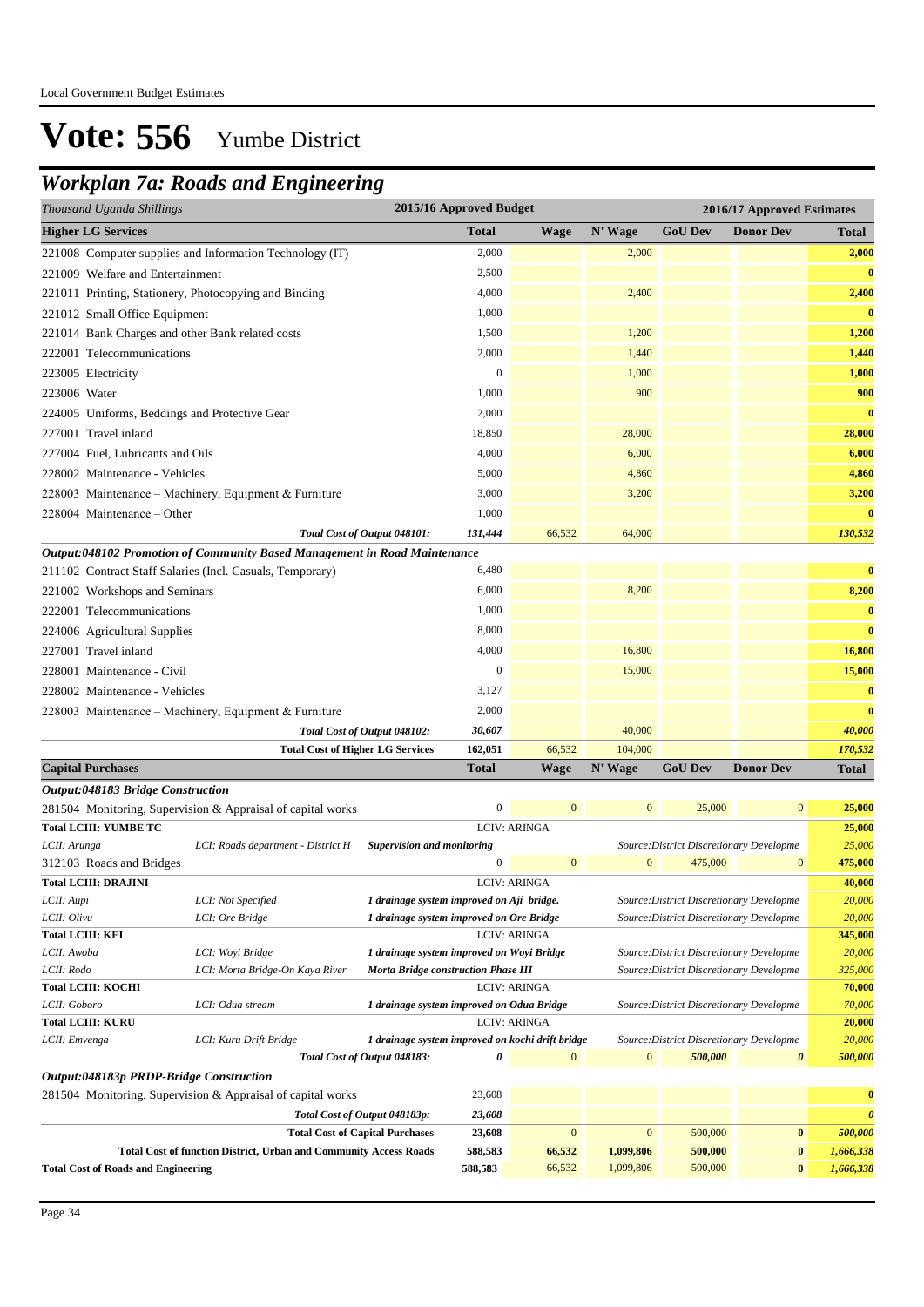## *Workplan 7b: Water*

#### **(i) Overview of Workplan Revenue and Expenditures**

| <b>UShs Thousand</b>                                 |                                  | 2015/16                        | 2016/17                          |
|------------------------------------------------------|----------------------------------|--------------------------------|----------------------------------|
|                                                      | <b>Approved</b><br><b>Budget</b> | <b>Outturn by</b><br>end March | <b>Approved</b><br><b>Budget</b> |
| A: Breakdown of Workplan Revenues:                   |                                  |                                |                                  |
| <b>Recurrent Revenues</b>                            | 40.874                           | 24.130                         | 77,359                           |
| District Unconditional Grant (Non-Wage)              | 12,000                           | 5,749                          | 2,000                            |
| District Unconditional Grant (Wage)                  | 18.874                           | 18,381                         | 26,320                           |
| <b>Locally Raised Revenues</b>                       | 10,000                           | $\Omega$                       | 8.000                            |
| Sector Conditional Grant (Non-Wage)                  | $\Omega$                         | $\overline{0}$                 | 41,039                           |
| <b>Development Revenues</b>                          | 1,066,280                        | 791,550                        | 935,705                          |
| Development Grant                                    | 774,280                          | 774,280                        | 625,705                          |
| District Discretionary Development Equalization Gran | 70,000                           | $\Omega$                       | 88,000                           |
| Donor Funding                                        | 200,000                          | $\Omega$                       | 200,000                          |
| <b>Transitional Development Grant</b>                | 22,000                           | 16,500                         | 22,000                           |
| Unspent balances - Conditional Grants                |                                  | 770                            |                                  |
| <b>Total Revenues</b>                                | 1,107,154                        | 815,680                        | 1,013,064                        |
| <b>B: Breakdown of Workplan Expenditures:</b>        |                                  |                                |                                  |
| Recurrent Expenditure                                | 62,874                           | 32,912                         | 77,359                           |
| Wage                                                 | 18,874                           | 18,381                         | 26,320                           |
| Non Wage                                             | 44,000                           | 14,531                         | 51,039                           |
| Development Expenditure                              | 1,044,280                        | 171,737                        | 935,705                          |
| Domestic Development                                 | 844,280                          | 171736.792                     | 735,705                          |
| Donor Development                                    | 200,000                          | $\overline{0}$                 | 200,000                          |
| <b>Total Expenditure</b>                             | 1,107,154                        | 204,649                        | 1,013,064                        |

#### **(ii) Details of Workplan Revenues and Expenditures**

#### *Expenditure Details for Workplan 7b: Water*

#### **LG Function 0981 Rural Water Supply and Sanitation**

| rr v<br>Thousand Uganda Shillings                         | 2015/16 Approved Budget |             |         | 2016/17 Approved Estimates |                  |              |
|-----------------------------------------------------------|-------------------------|-------------|---------|----------------------------|------------------|--------------|
| <b>Higher LG Services</b>                                 | <b>Total</b>            | <b>Wage</b> | N' Wage | <b>GoU Dev</b>             | <b>Donor Dev</b> | <b>Total</b> |
| Output:098101 Operation of the District Water Office      |                         |             |         |                            |                  |              |
| 211101 General Staff Salaries                             | 18,874                  | 26,320      |         |                            |                  | 26,320       |
| 211102 Contract Staff Salaries (Incl. Casuals, Temporary) | 9,364                   |             |         | 9.364                      |                  | 9,364        |
| 221002 Workshops and Seminars                             | 4,000                   |             | 2,400   |                            |                  | 2,400        |
| 221008 Computer supplies and Information Technology (IT)  | 2,000                   |             | 1,000   |                            |                  | 1,000        |
| 221011 Printing, Stationery, Photocopying and Binding     | 2,000                   |             | 2,000   |                            |                  | 2,000        |
| 221012 Small Office Equipment                             | 600                     |             | 400     |                            |                  | 400          |
| 221014 Bank Charges and other Bank related costs          | 400                     |             | 1,007   | 636                        |                  | 1,643        |
| 222001 Telecommunications                                 | 300                     |             |         |                            |                  | $\bf{0}$     |
| 223005 Electricity                                        | $\mathbf{0}$            |             | 1,200   |                            |                  | 1,200        |
| 223006 Water                                              | $\mathbf{0}$            |             | 500     |                            |                  | 500          |
| 227001 Travel inland                                      | 21,783                  |             | 8,960   |                            |                  | 8,960        |
| 227004 Fuel, Lubricants and Oils                          | 8,000                   |             | 1,000   | 7,857                      |                  | 8,857        |
| 228002 Maintenance - Vehicles                             | 10,000                  |             | 10,000  |                            |                  | 10,000       |
| 228003 Maintenance – Machinery, Equipment & Furniture     | 6,300                   |             |         |                            |                  | $\bf{0}$     |
| Total Cost of Output 098101:                              | 83,621                  | 26,320      | 28,467  | 17,857                     |                  | 72,644       |
| Output:098102 Supervision, monitoring and coordination    |                         |             |         |                            |                  |              |
| 221002 Workshops and Seminars                             | 6,384                   |             |         | 12,800                     |                  | 12,800       |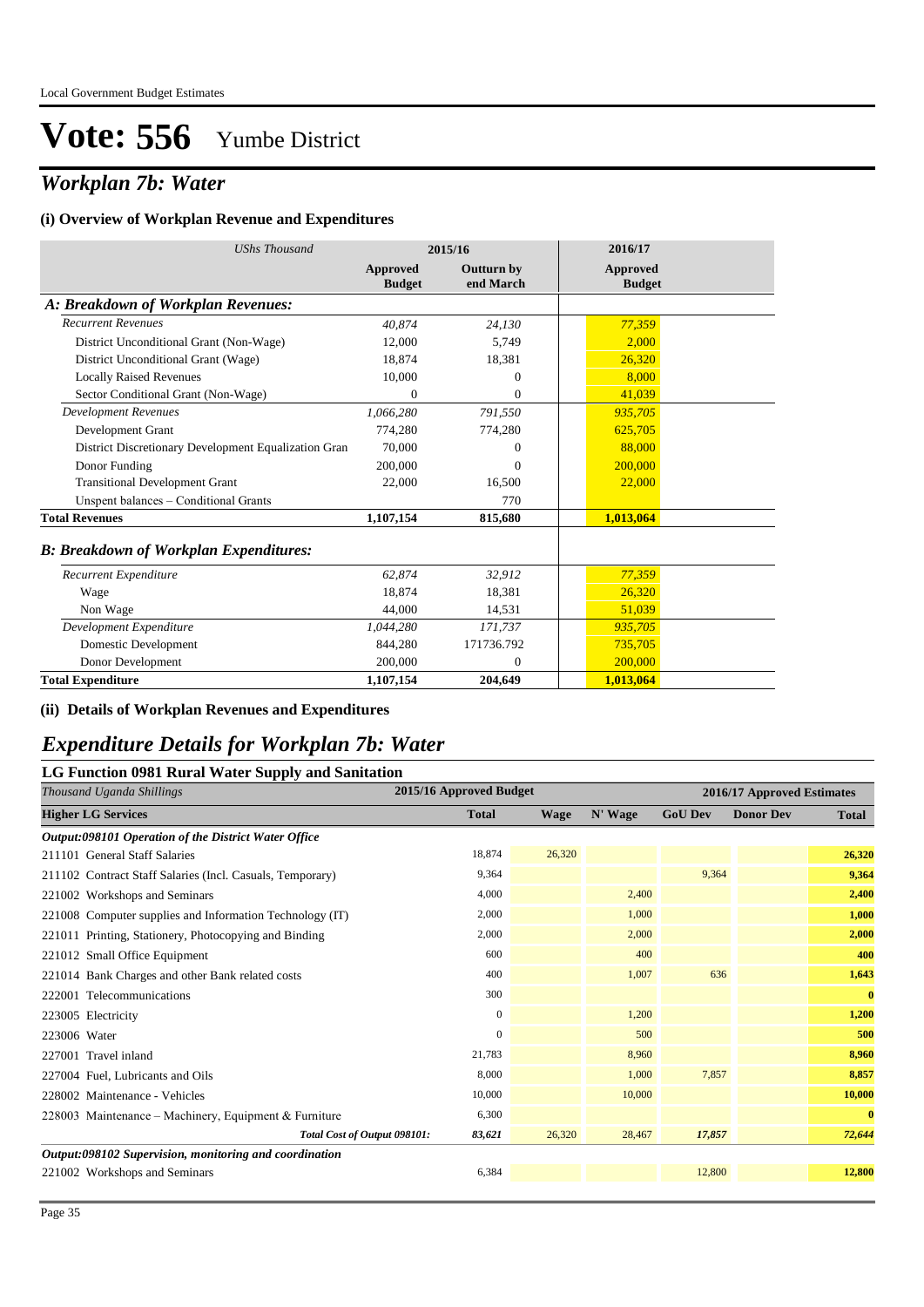### *Workplan 7b: Water*

| N' Wage<br><b>Total</b><br><b>Wage</b><br><b>GoU Dev</b><br><b>Donor Dev</b><br><b>Total</b><br>32,411<br>227001 Travel inland<br>31,427<br>37,811<br>45,211<br>Total Cost of Output 098102:<br>Output:098103 Support for O&M of district water and sanitation<br>2,000<br>227004 Fuel, Lubricants and Oils<br>228001 Maintenance - Civil<br>148,200<br>150,200<br>Total Cost of Output 098103:<br><b>Output:098104 Promotion of Community Based Management</b><br>153,002<br>29,056<br>98,050<br>221002 Workshops and Seminars<br>$\boldsymbol{0}$<br>4,000<br>221011 Printing, Stationery, Photocopying and Binding<br>227001 Travel inland<br>130,283<br>12,190<br>18,240<br>101,950<br>$\overline{0}$<br>2,000<br>227004 Fuel. Lubricants and Oils<br>4,382<br>$\Omega$<br>4,382<br>228003 Maintenance – Machinery, Equipment & Furniture<br>22,572<br>47,296<br>200,000<br>269,868<br>283,286<br>Total Cost of Output 098104:<br>Output:098105 Promotion of Sanitation and Hygiene<br>$\overline{0}$<br>22,000<br>227001 Travel inland<br>0<br>22,000<br>Total Cost of Output 098105:<br>22,000<br>51,039<br>200,000<br><b>Total Cost of Higher LG Services</b><br>554,918<br>26,320<br>132,364<br>409,722<br><b>Capital Purchases</b><br>N' Wage<br><b>Total</b><br><b>Wage</b><br><b>GoU Dev</b><br><b>Donor Dev</b><br><b>Total</b><br><b>Output:098175 Non Standard Service Delivery Capital</b><br>$\overline{0}$<br>$\overline{0}$<br>$\mathbf{0}$<br>312104 Other Structures<br>$\boldsymbol{0}$<br>24,016<br>24,016<br><b>Total LCIII: YUMBE TC</b><br><b>LCIV: ARINGA</b><br>LCII: Arunga<br>24,016<br>LCI: Water Department - District H Retention for projects completed in FY2015/16<br>Source: Development Grant<br>$\overline{0}$<br>$\mathbf{0}$<br>$\overline{0}$<br>14,172<br>$\mathbf{0}$<br>14,172<br>312201 Transport Equipment<br><b>LCIV: ARINGA</b><br><b>Total LCIII: YUMBE TC</b><br>14,172<br>14,172<br>LCI: Water Department-District HQ 1 motorcycle procured for Water mobiliser.<br>Source: Development Grant<br>LCII: Arunga<br>$\mathbf{0}$<br>$\mathbf{0}$<br>Total Cost of Output 098175:<br>0<br>38,188<br>0<br>38,188<br>Output:098180 Construction of public latrines in RGCs<br>$\boldsymbol{0}$<br>$\mathbf{0}$<br>$\mathbf{0}$<br>20,153<br>$\mathbf{0}$<br>312101 Non-Residential Buildings<br><b>LCIV: ARINGA</b><br><b>Total LCIII: APO</b><br>LCII: Kerila<br>LCI: Odujo RGC.<br>5 stances Public latrine constructed in RGC.<br>Source: Development Grant<br>20,153<br>Total Cost of Output 098180:<br>0<br>$\mathbf{0}$<br>$\mathbf{0}$<br>20,153<br>20,153<br>$\boldsymbol{\theta}$<br>Output:098183 Borehole drilling and rehabilitation<br>$\boldsymbol{0}$<br>$\mathbf{0}$<br>$\mathbf{0}$<br>30,000<br>$\overline{0}$<br>281503 Engineering and Design Studies & Plans for capital works<br><b>Total LCIII: YUMBE TC</b><br><b>LCIV: ARINGA</b><br>LCI: Water department - District HQ Designing of extension of piped water sytem fro Kuru Source:Development Grant<br>LCII: Arunga | Thousand Uganda Shillings | 2015/16 Approved Budget<br>2016/17 Approved Estimates |  |  |  |  |  |  |
|----------------------------------------------------------------------------------------------------------------------------------------------------------------------------------------------------------------------------------------------------------------------------------------------------------------------------------------------------------------------------------------------------------------------------------------------------------------------------------------------------------------------------------------------------------------------------------------------------------------------------------------------------------------------------------------------------------------------------------------------------------------------------------------------------------------------------------------------------------------------------------------------------------------------------------------------------------------------------------------------------------------------------------------------------------------------------------------------------------------------------------------------------------------------------------------------------------------------------------------------------------------------------------------------------------------------------------------------------------------------------------------------------------------------------------------------------------------------------------------------------------------------------------------------------------------------------------------------------------------------------------------------------------------------------------------------------------------------------------------------------------------------------------------------------------------------------------------------------------------------------------------------------------------------------------------------------------------------------------------------------------------------------------------------------------------------------------------------------------------------------------------------------------------------------------------------------------------------------------------------------------------------------------------------------------------------------------------------------------------------------------------------------------------------------------------------------------------------------------------------------------------------------------------------------------------------------------------------------------------------------------------------------------------------------------------------------------------------------------------------------------------------------------------------------------------------------------------------------------------------------------------------------------------------------------------------------------------------------------------------------------------------------------------------|---------------------------|-------------------------------------------------------|--|--|--|--|--|--|
| 32,411<br>45,211<br>$\bf{0}$<br>$\bf{0}$<br>$\boldsymbol{\theta}$<br>127,106<br>4,000<br>132,380<br>2,000<br>22,000<br>24,016<br>20,153<br>20,153<br>30,000<br>30,000<br>30,000                                                                                                                                                                                                                                                                                                                                                                                                                                                                                                                                                                                                                                                                                                                                                                                                                                                                                                                                                                                                                                                                                                                                                                                                                                                                                                                                                                                                                                                                                                                                                                                                                                                                                                                                                                                                                                                                                                                                                                                                                                                                                                                                                                                                                                                                                                                                                                                                                                                                                                                                                                                                                                                                                                                                                                                                                                                              | <b>Higher LG Services</b> |                                                       |  |  |  |  |  |  |
|                                                                                                                                                                                                                                                                                                                                                                                                                                                                                                                                                                                                                                                                                                                                                                                                                                                                                                                                                                                                                                                                                                                                                                                                                                                                                                                                                                                                                                                                                                                                                                                                                                                                                                                                                                                                                                                                                                                                                                                                                                                                                                                                                                                                                                                                                                                                                                                                                                                                                                                                                                                                                                                                                                                                                                                                                                                                                                                                                                                                                                              |                           |                                                       |  |  |  |  |  |  |
|                                                                                                                                                                                                                                                                                                                                                                                                                                                                                                                                                                                                                                                                                                                                                                                                                                                                                                                                                                                                                                                                                                                                                                                                                                                                                                                                                                                                                                                                                                                                                                                                                                                                                                                                                                                                                                                                                                                                                                                                                                                                                                                                                                                                                                                                                                                                                                                                                                                                                                                                                                                                                                                                                                                                                                                                                                                                                                                                                                                                                                              |                           |                                                       |  |  |  |  |  |  |
|                                                                                                                                                                                                                                                                                                                                                                                                                                                                                                                                                                                                                                                                                                                                                                                                                                                                                                                                                                                                                                                                                                                                                                                                                                                                                                                                                                                                                                                                                                                                                                                                                                                                                                                                                                                                                                                                                                                                                                                                                                                                                                                                                                                                                                                                                                                                                                                                                                                                                                                                                                                                                                                                                                                                                                                                                                                                                                                                                                                                                                              |                           |                                                       |  |  |  |  |  |  |
|                                                                                                                                                                                                                                                                                                                                                                                                                                                                                                                                                                                                                                                                                                                                                                                                                                                                                                                                                                                                                                                                                                                                                                                                                                                                                                                                                                                                                                                                                                                                                                                                                                                                                                                                                                                                                                                                                                                                                                                                                                                                                                                                                                                                                                                                                                                                                                                                                                                                                                                                                                                                                                                                                                                                                                                                                                                                                                                                                                                                                                              |                           |                                                       |  |  |  |  |  |  |
|                                                                                                                                                                                                                                                                                                                                                                                                                                                                                                                                                                                                                                                                                                                                                                                                                                                                                                                                                                                                                                                                                                                                                                                                                                                                                                                                                                                                                                                                                                                                                                                                                                                                                                                                                                                                                                                                                                                                                                                                                                                                                                                                                                                                                                                                                                                                                                                                                                                                                                                                                                                                                                                                                                                                                                                                                                                                                                                                                                                                                                              |                           |                                                       |  |  |  |  |  |  |
|                                                                                                                                                                                                                                                                                                                                                                                                                                                                                                                                                                                                                                                                                                                                                                                                                                                                                                                                                                                                                                                                                                                                                                                                                                                                                                                                                                                                                                                                                                                                                                                                                                                                                                                                                                                                                                                                                                                                                                                                                                                                                                                                                                                                                                                                                                                                                                                                                                                                                                                                                                                                                                                                                                                                                                                                                                                                                                                                                                                                                                              |                           |                                                       |  |  |  |  |  |  |
|                                                                                                                                                                                                                                                                                                                                                                                                                                                                                                                                                                                                                                                                                                                                                                                                                                                                                                                                                                                                                                                                                                                                                                                                                                                                                                                                                                                                                                                                                                                                                                                                                                                                                                                                                                                                                                                                                                                                                                                                                                                                                                                                                                                                                                                                                                                                                                                                                                                                                                                                                                                                                                                                                                                                                                                                                                                                                                                                                                                                                                              |                           |                                                       |  |  |  |  |  |  |
|                                                                                                                                                                                                                                                                                                                                                                                                                                                                                                                                                                                                                                                                                                                                                                                                                                                                                                                                                                                                                                                                                                                                                                                                                                                                                                                                                                                                                                                                                                                                                                                                                                                                                                                                                                                                                                                                                                                                                                                                                                                                                                                                                                                                                                                                                                                                                                                                                                                                                                                                                                                                                                                                                                                                                                                                                                                                                                                                                                                                                                              |                           |                                                       |  |  |  |  |  |  |
|                                                                                                                                                                                                                                                                                                                                                                                                                                                                                                                                                                                                                                                                                                                                                                                                                                                                                                                                                                                                                                                                                                                                                                                                                                                                                                                                                                                                                                                                                                                                                                                                                                                                                                                                                                                                                                                                                                                                                                                                                                                                                                                                                                                                                                                                                                                                                                                                                                                                                                                                                                                                                                                                                                                                                                                                                                                                                                                                                                                                                                              |                           |                                                       |  |  |  |  |  |  |
|                                                                                                                                                                                                                                                                                                                                                                                                                                                                                                                                                                                                                                                                                                                                                                                                                                                                                                                                                                                                                                                                                                                                                                                                                                                                                                                                                                                                                                                                                                                                                                                                                                                                                                                                                                                                                                                                                                                                                                                                                                                                                                                                                                                                                                                                                                                                                                                                                                                                                                                                                                                                                                                                                                                                                                                                                                                                                                                                                                                                                                              |                           |                                                       |  |  |  |  |  |  |
|                                                                                                                                                                                                                                                                                                                                                                                                                                                                                                                                                                                                                                                                                                                                                                                                                                                                                                                                                                                                                                                                                                                                                                                                                                                                                                                                                                                                                                                                                                                                                                                                                                                                                                                                                                                                                                                                                                                                                                                                                                                                                                                                                                                                                                                                                                                                                                                                                                                                                                                                                                                                                                                                                                                                                                                                                                                                                                                                                                                                                                              |                           |                                                       |  |  |  |  |  |  |
|                                                                                                                                                                                                                                                                                                                                                                                                                                                                                                                                                                                                                                                                                                                                                                                                                                                                                                                                                                                                                                                                                                                                                                                                                                                                                                                                                                                                                                                                                                                                                                                                                                                                                                                                                                                                                                                                                                                                                                                                                                                                                                                                                                                                                                                                                                                                                                                                                                                                                                                                                                                                                                                                                                                                                                                                                                                                                                                                                                                                                                              |                           |                                                       |  |  |  |  |  |  |
|                                                                                                                                                                                                                                                                                                                                                                                                                                                                                                                                                                                                                                                                                                                                                                                                                                                                                                                                                                                                                                                                                                                                                                                                                                                                                                                                                                                                                                                                                                                                                                                                                                                                                                                                                                                                                                                                                                                                                                                                                                                                                                                                                                                                                                                                                                                                                                                                                                                                                                                                                                                                                                                                                                                                                                                                                                                                                                                                                                                                                                              |                           |                                                       |  |  |  |  |  |  |
|                                                                                                                                                                                                                                                                                                                                                                                                                                                                                                                                                                                                                                                                                                                                                                                                                                                                                                                                                                                                                                                                                                                                                                                                                                                                                                                                                                                                                                                                                                                                                                                                                                                                                                                                                                                                                                                                                                                                                                                                                                                                                                                                                                                                                                                                                                                                                                                                                                                                                                                                                                                                                                                                                                                                                                                                                                                                                                                                                                                                                                              |                           |                                                       |  |  |  |  |  |  |
|                                                                                                                                                                                                                                                                                                                                                                                                                                                                                                                                                                                                                                                                                                                                                                                                                                                                                                                                                                                                                                                                                                                                                                                                                                                                                                                                                                                                                                                                                                                                                                                                                                                                                                                                                                                                                                                                                                                                                                                                                                                                                                                                                                                                                                                                                                                                                                                                                                                                                                                                                                                                                                                                                                                                                                                                                                                                                                                                                                                                                                              |                           |                                                       |  |  |  |  |  |  |
|                                                                                                                                                                                                                                                                                                                                                                                                                                                                                                                                                                                                                                                                                                                                                                                                                                                                                                                                                                                                                                                                                                                                                                                                                                                                                                                                                                                                                                                                                                                                                                                                                                                                                                                                                                                                                                                                                                                                                                                                                                                                                                                                                                                                                                                                                                                                                                                                                                                                                                                                                                                                                                                                                                                                                                                                                                                                                                                                                                                                                                              |                           |                                                       |  |  |  |  |  |  |
|                                                                                                                                                                                                                                                                                                                                                                                                                                                                                                                                                                                                                                                                                                                                                                                                                                                                                                                                                                                                                                                                                                                                                                                                                                                                                                                                                                                                                                                                                                                                                                                                                                                                                                                                                                                                                                                                                                                                                                                                                                                                                                                                                                                                                                                                                                                                                                                                                                                                                                                                                                                                                                                                                                                                                                                                                                                                                                                                                                                                                                              |                           |                                                       |  |  |  |  |  |  |
|                                                                                                                                                                                                                                                                                                                                                                                                                                                                                                                                                                                                                                                                                                                                                                                                                                                                                                                                                                                                                                                                                                                                                                                                                                                                                                                                                                                                                                                                                                                                                                                                                                                                                                                                                                                                                                                                                                                                                                                                                                                                                                                                                                                                                                                                                                                                                                                                                                                                                                                                                                                                                                                                                                                                                                                                                                                                                                                                                                                                                                              |                           |                                                       |  |  |  |  |  |  |
|                                                                                                                                                                                                                                                                                                                                                                                                                                                                                                                                                                                                                                                                                                                                                                                                                                                                                                                                                                                                                                                                                                                                                                                                                                                                                                                                                                                                                                                                                                                                                                                                                                                                                                                                                                                                                                                                                                                                                                                                                                                                                                                                                                                                                                                                                                                                                                                                                                                                                                                                                                                                                                                                                                                                                                                                                                                                                                                                                                                                                                              |                           |                                                       |  |  |  |  |  |  |
|                                                                                                                                                                                                                                                                                                                                                                                                                                                                                                                                                                                                                                                                                                                                                                                                                                                                                                                                                                                                                                                                                                                                                                                                                                                                                                                                                                                                                                                                                                                                                                                                                                                                                                                                                                                                                                                                                                                                                                                                                                                                                                                                                                                                                                                                                                                                                                                                                                                                                                                                                                                                                                                                                                                                                                                                                                                                                                                                                                                                                                              |                           |                                                       |  |  |  |  |  |  |
|                                                                                                                                                                                                                                                                                                                                                                                                                                                                                                                                                                                                                                                                                                                                                                                                                                                                                                                                                                                                                                                                                                                                                                                                                                                                                                                                                                                                                                                                                                                                                                                                                                                                                                                                                                                                                                                                                                                                                                                                                                                                                                                                                                                                                                                                                                                                                                                                                                                                                                                                                                                                                                                                                                                                                                                                                                                                                                                                                                                                                                              |                           |                                                       |  |  |  |  |  |  |
|                                                                                                                                                                                                                                                                                                                                                                                                                                                                                                                                                                                                                                                                                                                                                                                                                                                                                                                                                                                                                                                                                                                                                                                                                                                                                                                                                                                                                                                                                                                                                                                                                                                                                                                                                                                                                                                                                                                                                                                                                                                                                                                                                                                                                                                                                                                                                                                                                                                                                                                                                                                                                                                                                                                                                                                                                                                                                                                                                                                                                                              |                           |                                                       |  |  |  |  |  |  |
|                                                                                                                                                                                                                                                                                                                                                                                                                                                                                                                                                                                                                                                                                                                                                                                                                                                                                                                                                                                                                                                                                                                                                                                                                                                                                                                                                                                                                                                                                                                                                                                                                                                                                                                                                                                                                                                                                                                                                                                                                                                                                                                                                                                                                                                                                                                                                                                                                                                                                                                                                                                                                                                                                                                                                                                                                                                                                                                                                                                                                                              |                           |                                                       |  |  |  |  |  |  |
|                                                                                                                                                                                                                                                                                                                                                                                                                                                                                                                                                                                                                                                                                                                                                                                                                                                                                                                                                                                                                                                                                                                                                                                                                                                                                                                                                                                                                                                                                                                                                                                                                                                                                                                                                                                                                                                                                                                                                                                                                                                                                                                                                                                                                                                                                                                                                                                                                                                                                                                                                                                                                                                                                                                                                                                                                                                                                                                                                                                                                                              |                           |                                                       |  |  |  |  |  |  |
|                                                                                                                                                                                                                                                                                                                                                                                                                                                                                                                                                                                                                                                                                                                                                                                                                                                                                                                                                                                                                                                                                                                                                                                                                                                                                                                                                                                                                                                                                                                                                                                                                                                                                                                                                                                                                                                                                                                                                                                                                                                                                                                                                                                                                                                                                                                                                                                                                                                                                                                                                                                                                                                                                                                                                                                                                                                                                                                                                                                                                                              |                           |                                                       |  |  |  |  |  |  |
|                                                                                                                                                                                                                                                                                                                                                                                                                                                                                                                                                                                                                                                                                                                                                                                                                                                                                                                                                                                                                                                                                                                                                                                                                                                                                                                                                                                                                                                                                                                                                                                                                                                                                                                                                                                                                                                                                                                                                                                                                                                                                                                                                                                                                                                                                                                                                                                                                                                                                                                                                                                                                                                                                                                                                                                                                                                                                                                                                                                                                                              |                           |                                                       |  |  |  |  |  |  |
|                                                                                                                                                                                                                                                                                                                                                                                                                                                                                                                                                                                                                                                                                                                                                                                                                                                                                                                                                                                                                                                                                                                                                                                                                                                                                                                                                                                                                                                                                                                                                                                                                                                                                                                                                                                                                                                                                                                                                                                                                                                                                                                                                                                                                                                                                                                                                                                                                                                                                                                                                                                                                                                                                                                                                                                                                                                                                                                                                                                                                                              |                           |                                                       |  |  |  |  |  |  |
|                                                                                                                                                                                                                                                                                                                                                                                                                                                                                                                                                                                                                                                                                                                                                                                                                                                                                                                                                                                                                                                                                                                                                                                                                                                                                                                                                                                                                                                                                                                                                                                                                                                                                                                                                                                                                                                                                                                                                                                                                                                                                                                                                                                                                                                                                                                                                                                                                                                                                                                                                                                                                                                                                                                                                                                                                                                                                                                                                                                                                                              |                           |                                                       |  |  |  |  |  |  |
|                                                                                                                                                                                                                                                                                                                                                                                                                                                                                                                                                                                                                                                                                                                                                                                                                                                                                                                                                                                                                                                                                                                                                                                                                                                                                                                                                                                                                                                                                                                                                                                                                                                                                                                                                                                                                                                                                                                                                                                                                                                                                                                                                                                                                                                                                                                                                                                                                                                                                                                                                                                                                                                                                                                                                                                                                                                                                                                                                                                                                                              |                           |                                                       |  |  |  |  |  |  |
|                                                                                                                                                                                                                                                                                                                                                                                                                                                                                                                                                                                                                                                                                                                                                                                                                                                                                                                                                                                                                                                                                                                                                                                                                                                                                                                                                                                                                                                                                                                                                                                                                                                                                                                                                                                                                                                                                                                                                                                                                                                                                                                                                                                                                                                                                                                                                                                                                                                                                                                                                                                                                                                                                                                                                                                                                                                                                                                                                                                                                                              |                           |                                                       |  |  |  |  |  |  |
|                                                                                                                                                                                                                                                                                                                                                                                                                                                                                                                                                                                                                                                                                                                                                                                                                                                                                                                                                                                                                                                                                                                                                                                                                                                                                                                                                                                                                                                                                                                                                                                                                                                                                                                                                                                                                                                                                                                                                                                                                                                                                                                                                                                                                                                                                                                                                                                                                                                                                                                                                                                                                                                                                                                                                                                                                                                                                                                                                                                                                                              |                           |                                                       |  |  |  |  |  |  |
|                                                                                                                                                                                                                                                                                                                                                                                                                                                                                                                                                                                                                                                                                                                                                                                                                                                                                                                                                                                                                                                                                                                                                                                                                                                                                                                                                                                                                                                                                                                                                                                                                                                                                                                                                                                                                                                                                                                                                                                                                                                                                                                                                                                                                                                                                                                                                                                                                                                                                                                                                                                                                                                                                                                                                                                                                                                                                                                                                                                                                                              |                           |                                                       |  |  |  |  |  |  |
|                                                                                                                                                                                                                                                                                                                                                                                                                                                                                                                                                                                                                                                                                                                                                                                                                                                                                                                                                                                                                                                                                                                                                                                                                                                                                                                                                                                                                                                                                                                                                                                                                                                                                                                                                                                                                                                                                                                                                                                                                                                                                                                                                                                                                                                                                                                                                                                                                                                                                                                                                                                                                                                                                                                                                                                                                                                                                                                                                                                                                                              |                           |                                                       |  |  |  |  |  |  |
|                                                                                                                                                                                                                                                                                                                                                                                                                                                                                                                                                                                                                                                                                                                                                                                                                                                                                                                                                                                                                                                                                                                                                                                                                                                                                                                                                                                                                                                                                                                                                                                                                                                                                                                                                                                                                                                                                                                                                                                                                                                                                                                                                                                                                                                                                                                                                                                                                                                                                                                                                                                                                                                                                                                                                                                                                                                                                                                                                                                                                                              |                           |                                                       |  |  |  |  |  |  |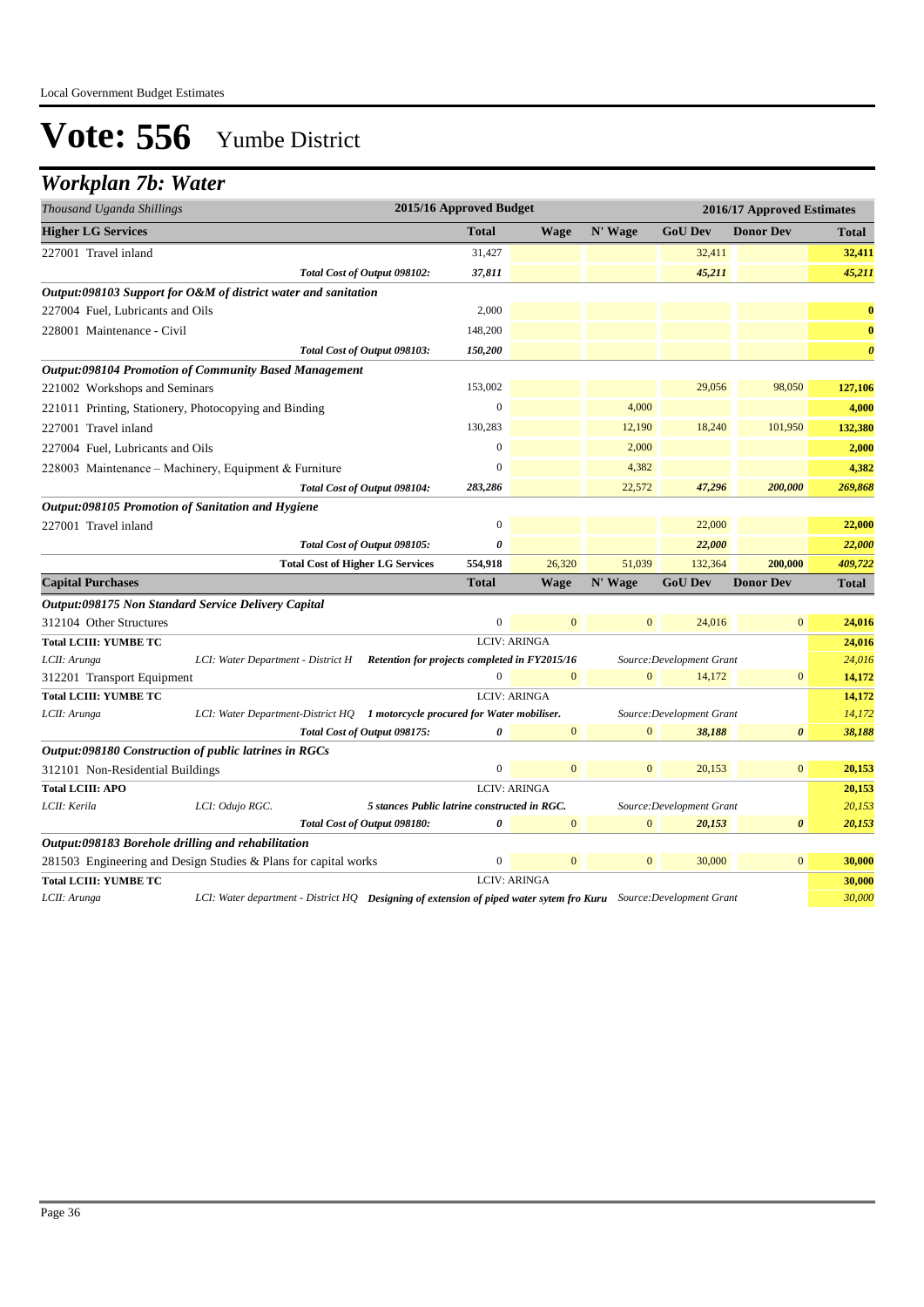## *Workplan 7b: Water*

| Thousand Uganda Shillings     |                                                                                                       | 2015/16 Approved Budget                            |              |              |                           | 2016/17 Approved Estimates               |                 |
|-------------------------------|-------------------------------------------------------------------------------------------------------|----------------------------------------------------|--------------|--------------|---------------------------|------------------------------------------|-----------------|
| <b>Capital Purchases</b>      |                                                                                                       | <b>Total</b>                                       | Wage         | N' Wage      | <b>GoU Dev</b>            | <b>Donor Dev</b>                         | <b>Total</b>    |
| 312104 Other Structures       |                                                                                                       | $\boldsymbol{0}$                                   | $\mathbf{0}$ | $\mathbf{0}$ | 515,000                   | $\bf{0}$                                 | 515,000         |
| <b>Total LCIII: APO</b>       |                                                                                                       | <b>LCIV: ARINGA</b>                                |              |              |                           |                                          | 26,000          |
| LCII: Aranga                  | LCI: Bilijia PS Community Borehole                                                                    | 1 deep borehole Rehabilited (a)                    |              |              |                           | Source: District Discretionary Developme | 3,500           |
| LCII: Aranga                  | LCI: Ambelua Community Borehole                                                                       | 1 deep borehole Rehabilited (b)                    |              |              |                           | Source: District Discretionary Developme | 3,500           |
| LCII: Kerila                  | LCI: Eleke Community Borehole in $E$ 1 deep borehole drilled                                          |                                                    |              |              | Source: Development Grant |                                          | 19,000          |
| <b>Total LCIII: ARIWA</b>     |                                                                                                       | <b>LCIV: ARINGA</b>                                |              |              |                           |                                          | 53,000          |
| LCII: Awinga                  | LCI: Awinga Community borehole                                                                        | 1 deep borehole Rehabilited                        |              |              |                           | Source: District Discretionary Developme | 3,500           |
| LCII: Awinga                  | LCI: Gbiria Community Borehole in                                                                     | 1 deep borehole drilled                            |              |              | Source: Development Grant |                                          | 23,000          |
| LCII: Okuyu                   | LCI: Okuyu P/S community Borehole                                                                     | 1 deep borehole Rehabilited                        |              |              |                           | Source: District Discretionary Developme | 3,500           |
| LCII: Rigbonga                | LCI: Basuuga Community Borehole i 1 deep borehole drilled                                             |                                                    |              |              | Source: Development Grant |                                          | 23,000          |
| <b>Total LCIII: DRAJINI</b>   |                                                                                                       | <b>LCIV: ARINGA</b>                                |              |              |                           |                                          | 41,500          |
| LCII: Aupi                    | LCI: Arafa Community Borehole in                                                                      | 1 deep borehole drilled                            |              |              | Source: Development Grant |                                          | 19,000          |
| LCII: Aupi                    | LCI: Adranga PS Community Boreh                                                                       | 1 deep borehole Rehabilited                        |              |              |                           | Source: District Discretionary Developme | 3,500           |
| LCII: Omgbokolo               | LCI: Tambutambu Community Boreh                                                                       | 1 deep borehole drilled                            |              |              | Source: Development Grant |                                          | 19,000          |
| <b>Total LCIII: KEI</b>       |                                                                                                       | <b>LCIV: ARINGA</b>                                |              |              |                           |                                          | 45,000          |
| LCII: Akaya                   | LCI: Nokia Community Borehole                                                                         | 1 deep borehole Rehabilited                        |              |              |                           | Source: District Discretionary Developme | 3,500           |
| LCII: Awoba                   | LCI: Bizze Community Borehole                                                                         | 1 deep borehole Rehabilited                        |              |              |                           | Source: District Discretionary Developme | 3,500           |
| LCII: Gimere                  | LCI: Robu Community Borehole in R                                                                     | 1 deep borehole drilled                            |              |              | Source: Development Grant |                                          | 19,000          |
| LCII: Toliki                  | LCI: Woyi Community Borehole in                                                                       | 1 deep borehole drilled                            |              |              | Source: Development Grant |                                          | 19,000          |
| <b>Total LCIII: KERWA</b>     |                                                                                                       | <b>LCIV: ARINGA</b>                                |              |              |                           |                                          | 45,000          |
| LCII: Mijikita                | LCI: Kaboro Community Borehole i                                                                      | 1 deep borehole drilled                            |              |              | Source: Development Grant |                                          | 19,000          |
| LCII: Osubira                 | LCI: Adibu Community Borehole in                                                                      | 1 deep borehole drilled                            |              |              | Source: Development Grant |                                          | 19,000          |
| LCII: Rodo                    | LCI: Osukia Village Borehole                                                                          | 1 deep borehole Rehabilited                        |              |              |                           | Source: District Discretionary Developme | 3,500           |
| LCII: Rodo                    | LCI: Mijale Village Borehole                                                                          | 1 deep borehole Rehabilited                        |              |              | Source: Development Grant |                                          | 3,500           |
| <b>Total LCIII: KOCHI</b>     |                                                                                                       | <b>LCIV: ARINGA</b>                                |              |              |                           |                                          | 45,000          |
| LCII: Kochi                   | LCI: Akande Community Borehole                                                                        | 1 deep borehole Rehabilited                        |              |              |                           | Source: District Discretionary Developme | 3,500           |
| LCII: Lokpe                   | LCI: Murere community Borehole                                                                        | 1 deep borehole Rehabilited                        |              |              |                           | Source: District Discretionary Developme | 3,500           |
| LCII: Lokpe                   | LCI: Point K Community Boreholes i                                                                    | 1 deep borehole drilled                            |              |              | Source: Development Grant |                                          | 19,000          |
| LCII: Lombe                   | LCI: Nyawa Borehole in Nyawa Villa                                                                    | 1 deep borehole drilled                            |              |              | Source: Development Grant |                                          | 19,000          |
| <b>Total LCIII: KULULU</b>    |                                                                                                       | <b>LCIV: ARINGA</b>                                |              |              |                           |                                          | 45,000          |
| LCII: Aliapi                  | LCI: Onjiri Community Borehole                                                                        | 1 deep borehole Rehabilited                        |              |              |                           | Source: District Discretionary Developme | 3,500           |
| LCII: Ewafa                   | LCI: Oyanga Community borehole i                                                                      | 1 deep borehole drilled                            |              |              | Source: Development Grant |                                          | 19,000          |
| LCII: Geya                    | LCI: Govule Is PS borehole                                                                            | 1 deep borehole Rehabilited                        |              |              |                           | Source: District Discretionary Developme | 3,500           |
| LCII: Komgbe                  | LCI: Oniganga Community Borehole                                                                      | 1 deep borehole drilled                            |              |              | Source: Development Grant |                                          | 19,000          |
| <b>Total LCIII: KURU</b>      |                                                                                                       | <b>LCIV: ARINGA</b>                                |              |              |                           |                                          | 41,500          |
| LCII: Emvenga                 | LCI: Garube Community Borehole in 1 deep borehole drilled                                             |                                                    |              |              | Source: Development Grant |                                          | 19,000          |
| LCII: Gojuru                  | LCI: Tritri Community Borehole in T 1 deep borehole drilled                                           |                                                    |              |              | Source: Development Grant |                                          | 19,000          |
| LCII: Omba                    | LCI: Marigo Borehole in Mazanga V 1 deep borehole Rehabilited                                         |                                                    |              |              |                           | Source: District Discretionary Developme | 3,500           |
| <b>Total LCIII: LODONGA</b>   |                                                                                                       | <b>LCIV: ARINGA</b>                                |              |              |                           |                                          | 41,500<br>3,500 |
| LCII: Mijale<br>LCII: Rembeta | LCI: Lodonga black PS community B 1 deep borehole Rehabilited<br>LCI: Luzira Borehole in Luzira Villa |                                                    |              |              | Source: Development Grant | Source: District Discretionary Developme | 19,000          |
| LCII: Yiba                    | LCI: Mengo Community Borehole in                                                                      | 1 deep borehole drilled<br>1 deep borehole drilled |              |              | Source: Development Grant |                                          | 19,000          |
| <b>Total LCIII: MIDIGO</b>    |                                                                                                       | <b>LCIV: ARINGA</b>                                |              |              |                           |                                          | 41,500          |
| LCII: Medenga                 | LCI: Kela Community Borehole in K                                                                     | 1 deep borehole drilled                            |              |              | Source: Development Grant |                                          | 19,000          |
| LCII: Medenga                 | LCI: Orerea Community Borehole                                                                        | 1 deep borehole Rehabilited                        |              |              |                           | Source: District Discretionary Developme | 3,500           |
| LCII: Mocha                   | LCI: Loina Community Borehole in                                                                      | 1 deep borehole drilled                            |              |              | Source: Development Grant |                                          | 19,000          |
| <b>Total LCIII: ODRAVU</b>    |                                                                                                       | <b>LCIV: ARINGA</b>                                |              |              |                           |                                          | 45,000          |
| LCII: Abara                   | LCI: Igamara Community Borehole                                                                       | 1 deep borehole Rehabilited                        |              |              |                           | Source: District Discretionary Developme | 3,500           |
| LCII: Ambelechu               | LCI: Ambelechu Community Borehol                                                                      | 1 deep borehole drilled                            |              |              | Source: Development Grant |                                          | 19,000          |
| LCII: Ibabiri                 | LCI: Illabiri Community Borehole in                                                                   | 1 deep borehole drilled                            |              |              | Source: Development Grant |                                          | 19,000          |
| LCII: Wolo                    | LCI: Wolo P/S Community Borehole                                                                      | 1 deep borehole Rehabilited                        |              |              |                           | Source: District Discretionary Developme | 3,500           |
| <b>Total LCIII: ROMOGI</b>    |                                                                                                       | <b>LCIV: ARINGA</b>                                |              |              |                           |                                          | 45,000          |
| LCII: Baringa                 | LCI: Ibire-baringa community boreh                                                                    | 1 deep borehole drilled                            |              |              | Source: Development Grant |                                          | 19,000          |
| LCII: Bidibidi                | LCI: Onununga Community Borehol                                                                       | 1 deep borehole drilled                            |              |              |                           | Source: District Discretionary Developme | 19,000          |
|                               |                                                                                                       |                                                    |              |              |                           |                                          |                 |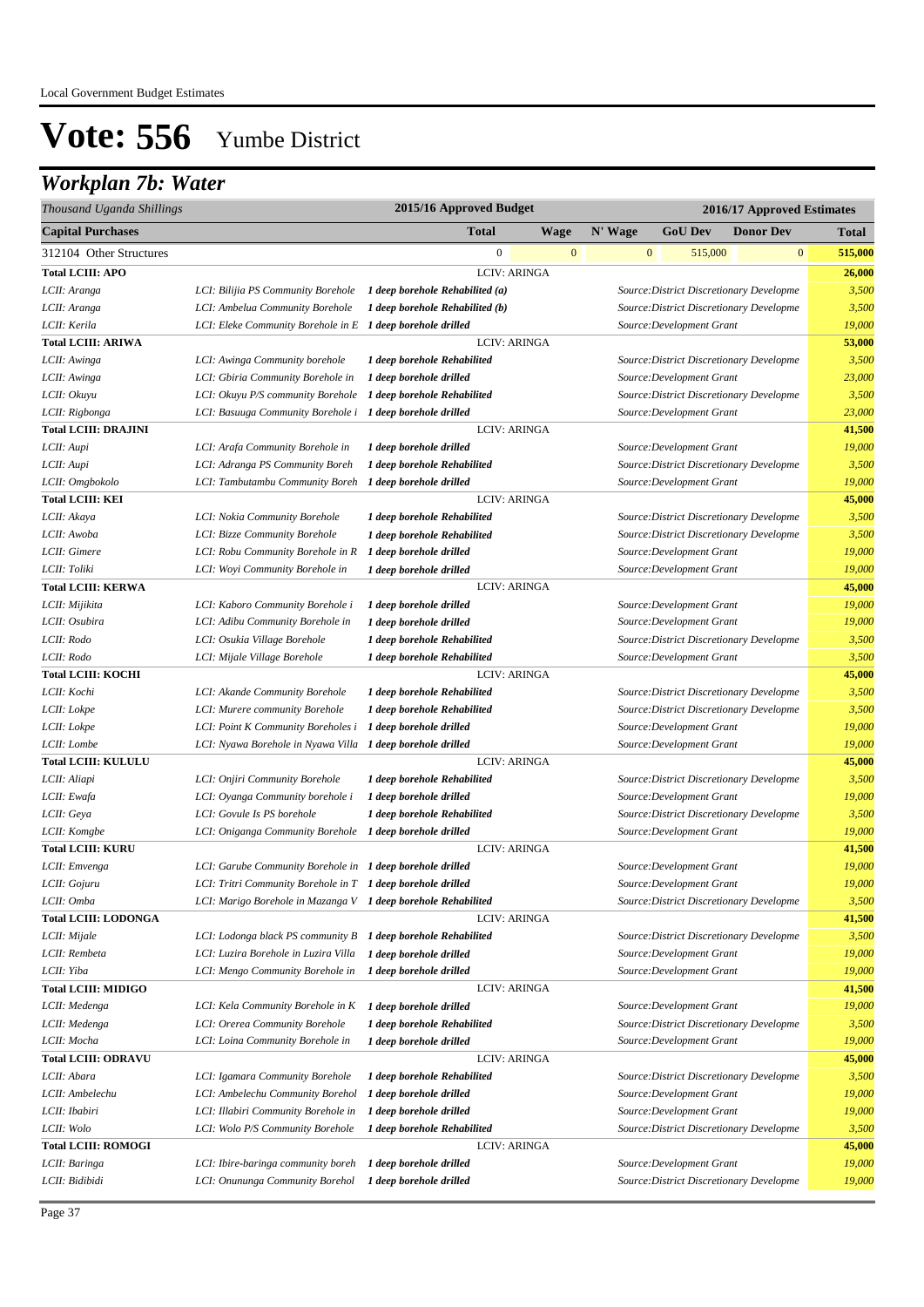## *Workplan 7b: Water*

| Thousand Uganda Shillings  |                                  | 2015/16 Approved Budget<br>2016/17 Approved Estimates                      |              |                                          |              |                |                  |              |
|----------------------------|----------------------------------|----------------------------------------------------------------------------|--------------|------------------------------------------|--------------|----------------|------------------|--------------|
| <b>Capital Purchases</b>   |                                  |                                                                            | <b>Total</b> | Wage                                     | N' Wage      | <b>GoU Dev</b> | <b>Donor Dev</b> | <b>Total</b> |
| LCII: Bidibidi             | LCI: Bidibidi community borehole | 1 deep borehole Rehabilited<br>Source: District Discretionary Developme    |              |                                          |              | 3,500          |                  |              |
| LCII: Ivete                | LCI: Ofunje Community borehole   | 1 deep borehole Rehabilited                                                |              | Source: District Discretionary Developme |              |                |                  | 3.500        |
|                            |                                  | Total Cost of Output 098183:                                               | 0            | $\overline{0}$                           | $\mathbf{0}$ | 545,000        | 0                | 545,000      |
|                            |                                  | <b>Total Cost of Capital Purchases</b>                                     | 0            | $\Omega$                                 | $\mathbf{0}$ | 603.341        | $\bf{0}$         | 603,341      |
|                            |                                  | <b>Total Cost of function Rural Water Supply and Sanitation</b><br>554,918 |              | 26,320                                   | 51,039       | 735,705        | 200,000          | 1,013,064    |
| <b>Total Cost of Water</b> |                                  |                                                                            | 554.918      | 26,320                                   | 51,039       | 735,705        | 200,000          | 1,013,064    |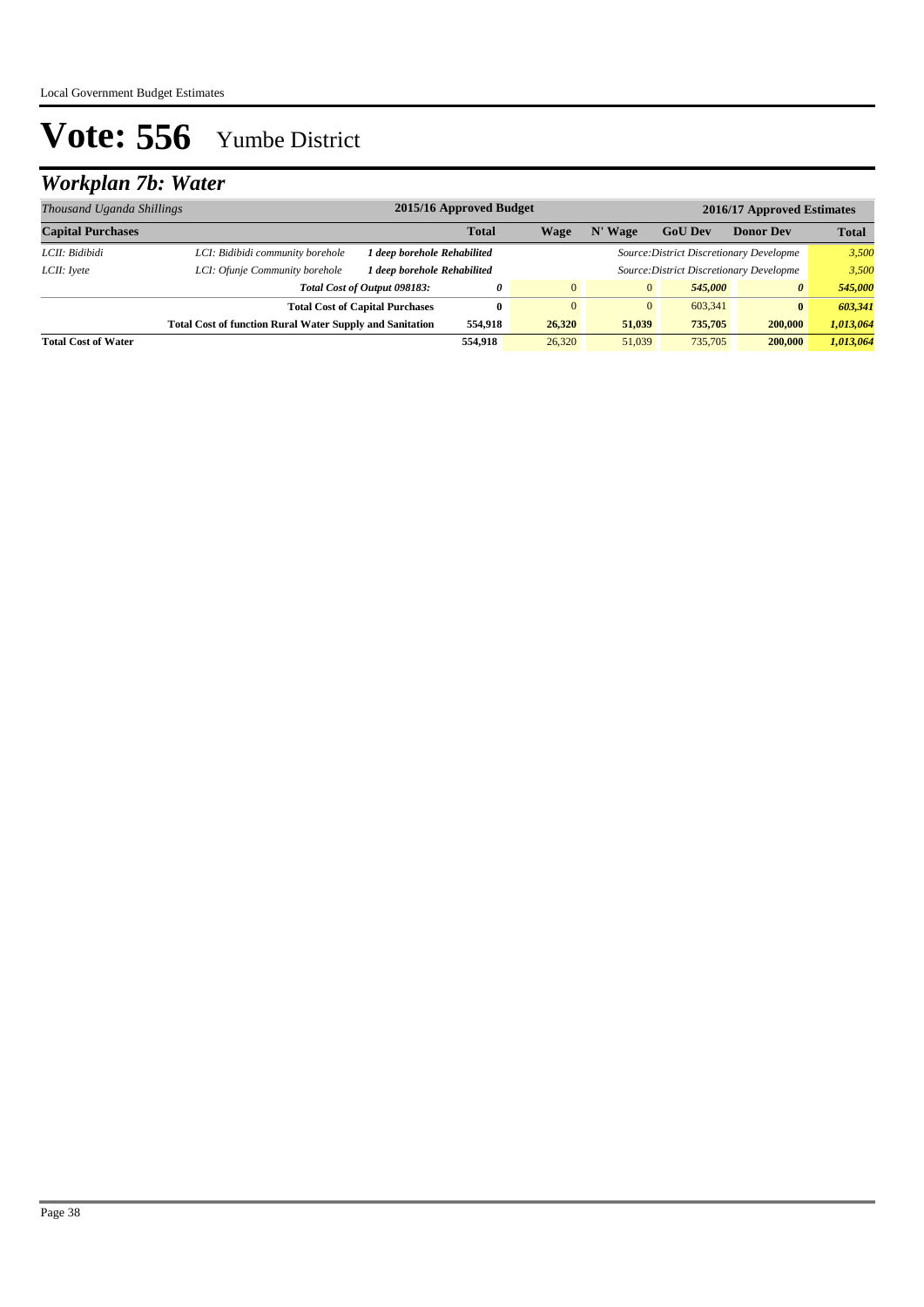## *Workplan 8: Natural Resources*

#### **(i) Overview of Workplan Revenue and Expenditures**

| <b>UShs Thousand</b>                                 |                           | 2015/16                        | 2016/17                          |
|------------------------------------------------------|---------------------------|--------------------------------|----------------------------------|
|                                                      | Approved<br><b>Budget</b> | <b>Outturn by</b><br>end March | <b>Approved</b><br><b>Budget</b> |
| A: Breakdown of Workplan Revenues:                   |                           |                                |                                  |
| <b>Recurrent Revenues</b>                            | 146,239                   | 118,380                        | 122,441                          |
| District Unconditional Grant (Non-Wage)              | 36,000                    | 23,248                         | 8,000                            |
| District Unconditional Grant (Wage)                  | 61,287                    | 65,877                         | 90,792                           |
| <b>Locally Raised Revenues</b>                       | 10,000                    | 41                             | 10,000                           |
| Sector Conditional Grant (Non-Wage)                  | 38,952                    | 29,214                         | 13,649                           |
| <b>Development Revenues</b>                          | 30,000                    | 16,282                         | 90,500                           |
| District Discretionary Development Equalization Gran | 30,000                    | 16,249                         | 90,500                           |
| Unspent balances - Conditional Grants                |                           | 33                             |                                  |
| <b>Total Revenues</b>                                | 176,239                   | 134,662                        | 212,941                          |
| <b>B: Breakdown of Workplan Expenditures:</b>        |                           |                                |                                  |
| Recurrent Expenditure                                | 146,239                   | 115,333                        | 122,441                          |
| Wage                                                 | 61,287                    | 65,877                         | 90,792                           |
| Non Wage                                             | 84,952                    | 49,456                         | 31,649                           |
| Development Expenditure                              | 30,000                    | 16,249                         | 90,500                           |
| Domestic Development                                 | 30,000                    | 16248.6                        | 90,500                           |
| Donor Development                                    |                           | $\overline{0}$                 | $\overline{0}$                   |
| <b>Total Expenditure</b>                             | 176,239                   | 131,582                        | 212,941                          |

#### **(ii) Details of Workplan Revenues and Expenditures**

### *Expenditure Details for Workplan 8: Natural Resources*

#### **LG Function 0983 Natural Resources Management**

| o<br>Thousand Uganda Shillings                            | 2015/16 Approved Budget |        |         |                | 2016/17 Approved Estimates |              |
|-----------------------------------------------------------|-------------------------|--------|---------|----------------|----------------------------|--------------|
| <b>Higher LG Services</b>                                 | <b>Total</b>            | Wage   | N' Wage | <b>GoU Dev</b> | <b>Donor Dev</b>           | <b>Total</b> |
| Output:098301 District Natural Resource Management        |                         |        |         |                |                            |              |
| 211101 General Staff Salaries                             | 61,287                  | 90,792 |         |                |                            | 90,792       |
| 211103 Allowances                                         | 4,000                   |        |         |                |                            | $\bf{0}$     |
| 221002 Workshops and Seminars                             | 6,000                   |        | 500     |                |                            | 500          |
| 221008 Computer supplies and Information Technology (IT)  | 1,000                   |        |         | 1,000          |                            | 1,000        |
| 221009 Welfare and Entertainment                          | 2,500                   |        |         |                |                            | $\bf{0}$     |
| 221011 Printing, Stationery, Photocopying and Binding     | 1,000                   |        | 400     | 1,000          |                            | 1,400        |
| 221012 Small Office Equipment                             | 500                     |        |         |                |                            | $\bf{0}$     |
| 221014 Bank Charges and other Bank related costs          | 1,000                   |        | 800     |                |                            | 800          |
| 221017 Subscriptions                                      | $\overline{0}$          |        | 800     |                |                            | 800          |
| 222001 Telecommunications                                 | 500                     |        |         |                |                            | $\bf{0}$     |
| 223005 Electricity                                        | $\mathbf{0}$            |        |         | 250            |                            | 250          |
| 223006 Water                                              | $\Omega$                |        |         | 250            |                            | 250          |
| 227001 Travel inland                                      | 8,200                   |        | 500     | 2,500          |                            | 3,000        |
| 227004 Fuel, Lubricants and Oils                          | 4,000                   |        | 4,000   |                |                            | 4,000        |
| 228002 Maintenance - Vehicles                             | 2,400                   |        |         |                |                            | $\bf{0}$     |
| 228003 Maintenance – Machinery, Equipment & Furniture     | 2,000                   |        |         | 1,000          |                            | 1,000        |
| Total Cost of Output 098301:                              | 94,387                  | 90,792 | 7,000   | 6,000          |                            | 103,792      |
| Output:098303 Tree Planting and Afforestation             |                         |        |         |                |                            |              |
| 211102 Contract Staff Salaries (Incl. Casuals, Temporary) | 2,500                   |        |         | 4,000          |                            | 4,000        |
| 221002 Workshops and Seminars                             | 4,500                   |        |         |                |                            | $\bf{0}$     |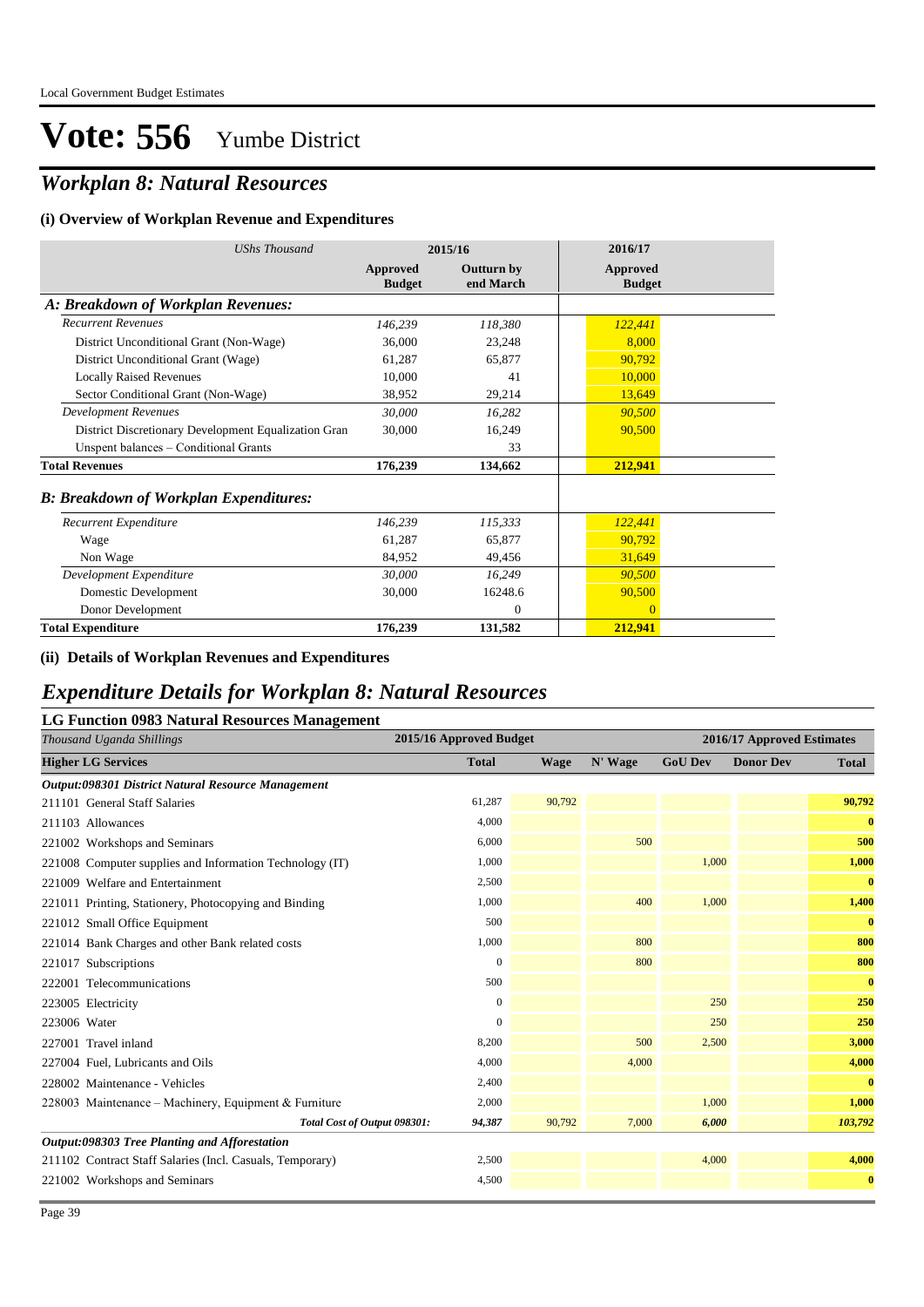## *Workplan 8: Natural Resources*

| Thousand Uganda Shillings                                                                     | 2015/16 Approved Budget |             |                 | 2016/17 Approved Estimates |                  |                       |  |
|-----------------------------------------------------------------------------------------------|-------------------------|-------------|-----------------|----------------------------|------------------|-----------------------|--|
| <b>Higher LG Services</b>                                                                     | <b>Total</b>            | <b>Wage</b> | N' Wage         | <b>GoU Dev</b>             | <b>Donor Dev</b> | <b>Total</b>          |  |
| 221011 Printing, Stationery, Photocopying and Binding                                         | 500                     |             |                 |                            |                  | $\bf{0}$              |  |
| 224001 Medical and Agricultural supplies                                                      | 15,000                  |             |                 |                            |                  | $\bf{0}$              |  |
| 224006 Agricultural Supplies                                                                  | $\boldsymbol{0}$        |             |                 | 14,500                     |                  | 14,500                |  |
| 227001 Travel inland                                                                          | 2,000                   |             |                 | 4,500                      |                  | 4,500                 |  |
| Total Cost of Output 098303:                                                                  | 24,500                  |             |                 | 23,000                     |                  | 23,000                |  |
| Output:098304 Training in forestry management (Fuel Saving Technology, Water Shed Management) |                         |             |                 |                            |                  |                       |  |
| 228001 Maintenance - Civil                                                                    | $\Omega$                |             |                 | 6,000                      |                  | 6,000                 |  |
| Total Cost of Output 098304:                                                                  | 0                       |             |                 | 6,000                      |                  | 6,000                 |  |
| Output:098305 Forestry Regulation and Inspection                                              |                         |             |                 |                            |                  |                       |  |
| 221002 Workshops and Seminars                                                                 | 2,000                   |             |                 |                            |                  | $\bf{0}$              |  |
| 227001 Travel inland                                                                          | 4,000                   |             | 4,000           |                            |                  | 4,000                 |  |
| Total Cost of Output 098305:                                                                  | 6,000                   |             | 4,000           |                            |                  | 4,000                 |  |
| Output:098306 Community Training in Wetland management                                        |                         |             |                 |                            |                  |                       |  |
| 221002 Workshops and Seminars                                                                 | $\mathbf{0}$            |             | 6,600           |                            |                  | 6,600                 |  |
| Total Cost of Output 098306:                                                                  | 0                       |             | 6,600           |                            |                  | 6,600                 |  |
| Output:098307 River Bank and Wetland Restoration                                              |                         |             |                 |                            |                  |                       |  |
| 221002 Workshops and Seminars                                                                 | 5,800                   |             | 2,000           |                            |                  | 2,000                 |  |
| 227001 Travel inland                                                                          | $\mathbf{0}$            |             | 3,000           |                            |                  | 3,000                 |  |
| Total Cost of Output 098307:                                                                  | 5,800                   |             | 5,000           |                            |                  | 5,000                 |  |
| Output:098308 Stakeholder Environmental Training and Sensitisation                            |                         |             |                 |                            |                  |                       |  |
| 221002 Workshops and Seminars                                                                 | 3,786                   |             |                 | 4,000                      |                  | 4,000                 |  |
| 221005 Hire of Venue (chairs, projector, etc)                                                 | $\boldsymbol{0}$        |             |                 | 3,000                      |                  | 3,000                 |  |
| 227001 Travel inland                                                                          | 2,000                   |             | 3,795           | 2,000                      |                  | 5,795                 |  |
| Total Cost of Output 098308:                                                                  | 5,786                   |             | 3,795           | 9,000                      |                  | 12,795                |  |
| Output:098308p PRDP-Stakeholder Environmental Training and Sensitisation                      |                         |             |                 |                            |                  |                       |  |
| 221002 Workshops and Seminars                                                                 | 3,766                   |             |                 |                            |                  | $\bf{0}$              |  |
| 227001 Travel inland                                                                          | 5,000                   |             |                 |                            |                  | $\bf{0}$              |  |
| Total Cost of Output 098308p:                                                                 | 8,766                   |             |                 |                            |                  | $\boldsymbol{\theta}$ |  |
| Output:098309 Monitoring and Evaluation of Environmental Compliance                           |                         |             |                 |                            |                  |                       |  |
| 221002 Workshops and Seminars                                                                 | $\boldsymbol{0}$        |             |                 | 4,000                      |                  | 4,000                 |  |
| 221011 Printing, Stationery, Photocopying and Binding                                         | 2,000                   |             | 200             |                            |                  | 200                   |  |
| 227001 Travel inland                                                                          | 6,000                   |             | 3,054           | 6,025                      |                  | 9,079                 |  |
| Total Cost of Output 098309:                                                                  | 8,000                   |             | 3,254           | 10,025                     |                  | 13,279                |  |
| Output:098309p PRDP-Environmental Enforcement                                                 | 8,000                   |             |                 |                            |                  |                       |  |
| 221002 Workshops and Seminars                                                                 |                         |             |                 |                            |                  | $\bf{0}$              |  |
| 221011 Printing, Stationery, Photocopying and Binding                                         | 1,000                   |             |                 |                            |                  | $\bf{0}$              |  |
| 227001 Travel inland                                                                          | 4,000                   |             |                 |                            |                  | $\bf{0}$              |  |
| Total Cost of Output 098309p:                                                                 | 13,000                  |             |                 |                            |                  | $\boldsymbol{\theta}$ |  |
| Output:098310 Land Management Services (Surveying, Valuations, Tittling and lease management) | $\boldsymbol{0}$        |             |                 | 2,175                      |                  | 2,175                 |  |
| 221002 Workshops and Seminars                                                                 | 2,500                   |             |                 | 2,000                      |                  | 2,000                 |  |
| 221011 Printing, Stationery, Photocopying and Binding<br>227001 Travel inland                 | 1,000                   |             | 2,000           |                            |                  | 2,000                 |  |
|                                                                                               | $\boldsymbol{0}$        |             |                 |                            |                  | 4,000                 |  |
| 228001 Maintenance - Civil                                                                    |                         |             |                 | 4,000                      |                  |                       |  |
| 228003 Maintenance - Machinery, Equipment & Furniture                                         | $\boldsymbol{0}$        |             |                 | 1,000                      |                  | 1,000                 |  |
| Total Cost of Output 098310:                                                                  | 3,500                   | 90,792      | 2,000<br>31,649 | 9,175<br>63,200            |                  | 11,175<br>185,641     |  |
| <b>Total Cost of Higher LG Services</b><br><b>Capital Purchases</b>                           | 169,739<br><b>Total</b> | <b>Wage</b> | N' Wage         | <b>GoU</b> Dev             | <b>Donor Dev</b> | <b>Total</b>          |  |
|                                                                                               |                         |             |                 |                            |                  |                       |  |

*Output:098372 Administrative Capital*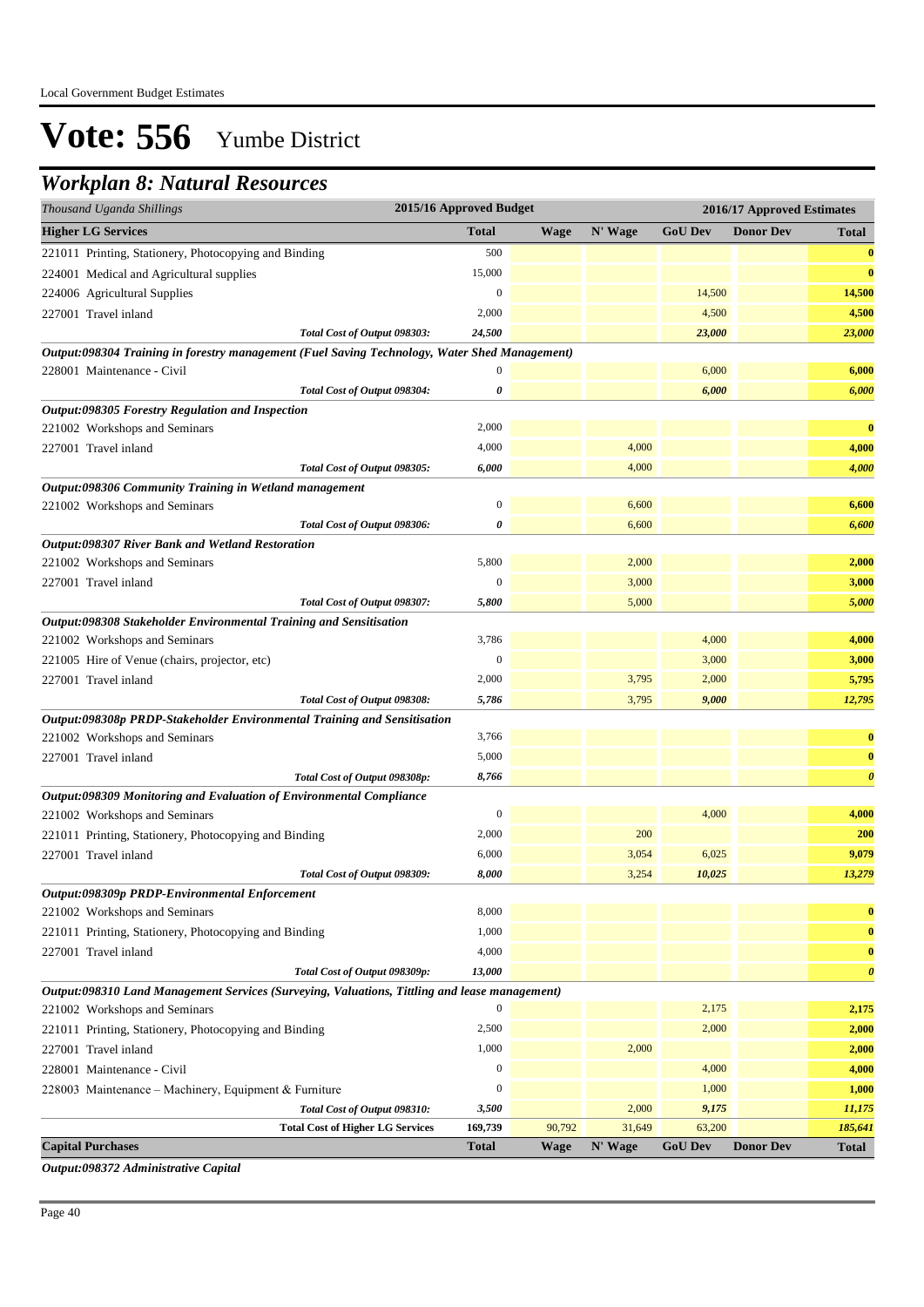## *Workplan 8: Natural Resources*

| Thousand Uganda Shillings                    |                                                                   | 2015/16 Approved Budget                                                                                                              |                     |              |                                          | 2016/17 Approved Estimates |              |
|----------------------------------------------|-------------------------------------------------------------------|--------------------------------------------------------------------------------------------------------------------------------------|---------------------|--------------|------------------------------------------|----------------------------|--------------|
| <b>Capital Purchases</b>                     |                                                                   | Total                                                                                                                                | Wage                | N' Wage      | <b>GoU Dev</b>                           | <b>Donor Dev</b>           | <b>Total</b> |
| 312201 Transport Equipment                   |                                                                   | $\mathbf{0}$                                                                                                                         | $\overline{0}$      | $\mathbf{0}$ | 17,000                                   | $\overline{0}$             | 17,000       |
| <b>Total LCIII: YUMBE TC</b>                 |                                                                   |                                                                                                                                      | <b>LCIV: ARINGA</b> |              |                                          |                            | 17,000       |
| LCII: Arunga                                 | LCI: Natural resources Department                                 | 6 bicycles procured for forest Guards<br>Source: District Discretionary Developme                                                    |                     |              |                                          | 2,000                      |              |
| LCII: Arunga                                 | LCI: Natural resources Department                                 | 1 motorcycle procured for Environment Officer.                                                                                       |                     |              | Source: District Discretionary Developme |                            | 15,000       |
| 312202 Machinery and Equipment               |                                                                   | $\theta$                                                                                                                             | $\overline{0}$      | $\mathbf{0}$ | 3,300                                    | $\theta$                   | 3,300        |
| Total LCIII: YUMBE TC<br><b>LCIV: ARINGA</b> |                                                                   |                                                                                                                                      |                     |              |                                          |                            | 3,300        |
| LCII: Arunga                                 |                                                                   | LCI: Natural Resources Office - Dist 1 solar invetor procured for system in the Natural Dep Source: District Discretionary Developme |                     |              |                                          |                            |              |
| LCII: Arunga                                 | LCI: Natural Resources Office - Dist 1 Scanner procured for DNRO  |                                                                                                                                      |                     |              | Source: District Discretionary Developme |                            | 800          |
| LCII: Arunga                                 | LCI: Natural Resources Office - Dist  1 printer procured for DNRO |                                                                                                                                      |                     |              | Source: District Discretionary Developme |                            | 500          |
| 312203 Furniture & Fixtures                  |                                                                   | $\mathbf{0}$                                                                                                                         | $\overline{0}$      | $\mathbf{0}$ | 7,000                                    | $\mathbf{0}$               | 7,000        |
| <b>Total LCIII: YUMBE TC</b>                 |                                                                   |                                                                                                                                      | <b>LCIV: ARINGA</b> |              |                                          |                            | 7,000        |
| LCII: Arunga                                 | LCI: Natural resources Department                                 | 6 sets of bookshelves and 4 file cabinets procured for t Source: District Discretionary Developme                                    |                     |              |                                          |                            | 3,500        |
| LCII: Arunga                                 | LCI: Natural resources Department                                 | 4 sets of office furniture for ALC of Kei, Odravu, Ro                                                                                |                     |              | Source: District Discretionary Developme |                            | 3,500        |
|                                              |                                                                   | Total Cost of Output 098372:<br>0                                                                                                    | $\overline{0}$      | $\mathbf{0}$ | 27,300                                   | $\theta$                   | 27,300       |
|                                              |                                                                   | <b>Total Cost of Capital Purchases</b><br>$\bf{0}$                                                                                   | $\overline{0}$      | $\mathbf{0}$ | 27,300                                   | $\bf{0}$                   | 27,300       |
|                                              | <b>Total Cost of function Natural Resources Management</b>        | 169,739                                                                                                                              | 90,792              | 31,649       | 90,500                                   | $\bf{0}$                   | 212,941      |
| <b>Total Cost of Natural Resources</b>       |                                                                   | 169,739                                                                                                                              | 90,792              | 31,649       | 90,500                                   | $\bf{0}$                   | 212,941      |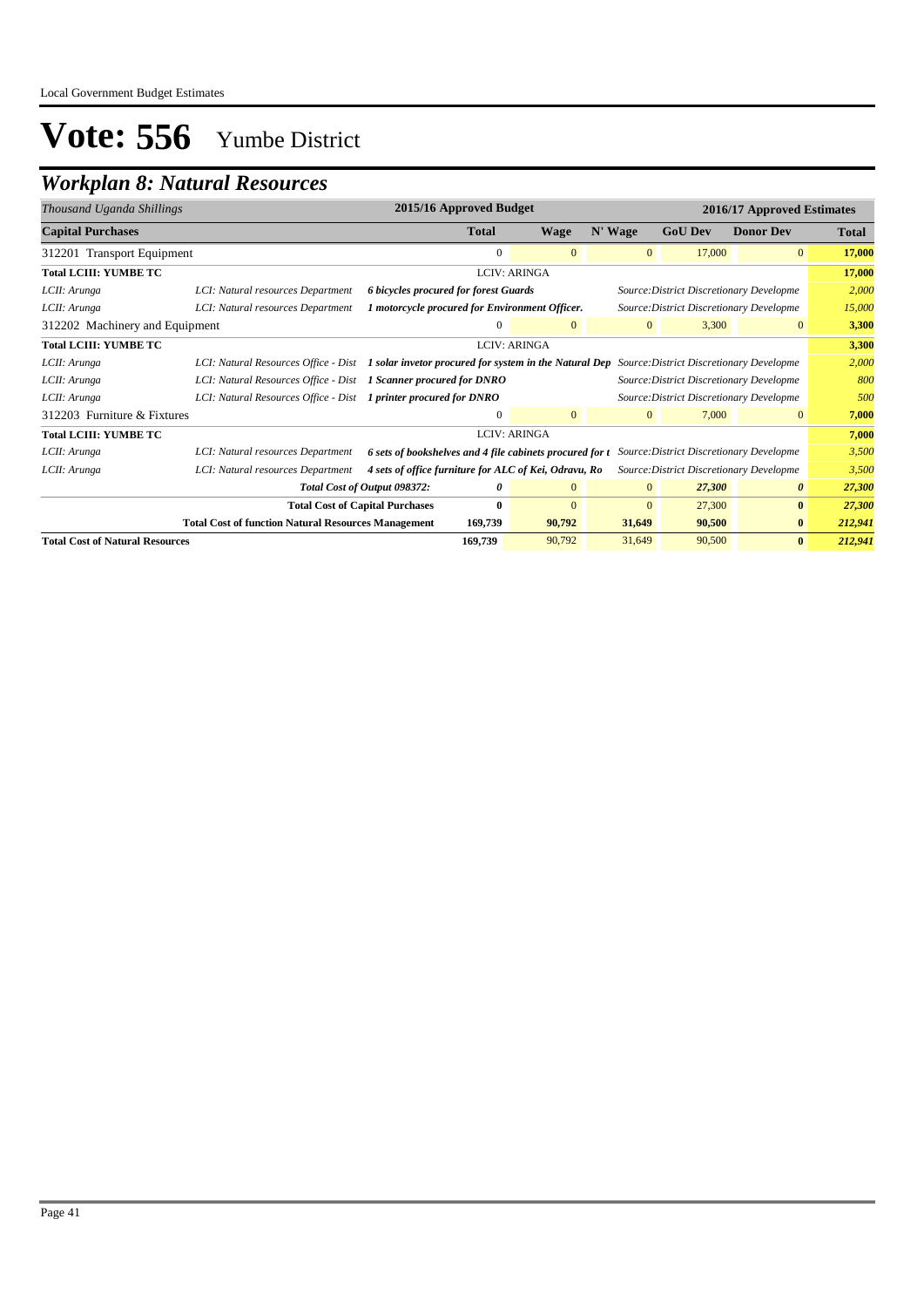## *Workplan 9: Community Based Services*

#### **(i) Overview of Workplan Revenue and Expenditures**

| <b>UShs Thousand</b>                                 | 2015/16                   |                         | 2016/17                          |
|------------------------------------------------------|---------------------------|-------------------------|----------------------------------|
|                                                      | Approved<br><b>Budget</b> | Outturn by<br>end March | <b>Approved</b><br><b>Budget</b> |
| A: Breakdown of Workplan Revenues:                   |                           |                         |                                  |
| <b>Recurrent Revenues</b>                            | 233,243                   | 243,063                 | 289,812                          |
| District Unconditional Grant (Non-Wage)              | 36,000                    | 23,247                  | 10,000                           |
| District Unconditional Grant (Wage)                  | 107,084                   | 138,432                 | 184,892                          |
| <b>Locally Raised Revenues</b>                       | 10,000                    | 2,363                   | 8,000                            |
| Other Transfers from Central Government              |                           | 18,901                  |                                  |
| Sector Conditional Grant (Non-Wage)                  | 80,159                    | 60,120                  | 86,920                           |
| <b>Development Revenues</b>                          | 909,274                   | 258,732                 | 945,428                          |
| District Discretionary Development Equalization Gran | 213,194                   | 191,722                 | 15,000                           |
| Donor Funding                                        | 246,080                   | 18,009                  | 446,080                          |
| Other Transfers from Central Government              | 450,000                   | 48,835                  | 480,000                          |
| <b>Transitional Development Grant</b>                |                           | $\Omega$                | 4,348                            |
| Unspent balances - Conditional Grants                |                           | 83                      |                                  |
| Unspent balances - UnConditional Grants              |                           | 83                      |                                  |
| <b>Total Revenues</b>                                | 1,142,517                 | 501,795                 | 1,235,240                        |
| <b>B: Breakdown of Workplan Expenditures:</b>        |                           |                         |                                  |
| Recurrent Expenditure                                | 233,243                   | 204,563                 | 289,812                          |
| Wage                                                 | 107.084                   | 138,432                 | 184,892                          |
| Non Wage                                             | 126,159                   | 66,130                  | 104,920                          |
| Development Expenditure                              | 909,274                   | 253,653                 | 945,428                          |
| Domestic Development                                 | 663,194                   | 235643.521              | 499,348                          |
| Donor Development                                    | 246,080                   | 18,009                  | 446,080                          |
| <b>Total Expenditure</b>                             | 1,142,517                 | 458,215                 | 1,235,240                        |

**(ii) Details of Workplan Revenues and Expenditures**

### *Expenditure Details for Workplan 9: Community Based Services*

| <b>LG Function 1081 Community Mobilisation and Empowerment</b>    |                         |             |         |                |                            |                       |  |  |  |
|-------------------------------------------------------------------|-------------------------|-------------|---------|----------------|----------------------------|-----------------------|--|--|--|
| Thousand Uganda Shillings                                         | 2015/16 Approved Budget |             |         |                | 2016/17 Approved Estimates |                       |  |  |  |
| <b>Lower Local Services</b>                                       | <b>Total</b>            | <b>Wage</b> | N' Wage | <b>GoU Dev</b> | <b>Donor Dev</b>           | <b>Total</b>          |  |  |  |
| Output:108151 Community Development Services for LLGs (LLS)       |                         |             |         |                |                            |                       |  |  |  |
| 263204 Transfers to other govt. units (Capital)                   | 202,535                 |             |         |                |                            | $\bf{0}$              |  |  |  |
| Total Cost of Output 108151:                                      | 202,535                 |             |         |                |                            | $\boldsymbol{\theta}$ |  |  |  |
| <b>Total Cost of Lower Local Services</b>                         | 202,535                 |             |         |                |                            | $\boldsymbol{\theta}$ |  |  |  |
| <b>Higher LG Services</b>                                         | <b>Total</b>            | <b>Wage</b> | N' Wage | <b>GoU Dev</b> | <b>Donor Dev</b>           | <b>Total</b>          |  |  |  |
| Output:108101 Operation of the Community Based Sevices Department |                         |             |         |                |                            |                       |  |  |  |
| 211101 General Staff Salaries                                     | 107,084                 | 184,892     |         |                |                            | 184,892               |  |  |  |
| 221002 Workshops and Seminars                                     | $\mathbf{0}$            |             | 1,000   | 8,400          |                            | 9,400                 |  |  |  |
| 221009 Welfare and Entertainment                                  | $\mathbf{0}$            |             | 1,000   |                |                            | 1,000                 |  |  |  |
| 221011 Printing, Stationery, Photocopying and Binding             | 5,071                   |             | 2,000   | 2,000          |                            | 4,000                 |  |  |  |
| 221012 Small Office Equipment                                     | $\mathbf{0}$            |             | 800     |                |                            | 800                   |  |  |  |
| 221014 Bank Charges and other Bank related costs                  | 1,009                   |             |         |                |                            | $\bf{0}$              |  |  |  |
| 222001 Telecommunications                                         | $\mathbf{0}$            |             |         | 1,000          |                            | 1,000                 |  |  |  |
| 223005 Electricity                                                | $\mathbf{0}$            |             | 250     |                |                            | 250                   |  |  |  |
| 223006 Water                                                      | $\mathbf{0}$            |             | 250     |                |                            | 250                   |  |  |  |
| 227001 Travel inland                                              | 13,581                  |             | 3,220   | 17,000         |                            | 20,220                |  |  |  |
| 227004 Fuel, Lubricants and Oils                                  | 1,000                   |             | 1,000   |                |                            | 1,000                 |  |  |  |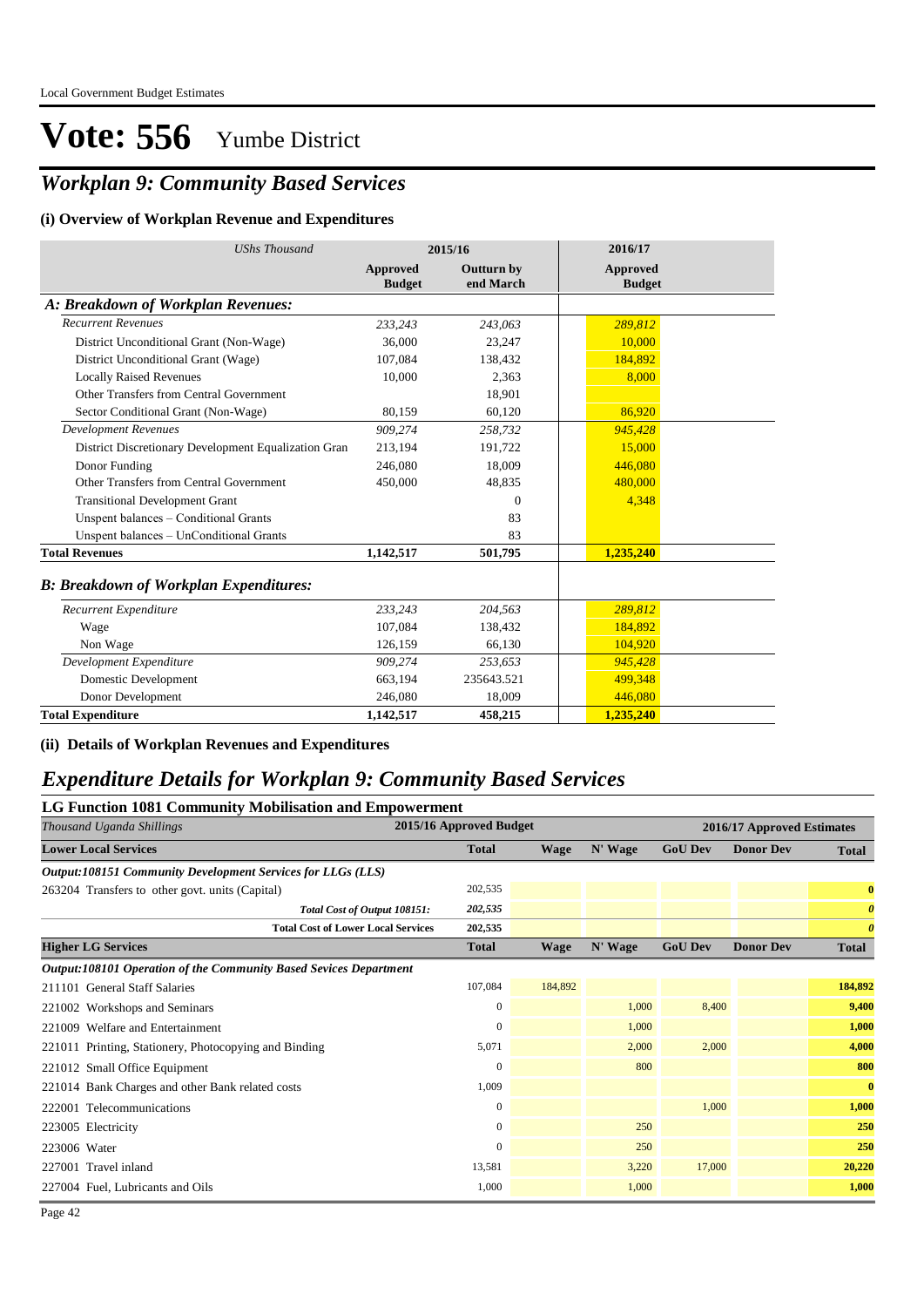## *Workplan 9: Community Based Services*

| Thousand Uganda Shillings                                 | 2015/16 Approved Budget |             |         |                | 2016/17 Approved Estimates |                       |
|-----------------------------------------------------------|-------------------------|-------------|---------|----------------|----------------------------|-----------------------|
| <b>Higher LG Services</b>                                 | <b>Total</b>            | <b>Wage</b> | N' Wage | <b>GoU Dev</b> | <b>Donor Dev</b>           | <b>Total</b>          |
| 228003 Maintenance - Machinery, Equipment & Furniture     | 2,000                   |             | 1,200   |                |                            | 1,200                 |
| Total Cost of Output 108101:                              | 129,744                 | 184,892     | 10,720  | 28,400         |                            | 224,012               |
| Output:108102 Probation and Welfare Support               |                         |             |         |                |                            |                       |
| 221002 Workshops and Seminars                             | $\boldsymbol{0}$        |             | 1,800   |                |                            | 1,800                 |
| 221011 Printing, Stationery, Photocopying and Binding     | 800                     |             |         |                |                            | $\bf{0}$              |
| 222001 Telecommunications                                 | $\boldsymbol{0}$        |             | 1,100   |                |                            | 1,100                 |
| 227001 Travel inland                                      | 2,000                   |             | 2,400   |                |                            | 2,400                 |
| 227004 Fuel, Lubricants and Oils                          | 1,200                   |             |         |                |                            | $\bf{0}$              |
| Total Cost of Output 108102:                              | 4,000                   |             | 5,300   |                |                            | 5,300                 |
| <b>Output:108103 Social Rehabilitation Services</b>       |                         |             |         |                |                            |                       |
| 221011 Printing, Stationery, Photocopying and Binding     | 800                     |             |         |                |                            | $\bf{0}$              |
| 227001 Travel inland                                      | 2,000                   |             |         |                |                            | $\bf{0}$              |
| 227004 Fuel, Lubricants and Oils                          | 1,200                   |             |         |                |                            | $\bf{0}$              |
| Total Cost of Output 108103:                              | 4,000                   |             |         |                |                            | $\boldsymbol{\theta}$ |
| <b>Output:108104 Community Development Services (HLG)</b> |                         |             |         |                |                            |                       |
| 221002 Workshops and Seminars                             | 1,000                   |             | 1,200   |                |                            | 1,200                 |
| 221011 Printing, Stationery, Photocopying and Binding     | 400                     |             |         |                |                            | $\bf{0}$              |
| 227001 Travel inland                                      | 2,889                   |             | 2,800   | 4,348          |                            | 7,148                 |
| 227004 Fuel, Lubricants and Oils                          | 700                     |             |         |                |                            | $\bf{0}$              |
| 228003 Maintenance - Machinery, Equipment & Furniture     | $\mathbf{0}$            |             | 1,100   |                |                            | 1,100                 |
| Total Cost of Output 108104:                              | 4,989                   |             | 5,100   | 4,348          |                            | 9,448                 |
| Output:108105 Adult Learning                              |                         |             |         |                |                            |                       |
| 211102 Contract Staff Salaries (Incl. Casuals, Temporary) | $\boldsymbol{0}$        |             | 5,000   |                |                            | 5,000                 |
| 211103 Allowances                                         | 4,700                   |             |         |                |                            | $\bf{0}$              |
| 221002 Workshops and Seminars                             | 4,600                   |             | 2,000   |                |                            | 2,000                 |
| 221011 Printing, Stationery, Photocopying and Binding     | 1,296                   |             | 5,000   |                |                            | 5,000                 |
| 221014 Bank Charges and other Bank related costs          | 500                     |             |         |                |                            | $\bf{0}$              |
| 222001 Telecommunications                                 | 600                     |             |         |                |                            | $\bf{0}$              |
| 227001 Travel inland                                      | 4,000                   |             | 6,000   |                |                            | 6,000                 |
| 227004 Fuel, Lubricants and Oils                          | 2,000                   |             | 2,000   |                |                            | 2,000                 |
| 228002 Maintenance - Vehicles                             | 2,000                   |             |         |                |                            | $\bf{0}$              |
| Total Cost of Output 108105:                              | 19,696                  |             | 20,000  |                |                            | 20,000                |
| Output:108107 Gender Mainstreaming                        |                         |             |         |                |                            |                       |
| 221002 Workshops and Seminars                             | 80,000                  |             |         |                | 411,040                    | 411,040               |
| 221011 Printing, Stationery, Photocopying and Binding     | 13,195                  |             |         |                | 1,000                      | 1,000                 |
| 221014 Bank Charges and other Bank related costs          | 1,000                   |             |         |                | 1,200                      | 1,200                 |
| 222001 Telecommunications                                 | 2,300                   |             |         |                |                            | $\bf{0}$              |
| 227001 Travel inland                                      | 140,393                 |             | 2,000   |                | 32,840                     | 34,840                |
| 227004 Fuel, Lubricants and Oils                          | 7,192                   |             |         |                |                            | $\bf{0}$              |
| 228001 Maintenance - Civil                                | 10,000                  |             |         |                |                            | $\bf{0}$              |
| Total Cost of Output 108107:                              | 254,080                 |             | 2,000   |                | 446,080                    | 448,080               |
| Output:108108 Children and Youth Services                 |                         |             |         |                |                            |                       |
| 221002 Workshops and Seminars                             | 8,000                   |             |         | 6,840          |                            | 6,840                 |
| 221011 Printing, Stationery, Photocopying and Binding     | 1,635                   |             |         | 4,000          |                            | 4,000                 |
| 221014 Bank Charges and other Bank related costs          | 500                     |             |         | 1,200          |                            | 1,200                 |
| 224001 Medical and Agricultural supplies                  | $\boldsymbol{0}$        |             |         | 431,160        |                            | 431,160               |
| 224006 Agricultural Supplies                              | 430,865                 |             |         |                |                            | $\bf{0}$              |
| 227001 Travel inland                                      | 5,000                   |             |         | 8,400          |                            | 8,400                 |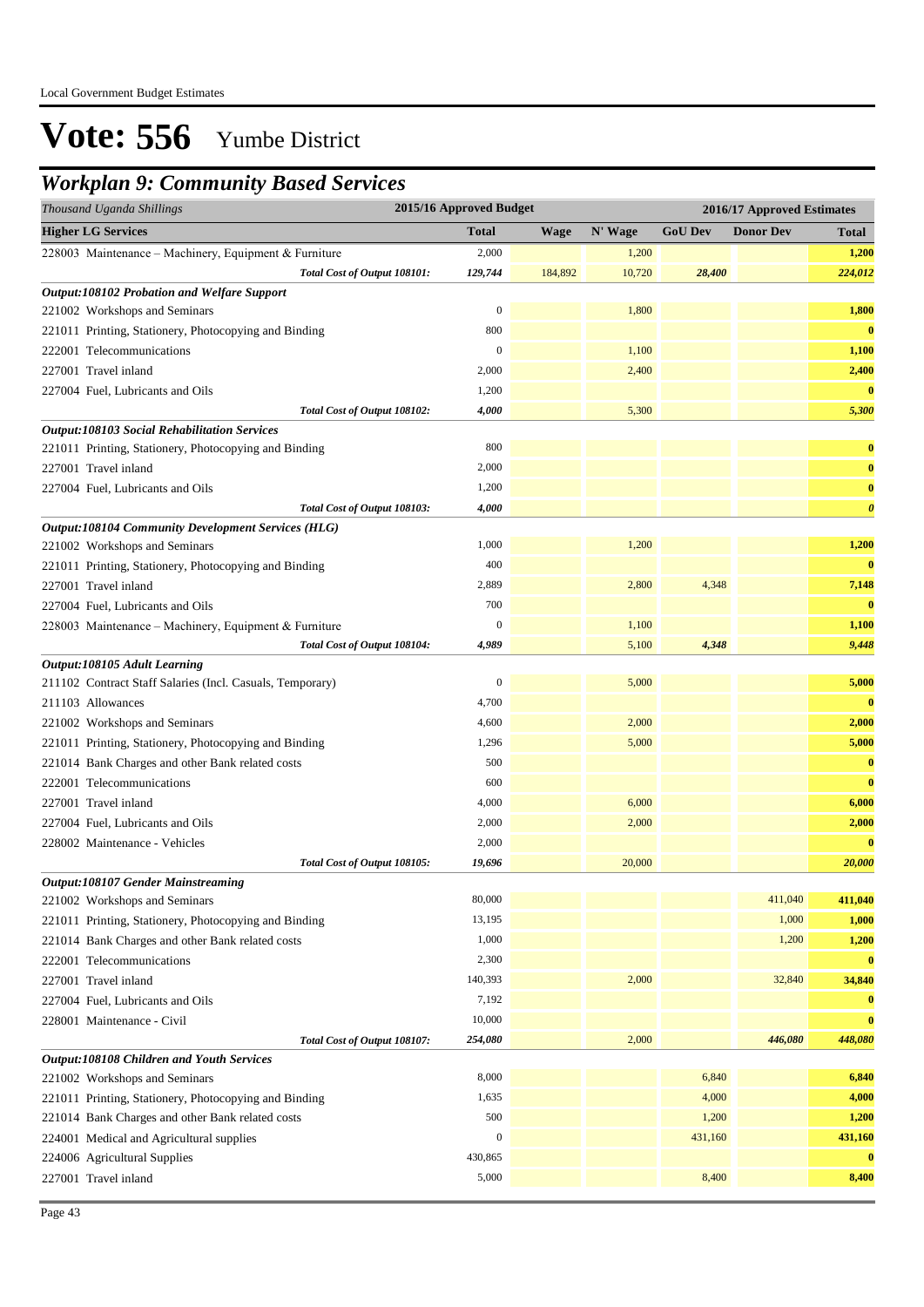### *Workplan 9: Community Based Services*

| Thousand Uganda Shillings                               | 2015/16 Approved Budget |             |         |                | 2016/17 Approved Estimates |                       |
|---------------------------------------------------------|-------------------------|-------------|---------|----------------|----------------------------|-----------------------|
| <b>Higher LG Services</b>                               | <b>Total</b>            | <b>Wage</b> | N' Wage | <b>GoU Dev</b> | <b>Donor Dev</b>           | <b>Total</b>          |
| 227004 Fuel, Lubricants and Oils                        | 2,000                   |             |         |                |                            | $\bf{0}$              |
| 228002 Maintenance - Vehicles                           | 2,000                   |             |         |                |                            | $\bf{0}$              |
| Total Cost of Output 108108:                            | 450,000                 |             |         | 451,600        |                            | 451,600               |
| <b>Output:108109 Support to Youth Councils</b>          |                         |             |         |                |                            |                       |
| 221002 Workshops and Seminars                           | 2,000                   |             | 3,200   |                |                            | 3,200                 |
| 221011 Printing, Stationery, Photocopying and Binding   | 1,000                   |             | 1,000   |                |                            | 1,000                 |
| 222001 Telecommunications                               | 286                     |             |         |                |                            | $\bf{0}$              |
| 227001 Travel inland                                    | 2,000                   |             | 2,000   |                |                            | 2,000                 |
| 227004 Fuel, Lubricants and Oils                        | 1,300                   |             |         |                |                            | $\bf{0}$              |
| 228002 Maintenance - Vehicles                           | 1,000                   |             |         |                |                            | $\bf{0}$              |
| 228003 Maintenance - Machinery, Equipment & Furniture   | $\boldsymbol{0}$        |             | 1,800   |                |                            | 1,800                 |
| 282101 Donations                                        | 1,600                   |             |         |                |                            | $\bf{0}$              |
| Total Cost of Output 108109:                            | 9,186                   |             | 8,000   |                |                            | 8,000                 |
| Output:108110 Support to Disabled and the Elderly       |                         |             |         |                |                            |                       |
| 221002 Workshops and Seminars                           | 2,000                   |             | 4,400   |                |                            | 4,400                 |
| 221011 Printing, Stationery, Photocopying and Binding   | 1,194                   |             | 600     |                |                            | 600                   |
| 222001 Telecommunications                               | 550                     |             |         |                |                            | $\bf{0}$              |
| 224006 Agricultural Supplies                            | 34,657                  |             | 33,757  |                |                            | 33,757                |
| 227001 Travel inland                                    | 3,500                   |             | 2,043   |                |                            | 2,043                 |
| 227004 Fuel, Lubricants and Oils                        | 1,200                   |             |         |                |                            | $\bf{0}$              |
| Total Cost of Output 108110:                            | 43,101                  |             | 40,800  |                |                            | 40,800                |
| Output:108111 Culture mainstreaming                     |                         |             |         |                |                            |                       |
| 211103 Allowances                                       | 2,000                   |             |         |                |                            | $\bf{0}$              |
| 221002 Workshops and Seminars                           | 2,000                   |             | 4,000   |                |                            | 4,000                 |
| 221011 Printing, Stationery, Photocopying and Binding   | 1,000                   |             | 1,000   |                |                            | 1,000                 |
| 227001 Travel inland                                    | 1,500                   |             |         |                |                            | $\bf{0}$              |
| 227004 Fuel, Lubricants and Oils                        | 1,500                   |             |         |                |                            | $\bf{0}$              |
| Total Cost of Output 108111:                            | 8,000                   |             | 5,000   |                |                            | 5,000                 |
| Output:108112 Work based inspections                    |                         |             |         |                |                            |                       |
| 227001 Travel inland                                    | 1,500                   |             |         |                |                            | $\bf{0}$              |
| 227004 Fuel, Lubricants and Oils                        | 500                     |             |         |                |                            | $\bf{0}$              |
| Total Cost of Output 108112:                            | 2,000                   |             |         |                |                            | $\boldsymbol{\theta}$ |
| Output:108113 Labour dispute settlement                 |                         |             |         |                |                            |                       |
| 227001 Travel inland                                    | 1,500                   |             |         |                |                            | $\bf{0}$              |
| 227004 Fuel, Lubricants and Oils                        | 500                     |             |         |                |                            | $\bf{0}$              |
| Total Cost of Output 108113:                            | 2,000                   |             |         |                |                            | $\boldsymbol{\theta}$ |
| <b>Output:108114 Representation on Women's Councils</b> |                         |             |         |                |                            |                       |
| 221002 Workshops and Seminars                           | 2,000                   |             | 2,000   |                |                            | 2,000                 |
| 221011 Printing, Stationery, Photocopying and Binding   | 1,000                   |             | 400     |                |                            | 400                   |
| 222001 Telecommunications                               | 586                     |             |         |                |                            | $\bf{0}$              |
| 227001 Travel inland                                    | 3,000                   |             | 2,000   |                |                            | 2,000                 |
| 227004 Fuel, Lubricants and Oils                        | 1,000                   |             |         |                |                            | $\bf{0}$              |
| 282101 Donations                                        | 1,600                   |             | 3,600   |                |                            | 3,600                 |
| Total Cost of Output 108114:                            | 9,186                   |             | 8,000   |                |                            | 8,000                 |
| <b>Total Cost of Higher LG Services</b>                 | 939,983                 | 184,892     | 104,920 | 484,348        | 446,080                    | 1,220,240             |
| <b>Capital Purchases</b>                                | <b>Total</b>            | <b>Wage</b> | N' Wage | <b>GoU Dev</b> | <b>Donor Dev</b>           | Total                 |

*Output:108175 Non Standard Service Delivery Capital*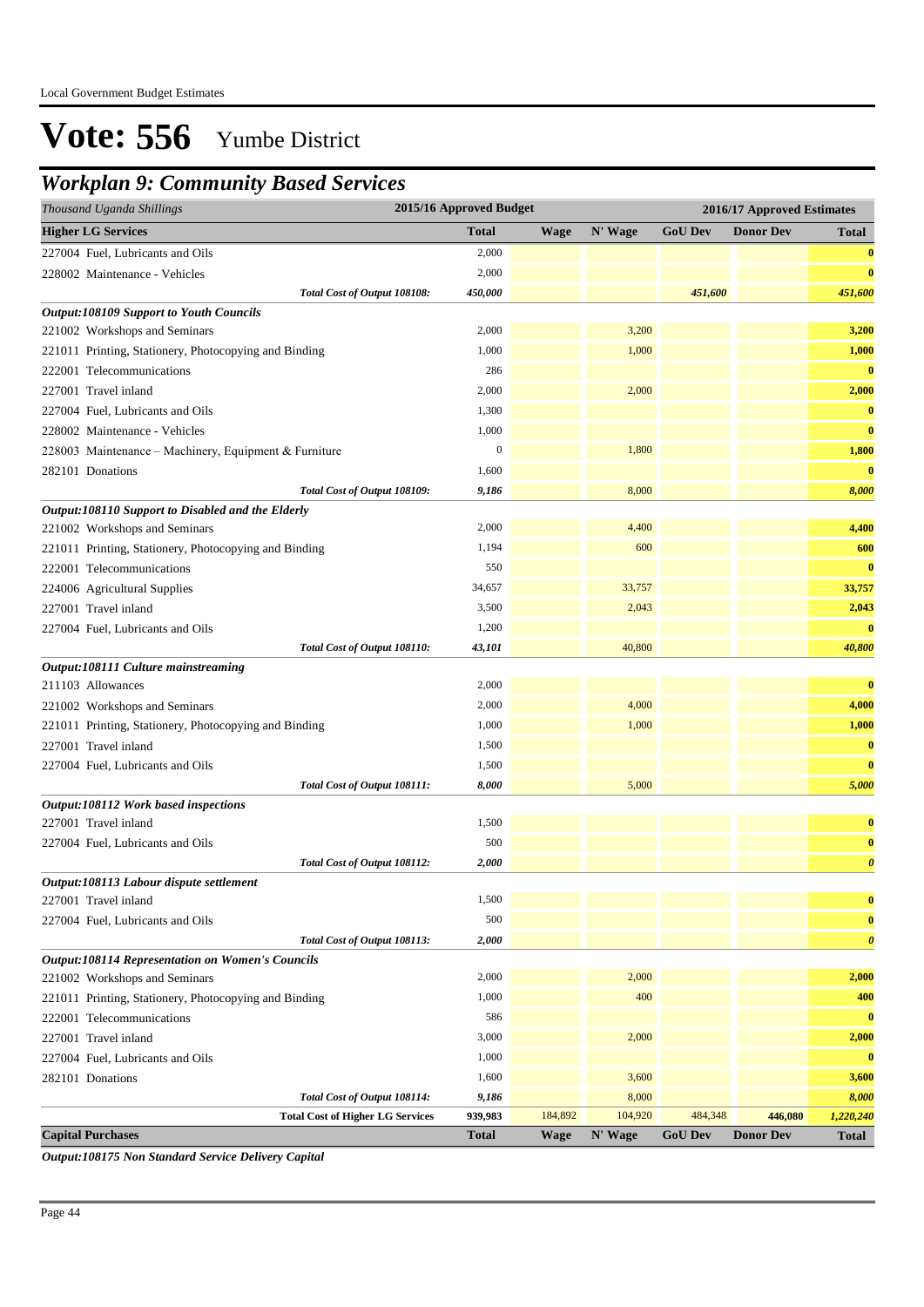## *Workplan 9: Community Based Services*

| Thousand Uganda Shillings                     |                                                                             | 2015/16 Approved Budget                                                                                                          |                     |              |                                          | 2016/17 Approved Estimates |              |  |
|-----------------------------------------------|-----------------------------------------------------------------------------|----------------------------------------------------------------------------------------------------------------------------------|---------------------|--------------|------------------------------------------|----------------------------|--------------|--|
| <b>Capital Purchases</b>                      |                                                                             | <b>Total</b>                                                                                                                     | Wage                | N' Wage      | <b>GoU Dev</b>                           | <b>Donor Dev</b>           | <b>Total</b> |  |
| 312202 Machinery and Equipment                |                                                                             | 0                                                                                                                                | $\overline{0}$      | $\mathbf{0}$ | 10,000                                   | $\overline{0}$             | 10,000       |  |
| <b>Total LCIII: YUMBE TC</b>                  |                                                                             |                                                                                                                                  | <b>LCIV: ARINGA</b> |              |                                          |                            | 10,000       |  |
| LCII: Arunga                                  |                                                                             | LCI: Community Based Services Dep 3 laptop computers with other assessories procured fo Source: District Discretionary Developme |                     |              |                                          |                            |              |  |
| 312203 Furniture & Fixtures                   |                                                                             |                                                                                                                                  | $\Omega$            | $\mathbf{0}$ | 5,000                                    | $\mathbf{0}$               | 5,000        |  |
| <b>Total LCIII: YUMBE TC</b>                  |                                                                             |                                                                                                                                  | <b>LCIV: ARINGA</b> |              |                                          |                            | 5,000        |  |
| LCII: Arunga                                  | LCI: Community Based Services Dep 1 set office furniture procured for DCDO. |                                                                                                                                  |                     |              | Source: District Discretionary Developme |                            | 5,000        |  |
|                                               | Total Cost of Output 108175:                                                | 0                                                                                                                                | $\overline{0}$      | $\mathbf{0}$ | 15,000                                   | 0                          | 15,000       |  |
|                                               | <b>Total Cost of Capital Purchases</b>                                      | $\mathbf{0}$                                                                                                                     | $\overline{0}$      | $\mathbf{0}$ | 15,000                                   | $\bf{0}$                   | 15,000       |  |
|                                               | <b>Total Cost of function Community Mobilisation and Empowerment</b>        | 1,142,517                                                                                                                        | 184,892             | 104,920      | 499,348                                  | 446,080                    | 1,235,240    |  |
| <b>Total Cost of Community Based Services</b> |                                                                             | 1,142,517                                                                                                                        | 184,892             | 104,920      | 499,348                                  | 446,080                    | 1,235,240    |  |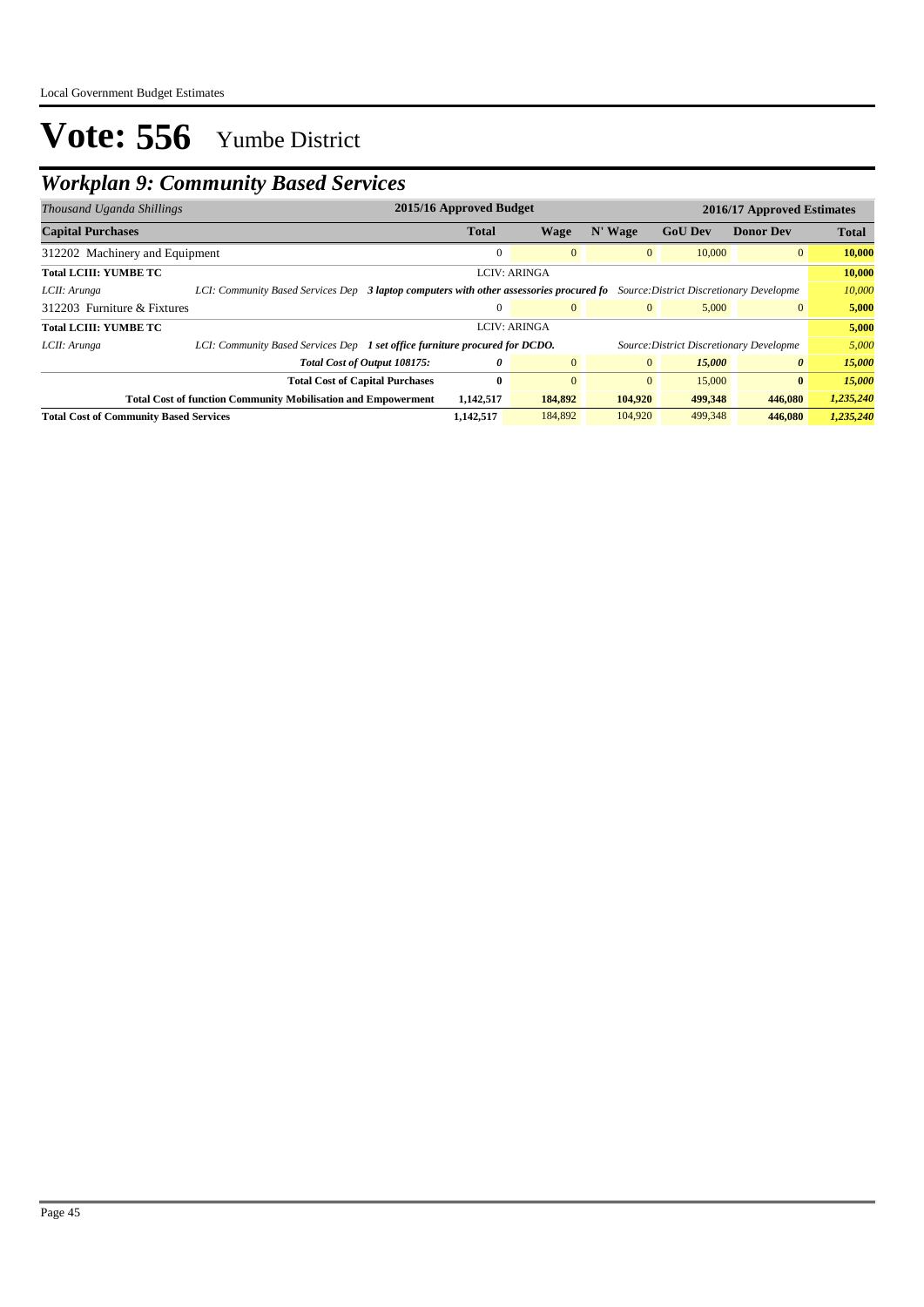## *Workplan 10: Planning*

#### **(i) Overview of Workplan Revenue and Expenditures**

| <b>UShs Thousand</b>                                 |                           | 2015/16                        | 2016/17                   |
|------------------------------------------------------|---------------------------|--------------------------------|---------------------------|
|                                                      | Approved<br><b>Budget</b> | <b>Outturn by</b><br>end March | Approved<br><b>Budget</b> |
| A: Breakdown of Workplan Revenues:                   |                           |                                |                           |
| <b>Recurrent Revenues</b>                            | 94,361                    | 76,250                         | 128,960                   |
| District Unconditional Grant (Non-Wage)              | 60,000                    | 44,031                         | 70,000                    |
| District Unconditional Grant (Wage)                  | 34,361                    | 32,219                         | 48,960                    |
| <b>Locally Raised Revenues</b>                       |                           | $\Omega$                       | 10,000                    |
| <b>Development Revenues</b>                          | 500,055                   | 58,889                         | 473,274                   |
| District Discretionary Development Equalization Gran | 62,492                    | 48,888                         | 37,071                    |
| Donor Funding                                        | 437,563                   | 10,001                         | 436,203                   |
| <b>Total Revenues</b>                                | 594,416                   | 135,139                        | 602,234                   |
| <b>B: Breakdown of Workplan Expenditures:</b>        |                           |                                |                           |
| Recurrent Expenditure                                | 94,361                    | 76,249                         | 128,960                   |
| Wage                                                 | 34,361                    | 32,219                         | 48,960                    |
| Non Wage                                             | 60,000                    | 44,030                         | 80,000                    |
| Development Expenditure                              | 500,055                   | 58,889                         | 473,274                   |
| Domestic Development                                 | 62,492                    | 48888.29                       | 37,071                    |
| Donor Development                                    | 437,563                   | 10,001                         | 436,203                   |
| <b>Total Expenditure</b>                             | 594,416                   | 135,139                        | 602,234                   |

#### **(ii) Details of Workplan Revenues and Expenditures**

### *Expenditure Details for Workplan 10: Planning*

| <b>LG Function 1383 Local Government Planning Services</b> |                         |             |         |                |                            |              |  |  |  |
|------------------------------------------------------------|-------------------------|-------------|---------|----------------|----------------------------|--------------|--|--|--|
| Thousand Uganda Shillings                                  | 2015/16 Approved Budget |             |         |                | 2016/17 Approved Estimates |              |  |  |  |
| <b>Higher LG Services</b>                                  | <b>Total</b>            | <b>Wage</b> | N' Wage | <b>GoU Dev</b> | <b>Donor Dev</b>           | <b>Total</b> |  |  |  |
| Output:138301 Management of the District Planning Office   |                         |             |         |                |                            |              |  |  |  |
| 211101 General Staff Salaries                              | 34,361                  | 48,960      |         |                |                            | 48,960       |  |  |  |
| 211103 Allowances                                          | 2,000                   |             | 2,400   |                |                            | 2,400        |  |  |  |
| 213001 Medical expenses (To employees)                     | $\overline{0}$          |             | 1,000   |                |                            | 1,000        |  |  |  |
| 221002 Workshops and Seminars                              | 1,000                   |             | 4,000   |                |                            | 4,000        |  |  |  |
| 221008 Computer supplies and Information Technology (IT)   | 2,400                   |             | 2,000   |                |                            | 2,000        |  |  |  |
| 221009 Welfare and Entertainment                           | $\mathbf{0}$            |             | 2,400   |                |                            | 2,400        |  |  |  |
| 221011 Printing, Stationery, Photocopying and Binding      | 2,000                   |             | 2,000   |                |                            | 2,000        |  |  |  |
| 221012 Small Office Equipment                              | 600                     |             |         |                |                            | $\bf{0}$     |  |  |  |
| 221014 Bank Charges and other Bank related costs           | $\mathbf{0}$            |             | 800     |                |                            | 800          |  |  |  |
| 222001 Telecommunications                                  | 1,000                   |             | 1,000   |                |                            | 1,000        |  |  |  |
| 223005 Electricity                                         | $\Omega$                |             | 1,000   |                |                            | 1,000        |  |  |  |
| 227001 Travel inland                                       | 8,000                   |             | 10,800  |                |                            | 10,800       |  |  |  |
| 227004 Fuel, Lubricants and Oils                           | 2,000                   |             | 2,000   |                |                            | 2,000        |  |  |  |
| 228002 Maintenance - Vehicles                              | $\mathbf{0}$            |             | 6,000   |                |                            | 6,000        |  |  |  |
| 228003 Maintenance – Machinery, Equipment & Furniture      | 1,000                   |             |         |                |                            | $\bf{0}$     |  |  |  |
| Total Cost of Output 138301:                               | 54,361                  | 48,960      | 35,400  |                |                            | 84,360       |  |  |  |
| <b>Output:138302 District Planning</b>                     |                         |             |         |                |                            |              |  |  |  |
| 221002 Workshops and Seminars                              | 2,000                   |             | 6,400   |                |                            | 6,400        |  |  |  |
| 221008 Computer supplies and Information Technology (IT)   | 2,000                   |             | 1,000   |                |                            | 1,000        |  |  |  |
| 221011 Printing, Stationery, Photocopying and Binding      | 4,000                   |             | 2,000   |                |                            | 2,000        |  |  |  |
| 227001 Travel inland                                       | 2,000                   |             | 2,600   |                |                            | 2,600        |  |  |  |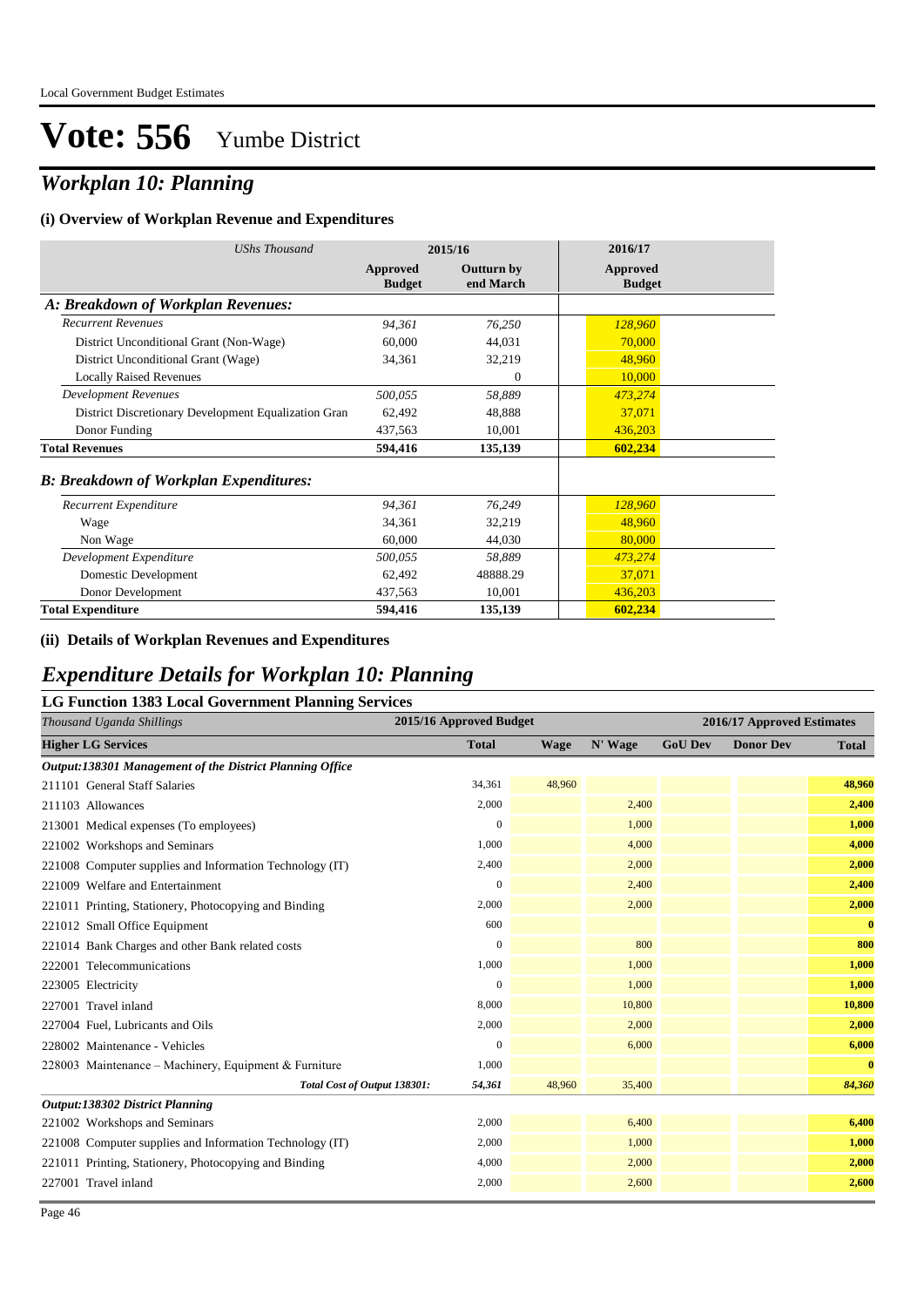## *Workplan 10: Planning*

| <b>Higher LG Services</b><br><b>Total</b><br>N' Wage<br><b>GoU Dev</b><br><b>Donor Dev</b><br><b>Wage</b><br><b>Total</b><br>Total Cost of Output 138302:<br>10,000<br>12,000<br>12,000<br>Output:138303 Statistical data collection<br>2,000<br>6,000<br>221002 Workshops and Seminars<br>6,000<br>$\boldsymbol{0}$<br>1,000<br>1,000<br>221008 Computer supplies and Information Technology (IT)<br>1,000<br>1,000<br>221011 Printing, Stationery, Photocopying and Binding<br>1,000<br>2,000<br>2,000<br>2,000<br>227001 Travel inland<br>10,000<br>5,000<br>10,000<br>Total Cost of Output 138303:<br>Output:138304 Demographic data collection<br>146,000<br>$\bf{0}$<br>211103 Allowances<br>187,563<br>236,000<br>236,000<br>221002 Workshops and Seminars<br>6,000<br>2,000<br>2,000<br>221008 Computer supplies and Information Technology (IT)<br>9,000<br>2,000<br>14,000<br>221011 Printing, Stationery, Photocopying and Binding<br>12,000<br>1,000<br>$\bf{0}$<br>221012 Small Office Equipment<br>2,000<br>1,850<br>1,850<br>221014 Bank Charges and other Bank related costs<br>3,000<br>16,850<br>16,850<br>222001 Telecommunications<br>4,600<br>174,103<br>227001 Travel inland<br>64,000<br>169,503<br>$\bf{0}$<br>227004 Fuel, Lubricants and Oils<br>2,000<br>2,000<br>$\bf{0}$<br>228003 Maintenance - Machinery, Equipment & Furniture<br>422,563<br>8,600<br>436,203<br>444,803<br>Total Cost of Output 138304:<br>Output:138306 Development Planning<br>4,000<br>4,000<br>4,000<br>221002 Workshops and Seminars<br>$\mathbf{0}$<br>1,000<br>1,000<br>221008 Computer supplies and Information Technology (IT)<br>1,000<br>3,000<br>1,000<br>221011 Printing, Stationery, Photocopying and Binding<br>227001 Travel inland<br>8,000<br>2,000<br>2,000<br>8,000<br>8,000<br>Total Cost of Output 138306:<br>15,000<br><b>Output:138307 Management Information Systems</b><br>12,000<br>4,000<br>4,000<br>221002 Workshops and Seminars<br>2,000<br>$\bf{0}$<br>221008 Computer supplies and Information Technology (IT)<br>2,000<br>500<br>500<br>221011 Printing, Stationery, Photocopying and Binding<br>500<br>$\boldsymbol{0}$<br>500<br>222001 Telecommunications<br>2,000<br>1,000<br>1,000<br>227001 Travel inland<br>$\bf{0}$<br>2,000<br>227004 Fuel, Lubricants and Oils<br>20,000<br>6,000<br>6,000<br>Total Cost of Output 138307:<br>Output:138308 Operational Planning<br>1,000<br>221011 Printing, Stationery, Photocopying and Binding<br>$\bf{0}$<br>4,000<br>227001 Travel inland<br>$\bf{0}$<br>5,000<br>$\boldsymbol{\theta}$<br>Total Cost of Output 138308:<br>Output:138309 Monitoring and Evaluation of Sector plans<br>8,000<br>3,503<br>3,503<br>221002 Workshops and Seminars<br>1,000<br>221008 Computer supplies and Information Technology (IT)<br>$\bf{0}$<br>2,000<br>$\bf{0}$<br>221011 Printing, Stationery, Photocopying and Binding<br>1,200<br>221014 Bank Charges and other Bank related costs<br>$\bf{0}$<br>500<br>222001 Telecommunications<br>$\bf{0}$<br>227001 Travel inland<br>18,292<br>10,000<br>10,000 | Thousand Uganda Shillings | 2015/16 Approved Budget |  | 2016/17 Approved Estimates |  |  |
|---------------------------------------------------------------------------------------------------------------------------------------------------------------------------------------------------------------------------------------------------------------------------------------------------------------------------------------------------------------------------------------------------------------------------------------------------------------------------------------------------------------------------------------------------------------------------------------------------------------------------------------------------------------------------------------------------------------------------------------------------------------------------------------------------------------------------------------------------------------------------------------------------------------------------------------------------------------------------------------------------------------------------------------------------------------------------------------------------------------------------------------------------------------------------------------------------------------------------------------------------------------------------------------------------------------------------------------------------------------------------------------------------------------------------------------------------------------------------------------------------------------------------------------------------------------------------------------------------------------------------------------------------------------------------------------------------------------------------------------------------------------------------------------------------------------------------------------------------------------------------------------------------------------------------------------------------------------------------------------------------------------------------------------------------------------------------------------------------------------------------------------------------------------------------------------------------------------------------------------------------------------------------------------------------------------------------------------------------------------------------------------------------------------------------------------------------------------------------------------------------------------------------------------------------------------------------------------------------------------------------------------------------------------------------------------------------------------------------------------------------------------------------------------------------------------------------------------------------------------------------------------------------------------------------------------------------------------------------------------------------------------------------------------------------------------------------------|---------------------------|-------------------------|--|----------------------------|--|--|
|                                                                                                                                                                                                                                                                                                                                                                                                                                                                                                                                                                                                                                                                                                                                                                                                                                                                                                                                                                                                                                                                                                                                                                                                                                                                                                                                                                                                                                                                                                                                                                                                                                                                                                                                                                                                                                                                                                                                                                                                                                                                                                                                                                                                                                                                                                                                                                                                                                                                                                                                                                                                                                                                                                                                                                                                                                                                                                                                                                                                                                                                                 |                           |                         |  |                            |  |  |
|                                                                                                                                                                                                                                                                                                                                                                                                                                                                                                                                                                                                                                                                                                                                                                                                                                                                                                                                                                                                                                                                                                                                                                                                                                                                                                                                                                                                                                                                                                                                                                                                                                                                                                                                                                                                                                                                                                                                                                                                                                                                                                                                                                                                                                                                                                                                                                                                                                                                                                                                                                                                                                                                                                                                                                                                                                                                                                                                                                                                                                                                                 |                           |                         |  |                            |  |  |
|                                                                                                                                                                                                                                                                                                                                                                                                                                                                                                                                                                                                                                                                                                                                                                                                                                                                                                                                                                                                                                                                                                                                                                                                                                                                                                                                                                                                                                                                                                                                                                                                                                                                                                                                                                                                                                                                                                                                                                                                                                                                                                                                                                                                                                                                                                                                                                                                                                                                                                                                                                                                                                                                                                                                                                                                                                                                                                                                                                                                                                                                                 |                           |                         |  |                            |  |  |
|                                                                                                                                                                                                                                                                                                                                                                                                                                                                                                                                                                                                                                                                                                                                                                                                                                                                                                                                                                                                                                                                                                                                                                                                                                                                                                                                                                                                                                                                                                                                                                                                                                                                                                                                                                                                                                                                                                                                                                                                                                                                                                                                                                                                                                                                                                                                                                                                                                                                                                                                                                                                                                                                                                                                                                                                                                                                                                                                                                                                                                                                                 |                           |                         |  |                            |  |  |
|                                                                                                                                                                                                                                                                                                                                                                                                                                                                                                                                                                                                                                                                                                                                                                                                                                                                                                                                                                                                                                                                                                                                                                                                                                                                                                                                                                                                                                                                                                                                                                                                                                                                                                                                                                                                                                                                                                                                                                                                                                                                                                                                                                                                                                                                                                                                                                                                                                                                                                                                                                                                                                                                                                                                                                                                                                                                                                                                                                                                                                                                                 |                           |                         |  |                            |  |  |
|                                                                                                                                                                                                                                                                                                                                                                                                                                                                                                                                                                                                                                                                                                                                                                                                                                                                                                                                                                                                                                                                                                                                                                                                                                                                                                                                                                                                                                                                                                                                                                                                                                                                                                                                                                                                                                                                                                                                                                                                                                                                                                                                                                                                                                                                                                                                                                                                                                                                                                                                                                                                                                                                                                                                                                                                                                                                                                                                                                                                                                                                                 |                           |                         |  |                            |  |  |
|                                                                                                                                                                                                                                                                                                                                                                                                                                                                                                                                                                                                                                                                                                                                                                                                                                                                                                                                                                                                                                                                                                                                                                                                                                                                                                                                                                                                                                                                                                                                                                                                                                                                                                                                                                                                                                                                                                                                                                                                                                                                                                                                                                                                                                                                                                                                                                                                                                                                                                                                                                                                                                                                                                                                                                                                                                                                                                                                                                                                                                                                                 |                           |                         |  |                            |  |  |
|                                                                                                                                                                                                                                                                                                                                                                                                                                                                                                                                                                                                                                                                                                                                                                                                                                                                                                                                                                                                                                                                                                                                                                                                                                                                                                                                                                                                                                                                                                                                                                                                                                                                                                                                                                                                                                                                                                                                                                                                                                                                                                                                                                                                                                                                                                                                                                                                                                                                                                                                                                                                                                                                                                                                                                                                                                                                                                                                                                                                                                                                                 |                           |                         |  |                            |  |  |
|                                                                                                                                                                                                                                                                                                                                                                                                                                                                                                                                                                                                                                                                                                                                                                                                                                                                                                                                                                                                                                                                                                                                                                                                                                                                                                                                                                                                                                                                                                                                                                                                                                                                                                                                                                                                                                                                                                                                                                                                                                                                                                                                                                                                                                                                                                                                                                                                                                                                                                                                                                                                                                                                                                                                                                                                                                                                                                                                                                                                                                                                                 |                           |                         |  |                            |  |  |
|                                                                                                                                                                                                                                                                                                                                                                                                                                                                                                                                                                                                                                                                                                                                                                                                                                                                                                                                                                                                                                                                                                                                                                                                                                                                                                                                                                                                                                                                                                                                                                                                                                                                                                                                                                                                                                                                                                                                                                                                                                                                                                                                                                                                                                                                                                                                                                                                                                                                                                                                                                                                                                                                                                                                                                                                                                                                                                                                                                                                                                                                                 |                           |                         |  |                            |  |  |
|                                                                                                                                                                                                                                                                                                                                                                                                                                                                                                                                                                                                                                                                                                                                                                                                                                                                                                                                                                                                                                                                                                                                                                                                                                                                                                                                                                                                                                                                                                                                                                                                                                                                                                                                                                                                                                                                                                                                                                                                                                                                                                                                                                                                                                                                                                                                                                                                                                                                                                                                                                                                                                                                                                                                                                                                                                                                                                                                                                                                                                                                                 |                           |                         |  |                            |  |  |
|                                                                                                                                                                                                                                                                                                                                                                                                                                                                                                                                                                                                                                                                                                                                                                                                                                                                                                                                                                                                                                                                                                                                                                                                                                                                                                                                                                                                                                                                                                                                                                                                                                                                                                                                                                                                                                                                                                                                                                                                                                                                                                                                                                                                                                                                                                                                                                                                                                                                                                                                                                                                                                                                                                                                                                                                                                                                                                                                                                                                                                                                                 |                           |                         |  |                            |  |  |
|                                                                                                                                                                                                                                                                                                                                                                                                                                                                                                                                                                                                                                                                                                                                                                                                                                                                                                                                                                                                                                                                                                                                                                                                                                                                                                                                                                                                                                                                                                                                                                                                                                                                                                                                                                                                                                                                                                                                                                                                                                                                                                                                                                                                                                                                                                                                                                                                                                                                                                                                                                                                                                                                                                                                                                                                                                                                                                                                                                                                                                                                                 |                           |                         |  |                            |  |  |
|                                                                                                                                                                                                                                                                                                                                                                                                                                                                                                                                                                                                                                                                                                                                                                                                                                                                                                                                                                                                                                                                                                                                                                                                                                                                                                                                                                                                                                                                                                                                                                                                                                                                                                                                                                                                                                                                                                                                                                                                                                                                                                                                                                                                                                                                                                                                                                                                                                                                                                                                                                                                                                                                                                                                                                                                                                                                                                                                                                                                                                                                                 |                           |                         |  |                            |  |  |
|                                                                                                                                                                                                                                                                                                                                                                                                                                                                                                                                                                                                                                                                                                                                                                                                                                                                                                                                                                                                                                                                                                                                                                                                                                                                                                                                                                                                                                                                                                                                                                                                                                                                                                                                                                                                                                                                                                                                                                                                                                                                                                                                                                                                                                                                                                                                                                                                                                                                                                                                                                                                                                                                                                                                                                                                                                                                                                                                                                                                                                                                                 |                           |                         |  |                            |  |  |
|                                                                                                                                                                                                                                                                                                                                                                                                                                                                                                                                                                                                                                                                                                                                                                                                                                                                                                                                                                                                                                                                                                                                                                                                                                                                                                                                                                                                                                                                                                                                                                                                                                                                                                                                                                                                                                                                                                                                                                                                                                                                                                                                                                                                                                                                                                                                                                                                                                                                                                                                                                                                                                                                                                                                                                                                                                                                                                                                                                                                                                                                                 |                           |                         |  |                            |  |  |
|                                                                                                                                                                                                                                                                                                                                                                                                                                                                                                                                                                                                                                                                                                                                                                                                                                                                                                                                                                                                                                                                                                                                                                                                                                                                                                                                                                                                                                                                                                                                                                                                                                                                                                                                                                                                                                                                                                                                                                                                                                                                                                                                                                                                                                                                                                                                                                                                                                                                                                                                                                                                                                                                                                                                                                                                                                                                                                                                                                                                                                                                                 |                           |                         |  |                            |  |  |
|                                                                                                                                                                                                                                                                                                                                                                                                                                                                                                                                                                                                                                                                                                                                                                                                                                                                                                                                                                                                                                                                                                                                                                                                                                                                                                                                                                                                                                                                                                                                                                                                                                                                                                                                                                                                                                                                                                                                                                                                                                                                                                                                                                                                                                                                                                                                                                                                                                                                                                                                                                                                                                                                                                                                                                                                                                                                                                                                                                                                                                                                                 |                           |                         |  |                            |  |  |
|                                                                                                                                                                                                                                                                                                                                                                                                                                                                                                                                                                                                                                                                                                                                                                                                                                                                                                                                                                                                                                                                                                                                                                                                                                                                                                                                                                                                                                                                                                                                                                                                                                                                                                                                                                                                                                                                                                                                                                                                                                                                                                                                                                                                                                                                                                                                                                                                                                                                                                                                                                                                                                                                                                                                                                                                                                                                                                                                                                                                                                                                                 |                           |                         |  |                            |  |  |
|                                                                                                                                                                                                                                                                                                                                                                                                                                                                                                                                                                                                                                                                                                                                                                                                                                                                                                                                                                                                                                                                                                                                                                                                                                                                                                                                                                                                                                                                                                                                                                                                                                                                                                                                                                                                                                                                                                                                                                                                                                                                                                                                                                                                                                                                                                                                                                                                                                                                                                                                                                                                                                                                                                                                                                                                                                                                                                                                                                                                                                                                                 |                           |                         |  |                            |  |  |
|                                                                                                                                                                                                                                                                                                                                                                                                                                                                                                                                                                                                                                                                                                                                                                                                                                                                                                                                                                                                                                                                                                                                                                                                                                                                                                                                                                                                                                                                                                                                                                                                                                                                                                                                                                                                                                                                                                                                                                                                                                                                                                                                                                                                                                                                                                                                                                                                                                                                                                                                                                                                                                                                                                                                                                                                                                                                                                                                                                                                                                                                                 |                           |                         |  |                            |  |  |
|                                                                                                                                                                                                                                                                                                                                                                                                                                                                                                                                                                                                                                                                                                                                                                                                                                                                                                                                                                                                                                                                                                                                                                                                                                                                                                                                                                                                                                                                                                                                                                                                                                                                                                                                                                                                                                                                                                                                                                                                                                                                                                                                                                                                                                                                                                                                                                                                                                                                                                                                                                                                                                                                                                                                                                                                                                                                                                                                                                                                                                                                                 |                           |                         |  |                            |  |  |
|                                                                                                                                                                                                                                                                                                                                                                                                                                                                                                                                                                                                                                                                                                                                                                                                                                                                                                                                                                                                                                                                                                                                                                                                                                                                                                                                                                                                                                                                                                                                                                                                                                                                                                                                                                                                                                                                                                                                                                                                                                                                                                                                                                                                                                                                                                                                                                                                                                                                                                                                                                                                                                                                                                                                                                                                                                                                                                                                                                                                                                                                                 |                           |                         |  |                            |  |  |
|                                                                                                                                                                                                                                                                                                                                                                                                                                                                                                                                                                                                                                                                                                                                                                                                                                                                                                                                                                                                                                                                                                                                                                                                                                                                                                                                                                                                                                                                                                                                                                                                                                                                                                                                                                                                                                                                                                                                                                                                                                                                                                                                                                                                                                                                                                                                                                                                                                                                                                                                                                                                                                                                                                                                                                                                                                                                                                                                                                                                                                                                                 |                           |                         |  |                            |  |  |
|                                                                                                                                                                                                                                                                                                                                                                                                                                                                                                                                                                                                                                                                                                                                                                                                                                                                                                                                                                                                                                                                                                                                                                                                                                                                                                                                                                                                                                                                                                                                                                                                                                                                                                                                                                                                                                                                                                                                                                                                                                                                                                                                                                                                                                                                                                                                                                                                                                                                                                                                                                                                                                                                                                                                                                                                                                                                                                                                                                                                                                                                                 |                           |                         |  |                            |  |  |
|                                                                                                                                                                                                                                                                                                                                                                                                                                                                                                                                                                                                                                                                                                                                                                                                                                                                                                                                                                                                                                                                                                                                                                                                                                                                                                                                                                                                                                                                                                                                                                                                                                                                                                                                                                                                                                                                                                                                                                                                                                                                                                                                                                                                                                                                                                                                                                                                                                                                                                                                                                                                                                                                                                                                                                                                                                                                                                                                                                                                                                                                                 |                           |                         |  |                            |  |  |
|                                                                                                                                                                                                                                                                                                                                                                                                                                                                                                                                                                                                                                                                                                                                                                                                                                                                                                                                                                                                                                                                                                                                                                                                                                                                                                                                                                                                                                                                                                                                                                                                                                                                                                                                                                                                                                                                                                                                                                                                                                                                                                                                                                                                                                                                                                                                                                                                                                                                                                                                                                                                                                                                                                                                                                                                                                                                                                                                                                                                                                                                                 |                           |                         |  |                            |  |  |
|                                                                                                                                                                                                                                                                                                                                                                                                                                                                                                                                                                                                                                                                                                                                                                                                                                                                                                                                                                                                                                                                                                                                                                                                                                                                                                                                                                                                                                                                                                                                                                                                                                                                                                                                                                                                                                                                                                                                                                                                                                                                                                                                                                                                                                                                                                                                                                                                                                                                                                                                                                                                                                                                                                                                                                                                                                                                                                                                                                                                                                                                                 |                           |                         |  |                            |  |  |
|                                                                                                                                                                                                                                                                                                                                                                                                                                                                                                                                                                                                                                                                                                                                                                                                                                                                                                                                                                                                                                                                                                                                                                                                                                                                                                                                                                                                                                                                                                                                                                                                                                                                                                                                                                                                                                                                                                                                                                                                                                                                                                                                                                                                                                                                                                                                                                                                                                                                                                                                                                                                                                                                                                                                                                                                                                                                                                                                                                                                                                                                                 |                           |                         |  |                            |  |  |
|                                                                                                                                                                                                                                                                                                                                                                                                                                                                                                                                                                                                                                                                                                                                                                                                                                                                                                                                                                                                                                                                                                                                                                                                                                                                                                                                                                                                                                                                                                                                                                                                                                                                                                                                                                                                                                                                                                                                                                                                                                                                                                                                                                                                                                                                                                                                                                                                                                                                                                                                                                                                                                                                                                                                                                                                                                                                                                                                                                                                                                                                                 |                           |                         |  |                            |  |  |
|                                                                                                                                                                                                                                                                                                                                                                                                                                                                                                                                                                                                                                                                                                                                                                                                                                                                                                                                                                                                                                                                                                                                                                                                                                                                                                                                                                                                                                                                                                                                                                                                                                                                                                                                                                                                                                                                                                                                                                                                                                                                                                                                                                                                                                                                                                                                                                                                                                                                                                                                                                                                                                                                                                                                                                                                                                                                                                                                                                                                                                                                                 |                           |                         |  |                            |  |  |
|                                                                                                                                                                                                                                                                                                                                                                                                                                                                                                                                                                                                                                                                                                                                                                                                                                                                                                                                                                                                                                                                                                                                                                                                                                                                                                                                                                                                                                                                                                                                                                                                                                                                                                                                                                                                                                                                                                                                                                                                                                                                                                                                                                                                                                                                                                                                                                                                                                                                                                                                                                                                                                                                                                                                                                                                                                                                                                                                                                                                                                                                                 |                           |                         |  |                            |  |  |
|                                                                                                                                                                                                                                                                                                                                                                                                                                                                                                                                                                                                                                                                                                                                                                                                                                                                                                                                                                                                                                                                                                                                                                                                                                                                                                                                                                                                                                                                                                                                                                                                                                                                                                                                                                                                                                                                                                                                                                                                                                                                                                                                                                                                                                                                                                                                                                                                                                                                                                                                                                                                                                                                                                                                                                                                                                                                                                                                                                                                                                                                                 |                           |                         |  |                            |  |  |
|                                                                                                                                                                                                                                                                                                                                                                                                                                                                                                                                                                                                                                                                                                                                                                                                                                                                                                                                                                                                                                                                                                                                                                                                                                                                                                                                                                                                                                                                                                                                                                                                                                                                                                                                                                                                                                                                                                                                                                                                                                                                                                                                                                                                                                                                                                                                                                                                                                                                                                                                                                                                                                                                                                                                                                                                                                                                                                                                                                                                                                                                                 |                           |                         |  |                            |  |  |
|                                                                                                                                                                                                                                                                                                                                                                                                                                                                                                                                                                                                                                                                                                                                                                                                                                                                                                                                                                                                                                                                                                                                                                                                                                                                                                                                                                                                                                                                                                                                                                                                                                                                                                                                                                                                                                                                                                                                                                                                                                                                                                                                                                                                                                                                                                                                                                                                                                                                                                                                                                                                                                                                                                                                                                                                                                                                                                                                                                                                                                                                                 |                           |                         |  |                            |  |  |
|                                                                                                                                                                                                                                                                                                                                                                                                                                                                                                                                                                                                                                                                                                                                                                                                                                                                                                                                                                                                                                                                                                                                                                                                                                                                                                                                                                                                                                                                                                                                                                                                                                                                                                                                                                                                                                                                                                                                                                                                                                                                                                                                                                                                                                                                                                                                                                                                                                                                                                                                                                                                                                                                                                                                                                                                                                                                                                                                                                                                                                                                                 |                           |                         |  |                            |  |  |
|                                                                                                                                                                                                                                                                                                                                                                                                                                                                                                                                                                                                                                                                                                                                                                                                                                                                                                                                                                                                                                                                                                                                                                                                                                                                                                                                                                                                                                                                                                                                                                                                                                                                                                                                                                                                                                                                                                                                                                                                                                                                                                                                                                                                                                                                                                                                                                                                                                                                                                                                                                                                                                                                                                                                                                                                                                                                                                                                                                                                                                                                                 |                           |                         |  |                            |  |  |
|                                                                                                                                                                                                                                                                                                                                                                                                                                                                                                                                                                                                                                                                                                                                                                                                                                                                                                                                                                                                                                                                                                                                                                                                                                                                                                                                                                                                                                                                                                                                                                                                                                                                                                                                                                                                                                                                                                                                                                                                                                                                                                                                                                                                                                                                                                                                                                                                                                                                                                                                                                                                                                                                                                                                                                                                                                                                                                                                                                                                                                                                                 |                           |                         |  |                            |  |  |
|                                                                                                                                                                                                                                                                                                                                                                                                                                                                                                                                                                                                                                                                                                                                                                                                                                                                                                                                                                                                                                                                                                                                                                                                                                                                                                                                                                                                                                                                                                                                                                                                                                                                                                                                                                                                                                                                                                                                                                                                                                                                                                                                                                                                                                                                                                                                                                                                                                                                                                                                                                                                                                                                                                                                                                                                                                                                                                                                                                                                                                                                                 |                           |                         |  |                            |  |  |
|                                                                                                                                                                                                                                                                                                                                                                                                                                                                                                                                                                                                                                                                                                                                                                                                                                                                                                                                                                                                                                                                                                                                                                                                                                                                                                                                                                                                                                                                                                                                                                                                                                                                                                                                                                                                                                                                                                                                                                                                                                                                                                                                                                                                                                                                                                                                                                                                                                                                                                                                                                                                                                                                                                                                                                                                                                                                                                                                                                                                                                                                                 |                           |                         |  |                            |  |  |
|                                                                                                                                                                                                                                                                                                                                                                                                                                                                                                                                                                                                                                                                                                                                                                                                                                                                                                                                                                                                                                                                                                                                                                                                                                                                                                                                                                                                                                                                                                                                                                                                                                                                                                                                                                                                                                                                                                                                                                                                                                                                                                                                                                                                                                                                                                                                                                                                                                                                                                                                                                                                                                                                                                                                                                                                                                                                                                                                                                                                                                                                                 |                           |                         |  |                            |  |  |
|                                                                                                                                                                                                                                                                                                                                                                                                                                                                                                                                                                                                                                                                                                                                                                                                                                                                                                                                                                                                                                                                                                                                                                                                                                                                                                                                                                                                                                                                                                                                                                                                                                                                                                                                                                                                                                                                                                                                                                                                                                                                                                                                                                                                                                                                                                                                                                                                                                                                                                                                                                                                                                                                                                                                                                                                                                                                                                                                                                                                                                                                                 |                           |                         |  |                            |  |  |
|                                                                                                                                                                                                                                                                                                                                                                                                                                                                                                                                                                                                                                                                                                                                                                                                                                                                                                                                                                                                                                                                                                                                                                                                                                                                                                                                                                                                                                                                                                                                                                                                                                                                                                                                                                                                                                                                                                                                                                                                                                                                                                                                                                                                                                                                                                                                                                                                                                                                                                                                                                                                                                                                                                                                                                                                                                                                                                                                                                                                                                                                                 |                           |                         |  |                            |  |  |
|                                                                                                                                                                                                                                                                                                                                                                                                                                                                                                                                                                                                                                                                                                                                                                                                                                                                                                                                                                                                                                                                                                                                                                                                                                                                                                                                                                                                                                                                                                                                                                                                                                                                                                                                                                                                                                                                                                                                                                                                                                                                                                                                                                                                                                                                                                                                                                                                                                                                                                                                                                                                                                                                                                                                                                                                                                                                                                                                                                                                                                                                                 |                           |                         |  |                            |  |  |
|                                                                                                                                                                                                                                                                                                                                                                                                                                                                                                                                                                                                                                                                                                                                                                                                                                                                                                                                                                                                                                                                                                                                                                                                                                                                                                                                                                                                                                                                                                                                                                                                                                                                                                                                                                                                                                                                                                                                                                                                                                                                                                                                                                                                                                                                                                                                                                                                                                                                                                                                                                                                                                                                                                                                                                                                                                                                                                                                                                                                                                                                                 |                           |                         |  |                            |  |  |
| 2,000<br>227004 Fuel, Lubricants and Oils<br>$\bf{0}$                                                                                                                                                                                                                                                                                                                                                                                                                                                                                                                                                                                                                                                                                                                                                                                                                                                                                                                                                                                                                                                                                                                                                                                                                                                                                                                                                                                                                                                                                                                                                                                                                                                                                                                                                                                                                                                                                                                                                                                                                                                                                                                                                                                                                                                                                                                                                                                                                                                                                                                                                                                                                                                                                                                                                                                                                                                                                                                                                                                                                           |                           |                         |  |                            |  |  |
| 8,000<br>228002 Maintenance - Vehicles<br>$\bf{0}$                                                                                                                                                                                                                                                                                                                                                                                                                                                                                                                                                                                                                                                                                                                                                                                                                                                                                                                                                                                                                                                                                                                                                                                                                                                                                                                                                                                                                                                                                                                                                                                                                                                                                                                                                                                                                                                                                                                                                                                                                                                                                                                                                                                                                                                                                                                                                                                                                                                                                                                                                                                                                                                                                                                                                                                                                                                                                                                                                                                                                              |                           |                         |  |                            |  |  |
| 1,500<br>$\bf{0}$<br>228003 Maintenance - Machinery, Equipment & Furniture                                                                                                                                                                                                                                                                                                                                                                                                                                                                                                                                                                                                                                                                                                                                                                                                                                                                                                                                                                                                                                                                                                                                                                                                                                                                                                                                                                                                                                                                                                                                                                                                                                                                                                                                                                                                                                                                                                                                                                                                                                                                                                                                                                                                                                                                                                                                                                                                                                                                                                                                                                                                                                                                                                                                                                                                                                                                                                                                                                                                      |                           |                         |  |                            |  |  |
| Total Cost of Output 138309:<br>42,492<br>13,503<br>13,503                                                                                                                                                                                                                                                                                                                                                                                                                                                                                                                                                                                                                                                                                                                                                                                                                                                                                                                                                                                                                                                                                                                                                                                                                                                                                                                                                                                                                                                                                                                                                                                                                                                                                                                                                                                                                                                                                                                                                                                                                                                                                                                                                                                                                                                                                                                                                                                                                                                                                                                                                                                                                                                                                                                                                                                                                                                                                                                                                                                                                      |                           |                         |  |                            |  |  |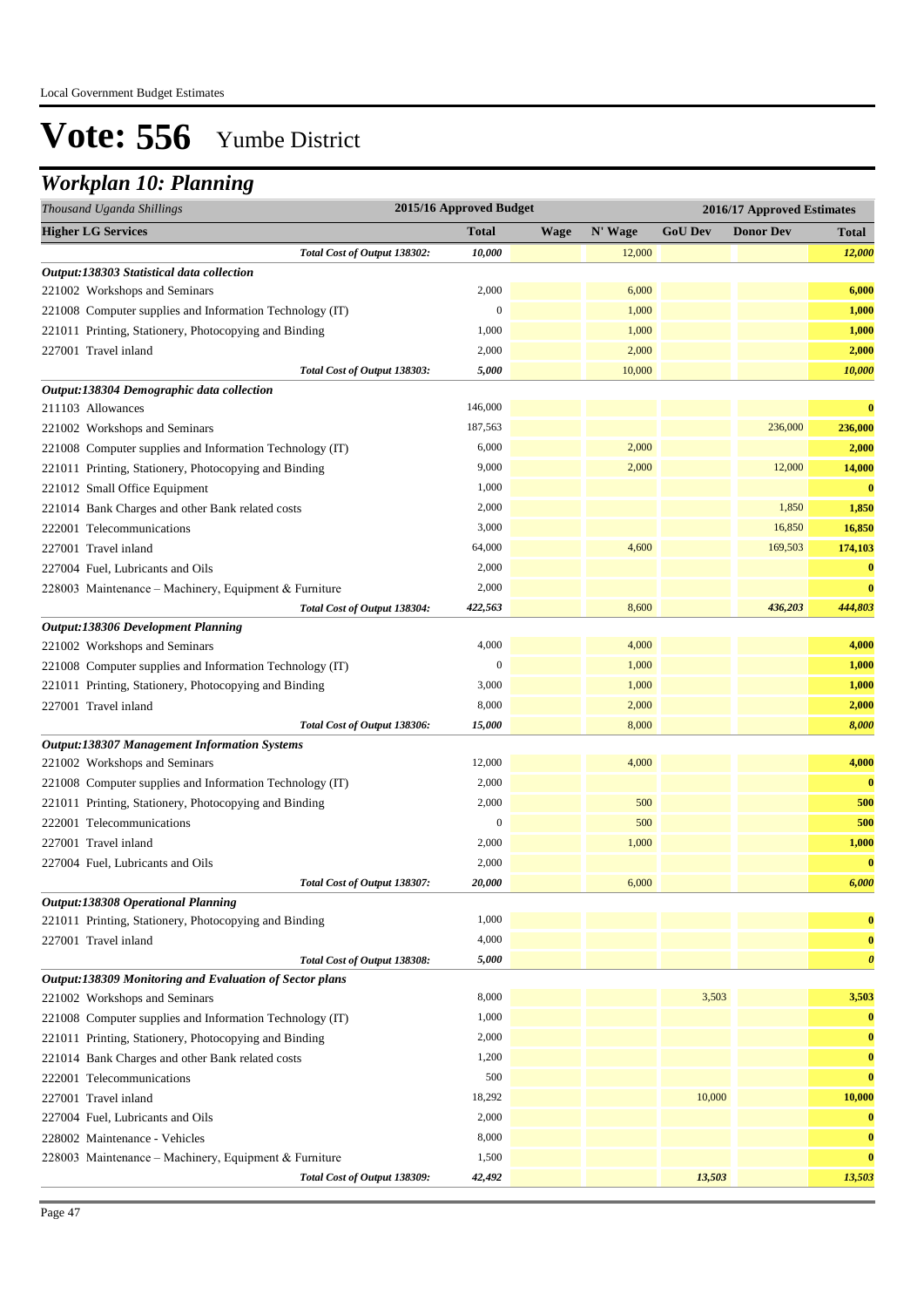## *Workplan 10: Planning*

| Thousand Uganda Shillings            |                                                                  | 2015/16 Approved Budget<br>2016/17 Approved Estimates |              |                |                |                |                                          |              |
|--------------------------------------|------------------------------------------------------------------|-------------------------------------------------------|--------------|----------------|----------------|----------------|------------------------------------------|--------------|
| <b>Higher LG Services</b>            |                                                                  |                                                       | <b>Total</b> | <b>Wage</b>    | N' Wage        | <b>GoU Dev</b> | <b>Donor Dev</b>                         | <b>Total</b> |
|                                      |                                                                  | <b>Total Cost of Higher LG Services</b>               | 574,416      | 48,960         | 80,000         | 13,503         | 436,203                                  | 578,666      |
| <b>Capital Purchases</b>             |                                                                  |                                                       | <b>Total</b> | <b>Wage</b>    | N' Wage        | <b>GoU Dev</b> | <b>Donor Dev</b>                         | <b>Total</b> |
| Output:138372 Administrative Capital |                                                                  |                                                       |              |                |                |                |                                          |              |
| 312202 Machinery and Equipment       |                                                                  |                                                       | $\Omega$     | $\mathbf{0}$   | $\mathbf{0}$   | 23,568         | $\overline{0}$                           | 23,568       |
| <b>Total LCIII: YUMBE TC</b>         |                                                                  | <b>LCIV: ARINGA</b>                                   |              |                |                | 23,568         |                                          |              |
| LCII: Arunga                         | LCI: Planning Unit - District HO                                 | LAN installed in Planning Unit                        |              |                |                |                | Source: District Discretionary Developme | 15,568       |
| LCII: Arunga                         | LCI: Planning Unit - District HO                                 | 1 projector procured for planning Unit                |              |                |                |                | Source: District Discretionary Developme | 3,000        |
| LCII: Arunga                         | LCI: Planning Unit - District HO                                 | 1 laptop computer with other accessories procured for |              |                |                |                | Source: District Discretionary Developme | 5,000        |
|                                      |                                                                  | Total Cost of Output 138372:                          | 0            | $\overline{0}$ | $\overline{0}$ | 23,568         | $\boldsymbol{\theta}$                    | 23,568       |
|                                      |                                                                  | <b>Total Cost of Capital Purchases</b>                | $\bf{0}$     | $\mathbf{0}$   | $\mathbf{0}$   | 23,568         | $\bf{0}$                                 | 23,568       |
|                                      | <b>Total Cost of function Local Government Planning Services</b> |                                                       | 574,416      | 48,960         | 80,000         | 37,071         | 436,203                                  | 602,234      |
| <b>Total Cost of Planning</b>        |                                                                  |                                                       | 574,416      | 48,960         | 80,000         | 37,071         | 436,203                                  | 602,234      |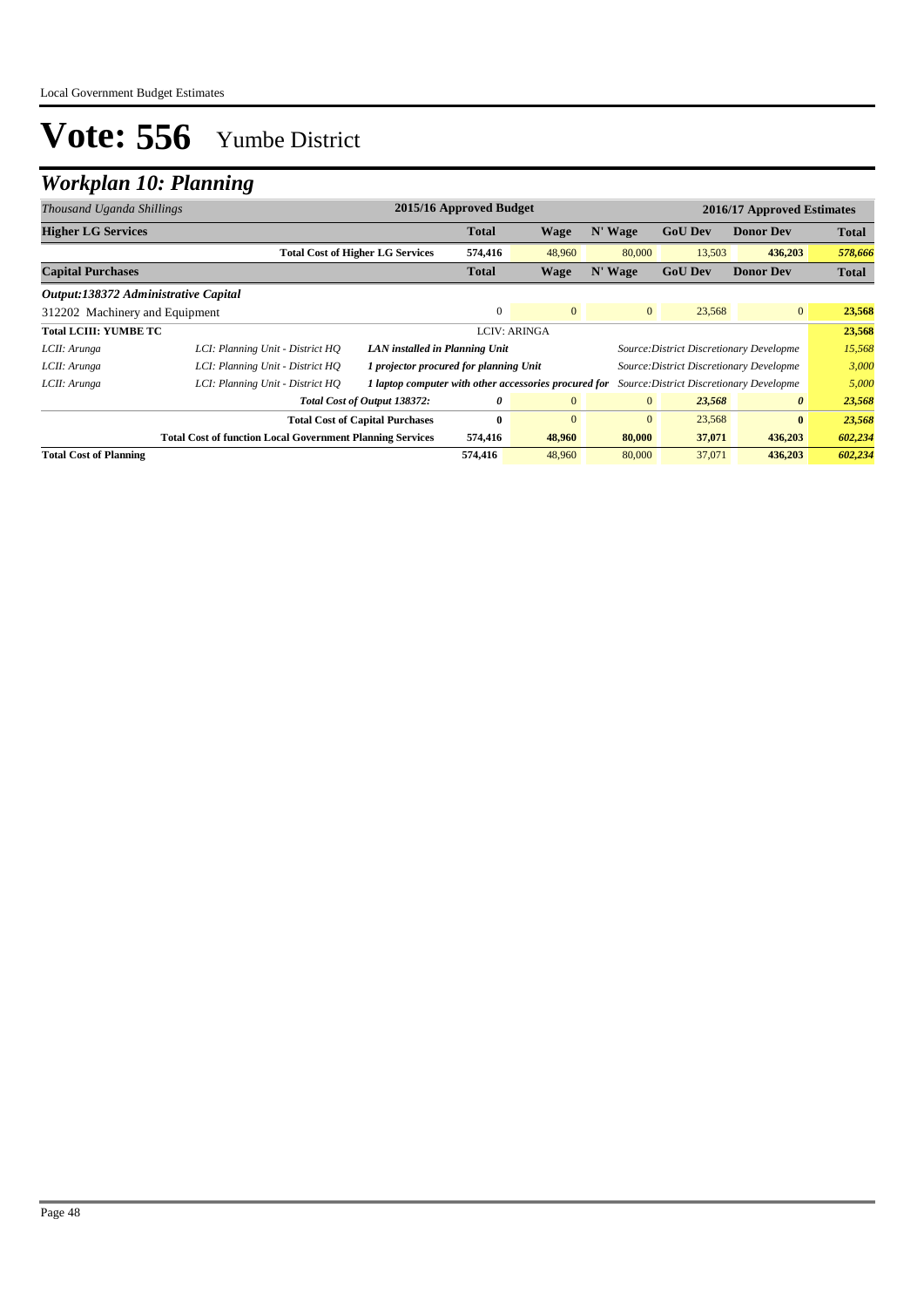## *Workplan 11: Internal Audit*

#### **(i) Overview of Workplan Revenue and Expenditures**

| <b>UShs Thousand</b>                                 | 2015/16                   |                                | 2016/17                   |
|------------------------------------------------------|---------------------------|--------------------------------|---------------------------|
|                                                      | Approved<br><b>Budget</b> | <b>Outturn by</b><br>end March | Approved<br><b>Budget</b> |
| A: Breakdown of Workplan Revenues:                   |                           |                                |                           |
| <b>Recurrent Revenues</b>                            | 72,612                    | 60,952                         | 96,564                    |
| District Unconditional Grant (Non-Wage)              | 32,000                    | 24,529                         | 40,000                    |
| District Unconditional Grant (Wage)                  | 32,612                    | 36,423                         | 52,564                    |
| <b>Locally Raised Revenues</b>                       | 8,000                     | $\overline{0}$                 | 4,000                     |
| <b>Development Revenues</b>                          |                           | $\theta$                       | 5,000                     |
| District Discretionary Development Equalization Gran |                           | $\theta$                       | 5,000                     |
| <b>Total Revenues</b>                                | 72,612                    | 60,952                         | 101,564                   |
| <b>B: Breakdown of Workplan Expenditures:</b>        |                           |                                |                           |
| Recurrent Expenditure                                | 72,612                    | 60,952                         | 96,564                    |
| Wage                                                 | 32,612                    | 36,423                         | 52,564                    |
| Non Wage                                             | 40,000                    | 24,529                         | 44,000                    |
| Development Expenditure                              | 0                         | 0                              | 5,000                     |
| Domestic Development                                 |                           | 0                              | 5,000                     |
| Donor Development                                    |                           | $\theta$                       | $\Omega$                  |
| <b>Total Expenditure</b>                             | 72,612                    | 60,952                         | 101,564                   |

#### **(ii) Details of Workplan Revenues and Expenditures**

### *Expenditure Details for Workplan 11: Internal Audit*

| <b>LG Function 1482 Internal Audit Services</b> |  |  |  |
|-------------------------------------------------|--|--|--|
|-------------------------------------------------|--|--|--|

| Thousand Uganda Shillings                                | 2015/16 Approved Budget |        |         | 2016/17 Approved Estimates |                  |              |
|----------------------------------------------------------|-------------------------|--------|---------|----------------------------|------------------|--------------|
| <b>Higher LG Services</b>                                | <b>Total</b>            | Wage   | N' Wage | <b>GoU Dev</b>             | <b>Donor Dev</b> | <b>Total</b> |
| Output:148201 Management of Internal Audit Office        |                         |        |         |                            |                  |              |
| 211101 General Staff Salaries                            | 32,612                  | 52,564 |         |                            |                  | 52,564       |
| 211103 Allowances                                        | 2,000                   |        | 6,000   |                            |                  | 6,000        |
| 213001 Medical expenses (To employees)                   | $\overline{0}$          |        | 1,000   |                            |                  | 1,000        |
| 221002 Workshops and Seminars                            | 1,000                   |        | 2,000   |                            |                  | 2,000        |
| 221008 Computer supplies and Information Technology (IT) | 1,000                   |        | 1,000   |                            |                  | 1,000        |
| 221011 Printing, Stationery, Photocopying and Binding    | 2,000                   |        | 1,000   |                            |                  | 1,000        |
| 221017 Subscriptions                                     | 500                     |        |         |                            |                  | $\bf{0}$     |
| 222001 Telecommunications                                | 500                     |        | 1,000   |                            |                  | 1,000        |
| 227001 Travel inland                                     | 4,000                   |        | 6,000   |                            |                  | 6,000        |
| 227004 Fuel, Lubricants and Oils                         | 2,000                   |        | 4,000   |                            |                  | 4,000        |
| 228003 Maintenance – Machinery, Equipment & Furniture    | 3,000                   |        | 2,000   |                            |                  | 2,000        |
| Total Cost of Output 148201:                             | 48,612                  | 52,564 | 24,000  |                            |                  | 76,564       |
| Output:148202 Internal Audit                             |                         |        |         |                            |                  |              |
| 221008 Computer supplies and Information Technology (IT) | 1,000                   |        | 2,000   |                            |                  | 2,000        |
| 221011 Printing, Stationery, Photocopying and Binding    | 2,000                   |        | 2,000   |                            |                  | 2,000        |
| 221012 Small Office Equipment                            | 500                     |        |         |                            |                  | $\bf{0}$     |
| 222001 Telecommunications                                | $\overline{0}$          |        | 1,000   |                            |                  | 1,000        |
| 227001 Travel inland                                     | 20,000                  |        | 10,800  |                            |                  | 10,800       |
| 227004 Fuel, Lubricants and Oils                         | 500                     |        |         |                            |                  | $\bf{0}$     |
| 228003 Maintenance – Machinery, Equipment & Furniture    | $\Omega$                |        | 4,200   |                            |                  | 4,200        |
| Total Cost of Output 148202:                             | 24,000                  |        | 20,000  |                            |                  | 20,000       |

*Output:148203 Sector Capacity Development*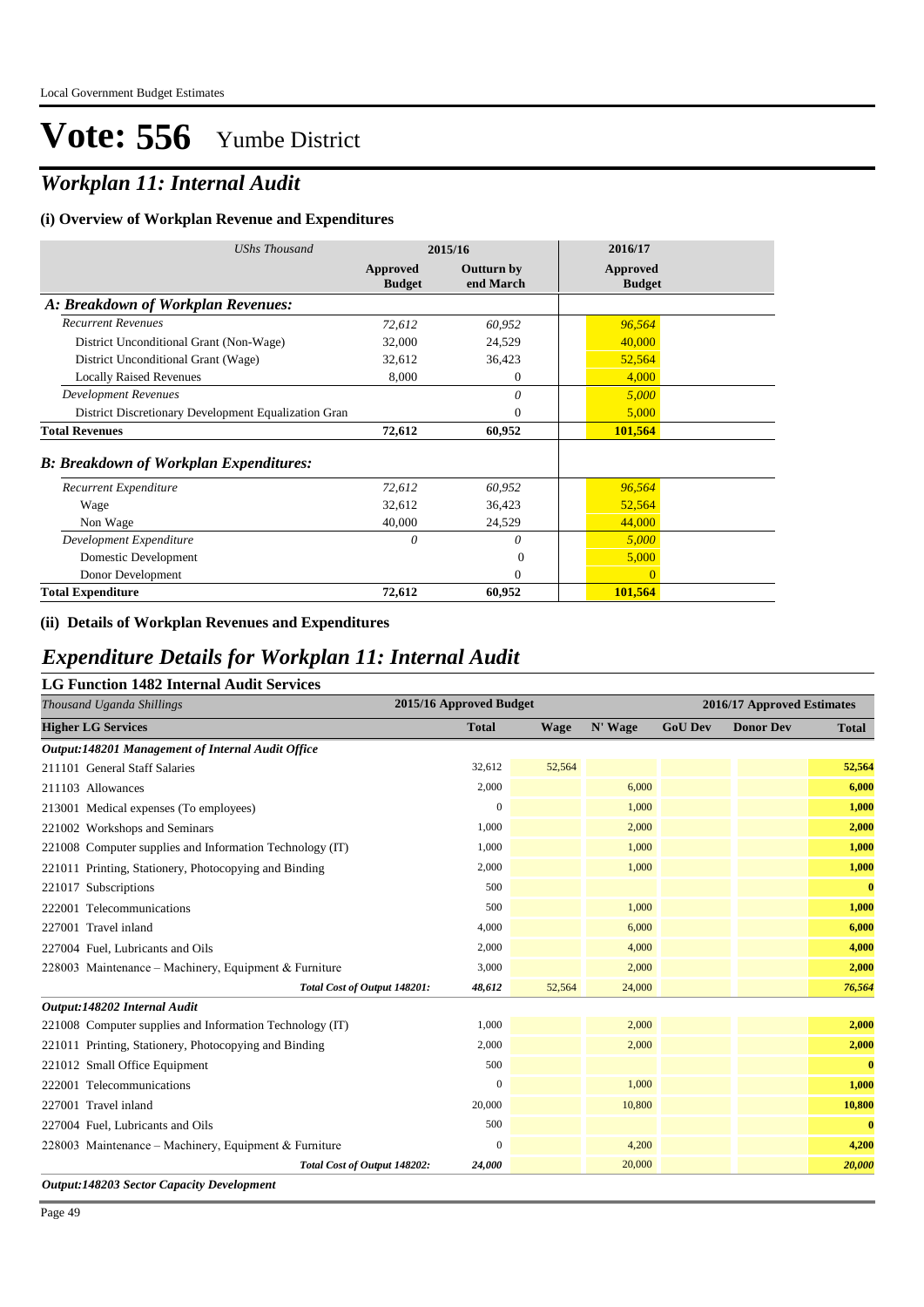## *Workplan 11: Internal Audit*

| Thousand Uganda Shillings            |                                                                     | 2015/16 Approved Budget<br>2016/17 Approved Estimates |              |                     |                |                                          |                       |              |
|--------------------------------------|---------------------------------------------------------------------|-------------------------------------------------------|--------------|---------------------|----------------|------------------------------------------|-----------------------|--------------|
| <b>Higher LG Services</b>            |                                                                     |                                                       | <b>Total</b> | Wage                | N' Wage        | <b>GoU Dev</b>                           | <b>Donor Dev</b>      | <b>Total</b> |
| 221003 Staff Training                |                                                                     |                                                       | $\mathbf{0}$ |                     |                | 1,000                                    |                       | 1,000        |
|                                      |                                                                     | Total Cost of Output 148203:                          | 0            |                     |                | 1,000                                    |                       | 1,000        |
|                                      |                                                                     | <b>Total Cost of Higher LG Services</b>               | 72,612       | 52,564              | 44,000         | 1,000                                    |                       | 97,564       |
| <b>Capital Purchases</b>             |                                                                     |                                                       | <b>Total</b> | <b>Wage</b>         | N' Wage        | <b>GoU Dev</b>                           | <b>Donor Dev</b>      | <b>Total</b> |
| Output:148272 Administrative Capital |                                                                     |                                                       |              |                     |                |                                          |                       |              |
| 312202 Machinery and Equipment       | $\Omega$<br>$\mathbf{0}$<br>$\mathbf{0}$<br>4,000<br>$\overline{0}$ |                                                       |              |                     | 4,000          |                                          |                       |              |
| <b>Total LCIII: YUMBE TC</b>         |                                                                     |                                                       |              | <b>LCIV: ARINGA</b> |                |                                          |                       | 4,000        |
| LCII: Arunga                         | LCI: IA Department - District HQ                                    | 1 digital camera procured for Internal Audit Departm  |              |                     |                | Source: District Discretionary Developme |                       | 1,000        |
| LCII: Arunga                         | LCI: IA Department - District HQ                                    | 1 laptop computer procured for HoIA                   |              |                     |                | Source: District Discretionary Developme |                       | 3,000        |
|                                      |                                                                     | Total Cost of Output 148272:                          | 0            | $\overline{0}$      | $\overline{0}$ | 4,000                                    | $\boldsymbol{\theta}$ | 4,000        |
|                                      |                                                                     | <b>Total Cost of Capital Purchases</b>                | $\bf{0}$     | $\mathbf{0}$        | $\overline{0}$ | 4,000                                    | $\bf{0}$              | 4,000        |
|                                      | <b>Total Cost of function Internal Audit Services</b>               |                                                       | 72,612       | 52,564              | 44,000         | 5,000                                    | $\bf{0}$              | 101,564      |
| <b>Total Cost of Internal Audit</b>  |                                                                     |                                                       | 72,612       | 52,564              | 44,000         | 5,000                                    | $\bf{0}$              | 101,564      |